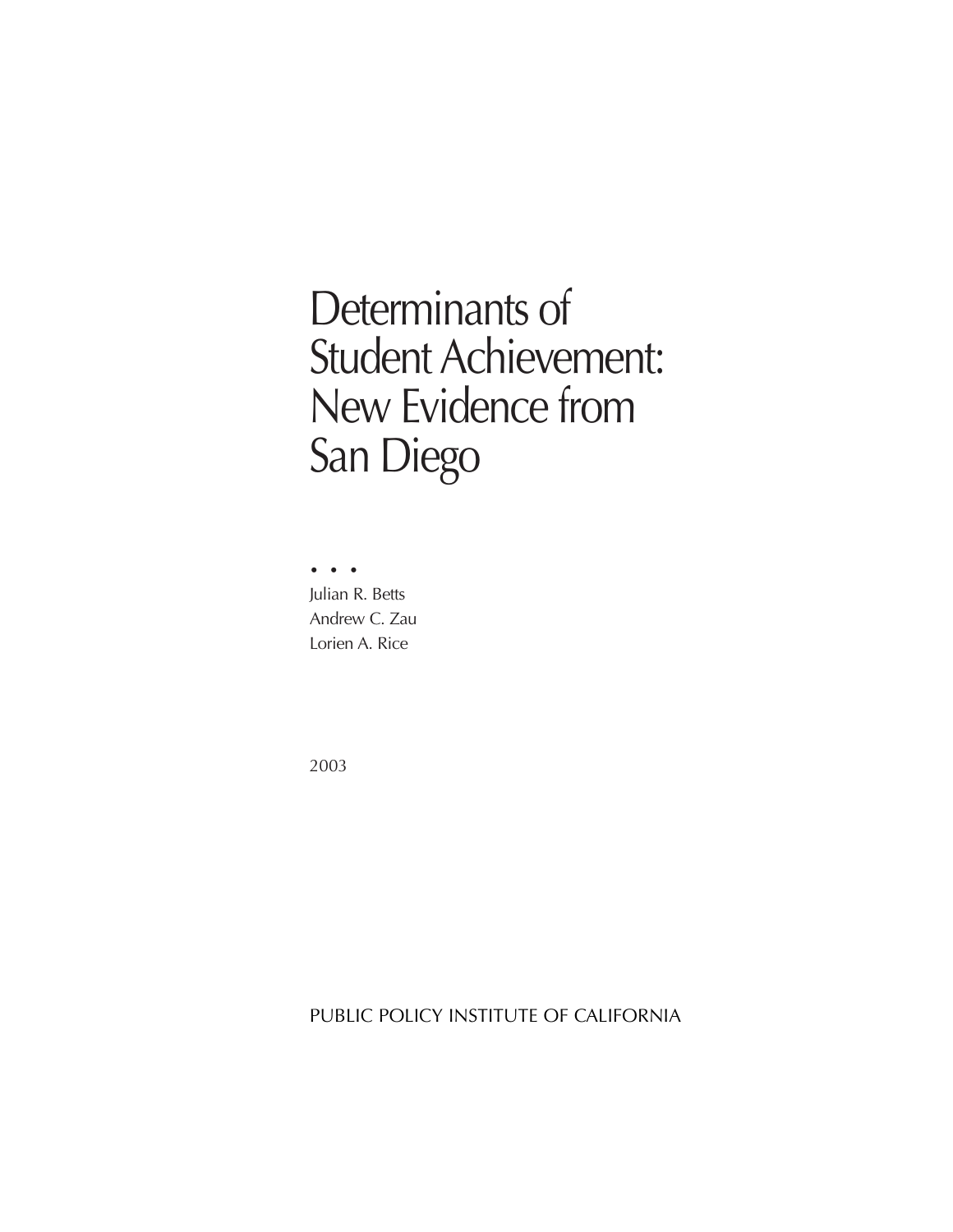Library of Congress Cataloging-in-Publication Data Betts, Julian R. Determinants of student achievement : new evidence from San Diego / Julian R. Betts, Andrew C. Zau, Lorien A. Rice. p. cm. Includes bibliographical references. ISBN: 1-58213-044-2 1. Students—California—San Diego—Social conditions—20th century. 2. Academic achievement—Social aspects—California— San Diego. 3. Educational indicators—California—San Diego. 4. San Diego City Schools—Evaluation. I. Zau, Andrew. II. Rice, Lorien, 1968- III. Public Policy Institute of California. IV. Title.

LC205.5.C2B48 2003 371.8'09794'98—dc22 2003015087

Copyright © 2003 by Public Policy Institute of California All rights reserved San Francisco, CA

Short sections of text, not to exceed three paragraphs, may be quoted without written permission provided that full attribution is given to the source and the above copyright notice is included.

PPIC does not take or support positions on any ballot measure or state and federal legislation nor does it endorse or support any political parties or candidates for public office.

Research publications reflect the views of the authors and do not necessarily reflect the views of the staff, officers, or Board of Directors of the Public Policy Institute of California.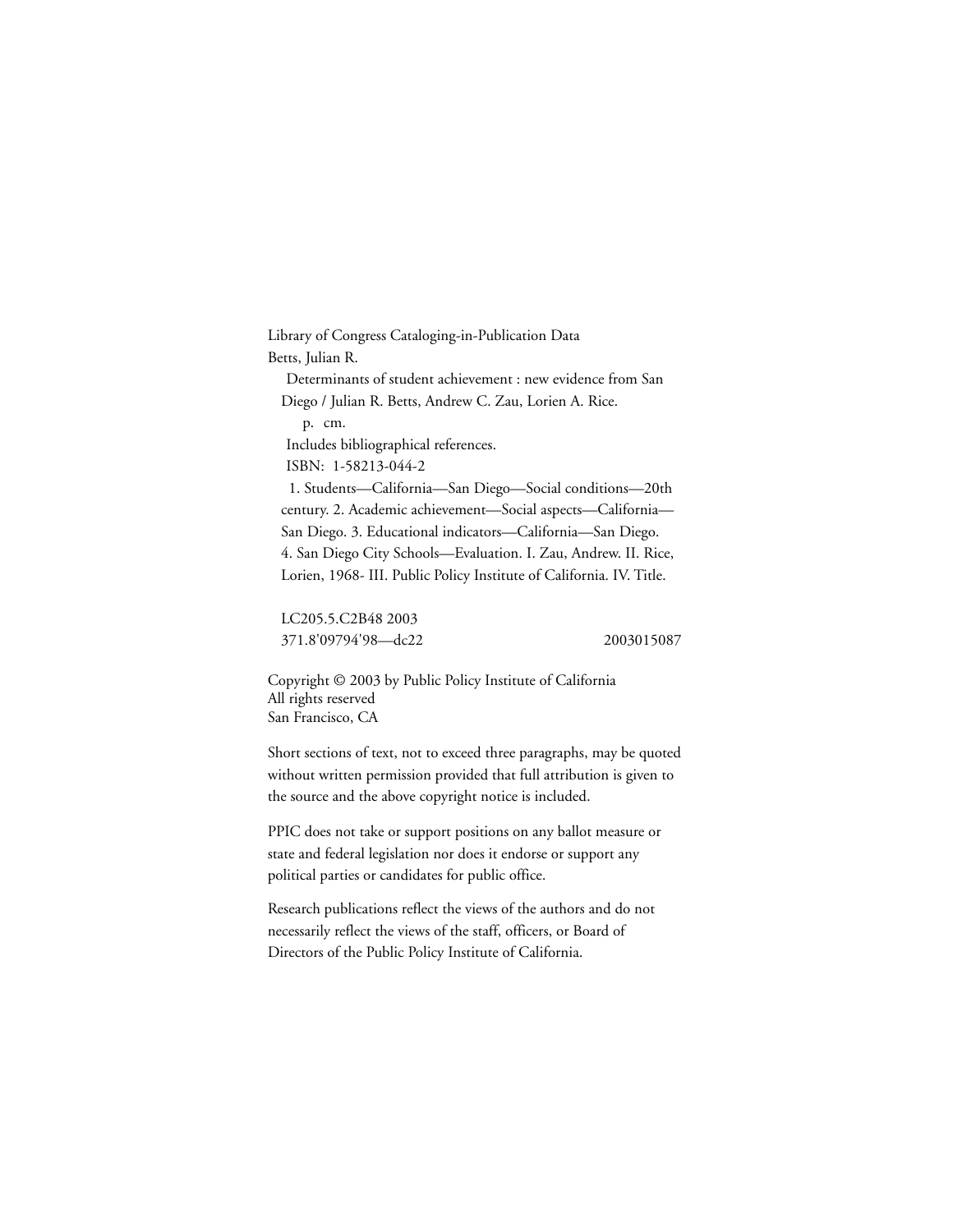## **Foreword**

In the 2001 school year, the San Diego Unified School District (SDUSD) launched a program of reform known as the "Blueprint for Student Success." This ambitious and controversial reform calls for a districtwide intervention program to help students who are falling behind in their grade. The blueprint includes multiple interventions, including peer coaches, extended-length English classes, supplemental class options, reduced class sizes, summer school, and grade retention. Part of the controversy over the program lies in the broad sweep of its approach, both in the number of children affected and the number of options available. Many studies of student achievement in California have used state-level data. But few have used student-level data that link student performance to the resources available in the classroom. In 2000, PPIC entered into an agreement with SDUSD to provide the research and financial support necessary to format, collect, and analyze the student, teacher, and classroom data necessary to provide an accurate portrait of what affects student achievement in San Diego.

This report by Julian Betts, Andrew Zau, and Lorien Rice is the first product stemming from this collaboration. It examines in unprecedented detail the determinants of individual student gains in achievement in SDUSD between fall 1997 and spring 2000. This research also provides an important baseline against which to compare student achievement after the blueprint's implementation in fall 2000. Future PPIC reports will directly assess the effect of the blueprint by extending the database from spring 2000 to the date of the study then undertaken. These data will provide new insights into the detailed effects of the blueprint to all who are interested in the success of this program of reform.

This report provides some important new baseline findings about the interaction between students, their peers, and their teachers that will prove critical for understanding those effects. First, teacher education, credentials, experience, and subject authorization can make a difference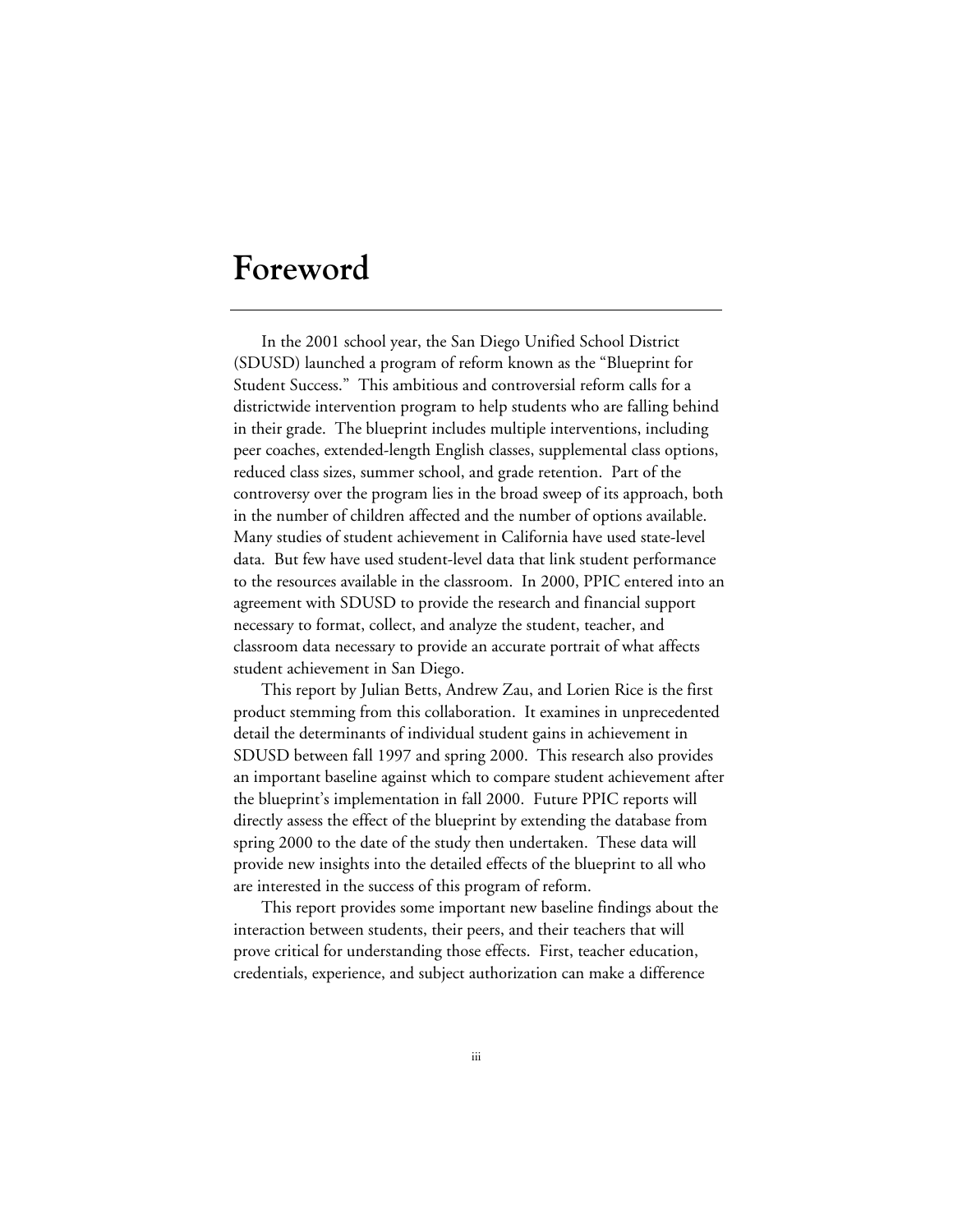in student outcomes on tests, but the effects are neither as systematic nor as large as some may believe. Second, an individual student's rate of learning appears to be strongly and positively influenced by the initial achievement of students in his or her grade. And third, as has been found in earlier studies, the daunting achievement gaps between students do not appear to be created primarily by the schools as they now exist. Taking everything else into account, income and socioeconomic status still matter, and they matter a great deal.

PPIC has made a significant and long-term investment in working with SDUSD because it was clear from the beginning of this project that the blueprint presented a rare, if not unique, opportunity to look carefully at a major educational reform effort close up, without the usual critique that the reform is either too narrow or poorly implemented. Future reports will build on the current "pre-blueprint" work to provide an analysis of the reform effort itself. Second, it was also clear that the lack of systematic student-level data in California is a serious obstacle to an objective understanding of what is happening at the classroom level in schools throughout the state. K–12 education is the largest item in the state budget, but we have no simple statistic to tell us what works and what does not. Finally, our intent, in working with the district, is to ensure a strong, factual underpinning to the various debates that will doubtless emerge over school quality and the achievement gap in California's public schools. PPIC is committed to the collection and dissemination of such facts and to the hope that the presentation of the facts at the student, teacher, and classroom level will make a real contribution to the reform of education in California and the rest of the nation.

We are grateful to SDUSD for the opportunity to make this contribution and to the spirit of collaboration that has been present over the past three years. We are optimistic that these findings will help San Diego and other school districts throughout the state come to grips with the daunting challenges before them.

David W. Lyon President and CEO Public Policy Institute of California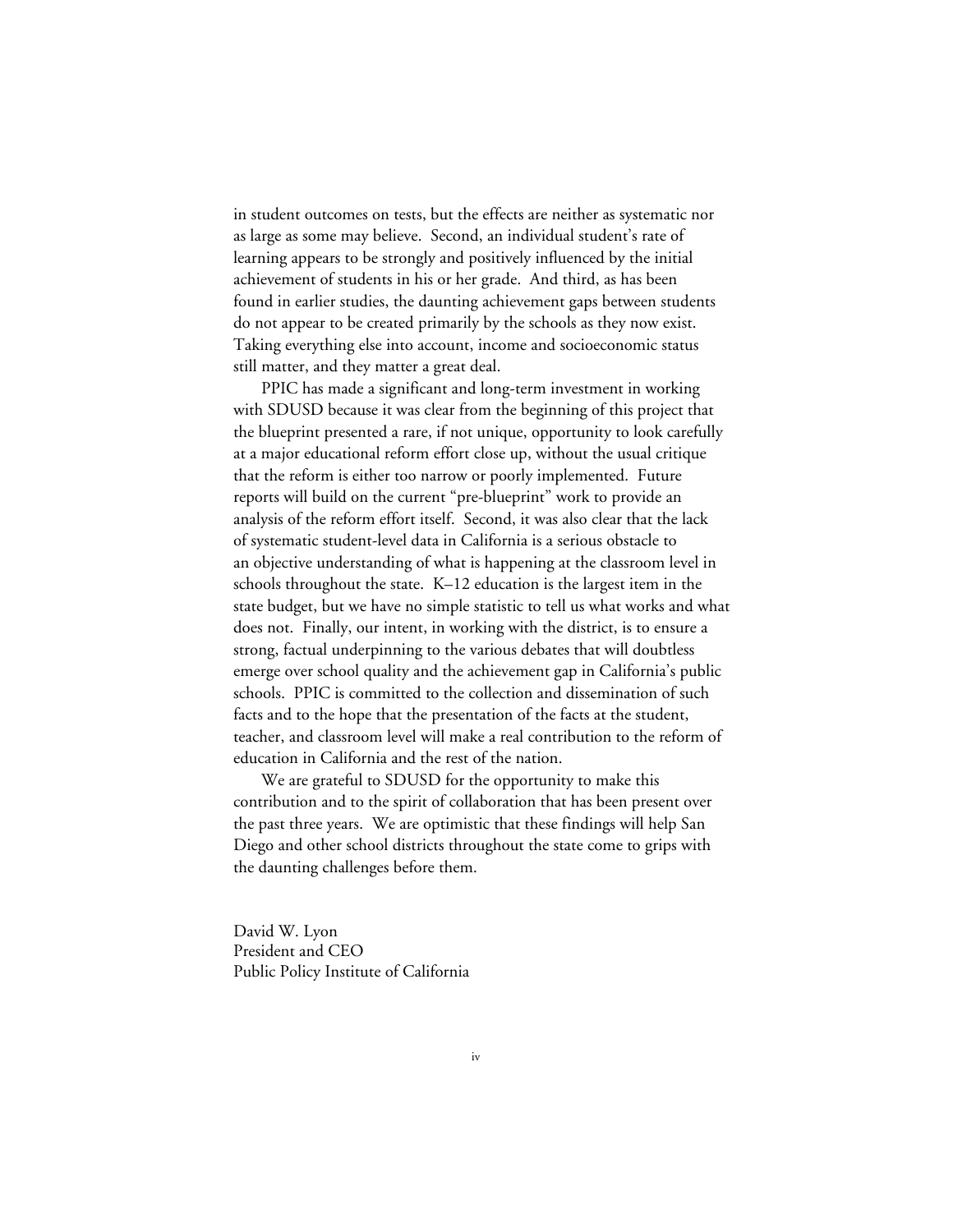### **Summary**

Statewide surveys by the Public Policy Institute of California (PPIC) have consistently shown that the quality of California's schools tops the list of the public's concerns about problems in California. These surveys have shown that the public is particularly uneasy about the lack of fully qualified teachers in the state's schools. The public wants to see California schools improve and is aware of inequalities across state schools in both student achievement and the resources put into each school.

In light of public concerns about the quality of K–12 education, this report uses a detailed database from San Diego Unified School District (SDUSD) to pursue three goals: to examine the nature of school resource inequalities, to explore trends in student achievement with a focus on the achievement gap among schools and demographic groups, and, most important, to provide detailed statistical estimates of which school and classroom factors have the most influence on the rate at which student achievement increases.

Several organizations, including PPIC, have produced studies that use California's statewide database on school resources and student achievement to explore one or more of the above three questions. These reports have already produced useful policy insights. However, existing statewide datasets have severe limitations, especially when researchers attempt to answer what is probably the most important question from our list: What factors have the greatest effects on rates of student achievement? The central weakness of the state database is that the unit of observation is a grade level in a given school. If test scores rise for grade 5 students at a certain school between 1999 and 2000, we cannot tell whether this gain reflects a true improvement in school quality or merely reflects variations in the background of the two successive cohorts of grade 4 students. A second and related problem is that we cannot directly study the relative effect of class size and teacher qualifications on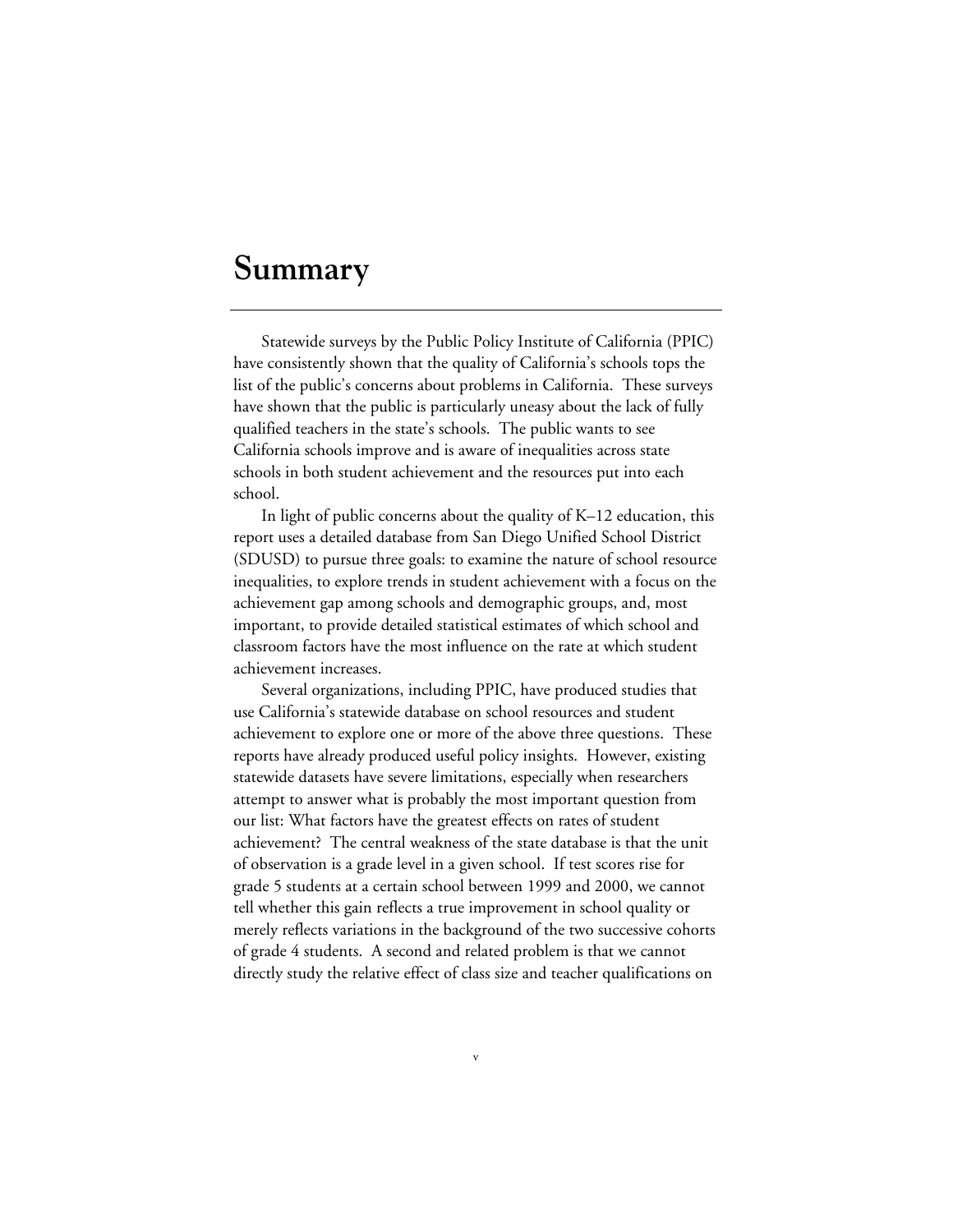student performance, because we do not know which students are assigned to a given teacher or even the actual class size experienced by an individual student. A third drawback of the state database is that it collects only limited information on teacher qualifications.

Given these limitations with the statewide database, we address the policy questions listed above by compiling and analyzing a large studentlevel dataset from SDUSD, the second-largest school district in California. The resulting database overcomes all three limitations inherent in studies that use the state's databases. Not only do we observe *gains* in student achievement between years, but we can also control for the changing composition of the student body. In addition, we link individual students with their teachers in each subject, allowing us a much more detailed evaluation of the links between teachers' qualifications and their students' progress. We have also developed a much richer characterization of teacher qualifications than is possible using the statewide databases. In addition, by compiling data on each classroom, we know the class size experienced by each student and, perhaps even more important, the characteristics of each student's classroom peers.

#### **The Link Between Poverty and School Resources in San Diego Schools**

We begin our analysis by exploring how school resources vary with respect to the affluence of schools' students. By "school resources" we do not mean funding per pupil but rather the actual people and facilities that go into running a school. Class size is one example of a school resource. But arguably the most important school resource is teachers and the many dimensions of their training, including years of teaching experience, their official teacher certifications and subject authorizations, their highest academic degree, and their field(s) of study at college.

When school resources are defined in these ways, there emerges a strong negative link between the level of disadvantage among students and the school resources that they receive (Betts, Rueben, and Danenberg, 2000). To address this issue in San Diego, we divided students into five approximately equal groups, determined by the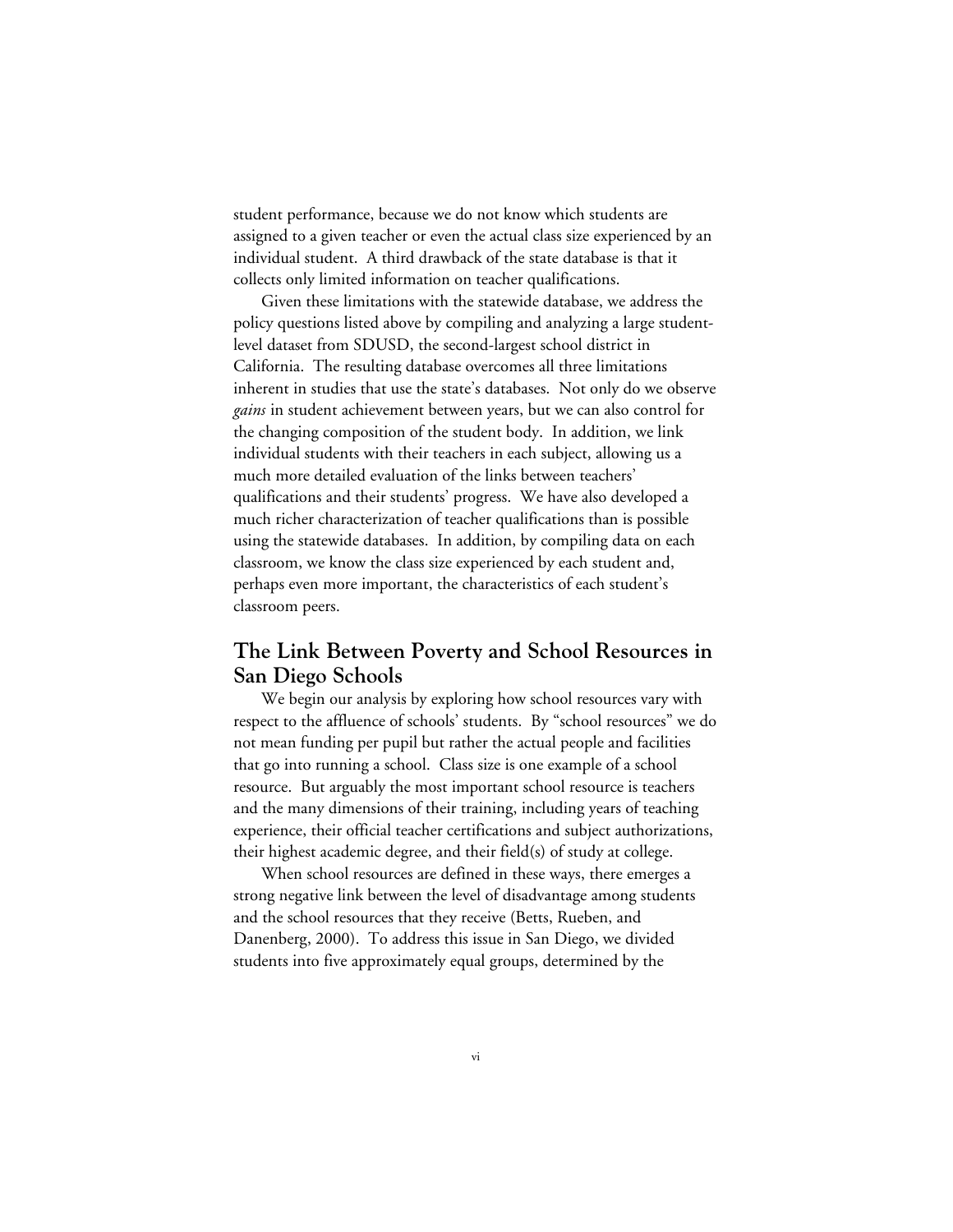percentage of students eligible for free or reduced-price meals in their schools. We found that students in the lowest socioeconomic status (SES) schools were far more likely to be minorities, to have English Learner (EL) status, and to have parents with relatively little education.

The largest inequalities across San Diego schools relate to teacher qualifications in elementary schools. Figure S.1 gives just one example, showing that in the most affluent group of schools (quintile 1), teachers have two and a half times as many years of teaching experience as in the most disadvantaged group of schools (quintile 5). Furthermore, we found that teachers in the most affluent schools are twice as likely to hold a master's degree and are 10 percent more likely to hold a full credential than are teachers at the lower SES schools.

However, at the secondary level we found less strong relationships between student SES and school resources. We found some evidence that in middle and high schools, math and English teachers in low-SES schools are less likely to hold a full authorization to teach in their subject. We also found that these teachers were relatively less likely to hold a master's degree, although the gaps are smaller than in elementary schools.



**Figure S.1—San Diego Elementary School Teachers' Average Years of Teaching Experience and SES Quintile of School, 1999–2000**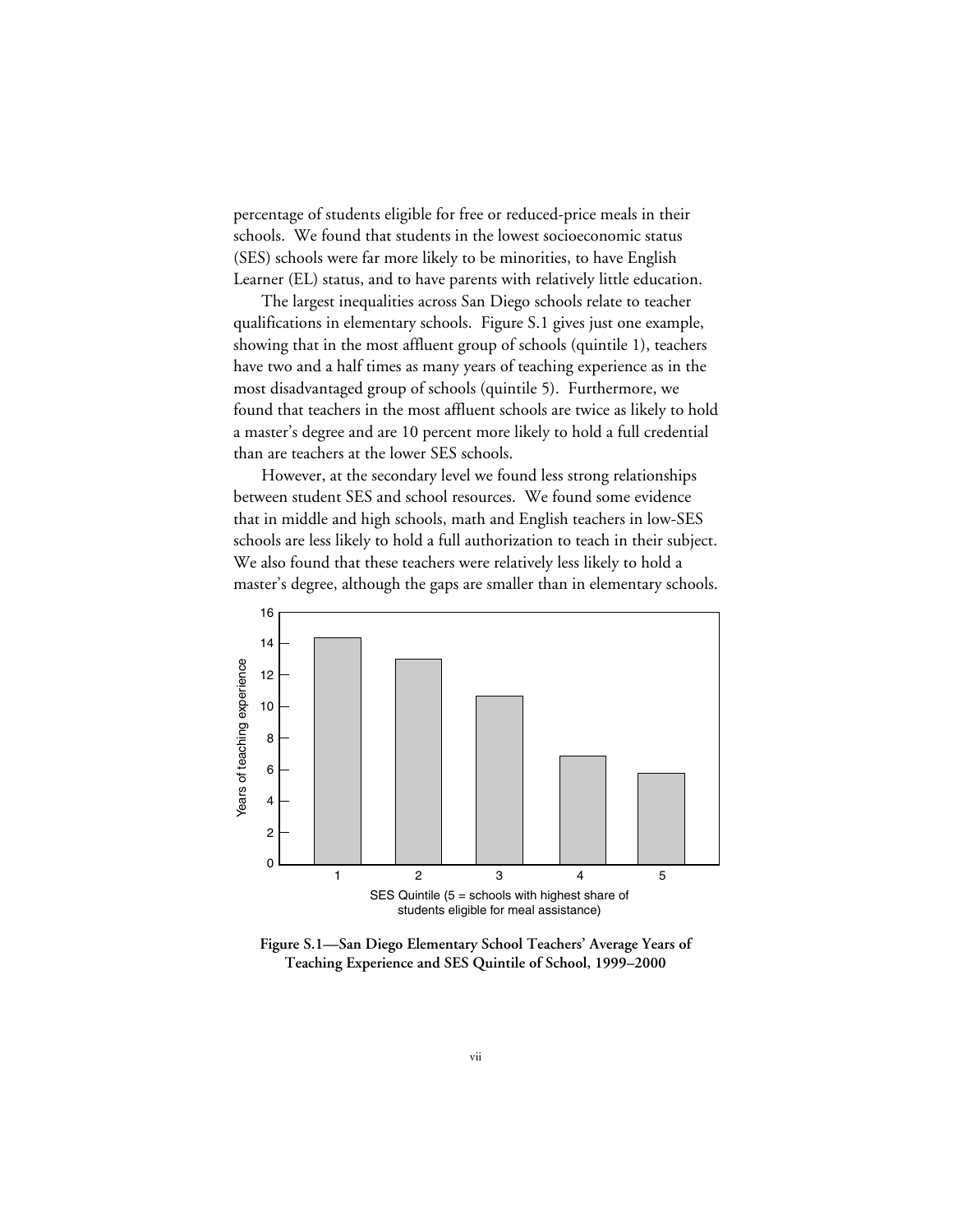On the other hand, we found little link between student disadvantage and class size across schools and, if anything, students in low-SES schools on average had slightly smaller classes in middle and high school.

#### **What Is Happening to Student Achievement in San Diego?**

To examine student achievement in more detail, the rest of the report focuses on individual students' scaled scores in California's normreferenced state test, the Stanford 9. This measure of test scores allows for meaningful comparisons across students at a point in time as well as comparisons of gains in achievement over time.

We examined scores by grade, first for the entire pool of students and then separately by students' demographic groupings. We divided students in numerous ways—by the SES quintiles of the schools that they initially attended in 1997–1998, by race, by EL vs. Englishlanguage-fluent status, and by gender.

We divided schools into five SES groups determined by the percentage of students at the school eligible for meal assistance. Figure S.2 shows initial mean reading scores in spring 1998 by the SES quintile of schools. (Results for math are highly similar.) In all grades, the gap in achievement between students in the most and least disadvantaged schools is strikingly large. The bottom and top lines show mean achievement for students in the most disadvantaged and least disadvantaged schools, respectively. A first important observation from this figure is that students, from very early in their educational experiences, appear to exhibit large variations in achievement that are systematically linked to poverty. A second observation from the figure is the extent to which students in the less affluent schools fall behind. For instance, if one traces a series of horizontal lines over the figure, it appears that grade 2 reading achievement in the most affluent schools is not matched by students in the least affluent schools until they reach grade 4. Because the average rate of improvement in test scores decelerates in higher grades, these gaps in "grade equivalents" become even higher in middle and high schools. For instance, the average reading achievement in grade 10 in the most disadvantaged schools lies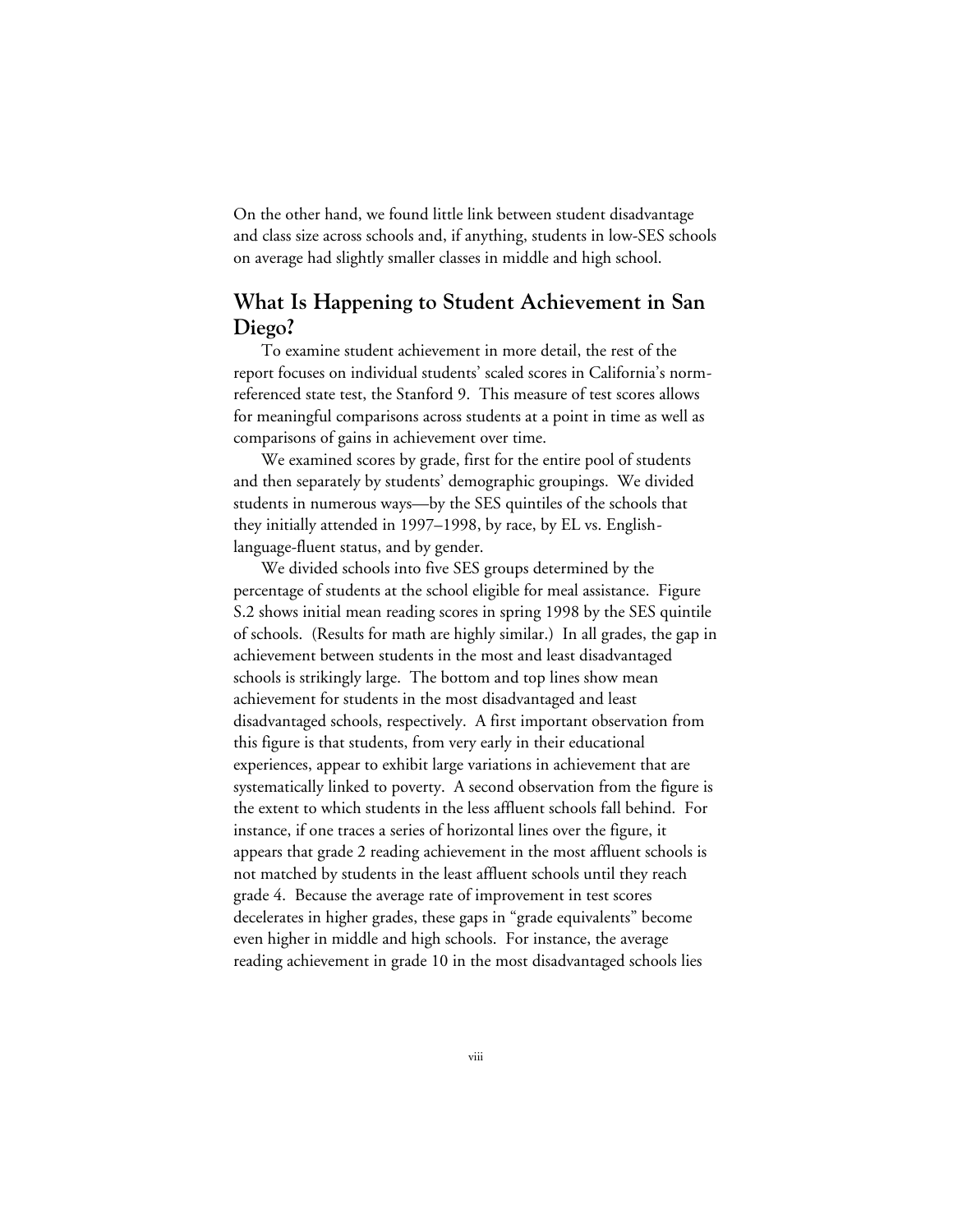

**Figure S.2—Spring 1998 Reading Scores, by SES Quintile of School and Grade** (5 = schools with highest share of students eligible for meal assistance)

somewhere between mean achievement in grades 5 and 6 in the most affluent schools.

By any standards, these gaps are shocking. However, it is important to realize that other research suggests that the achievement gaps depicted in this figure are not unique to SDUSD, or to California for that matter.

What about *gains* in achievement? If disadvantaged students start their school years less well prepared to learn, it stands to reason that they will only fall further behind as time goes by. To test this idea, we followed the same set of students used for Figure S.2 over the next two years, examining relative gains in test scores between spring 1998 and spring 2000. Figure S.3 shows the results. Achievement among all groups rose substantially but with the largest gains among students who initially were in the lower grades. This may reflect the fact that in the higher grades, teachers devote less attention specifically to reading skills and more to subject matter in diverse subject areas.

Figure S.3 also yields a more subtle, but at least as important, finding. Students who in 1998 were in the lowest SES quintile of schools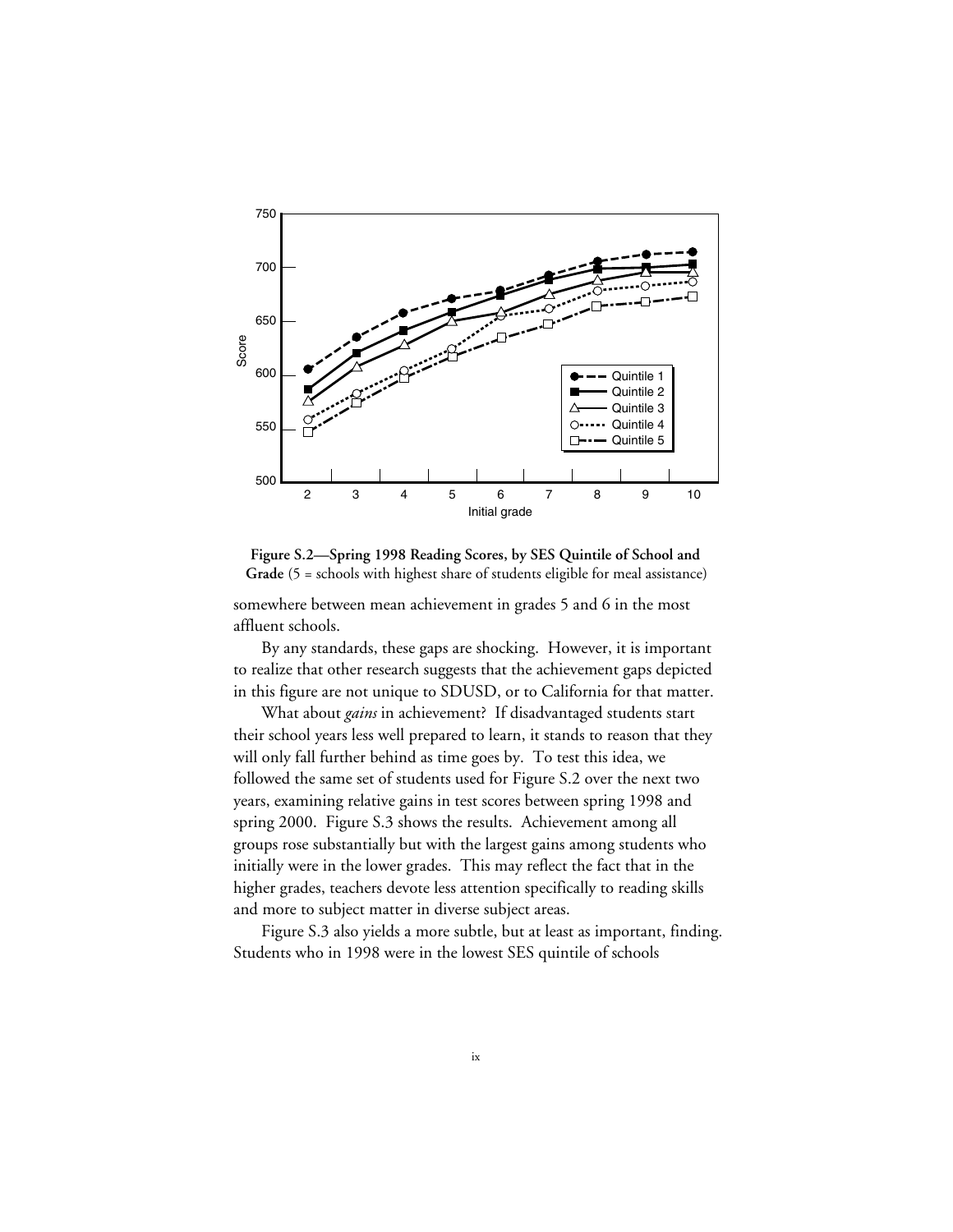

**Figure S.3—1998–2000 Gains in Reading Scores, by SES Quintile of School and Grade** (5 = schools with highest share of students eligible for meal assistance)

improved their reading performance significantly more than did students in higher SES quintiles of schools. In other words, the achievement gap related to student disadvantage narrowed between 1998 and 2000.

The two dominant patterns that we have described—large gaps between groups that emerge even as early as grade 2 and a narrowing of the gaps over time—are also quite apparent when we divide students not by SES but instead by race or language status. Indeed, no matter how we divide students socioeconomically, by free or reduced-price meal eligibility, by race, or by language status, we always find the same pattern of narrowing in the achievement gap. The only exception is the blackwhite gap in math achievement, which barely narrowed between the two years.

Overall, the reductions in gaps are substantial. For example, the initial gap in reading achievement between students at the most and least affluent fifths of schools narrowed by 15.2 percent in reading and 11.1 percent in math between 1998 and 2000.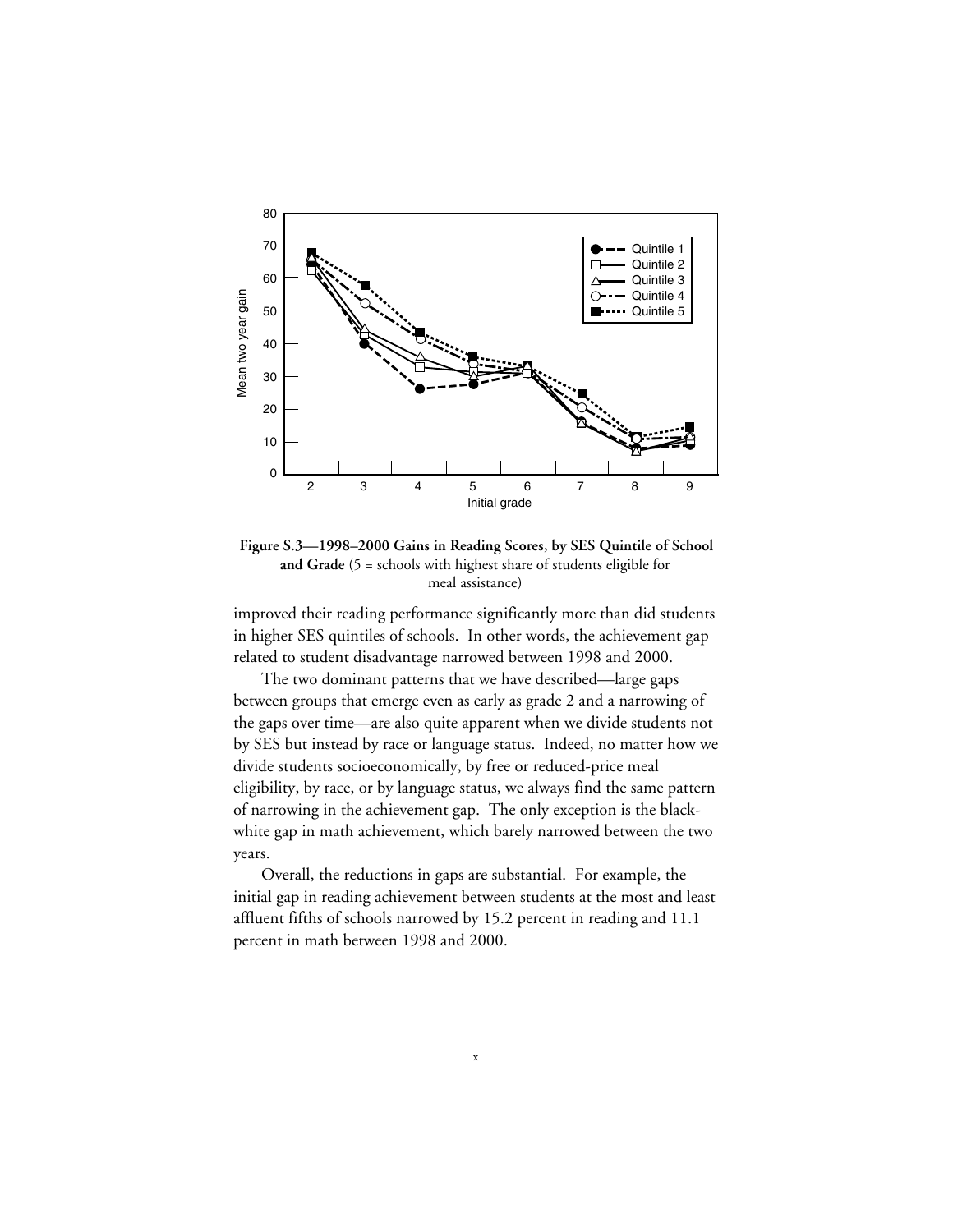We also examined the gap in achievement between male and female students. In contrast to the gaps we observe by SES, race, and language, any gender gaps in achievement are quite small, and there is no consistent pattern of widening or narrowing of any gaps over time.

#### **Estimating the Determinants of Gains in Student Achievement**

The patterns in school resources and student achievement outlined above are both suggestive and confusing. On the one hand, schools in less affluent areas tend to have less experienced, less educated teachers who are less likely to hold full credentials, and these are the schools that have the lowest test scores. However, over time, we found that students in these schools tended to improve their achievement more than did students in more affluent areas. These two ways of looking at the data imply quite different things about whether school resources such as teacher qualifications "matter" for student achievement.

To assess the link between school resources and student learning more rigorously, we estimated a series of models that attempt to explain *gains* in individual students' performance over time, as a function of detailed personal, school, classroom, and teacher characteristics. We conducted separate analyses of the determinants of gains in reading and math achievement in elementary, middle, and high schools in San Diego between the 1997–1998 and 1999–2000 school years.

Several features of the analysis distinguish our approach from the approaches used in statewide studies:

- We model achievement of individual students.
- We examine gains in achievement, not levels, because it is gains that are most likely to be "caused" by the current school year environment.
- A major potential problem in all statistical models of achievement is that the models do not include factors that in reality do determine student achievement. We minimize the potential for this problem in a number of ways:
	- We take account of a much richer variety of teacher characteristics than is possible using statewide data.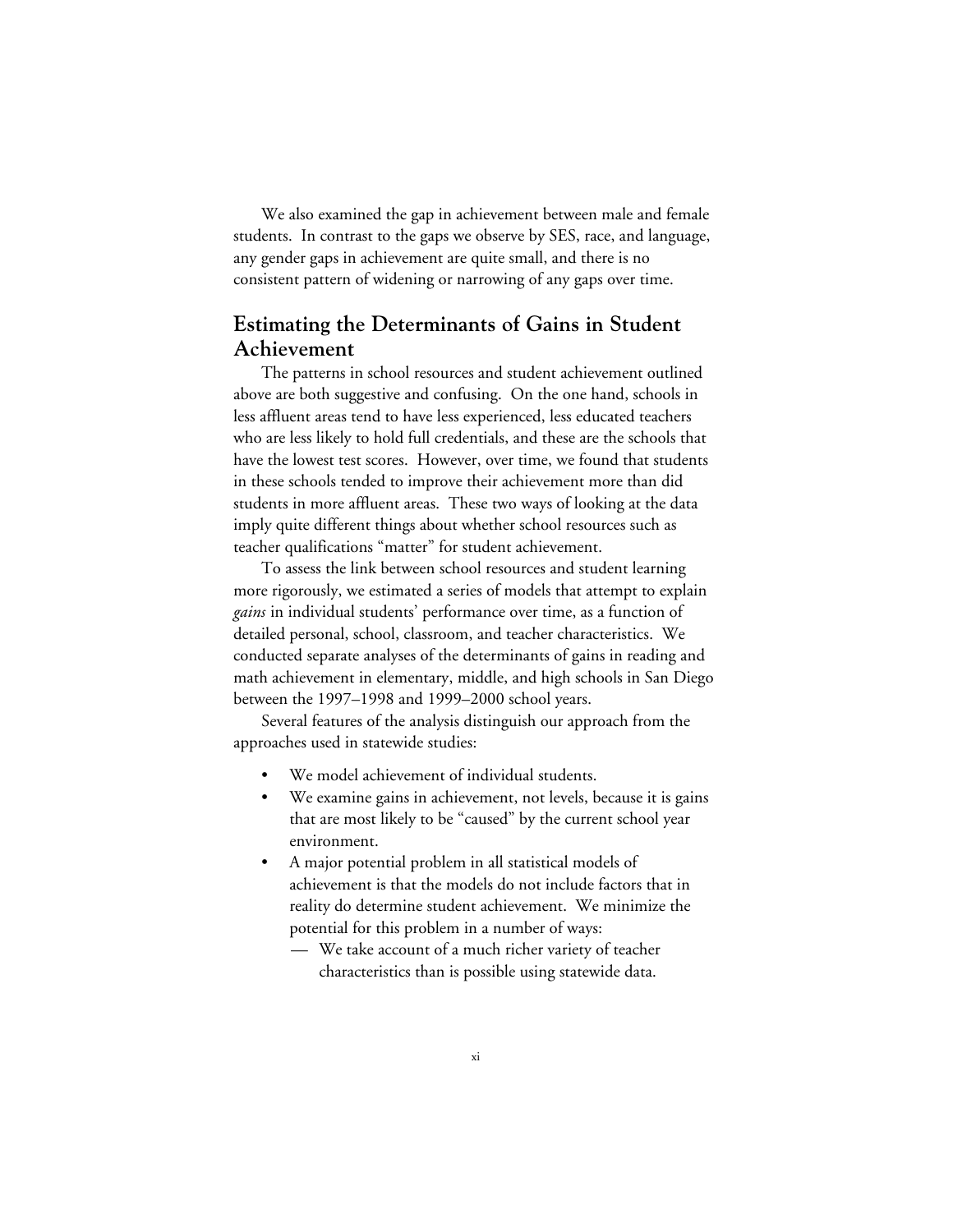- We take account of the possibility that a student's rate of learning is influenced by the average achievement of those in his or her class or grade.
- We take account of all unobserved factors that are constant during 1998 to 2000 that relate to individual students, their home zip codes, and their schools. One example of unobserved factors is parents' involvement in school activities, at the level of the individual student or the entire school, to the extent that this remains constant across the years.

#### **The Determinants of Gains in Achievement**

The regression results can be summarized both in terms of which variables were statistically significant and in terms of the estimated size of the effect of the explanatory variables on gains in reading and math achievement.

One result that appeared meaningful in almost every model that we estimated had to do with the time a student spent at school rather than with school resources themselves. Specifically, the percentage of days a student was absent was a strong negative predictor of each student's gain in achievement in math and reading.

Perhaps the next most consistent finding across all of the models we estimated was that an individual student made much more academic progress in school years in which he or she was surrounded by peers in his or her *grade* who had high scores on the prior spring's test. A strong but less consistent finding was that the average initial test scores of a student's peers in his or her *classroom* also influenced his or her learning. These effects probably work through a number of channels, which can be categorized into the direct effect of a strong peer group (through direct interaction in the classroom and hallway) and indirect effects (such as the increased rigor which a teacher may introduce into a class that is particularly strong). These effects do not merely reflect the student's own prowess, or average school quality, because we statistically control for all unobserved characteristics of both students and schools that are fixed over time, as well as many observable characteristics of each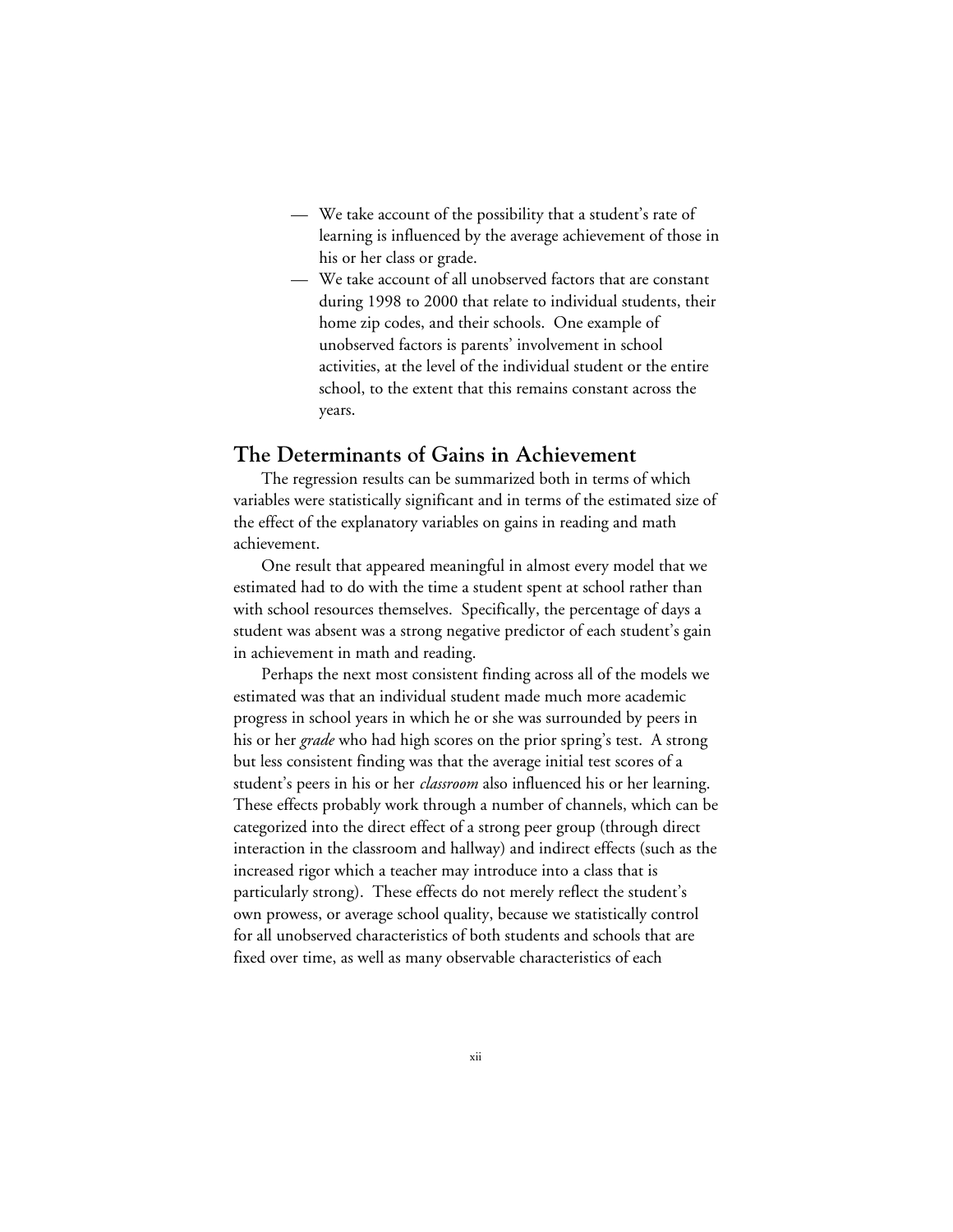student, his or her teacher, and school. Rather, the effects are statistically identified by changes from one year to the next in the achievement of individual students' classmates and grade-mates.

Another finding that seems fairly robust is that class size does influence student learning in reading in the elementary grades. But in spite of considerable variations in class size in middle and high schools, we found no evidence that class size matters in these higher grade spans.

Turning to teacher qualifications, our statistical approach involved testing whether a given type of teacher was more or less effective than a teacher in the comparison group, consisting of teachers with a bachelor's degree in education, a full credential, and ten or more years of experience, with no language certification such as a Crosscultural Language and Academic Development (CLAD); and either no university minor, a minor in "other," or a minor in education. At the middle and high school levels, we additionally assigned a full subject authorization in math or English to math and English teachers in the comparison group.

Do these measures of teacher qualifications matter for student learning? Our answer is a qualified yes. We certainly found many instances in which the achievement of students responded positively to higher teacher qualifications. But in most cases, we found no significant difference between less than fully credentialed, relatively inexperienced teachers and teachers in our comparison group.

Overall, teacher qualifications appear to affect gains in student achievement sporadically. However, the effects vary between elementary, middle, and high schools as well as between math and reading achievement.

Comparing results across grade spans, a pattern does emerge: c*lass size appears to matter more in lower grades than in upper grades, whereas teacher qualifications such as experience, level of education, and subject area knowledge appear to matter more in the upper grades*.

Figures S.4 through S.6 give a better idea of the frequency with which key variables were statistically significant predictors of students' gains in reading and math at the elementary and high school levels and the relative size of the predicted effects.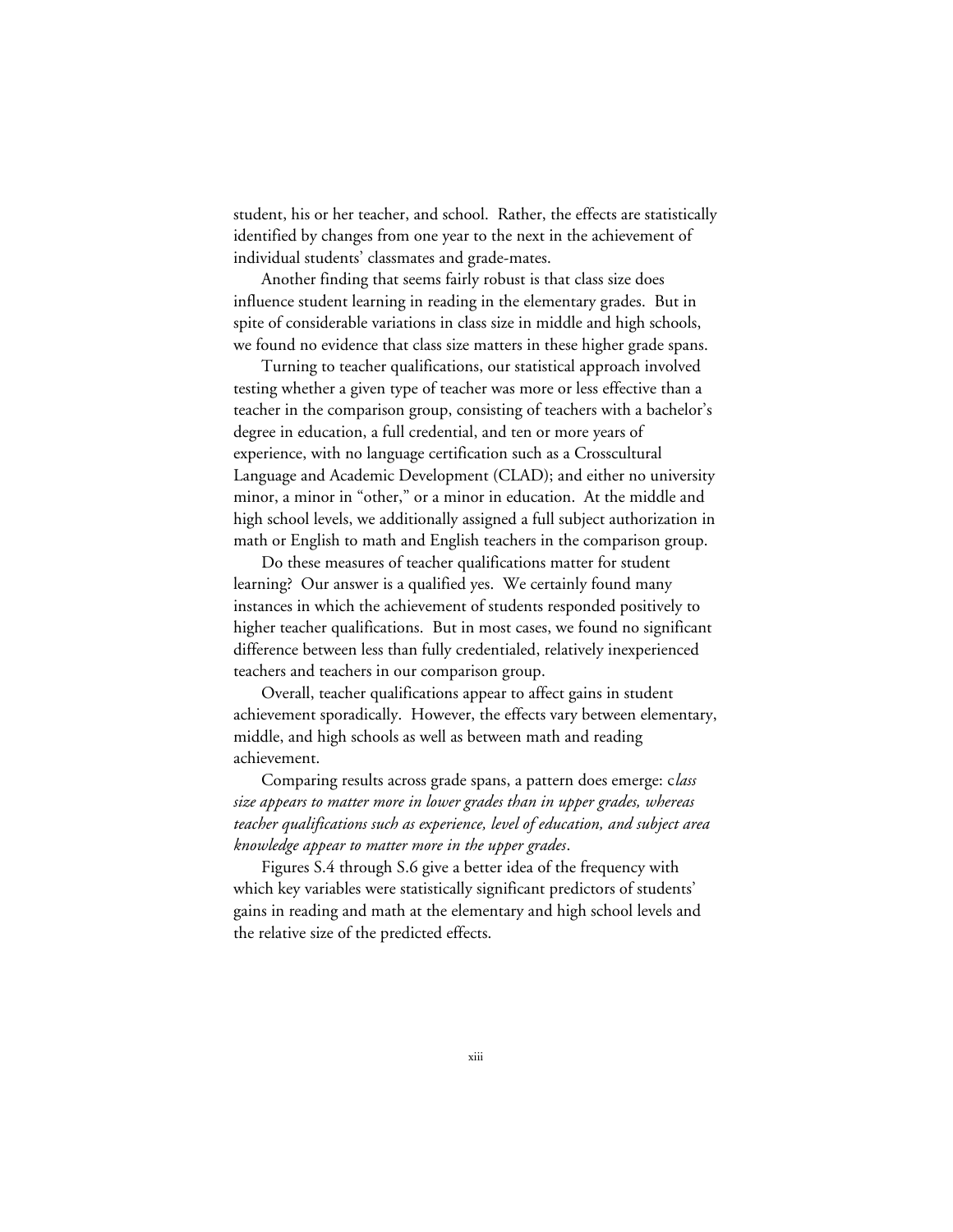

**Figure S.4—Predicted Percentage Change in the Rate of Learning Among Elementary School Students**

Figure S.4 shows the effect of key variables on students' rate of learning in reading and math in elementary schools. The vertical axis in this figure shows the percentage by which student learning is predicted to change with a given change in classroom or teacher characteristics. In this bar chart, a bar that reached 100 percent would mean that the given intervention was predicted to exactly double the average gain in scaled score points observed in the sample. In many cases, we show the predicted effect of an interquartile change in a given classroom or student characteristic. Suppose that we had 100 observations and ranked them by a classroom characteristic. Then the interquartile change is the change in this characteristic between the 25th and 75th observations, or between the 25th and 75th "percentiles." In cases where we found no statistically significant relation between a factor and a student's gain in achieivement, we omit the corresponding bar in Figures S.4 through S.6.

The first pair of bars shows that an interquartile (25th to 75th percentile) increase in the percentage of days a student is absent is negatively related to gains in students' math and reading achievement.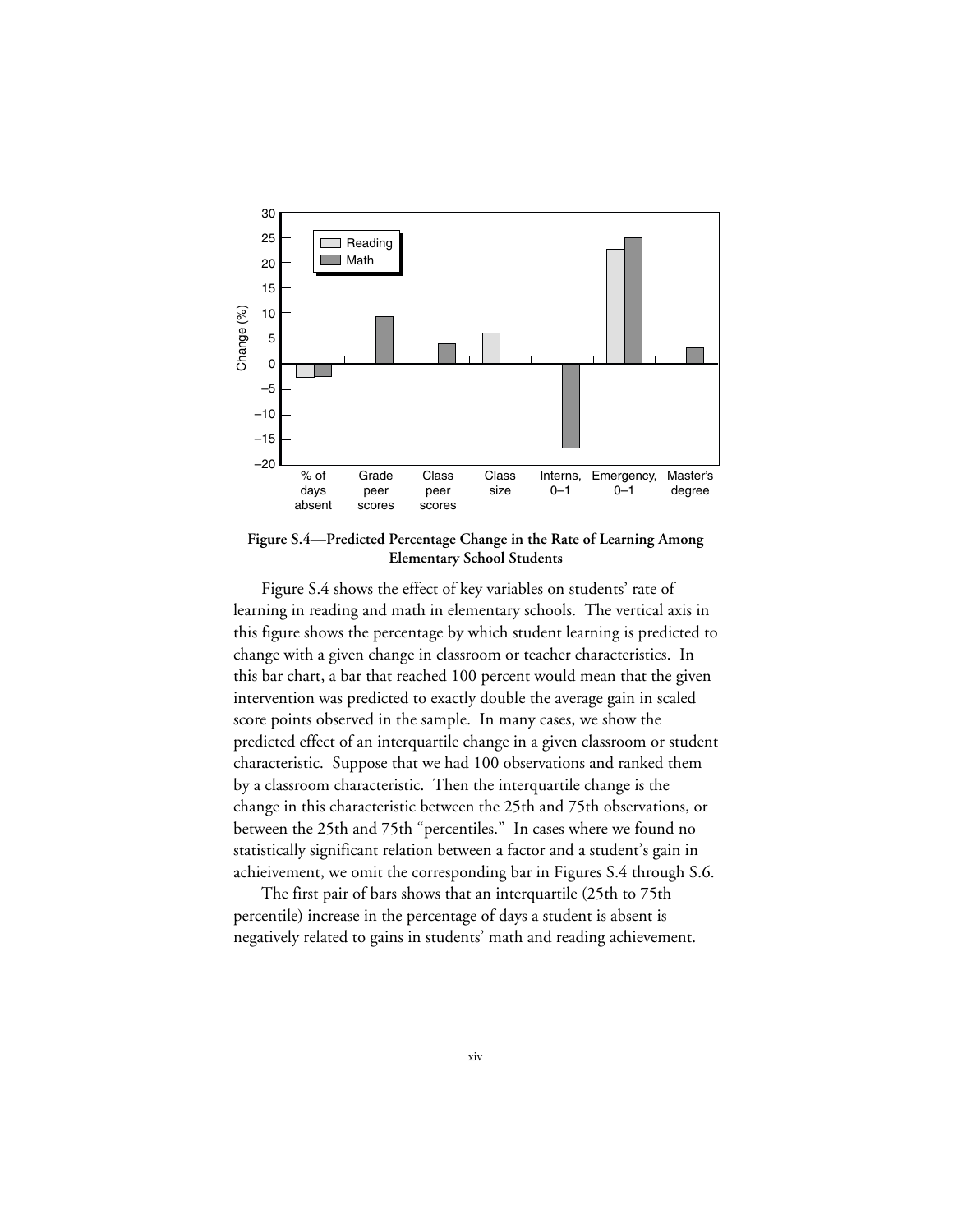The next two sets of bars suggest that the initial achievement of peers in the student's classroom and grade appear to be strongly related to student learning in math. The changes simulated in these cases are interquartile changes in peer group test scores, which are likely to be observed if a student switches schools. More conservative estimates that use the median actual year-to-year change in peers' test scores for individual students suggest changes in achievement growth on the order of 1–2 percent.

Class size appears to matter for learning in reading but not math. The predicted effects of an interquartile increase of about 12 students in class size are to reduce gains in reading by about 6 percent.

As shown, a few measures of teacher credentials/teacher experience are similarly, and in a few cases much more strongly, related to student learning. But these results are sporadic—most of our measures of teacher credentials and teacher experience are not statistically significant and the results vary between reading and math. Math achievement seems to suffer when elementary school students are taught by interns with 0-1 years of experience. It is puzzling to note that student gains in both math and reading are predicted to be higher when students are taught by a teacher with an emergency credential and 0-1 years of experience instead of by a fully credentialed teacher with ten or more years of experience. Finally, we find evidence that teachers with a master's degree are marginally more effective in promoting gains in math achievement.

All in all, the elementary school results seem much more powerful with regard to the effect of student absences, peer effects, and class size than they are with regard to teacher qualifications.

Figures S.5 and S.6 show the predicted effects of changing various aspects of the high school student's environment. Figure S.5 considers factors apart from teacher qualifications. Again, student absences are a factor in determining math achievement. Interquartile changes in the grade-level peer scores are predicted to have large effects on gains in math achievement. Overall, in middle and high schools, we found that the size of the grade-level peer effects is much larger than what we found in elementary schools. At the same time, we found that classroom peer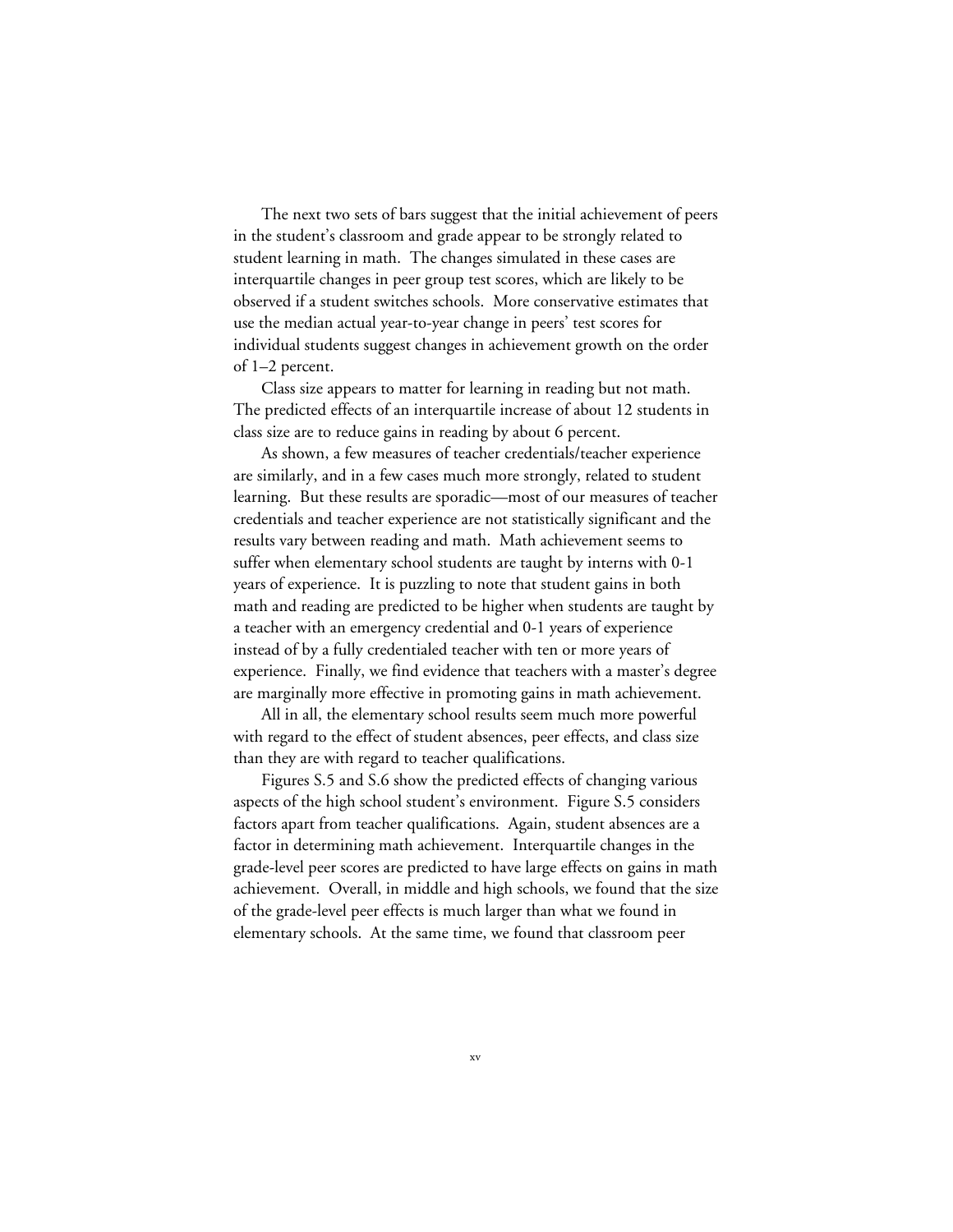

**Figure S.5—Predicted Percentage Change in the Rate of Learning Among High School Students, by Absenteeism, Peer Scores, and Courses Taken**



**Figure S.6—Predicted Percentage Change in the Rate of Learning Among High School Students, by Teacher Credentials, Education, and Authorization**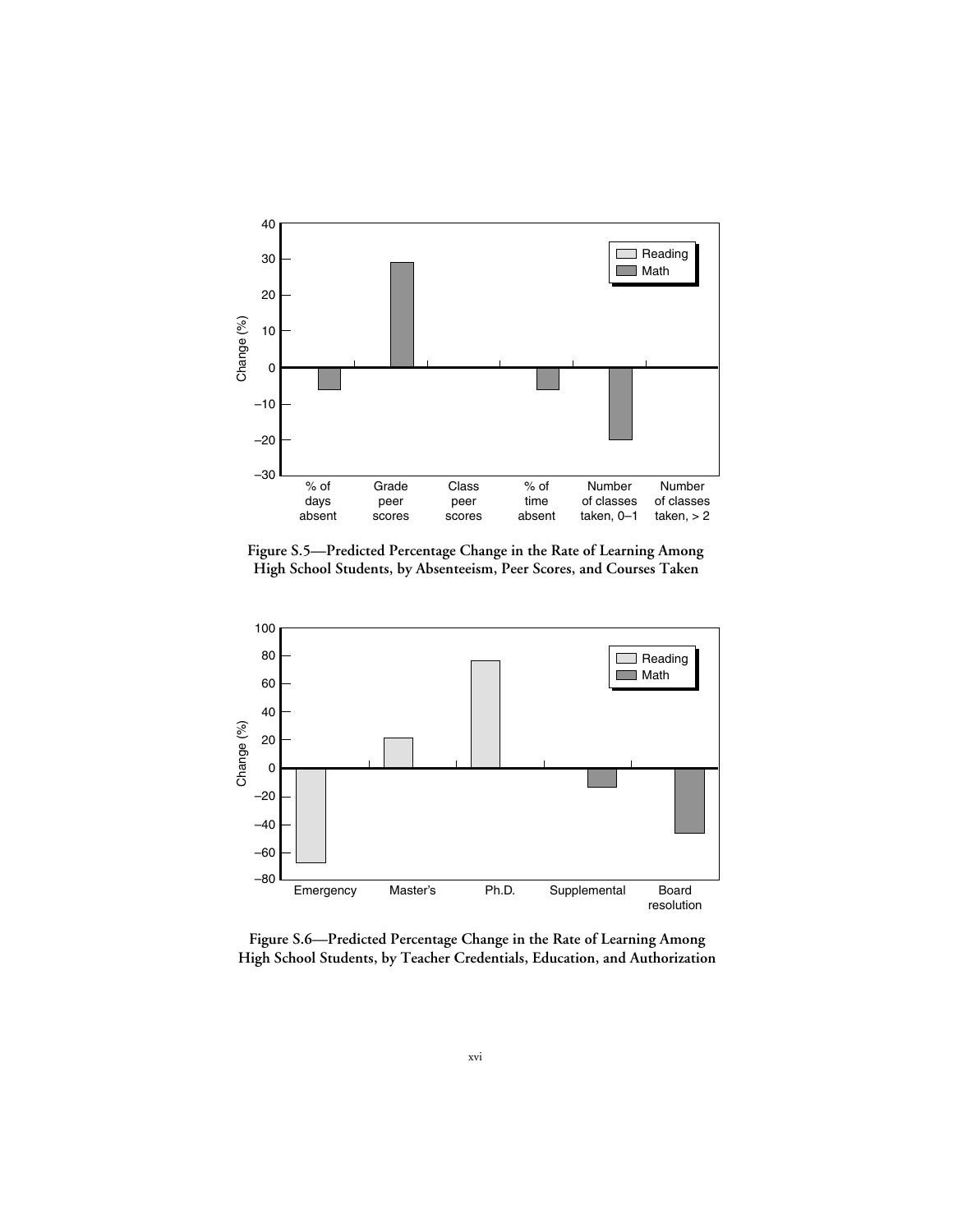scores were less likely to be significant predictors of student learning in middle and high schools than in elementary schools. One explanation for these patterns could well be that in middle and high school, students typically switch classrooms during the day, changing their peers from one class to the next. Perhaps in this environment it is less the achievement of peers in the math class that affects a student's improvement in math ability than it is the average achievement of peers in all of his or her classes in the grade.

Figure S.5 also shows evidence that high school students who take 0- 1 math classes per year increase their math scores about 20 percent less than do students who take two or more (semester-long) math courses.

Figure S.6 shows the predicted effects of changing teacher qualifications at the high school level. What immediately jumps to the reader's attention is that what matters for math achievement and reading achievement are quite different. For reading achievement, students appear to gain if their English teacher holds a master's or Ph.D. in any field and to lose if their teacher holds an emergency credential. For math achievement, what appears to matter most is the level of math authorization that the math teacher holds. In these simulations our default math teacher holds a full math authorization, signifying that he or she has taken all of the college math courses recommended by the California Commission on Teacher Credentialing (CCTC). The next two highest levels of subject authorization are the CCTC's supplementary authorization followed by the board resolution. It appears that for math at the high school level, the level of subject authorization is important.

In sum, at the high school level, two patterns stand out with regard to teacher qualifications. First, the effects of specific types of teacher qualifications are quite variable across subjects. Second, when a given teacher qualification does matter at the high school level, the predicted effects are very large. Although we do not show them in this summary, middle school results are very similar in both regards.

Although space limitations prevent us from presenting results for English Learners, several important points emerged from our analysis. First, we should not assume that given aspects of the classroom environment affect EL and other students in the same way. Typically,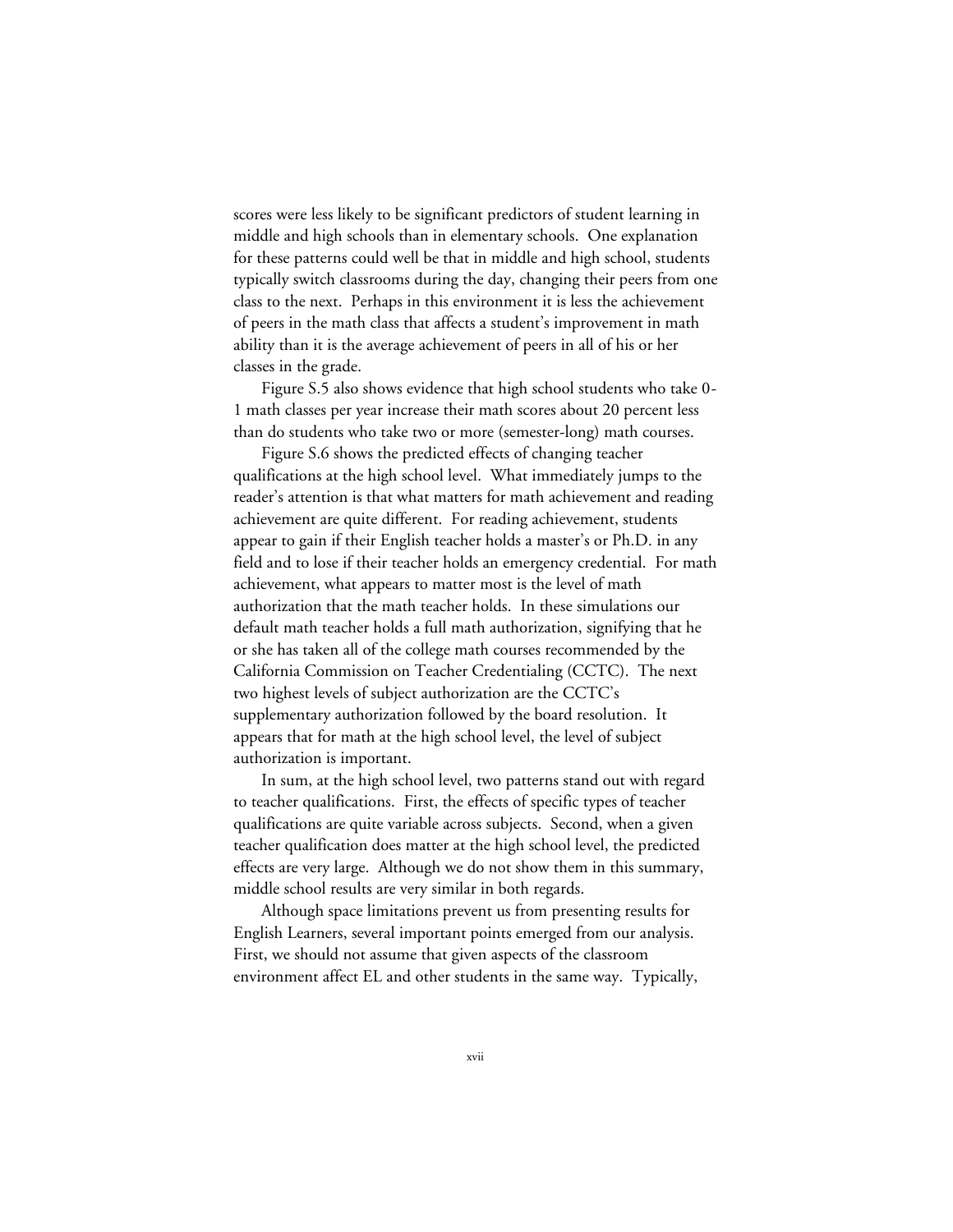the patterns were quite different. For example, at the elementary school level the effects of changing class size or peer group achievement appear to be twice as large for EL students as for students taken as a whole. Second, across all three grade spans we found little evidence that teachers with CLAD, Bilingual-CLAD (BCLAD), or equivalent certifications that are designed to help teachers instruct English Learners were associated with faster gains in achievement among these students.

Although we have learned a great deal about the San Diego Unified School District, do these lessons hold any value for districts elsewhere or for policymakers in Sacramento? We believe that the answer is yes. We performed a detailed analysis of test scores, class size, teacher qualifications, and student demographics that compared San Diego with the other largest school districts in California as well as schools in California taken as a whole. Differences exist among the large districts, but overall they bear strong similarities in terms of demographics, teacher qualifications, class size, and student achievement. Perhaps most important, all districts in California operate under the same set of ground rules and financing formulas established by the state government. This increases our confidence that at the very least the broad lessons learned from San Diego will hold relevance for other districts around the state.

#### **Policy Lessons**

The seeming paradox that in San Diego the least advantaged students improved their scores by the greatest amount between 1998 and 2000 in spite of having less qualified teachers than average has been partly resolved by our regression results. In essence, teacher education, credentials, experience, and subject authorizations can make a difference, but the effects are neither as systematic nor as big as some might believe.

In some respects, administrators should be reassured to learn that a less than fully credentialed teacher sometimes appears to be as effective as a fully credentialed teacher. California spends roughly \$100 million a year on the Beginning Teacher Support and Assessment (BTSA) program, which aims to provide assistance to teachers in their first and second years of teaching. This and related programs might successfully integrate inexperienced teachers into the classroom. In addition, SDUSD has adopted a peer coach program to train teachers in the latest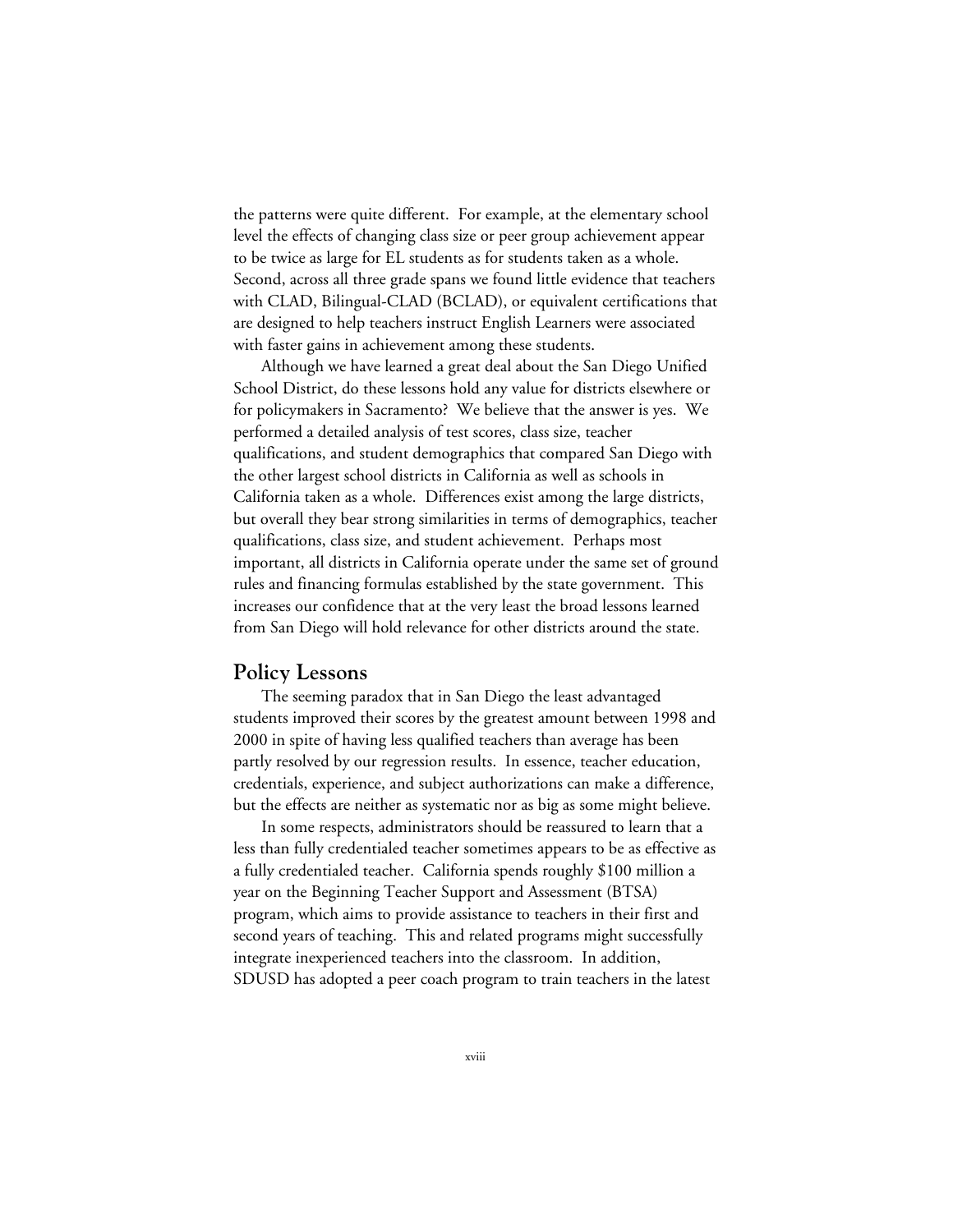instructional techniques, which may be particularly helpful for novice teachers.

Similarly, the result that middle and high school English and math teachers with less than a full subject authorization often are just as effective as fully authorized teachers should come as reassuring news, given that it is difficult for a district to ensure that all of its teachers have exactly the right mix of college courses as mandated by the CCTC. The one major exception to this rule was high school math teachers, in which case subject authorization level appears to matter tremendously.

The evidence that teacher experience and credentials have less effect on gains in student achievement than some may think is particularly important given the grim new financial reality facing most California school districts as a result of California's large budget deficits. In San Diego, the district tackled its budget problem in early 2003 by offering early retirement incentives. These incentives led approximately one in ten teachers to opt for retirement. The district plans to replace these teachers with less highly experienced teachers who will be paid less. It seems likely that the short-run effect of this mass retirement will be to make schools less effective simply because of the loss of institutional memory. However, our results suggest that after one or two years, many of the relatively inexperienced recruits may be far more effective teachers than some would believe.

Although the measured effect of teacher qualifications varies substantially by subject and grade span, overall we did find sporadic evidence that in certain cases teacher qualifications matter significantly, especially in the higher grades. In light of these findings, what can be done to equalize teacher qualifications between schools in disadvantaged and more affluent areas?

The strong relationship between student poverty and teacher qualifications appears to be related to clauses in the district's collective bargaining agreement. The agreement requires that schools with teaching vacancies limit their choice from the pool of qualified applicants to the five candidates with the most district seniority. This contract clause, in conjunction with the apparent preferences of teachers to move to schools in relatively affluent areas, generates some relatively severe inequalities in teacher qualifications across San Diego's schools. The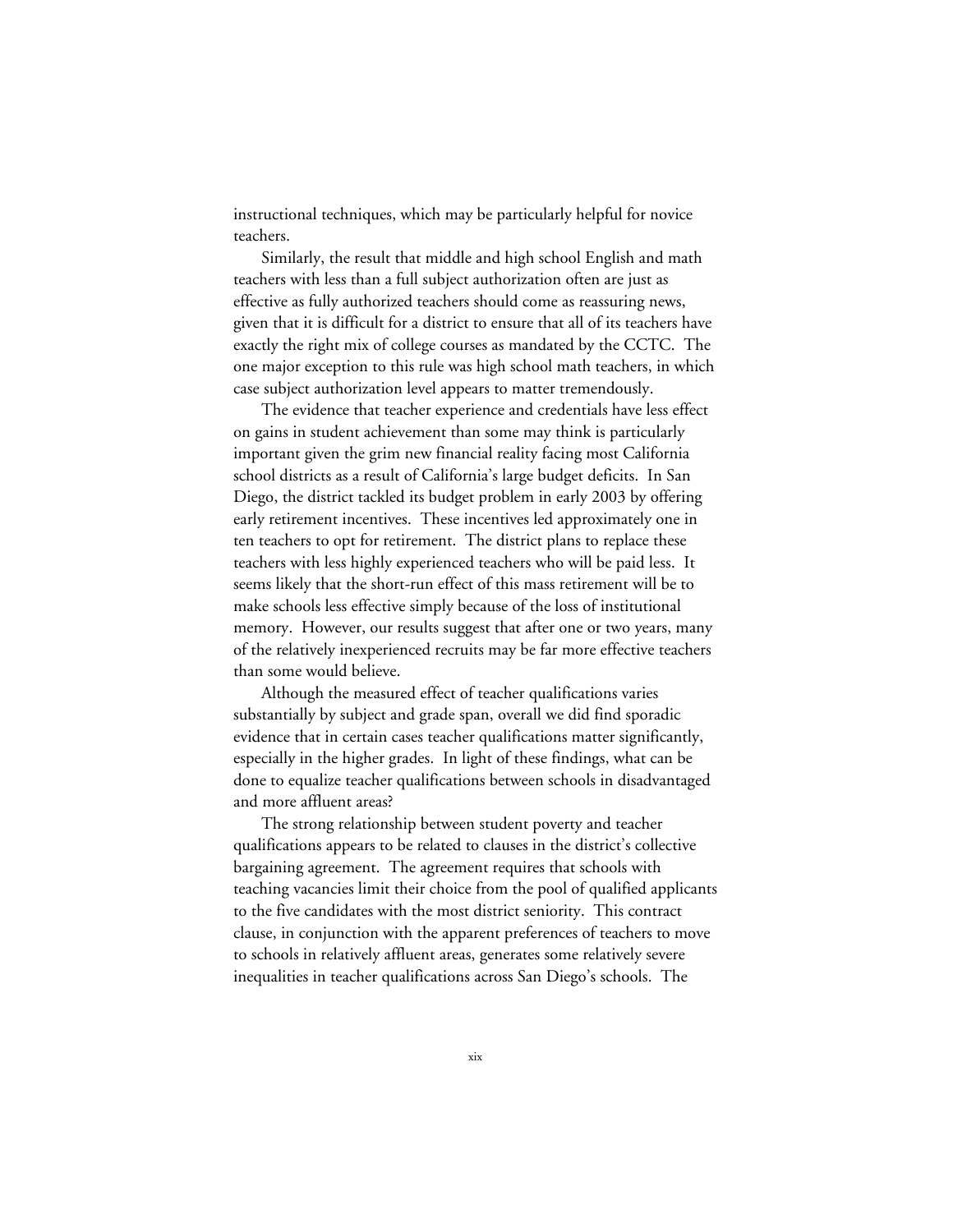reason is simply that more affluent schools currently have no option but to hire the most highly experienced teachers who apply for one of their coveted openings.

Therefore, one possibility would be to relax first-right-of-transfer clauses in the district's collective bargaining agreement, because these restrictions militate against the need for inner-city schools to retain highly experienced and qualified teachers.

A related possibility would be to redesign the wage schedule for teachers to allow for salary bonuses to teachers with certain skill sets who agree to teach in schools with a shortage of qualified teachers in certain areas. This innovation would represent a major reform to the structure of teacher pay in California. To succeed politically such a reform would probably have to be presented as a pay increase for many teachers that would not decrease the pay of any teacher. Clearly, the current budget situation in California suggests that this reform cannot be implemented in a major way until California has solved its budget problems.

One of the many "achievement gaps" identified by this report is the one between EL and English-language-fluent students. In separate models for EL students, we discovered that at the elementary school level, class size reduction appeared to be twice as effective at improving reading achievement for EL students relative to students overall. Although we did not find evidence that teachers with CLAD or BCLAD certificates were unusually effective with EL students, a number of different measures of teacher qualifications, such as whether the teacher held a master's degree, in some cases were associated with higher gains in EL student achievement. Although our limited sample size of EL students has limited the precision of our estimates, all of these resource issues related to English Learners deserve continued attention.

Policymakers also should be interested in one of the most consistent findings in this study—that an individual student's rate of learning appears to be strongly and positively influenced by the initial achievement of students in his or her grade, and with somewhat less consistency by that of students in his or her classroom. This finding holds great policy relevance. Obviously, ability grouping within the school will affect each student's peers. Similarly, students who volunteer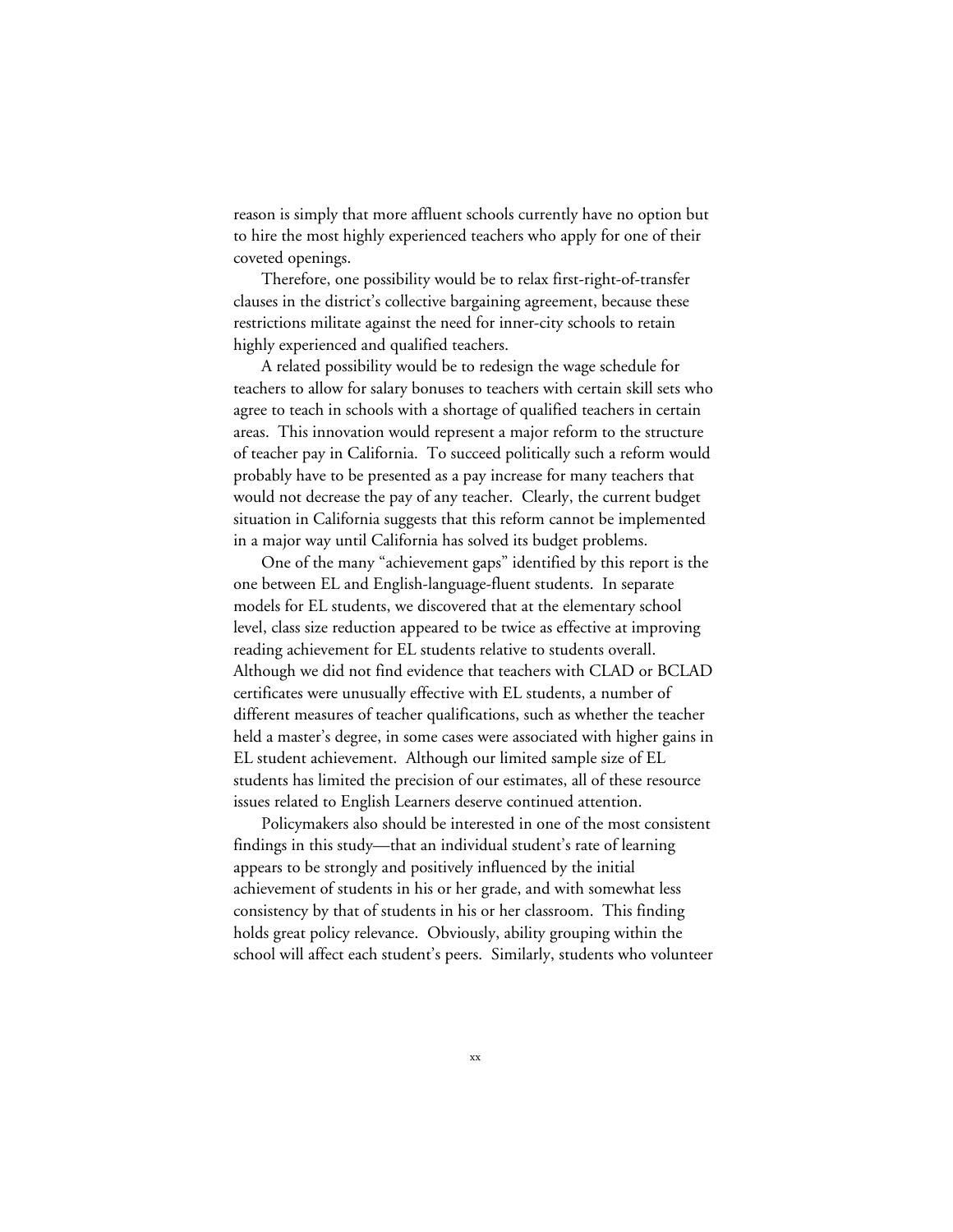for busing in the district are likely to alter their peer group in substantial ways. Both of these issues are worthy of more detailed study.

In fall 2000, SDUSD implemented its Blueprint for Student Success. This reform is designed to accelerate the learning of students who lag far behind grade level. The reform has attracted favorable national attention and generated intense local controversy. Although some elements of the blueprint such as those related to peer coaching of teachers were implemented toward the end of our period of study (the school years 1997–1998 through 1999–2000), the main parts of the reform were put in place in fall 2000 after the period we study. Therefore, our report cannot speak to the extent to which the blueprint will boost student achievement. However, our results do allow us to comment on the general approach taken by the blueprint. First, our finding that in the late 1990s reading achievement in the district lagged behind national norms to a greater extent than did math performance suggests that the initial focus of the blueprint on reading may make good policy sense. Second, our analysis of the large achievement gap in the district between more and less affluent students, between white students and students of other ethnicities, especially Hispanics and blacks, and between English Learners and fluent speakers of English suggests that the blueprint is on the right track in its central tenet that more resources must be devoted to students who lag behind academically. Third, we found that increasing teacher credentials and education, although suggestive of better teaching, are not a panacea. The variable effects of mainstream teacher qualifications certainly provide some rationale for the heavy investments that the district is currently making on new teacher professional development programs.

Thus, our findings provide considerable support for the idea that the district would do well to overhaul its interventions both for students who are struggling and for the assistance it provides to teachers. The blueprint is moving in exactly these directions. Of course, none of our analyses can predict the extent to which the blueprint itself will increase academic achievement.

Finally, we note that the daunting achievement gaps between students do not appear to be *created* primarily by the schools as they now exist. These gaps, related to income and socioeconomic status more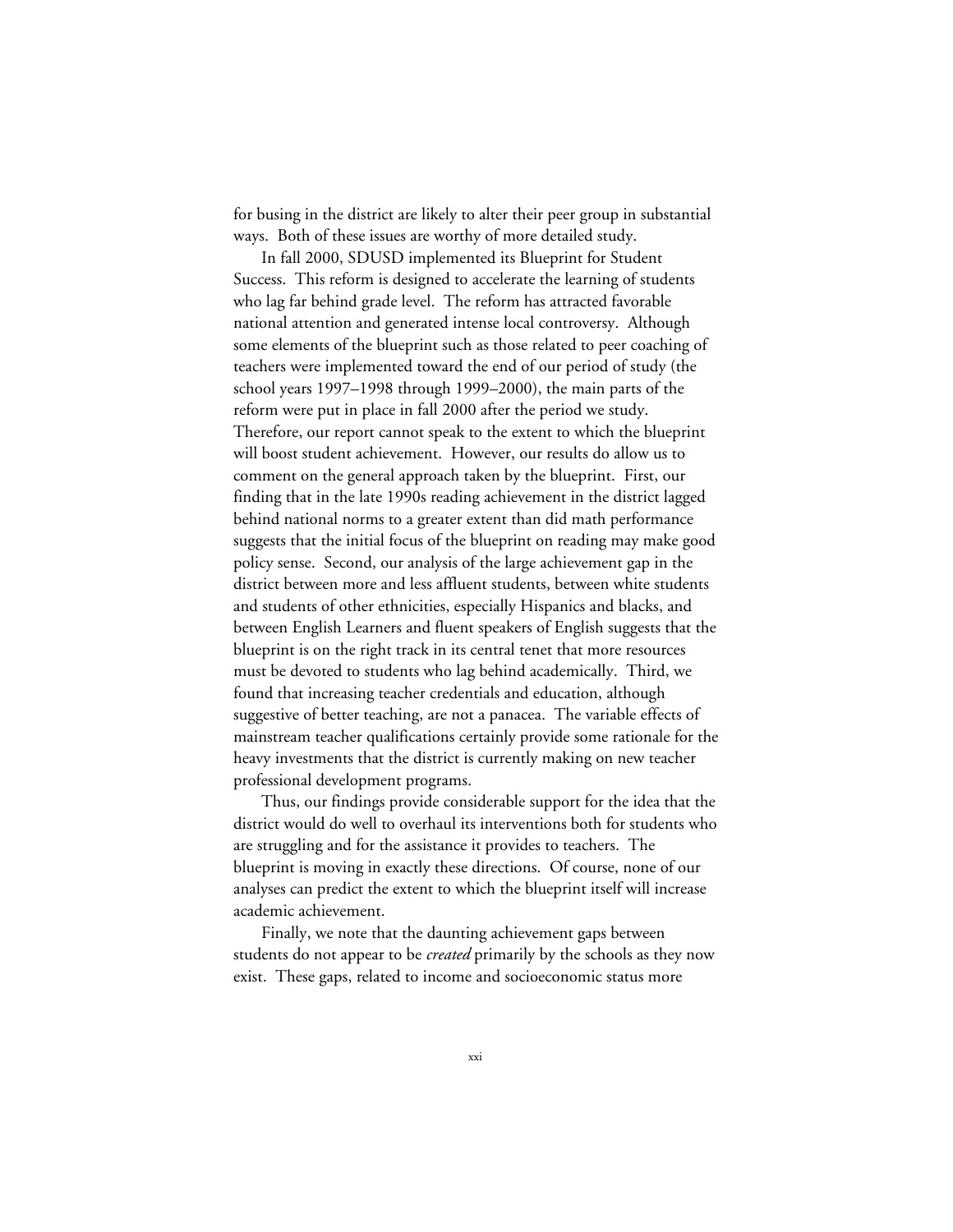generally, emerge by the time young children reach school age. One implication is that at the federal and state level, policymakers may want to examine the value of Head Start and similar preschool programs as a way to reduce the achievement gap of disadvantaged students before they begin their formal schooling.

As for the schools themselves, in San Diego Unified, at least, schools appear to have been working effectively to reduce these gaps between 1997–1998 and 1999–2000. We should not use this sign of success as an excuse to ignore the large achievement gaps that remain. But it should give us some perspective. Schools are not a part of the problem; they are a part of the solution. The goal of this report, and ensuing reports, has been and will be to shed some light on the most promising ways to devote limited financial resources to making schools more effective solutions than they already are today.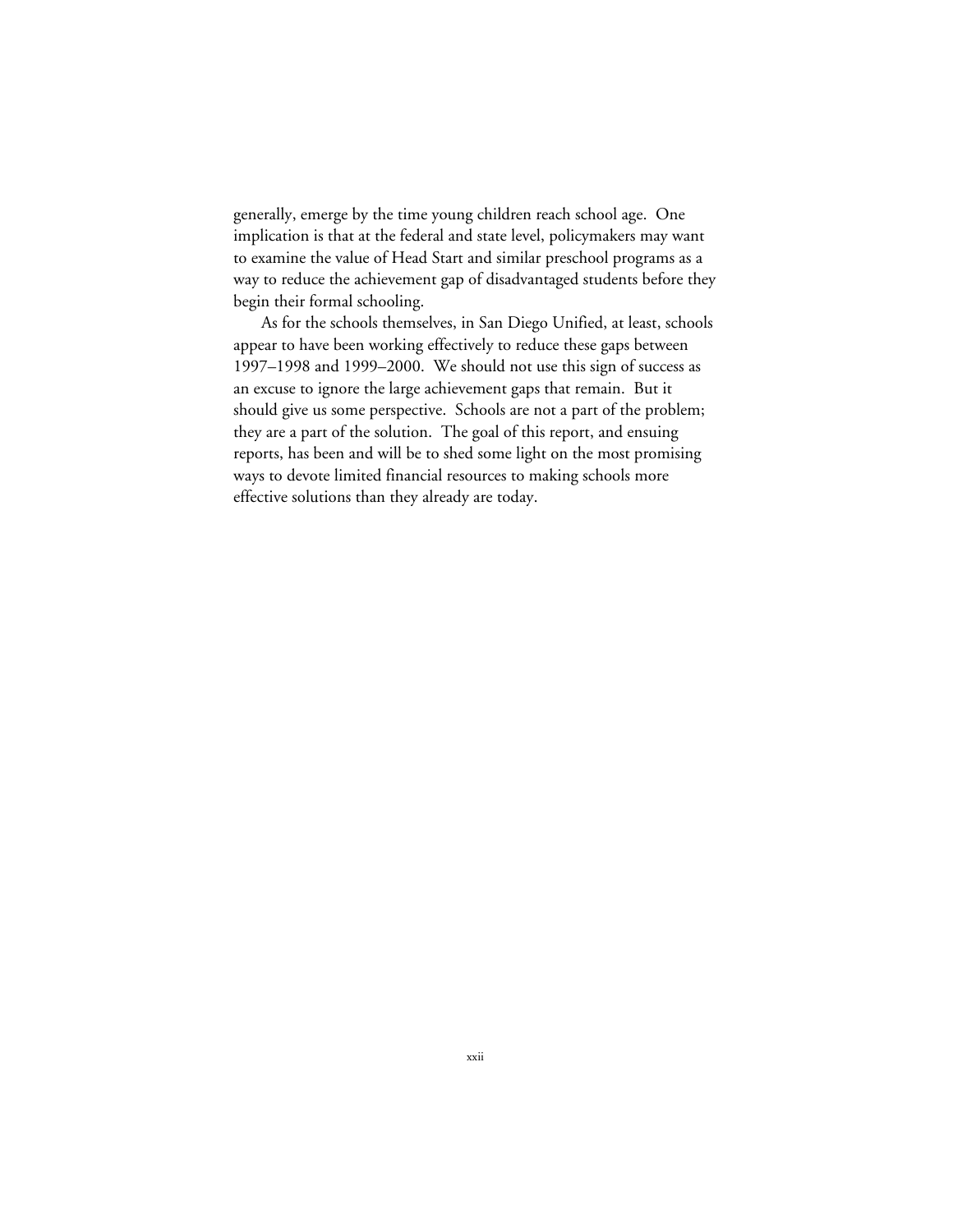# **Contents**

|    |                                                                           | $\dddot{\mathbf{u}}$ |
|----|---------------------------------------------------------------------------|----------------------|
|    |                                                                           | $\mathbf{V}$         |
|    |                                                                           | xxvii                |
|    |                                                                           | xxxi                 |
|    |                                                                           |                      |
| 1. |                                                                           | 1                    |
| 2. | CHALLENGES IN ANALYZING THE RELATION<br>BETWEEN SCHOOL INPUTS AND STUDENT |                      |
|    | ACHIEVEMENT                                                               | 7                    |
|    | Evidence on the Relation Between School Resources and                     |                      |
|    | Student Outcomes                                                          | 8                    |
|    | School Resources and Student Achievement                                  | 8                    |
|    | Research from California                                                  | 10                   |
|    |                                                                           | 12                   |
|    | National Studies Using School Resources Aggregated to                     |                      |
|    |                                                                           | 12                   |
|    | School Resources, Educational Attainment, and Earnings                    | 13                   |
|    | How Representative Is San Diego Unified?                                  | 14                   |
|    | Student Demographics and Student Achievement                              | 14                   |
|    |                                                                           | 19                   |
|    |                                                                           | 20                   |
| 3. | THE LINK BETWEEN POVERTY AND SCHOOL                                       |                      |
|    | RESOURCES IN SAN DIEGO SCHOOLS                                            | 2.1                  |
|    | Dividing Schools on the Basis of Student Demographics                     | 2.1                  |
|    | Student Mobility, Student Retention, and Dropout Rates                    | 22                   |
|    |                                                                           | 25                   |
|    |                                                                           | 26                   |
|    |                                                                           | 34                   |
|    |                                                                           |                      |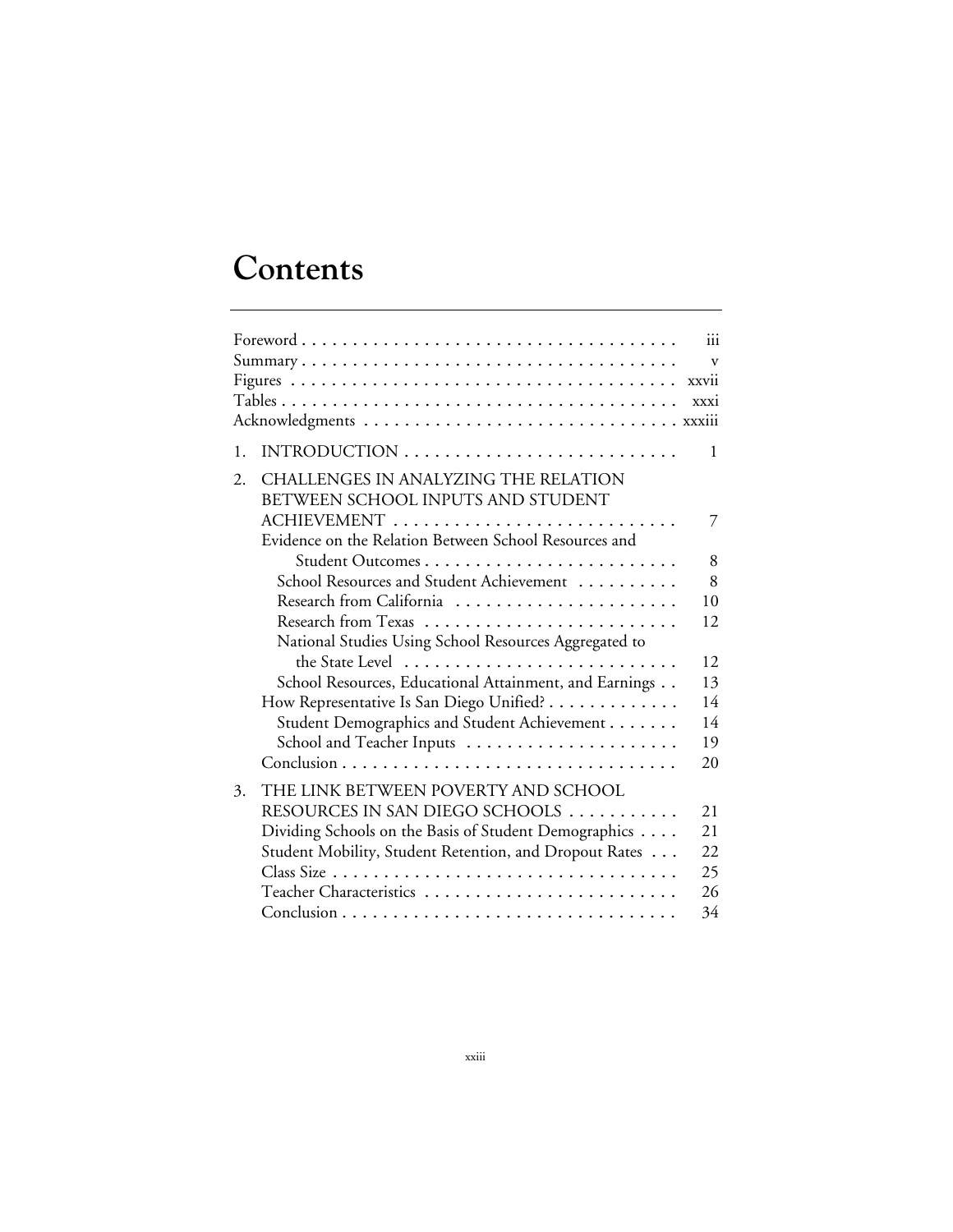| 4. | TRENDS IN STUDENT ACHIEVEMENT IN SAN                               | 37  |
|----|--------------------------------------------------------------------|-----|
|    |                                                                    | 37  |
|    | Overall Trends in Achievement Gains Between Spring 1998            | 40  |
|    | Variations in Improvement Across Schools and in Particular         |     |
|    | Student Groups                                                     | 42  |
|    | SES Quintile of the School                                         | 42  |
|    |                                                                    | 47  |
|    | English Learners vs. Non-English Learners                          | 50  |
|    | Male vs. Female Students                                           | 51  |
|    |                                                                    | 52  |
|    |                                                                    | 52  |
| 5. | DETERMINANTS OF GAINS IN STUDENT                                   |     |
|    | ACHIEVEMENT IN ELEMENTARY SCHOOLS                                  | 55  |
|    |                                                                    | 55  |
|    | Overview of the Procedure for Statistically Estimating the         |     |
|    | Determinants of Gains in Student Achievement                       | 55  |
|    | Variables Included in Models of Gains in Test Scores               | 56  |
|    |                                                                    | 61  |
|    | The Effect of Demographics of the Student Body and                 |     |
|    | Peers' Initial Test Score                                          | 61  |
|    | The Effect of Class Size and Teacher Credentials,                  |     |
|    |                                                                    | 63  |
|    |                                                                    | 78  |
|    |                                                                    |     |
| 6. | DETERMINANTS OF GAINS IN STUDENT<br>ACHIEVEMENT IN MIDDLE AND HIGH |     |
|    |                                                                    | 81  |
|    | SCHOOLS                                                            | 81  |
|    |                                                                    | 84  |
|    | Findings for Middle and High Schools                               | 84  |
|    | Patterns of Statistical Significance                               |     |
|    | The Predicted Effect of Explanatory Variables on Students'         | 90  |
|    |                                                                    | 104 |
|    | Robustness Checks                                                  |     |
|    |                                                                    | 105 |
| 7. | POLICY CONCLUSIONS                                                 | 107 |
|    | Overview of Central Findings                                       | 107 |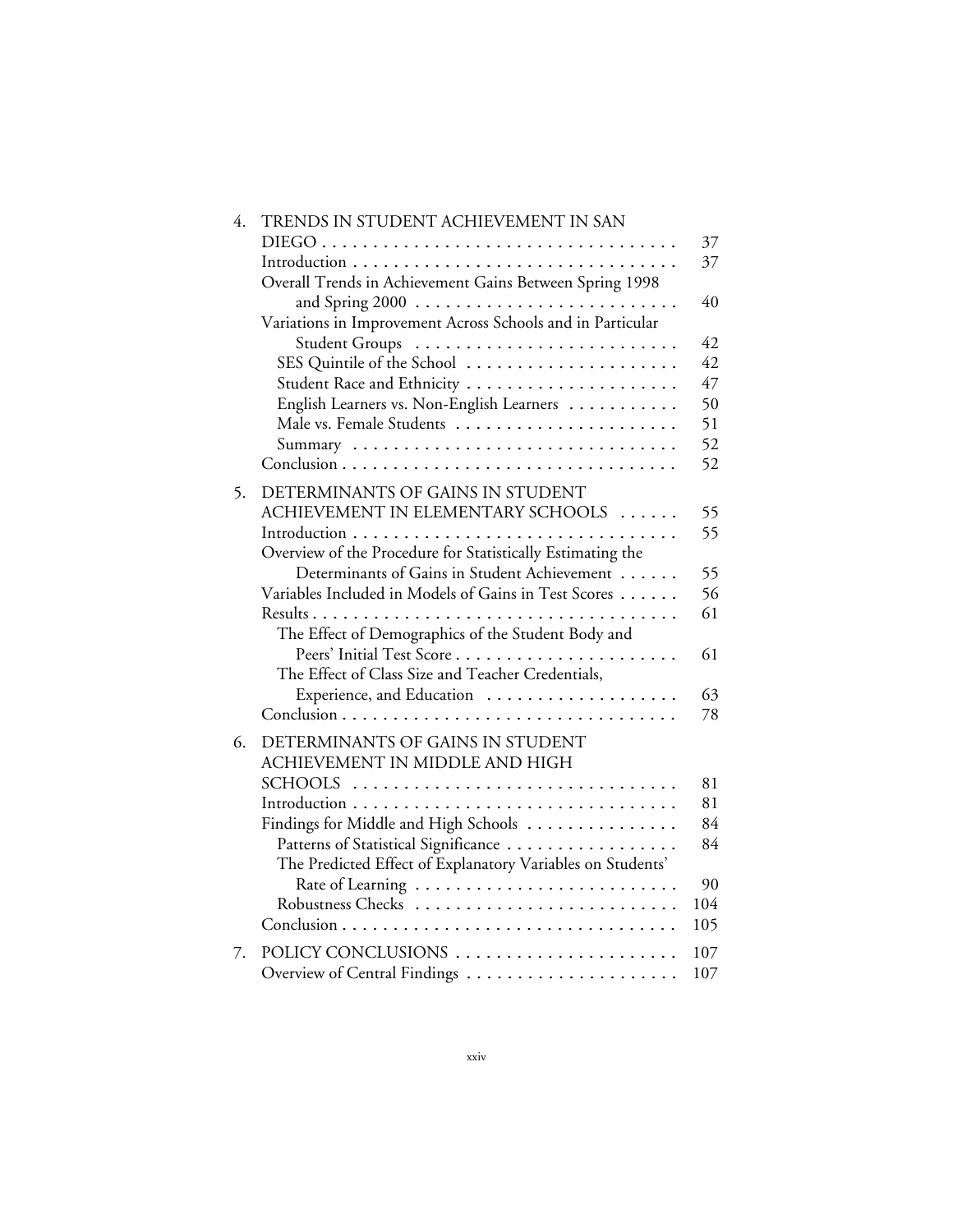|    | The Determinants of Student Learning                                                                                                                                                                 | 108<br>108<br>110<br>113 |
|----|------------------------------------------------------------------------------------------------------------------------------------------------------------------------------------------------------|--------------------------|
| A. | Appendix<br>Methods Used to Take Account of Unobserved Factors                                                                                                                                       | 119                      |
| В. | Details on the Regression Models for Elementary School                                                                                                                                               | 127                      |
|    | Web-Only Appendix (www.ppic.org/main/publication.asp?i=321)<br>C. Additional Information About Student Demographics,<br>School Resources, and Test Scores in San Diego and Other<br><b>Districts</b> |                          |
|    | D. Student SES and School Resources in San Diego                                                                                                                                                     |                          |
| E. | Additional Information About Achievement Gaps Between<br>Various Student Subgroups in San Diego                                                                                                      |                          |
| F. | Details on the Regression Models for Elementary School<br>Students                                                                                                                                   |                          |
|    | G. Details on the Regression Models for Middle School and<br><b>High School Students</b>                                                                                                             |                          |
|    | Bibliography                                                                                                                                                                                         | 131                      |
|    |                                                                                                                                                                                                      | 137                      |
|    |                                                                                                                                                                                                      | 139                      |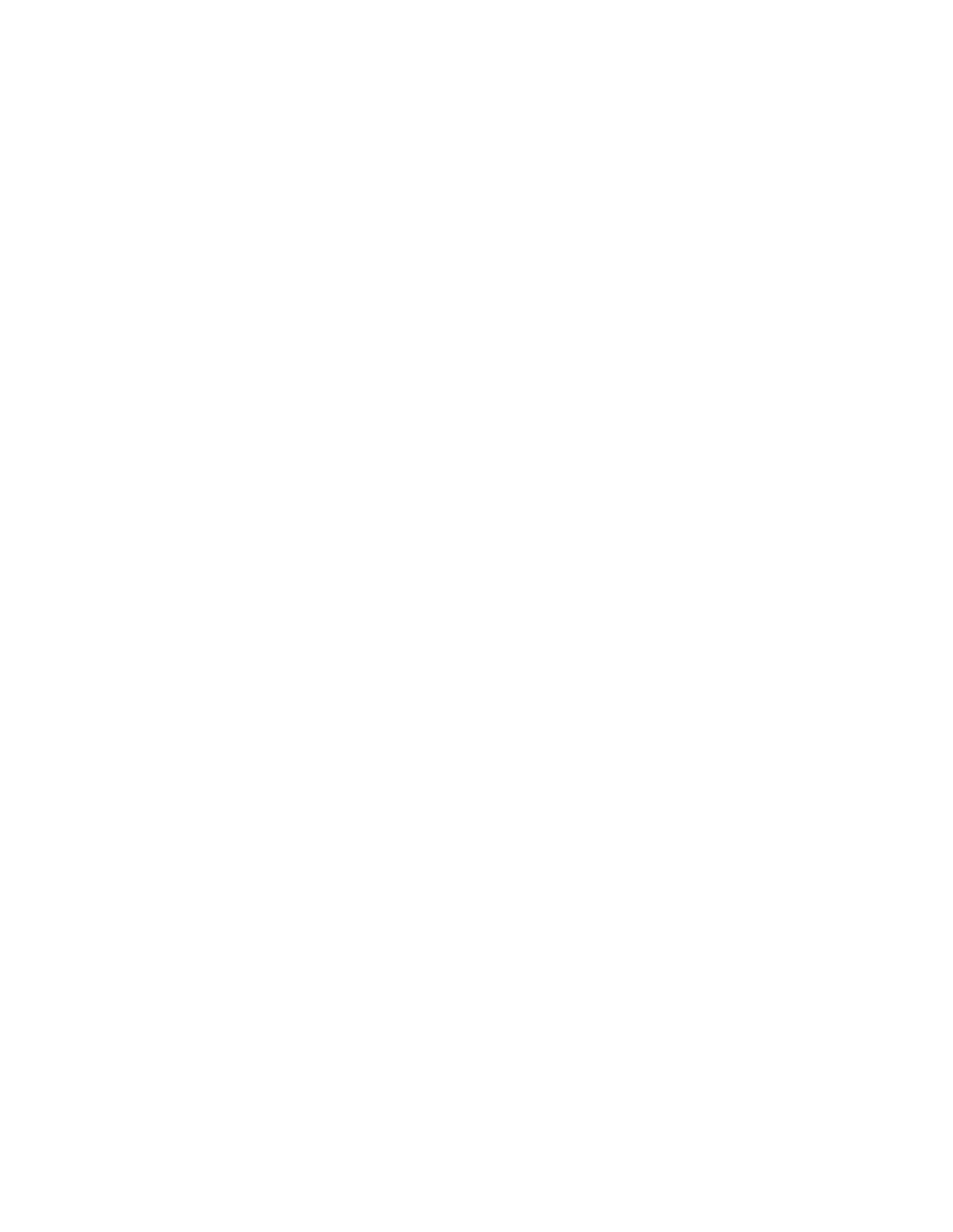# **Figures**

| S.1. | San Diego Elementary School Teachers' Average Years of |     |
|------|--------------------------------------------------------|-----|
|      | Teaching Experience and SES Quintile of School, 1999-  |     |
|      | $2000$                                                 | vii |
| S.2. | Spring 1998 Reading Scores, by SES Quintile of School  |     |
|      |                                                        | ix  |
| S.3. | 1998-2000 Gains in Reading Scores, by SES Quintile of  |     |
|      | School and Grade                                       | X   |
| S.4. | Predicted Percentage Change in the Rate of Learning    |     |
|      | Among Elementary School Students                       | xiv |
| S.5. | Predicted Percentage Change in the Rate of Learning    |     |
|      | Among High School Students, by Absenteeism, Peer       |     |
|      | Scores, and Courses Taken                              | xvi |
| S.6. | Predicted Percentage Change in the Rate of Learning    |     |
|      | Among High School Students, by Teacher Credentials,    |     |
|      | Education, and Authorization                           | xvi |
| 2.1. | Student Percentages, by Race, 1999-2000                | 15  |
| 2.2. | Percentage of Students Who Are English Learners and    |     |
|      | Who Are Eligible for Free or Reduced-Price Meals,      |     |
|      | $1999 - 2000$                                          | 16  |
| 2.3. | Student Performance Against National Norms in          |     |
|      |                                                        | 17  |
| 3.1. | Percentage of San Diego High School Students Whose     |     |
|      | More Educated Parent Has a Bachelor's Degree or        |     |
|      | Higher and SES Quintile, 1999-2000                     | 23  |
| 3.2. | Percentage of San Diego High School Students Who Are   |     |
|      | Unexpected Transfers, Retained a Grade, or Drop Out    |     |
|      | of School, and SES Quintile, 1998-1999                 | 24  |
| 3.3. | Class Size in San Diego, by Grade Span and SES         |     |
|      |                                                        | 25  |
| 3.4. | Percentage of San Diego Elementary School Teachers     |     |
|      | with a Master's Degree or Higher and SES Quintile,     |     |
|      |                                                        | 27  |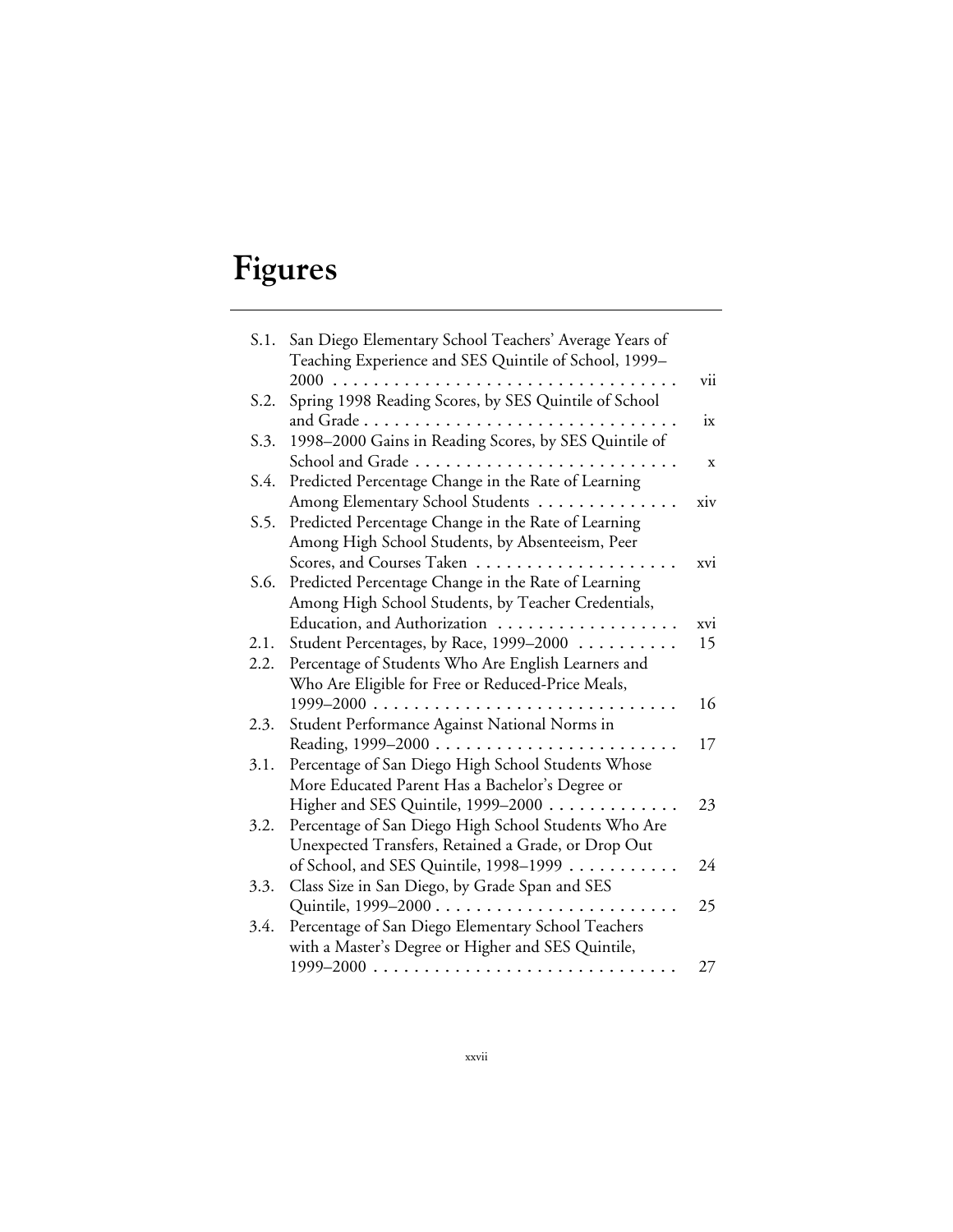| 3.5. | Percentage of San Diego High School Math and English   |     |
|------|--------------------------------------------------------|-----|
|      | Students Whose Teacher Majored in Math or English      |     |
|      | and SES Quintile, 1999-2000                            | 27  |
| 3.6. | San Diego Elementary School Teachers' Average Years of |     |
|      | Teaching Experience and SES Quintile, 1999–2000        | 28  |
| 3.7. | Percentage of San Diego High School Math and English   |     |
|      | Students Whose Teacher Held a Full Authorization in    |     |
|      | Math or English and SES Quintile, 1999-2000            | 31  |
| 3.8. | Percentage of San Diego Middle School Students Whose   |     |
|      | Teacher Held a Full or Supplemental Authorization and  |     |
|      |                                                        | 33  |
| 4.1. | Spring 1998 Reading Scores, by SES Quintile of School  |     |
|      | and Grade                                              | 43  |
| 4.2. | Spring 1998 Math Scores, by SES Quintile of School     |     |
|      | and Grade                                              | 44  |
| 4.3. | 1998-2000 Gains in Reading Scores, by SES Quintile of  |     |
|      | School and Grade                                       | 46  |
| 4.4. | 1998-2000 Gains in Math Scores, by SES Quintile of     |     |
|      | School and Grade<br>.                                  | 47  |
| 4.5. | Spring 1998 Reading Scores, by Ethnicity and Grade     | 48  |
| 4.6. | Spring 1998 Math Scores, by Ethnicity and Grade        | 48  |
| 4.7. | 1998-2000 Gains in Reading Scores, by Ethnicity and    |     |
|      | Grade                                                  | 49  |
| 4.8. | 1998-2000 Gains in Math Scores, by Ethnicity and       |     |
|      | Grade                                                  | 50  |
| 5.1. | Predicted Percentage Change in the Rate of Learning    |     |
|      | Among Elementary School Students                       | 77  |
| 6.1. | Predicted Percentage Change in the Rate of Learning    |     |
|      | Among Middle School Students, by Absenteeism, Peer     |     |
|      | Scores, and Courses Taken                              | 101 |
| 6.2. | Predicted Percentage Change in the Rate of Learning    |     |
|      | Among High School Students, by Absenteeism, Peer       |     |
|      | Scores, and Courses Taken                              | 101 |
| 6.3. | Predicted Percentage Change in the Rate of Learning    |     |
|      | Among Middle School Students, by Teacher Credentials,  |     |
|      | Experience, and Authorization                          | 103 |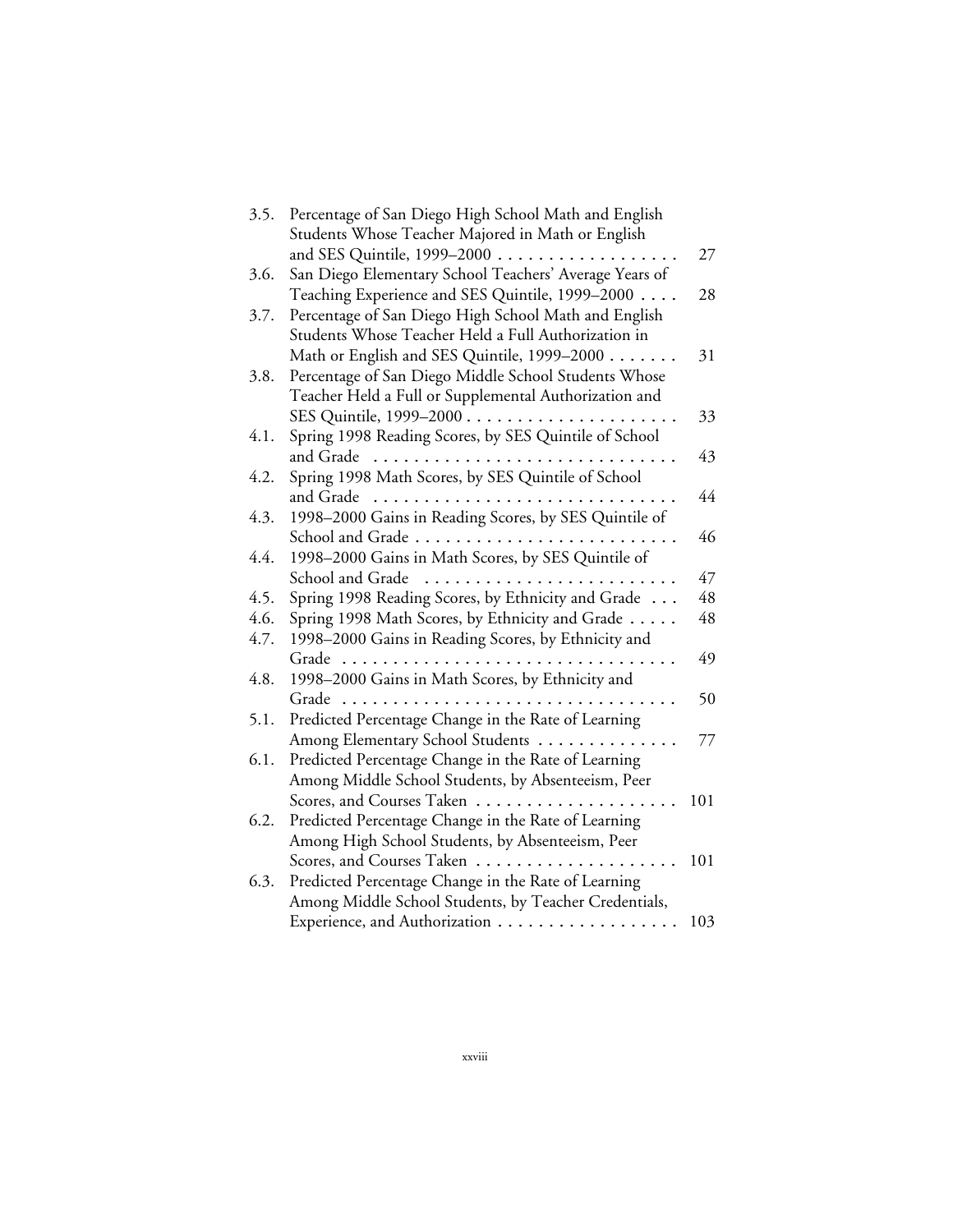|      | 6.4. Predicted Percentage Change in the Rate of Learning  |     |
|------|-----------------------------------------------------------|-----|
|      | Among High School Students, by Teacher Credentials,       |     |
|      | Education, and Authorization                              | 103 |
|      | A.1. Identical Students with Different Quality Classrooms | 120 |
| A.2. | Hypothetical Example of Incorrect Inferences About the    |     |
|      | Value of Teacher Experience for Student Learning,         |     |
|      | Caused by Unobserved Variations in School Quality 121     |     |
|      | A.3. Hypothetical Example of Correct Inferences About the |     |
|      | Value of Teacher Experience for Student Learning, After   |     |
|      | Taking Account of Unobserved Differences in School        |     |
|      |                                                           | 122 |
| A.4. | Hypothetical Example of Incorrect Inferences About the    |     |
|      | Value of Teacher Experience for Student Learning,         |     |
|      | Caused by Unobserved Variations in Student Ability 124    |     |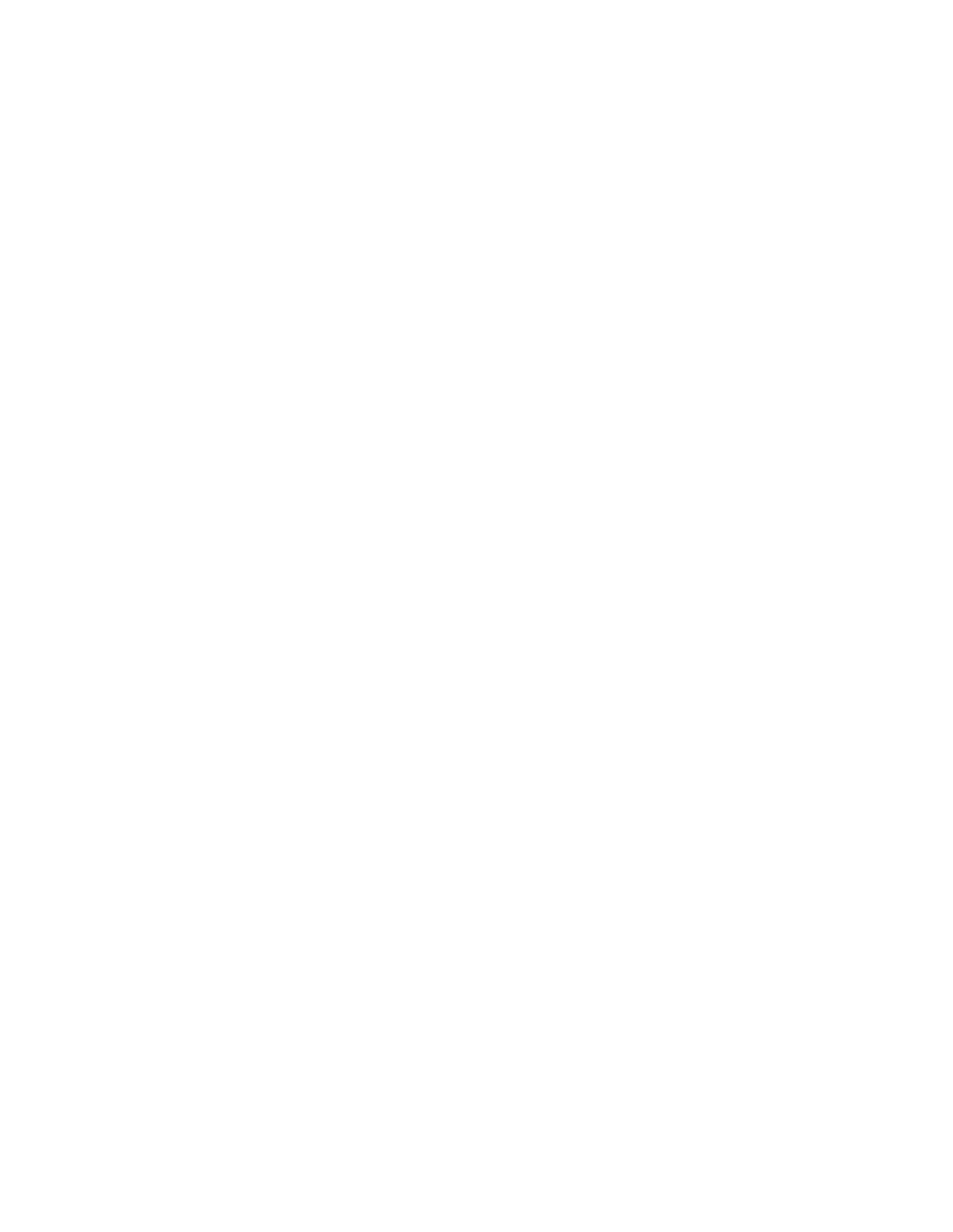# **Tables**

| 2.1. | Stanford 9 Test Score Distribution: Unwighted Average   |    |
|------|---------------------------------------------------------|----|
|      | Across Grades, All Students                             | 18 |
| 4.1. | Mean Scaled Scores by Year for All Students, Reading    | 40 |
| 4.2. | Mean Scaled Scores by Year for All Students, Math       | 41 |
| 4.3. | Percentage Reduction in Test Score Gaps, 1998-2000      | 51 |
| 5.1. | Student, Family, and Neighborhood Controls Used in      |    |
|      |                                                         | 57 |
| 5.2. | School, Classroom, and Student Body Controls Used in    |    |
|      | the Statistical Models That Include Both EL and Non-    |    |
|      |                                                         | 59 |
| 5.3. | Statistical Significance of Demographics of the Student |    |
|      | Body and Average Initial Test Scores in the Student's   |    |
|      | Classroom and Grade in Elementary School Models         | 62 |
| 5.4. | Statistical Significance of Class Size and Teacher      |    |
|      | Qualifications in Elementary School Models              | 64 |
| 5.5. | Statistical Significance of Teacher's CLAD, BCLAD,      |    |
|      | and Alternative Certifications in Elementary School     |    |
|      |                                                         | 66 |
| 5.6. | Statistical Significance of Teacher's College Major and |    |
|      | Minor in Elementary School Models                       | 68 |
| 5.7. | Predicted Effect of Stated Changes in Personal, School, |    |
|      | Classroom, and Teacher Characteristics on the Rate of   |    |
|      | Learning in Reading for Elementary School Students      | 70 |
| 5.8. | Predicted Effect of Stated Changes in Personal, School, |    |
|      | Classroom and Teacher Characteristics on the Rate of    |    |
|      | Learning in Math for Elementary School Students         | 72 |
| 6.1. | Statistical Significance of Demographics of the Student |    |
|      | Body and Average Initial Test Scores in the Student's   |    |
|      | Classroom and Grade in Middle and High School           |    |
|      | Models                                                  | 85 |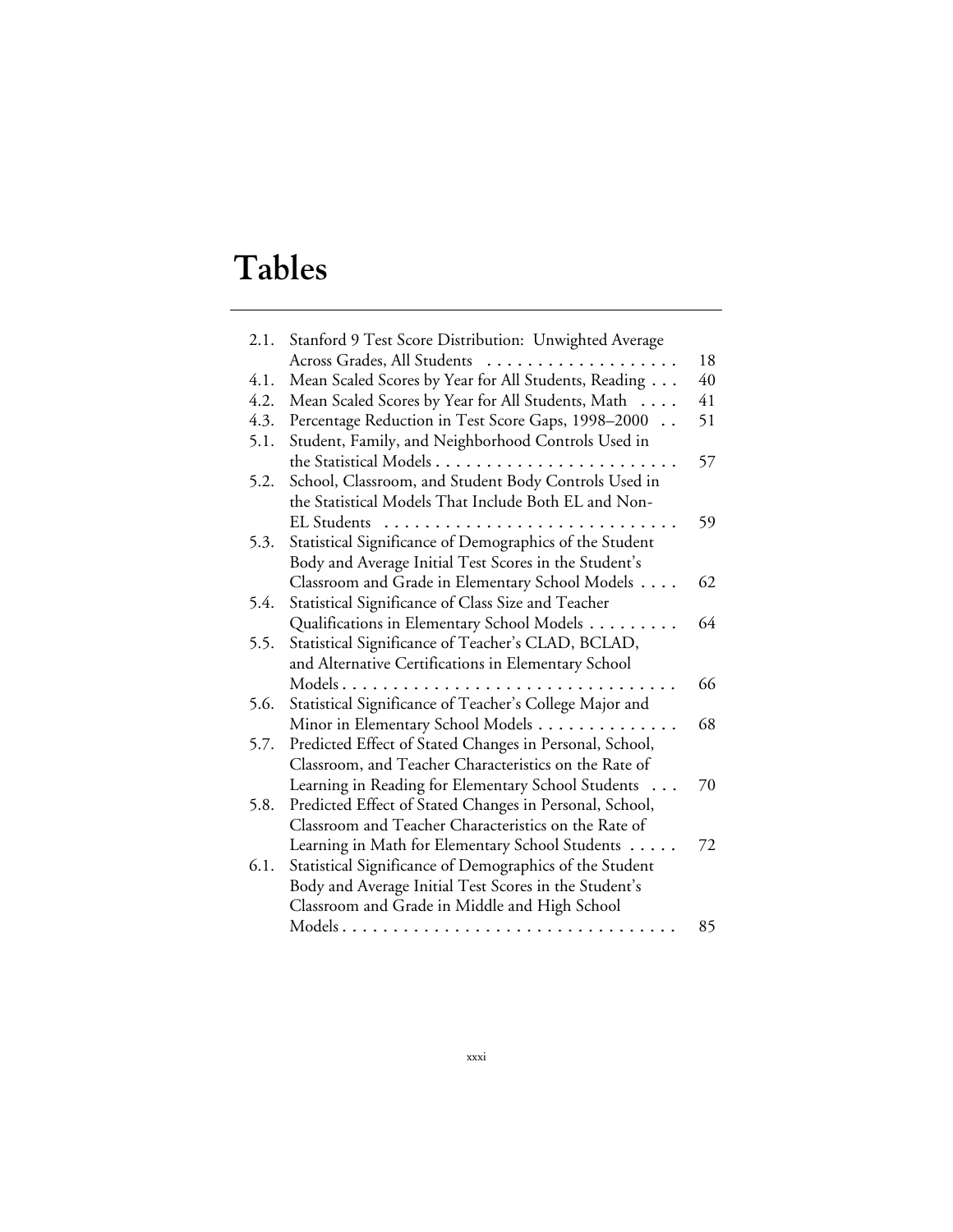| 6.2. | Statistical Significance of Class Size and Teacher      |    |
|------|---------------------------------------------------------|----|
|      | Credentials, Experience, Education Level, and Subject   |    |
|      | Authorization in Middle and High School Models          | 87 |
| 6.3. | Statistical Significance of Teacher's CLAD, BCLAD, and  |    |
|      | Alternative Certifications in Middle and High School    |    |
|      |                                                         | 90 |
| 6.4. | Statistical Significance of Teacher's College Major and |    |
|      | Minor in Middle and High School Models                  | 91 |
| 6.5. | Predicted Effect of Stated Changes in Personal, School, |    |
|      | Classroom, and Teacher Characteristics on the Rate of   |    |
|      | Learning in Reading for Middle School Students          | 92 |
| 6.6. | Predicted Effect of Stated Changes in Personal, School, |    |
|      | Classroom, and Teacher Characteristics on the Rate of   |    |
|      | Learning in Math for Middle School Students             | 94 |
| 6.7. | Predicted Effect of Stated Changes in Personal, School, |    |
|      | Classroom, and Teacher Characteristics on the Rate of   |    |
|      | Learning in Reading for High School Students            | 96 |
| 6.8. | Predicted Effect of Stated Changes in Personal, School, |    |
|      | Classroom, and Teacher Characteristics on the Rate of   |    |
|      | Learning in Math for High School Students               | 98 |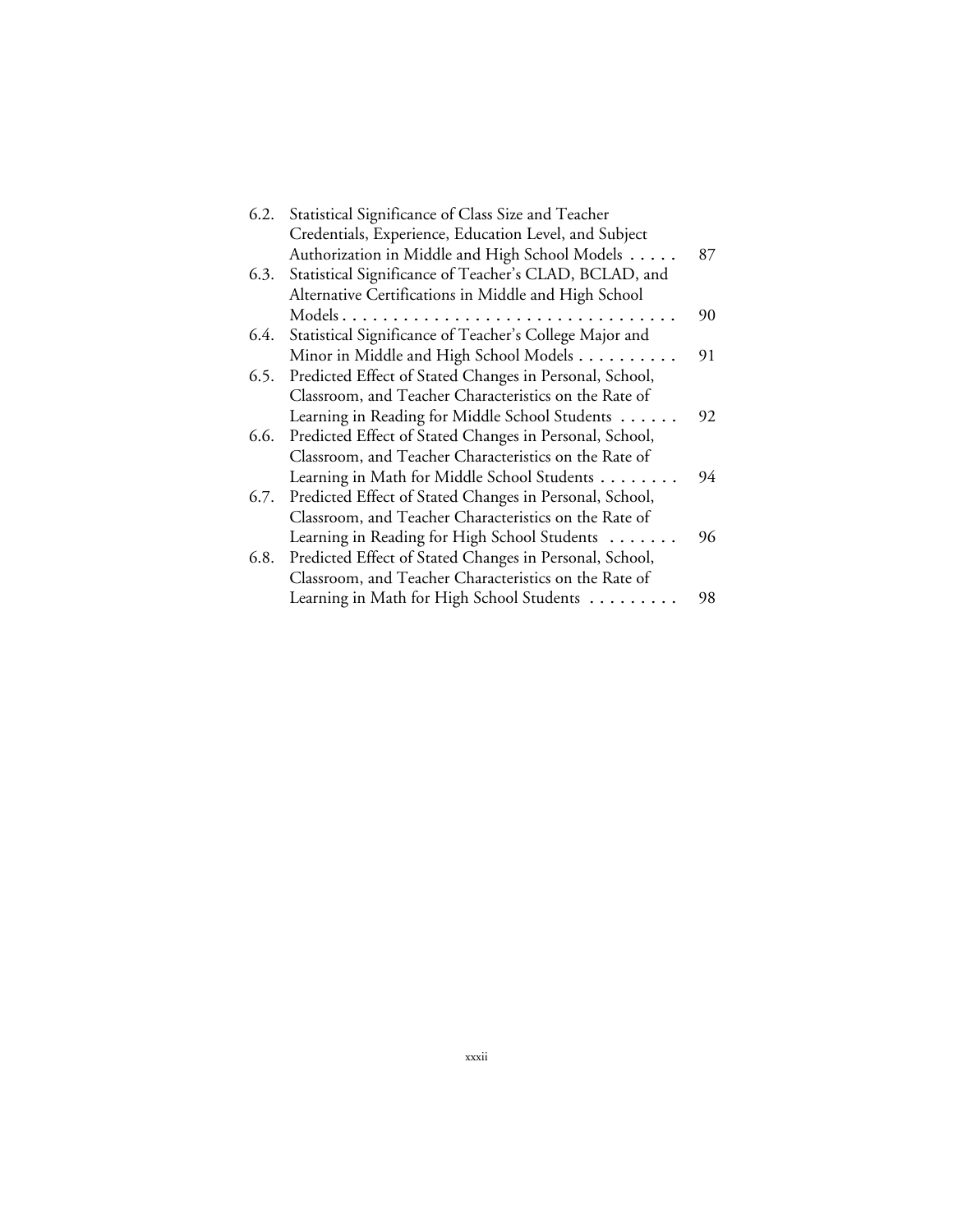### **Acknowledgments**

We are greatly indebted to many people at the San Diego Unified School District, without whom the collaborative working relationship upon which this report is based would not have been possible. We thank Superintendent Alan Bersin and Chancellor of Instruction Anthony Alvarado for inviting us to work with the district. We are particularly indebted to Karen Bachofer, who has worked tirelessly as the chief district liaison to this project. In addition, we would like to acknowledge the following for their interest in this project and their generous help on many occasions: Deberie Gomez, Peter Bell, Gary Knowles, Jeff Jones, Susie Millett, Barbara Jarrold, Teresa Walter, and David Lee. Karen Bachofer, Eric Hanushek, Christopher Jepsen, Marianne Page, Susanna Cooper, Joyce Peterson, and Christopher Weare devoted considerable time to reading all or parts of the manuscript; their suggestions have led to some major improvements. We also thank Kevin King for research assistance. Last but not least, we would like to acknowledge the financial support of the Public Policy Institute of California. Without this support, the multiyear effort needed to develop and analyze the massive database upon which this research is based would have been impossible.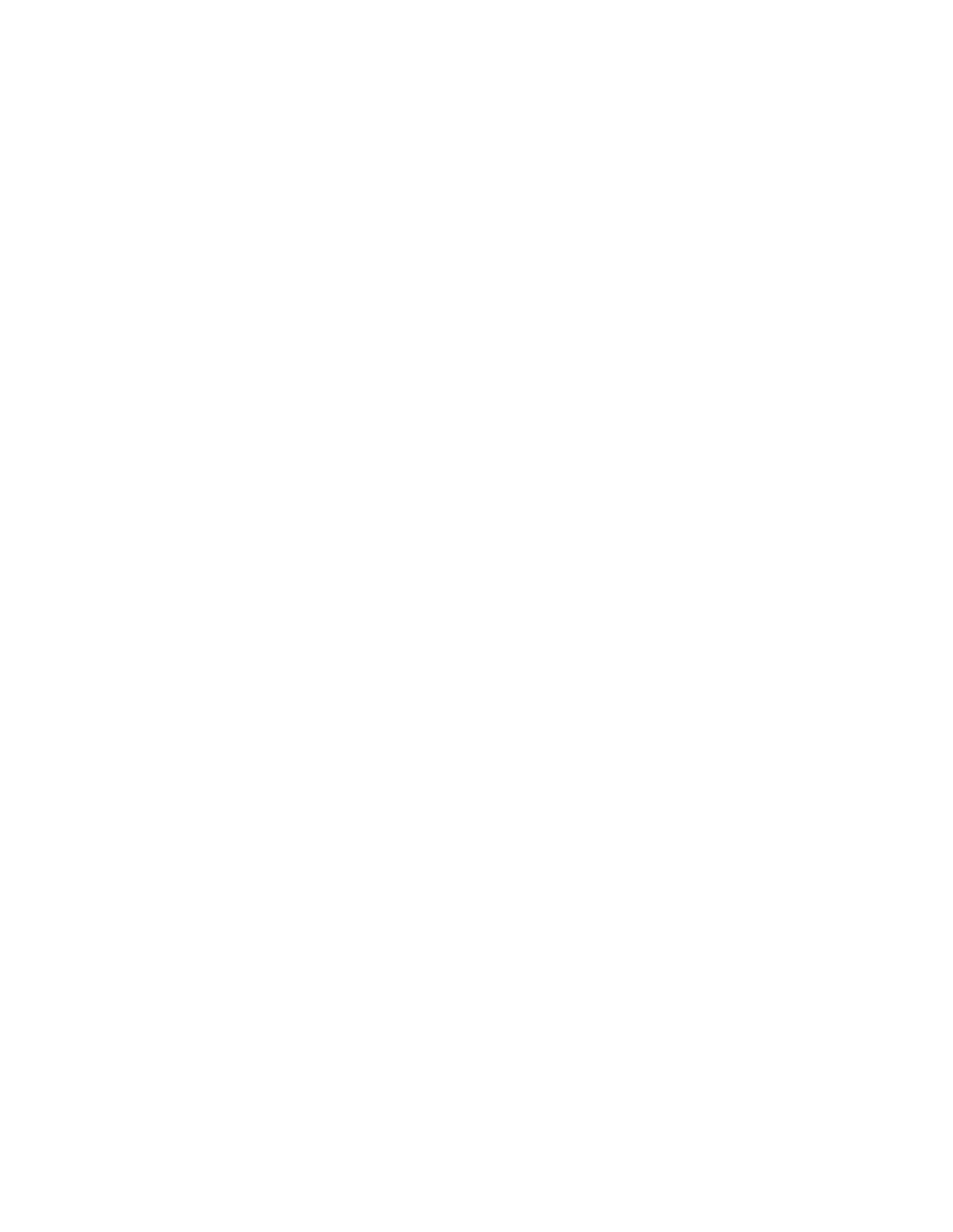### **1. Introduction**

Over the past few years, Californians have consistently placed the state of K–12 education at or near the top of their list of political concerns. For instance, the Public Policy Institute of California (PPIC) Statewide Survey conducted in October 2002 found that education was the issue likely voters most wanted to hear gubernatorial candidates discuss in the upcoming election—at 21 percent—compared to 14 percent for the next most frequently mentioned issue—jobs and the economy (Baldassare, 2002). Indeed, the PPIC Statewide Surveys, apart from a brief interlude at the peak of the electricity crisis, have consistently reported over the past four years that education ranks as the number one priority of the public.

Although multifaceted, these concerns about education boil down to two central issues: efficiency and equity. Californians want to see more efficient schools that spend money wisely. They seem particularly concerned about the need to increase the percentage of teachers in the classroom who are fully qualified. For instance, the February 2002 PPIC survey found that majorities of both likely voters and parents of public schoolchildren listed teacher quality, including recruitment and training, and overall spending as areas in which they were dissatisfied with recent education reform efforts in California.

As for equity, it is apparent that California's schools vary radically in the resources they receive. Betts, Rueben, and Danenberg (2000) show that teacher qualifications, along a number of dimensions, tend to be much lower in schools in relatively disadvantaged areas than in affluent areas. Given California's new educational accountability system that offers both financial carrots and sticks to schools that lag behind, inequality in school resources becomes of even greater concern.

Not only do the state's schools vary in resources but they also vary dramatically in student achievement. Results from the first few years of the state's testing program, started in spring 1998, have revealed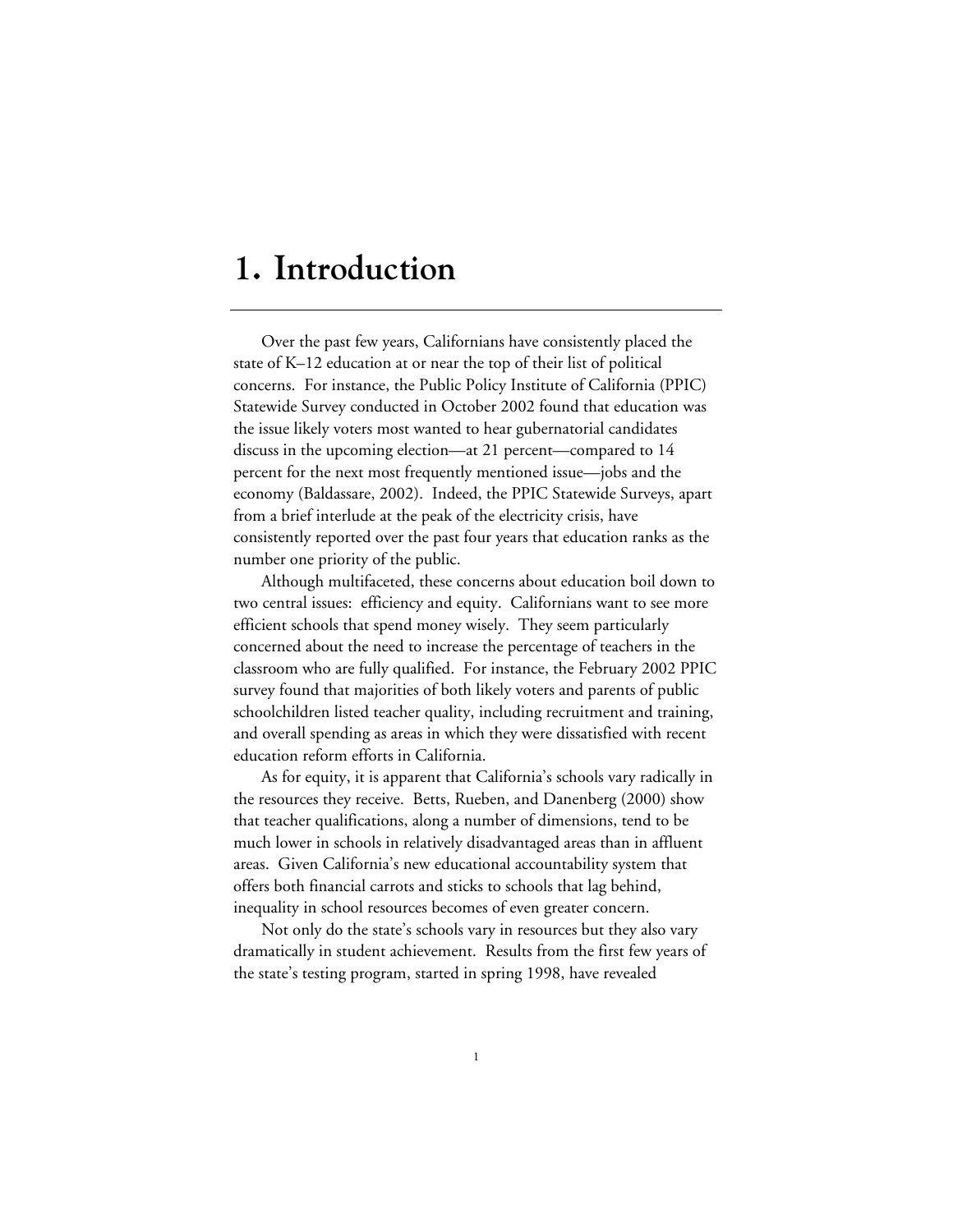considerable gaps in student achievement between the have and have-not schools. Betts, Rueben, and Danenberg (2000) analyzed spring 1998 test scores and found that the most important predictor of the share of a school's students scoring at or above national norms in reading and math was the percentage of students eligible for free or reduced-price meals, even after accounting for differences in resources such as class size and teacher education across schools. In relatively well off elementary schools (which ranked 25th out of 100 in family affluence), typically 55 percent of students scored at or above national norms in math and reading. In contrast, at more disadvantaged schools (which ranked 75th out of 100 in affluence), only about 27 percent of students scored at or above national norms.

Californians appear to be well aware of these inequalities, and in addition they appear to be committed to doing something about it. In the February 2000 PPIC Statewide Survey, 78 percent of respondents answered no to the following question: "Do you think that schools in lower-income areas have the same amount of resources—including good teachers—as schools in wealthier areas?" Perhaps more surprising, when asked the question: "Do you think that school districts with the lowest student test scores in the state should or should not be given more resources than other school districts?" 70 percent of respondents answered that they should (Baldassare, 2000). Clearly, Californians care about unequal resources and unequal outcomes in the public schools.

The startling chasm in achievement across schools together with unequal school resources raise some major policy questions:

- How big are the variations in school resources across schools?
- What are the trends in student achievement? Have the achievement gaps between disadvantaged students and affluent students widened in light of the gap in school resources received by these students? What about racial/ethnic gaps?
- Given the large variations across schools in resources, especially in teacher qualifications, where should the state focus future budget increases? Should it reduce class size or focus on improving teacher qualifications?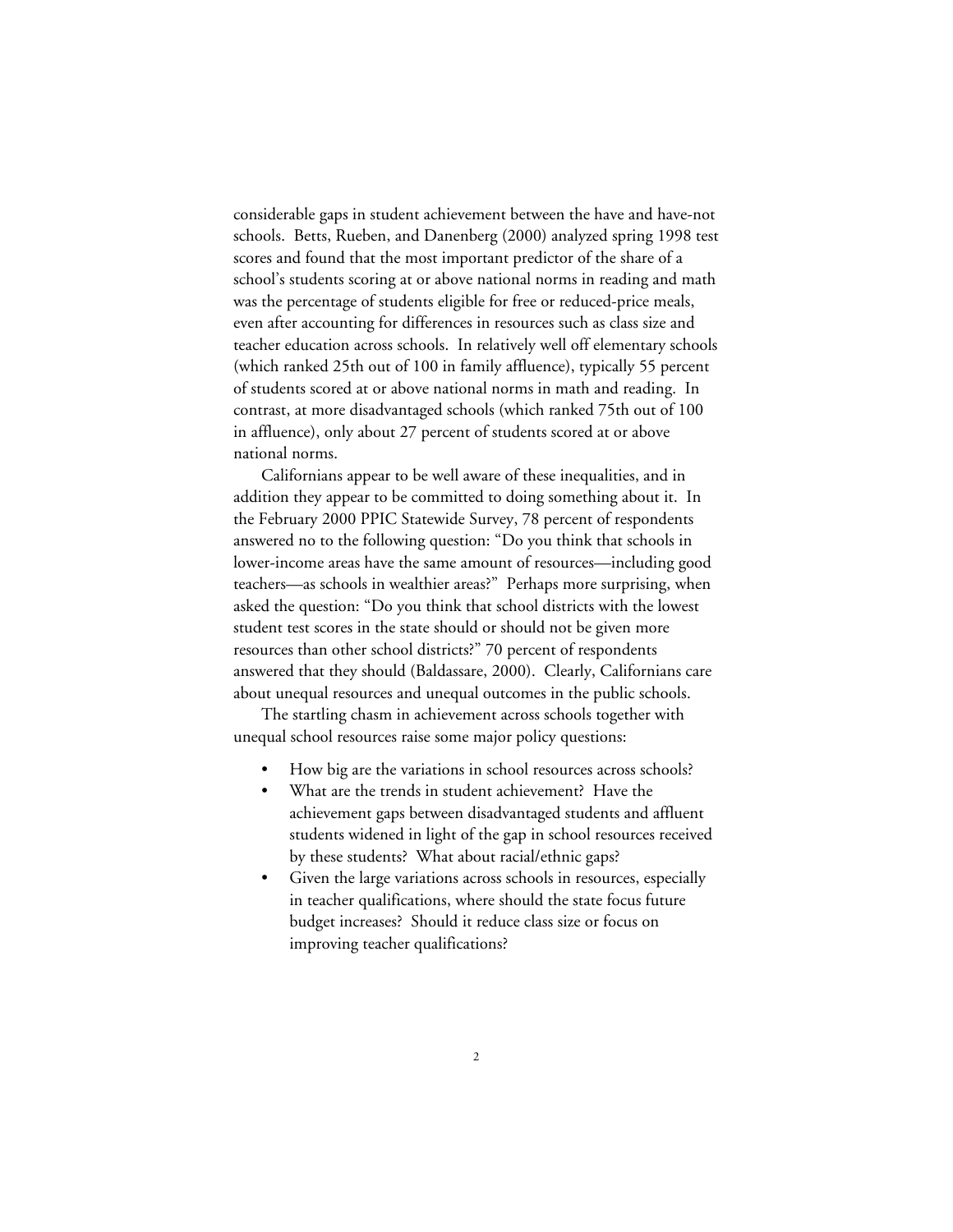- If the state attempts to enhance teacher qualifications, what types of teacher qualifications should it focus on? What matters most for student learning? Do teachers' experience, their credentials, their overall level of education, or their major at a university have the largest effect on student learning?
- Betts, Rueben, and Danenberg (2000) found that two-thirds or more of the achievement gap between California students and those nationwide reflects the relatively large number of English Learner (EL) students in California. If we compare EL students to the entire student body, do we find differential effectiveness of class size, teacher experience, and so on? In particular, how effective is the training provided to teachers to help them teach students whose first language is not English?

The goal of this report is to address these vital policy issues by analyzing in detail the patterns of resource allocation and student achievement in the state's second-largest school district, San Diego Unified School District (SDUSD).

The issues we list above are clearly of statewide importance. So, it is natural to ask why one would want to answer these questions using data from a single district, instead of using statewide or even national data. PPIC has active education research programs that use both statewide data gathered by the state Department of Education and nationwide data. However, nationwide datasets are typically not representative of California's schools, which differ in quite fundamental ways from schools in other parts of the country. To give just one example, the national sample of students used to norm the Stanford 9 test now given throughout California had only about 2 percent EL students, compared to roughly 25 percent in California. Similarly, Sonstelie, Brunner, and Ardon (2000) show divergent trends between California and the rest of the country in overall funding per pupil and specific measures of school resources since 1980. California's relatively anemic school funding per pupil suggests that it may be difficult to extrapolate from national studies to California.

As for statewide research, it is true that a great deal can be learned from sifting through California Department of Education data. Reports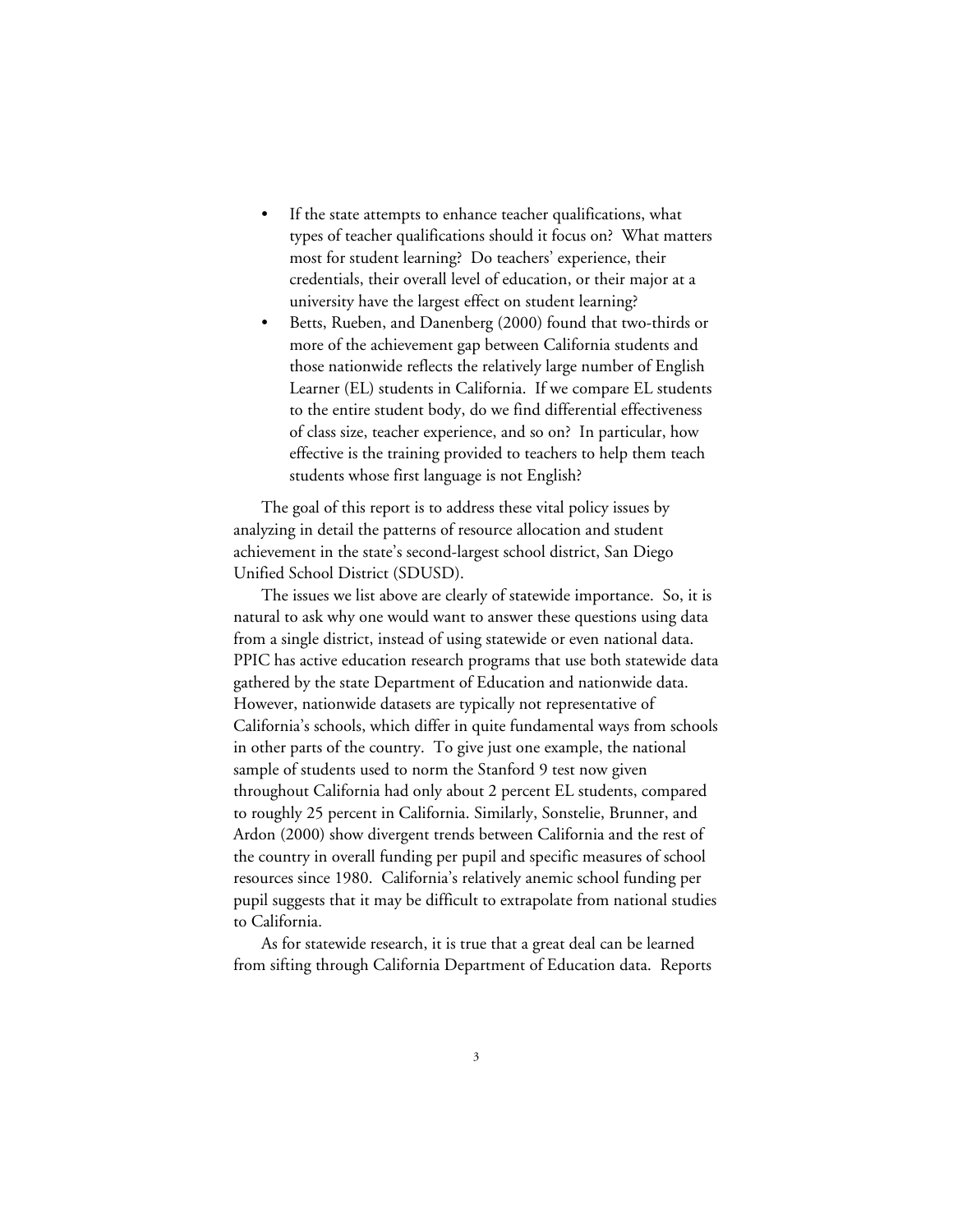by the CSR Consortium on class size reduction, by the California Center for the Future of Teaching and Learning (2000) on the qualifications of California's teachers, by Jepsen and Rivkin (2002) of PPIC on class size reduction, and by Sonstelie, Brunner, and Ardon (2000) and Betts, Rueben, and Danenberg (2000) provide five examples.<sup>1</sup>

But California's statewide education database is sorely lacking in several dimensions. For example, consider the issue of teacher quality, which PPIC's Statewide Survey has shown to be an issue of key public concern. What do we really know from state data about the effect of teacher qualifications on student learning? The annual state Department of Education survey does reveal much about both the overall level of teacher qualifications in California and variations across schools. But what we really want to know is the extent to which a student learns more quickly if taught by a teacher with ten years of experience and a full teaching credential instead of by a teacher with one year of experience and an emergency credential. At the state level, the state test does not link individual students to individual teachers, so we have no hope of answering such questions using the statewide databases. Even more frustrating for researchers, California's Standardized Testing and Reporting System (STAR) gathers test scores for each student in California in grades 2 through 11 annually, but does not allow one to follow individual students over time. This means that using state data, we cannot hope to answer the key question: What aspects of classrooms, teachers, and schools contribute the most to *gains* in achievement of individual students over time? Analysis of state-level data does not allow much more than a series of annual snapshots that show correlations between school resources and outcomes at the school level.

For this reason, we have entered into a collaborative research arrangement with SDUSD to delve more deeply into both the distribution of school resources within and among schools and the determinants of student learning. We are thus able to obtain detailed information that is simply impossible to obtain at the state level. Most important, we have linked individual student records across years, so that

<sup>&</sup>lt;sup>1</sup>For an example of research by the first organization, see Stecher and Borhnstedt (2002).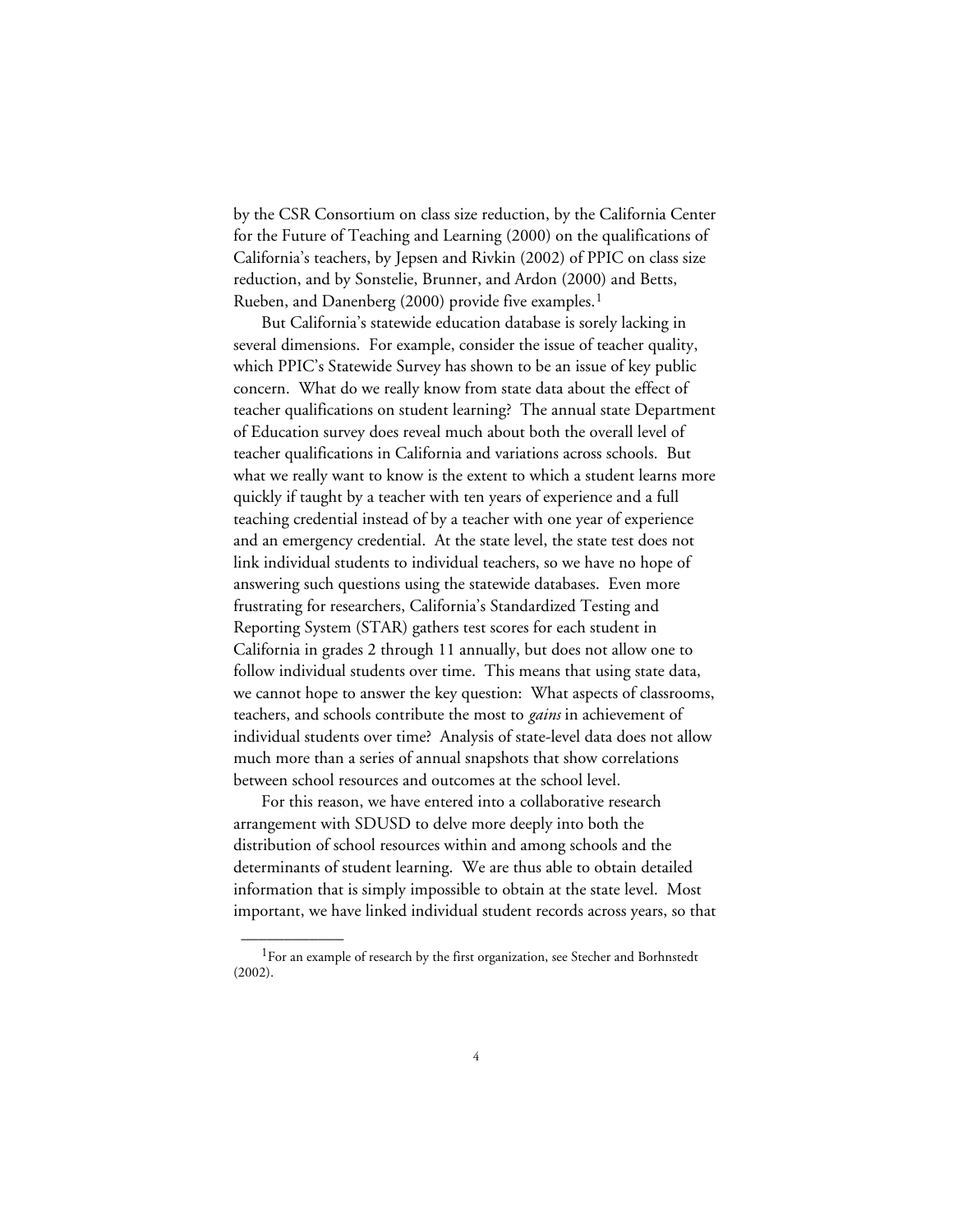we can examine each student's *gains in achievement*, and at the same time we have linked students to the teachers who teach them each year. This provides a powerful analytical tool for examining the relative effect on student learning of teachers' years of experience, highest academic degree, college major and minor, and type of teaching credentials and subject authorizations. Because we know the identity of every student inside every classroom in the district, we also have a rare opportunity to examine the importance of a student's classroom and grade-level peers on his or her own learning.

In sum, by working with an individual district we are able to look "inside" the classroom to obtain a better picture of the variations in teacher and classroom characteristics and the contributions of these characteristics to student learning.

A natural next question to ask is: Why choose SDUSD? First, the existing research literature on school quality suggests that the relation between school resources and student outcomes is subtle, complex, and, as some researchers have claimed, rather tenuous. To infer the effect of school resources on student learning, we need a large district that provides both large samples of students and schools and significant variation across schools in both resources and achievement. SDUSD, second only in size in California to Los Angeles Unified, meets both these criteria.

A second reason for choosing SDUSD is that we hope to learn policy lessons that are likely to be of interest throughout California. For our research results to hold much relevance elsewhere, we must choose a district that is largely representative of what is observed in other districts. Overall resource levels, student demographics, and the level of student achievement should match the state average reasonably well. SDUSD typically matches California norms as closely if not more closely than do the other large districts.

A third reason for our choice of SDUSD is the national attention the district has recently garnered for its "Blueprint for Student Success." Implemented in the 2000–2001 school year, this ambitious and controversial plan calls for a districtwide intervention program to help students who are identified as falling behind grade level. The blueprint calls for multiple interventions, such as the placement of peer coaches in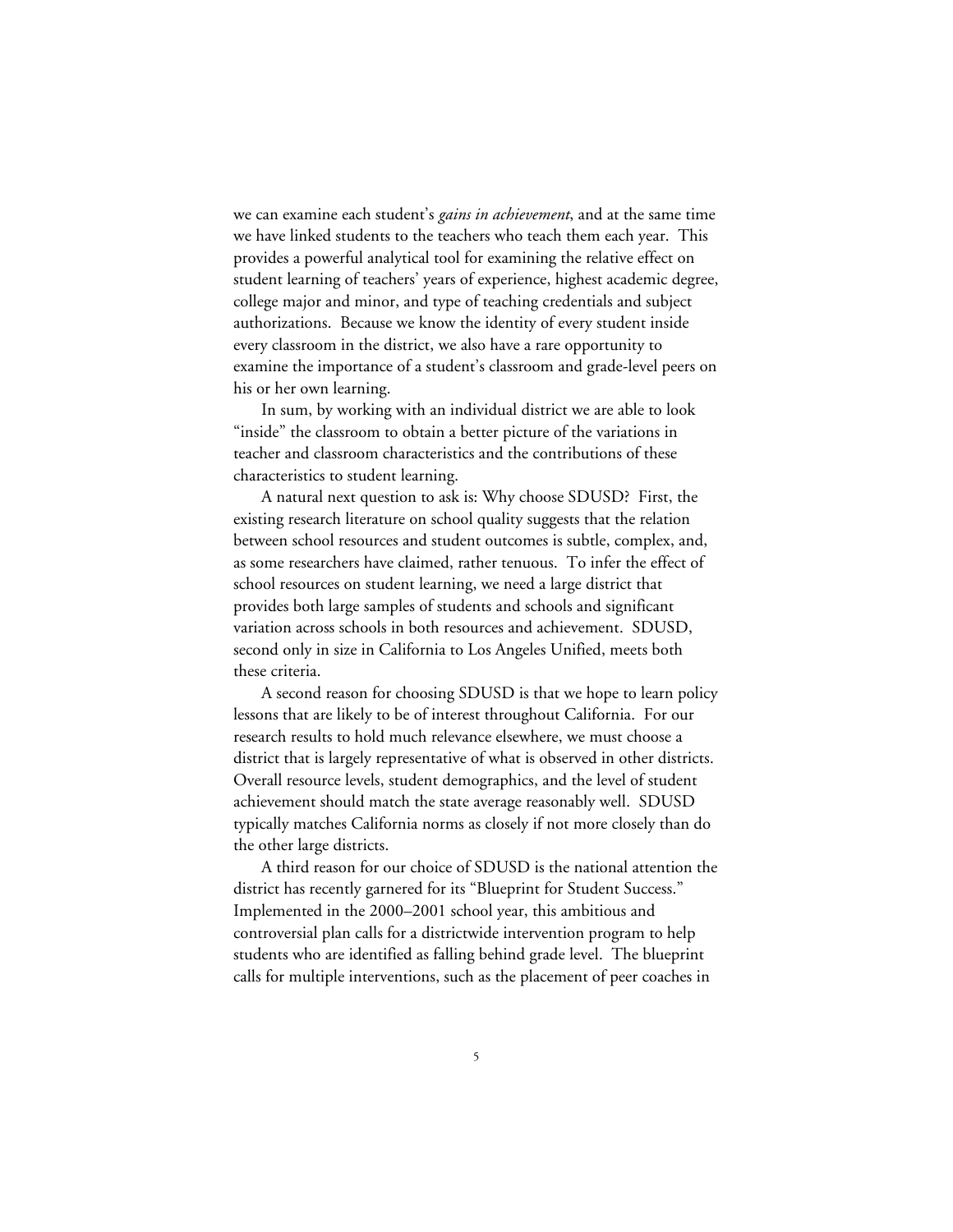schools to assist with teacher training, extended length English classes for students who lag behind in reading, before- and after-school classes, reduced class sizes in certain cases, summer school, and, if necessary, grade retention.

Our report analyzes patterns of achievement and school resources between the school years 1997–1998 and 1999–2000. The district implemented the most far-reaching components of the blueprint in the 2000–2001 school year. Therefore, our current study cannot directly assess the effect of the blueprint. Nevertheless, it provides an important baseline against which to compare future progress.

The structure of the report is as follows. Chapter 2 reviews the knowledge gained on the determinants of student achievement from earlier studies. The chapter then examines whether our San Diego data can solve some of the problems in earlier work. Chapter 3 examines the relation between the level of economic disadvantage of students in San Diego schools and the level of school resources that they receive. Chapter 4 provides a detailed examination of trends in student achievement. Besides examining overall performance, the chapter examines trends in the achievement gap between more and less disadvantaged students, between white students and other racial/ethnic groups, and between EL students and students fluent in English. Chapter 5 summarizes our findings concerning the determinants of math and reading achievement in elementary schools. Chapter 6 presents findings for middle and high schools. Chapter 7 draws conclusions and discusses policy lessons.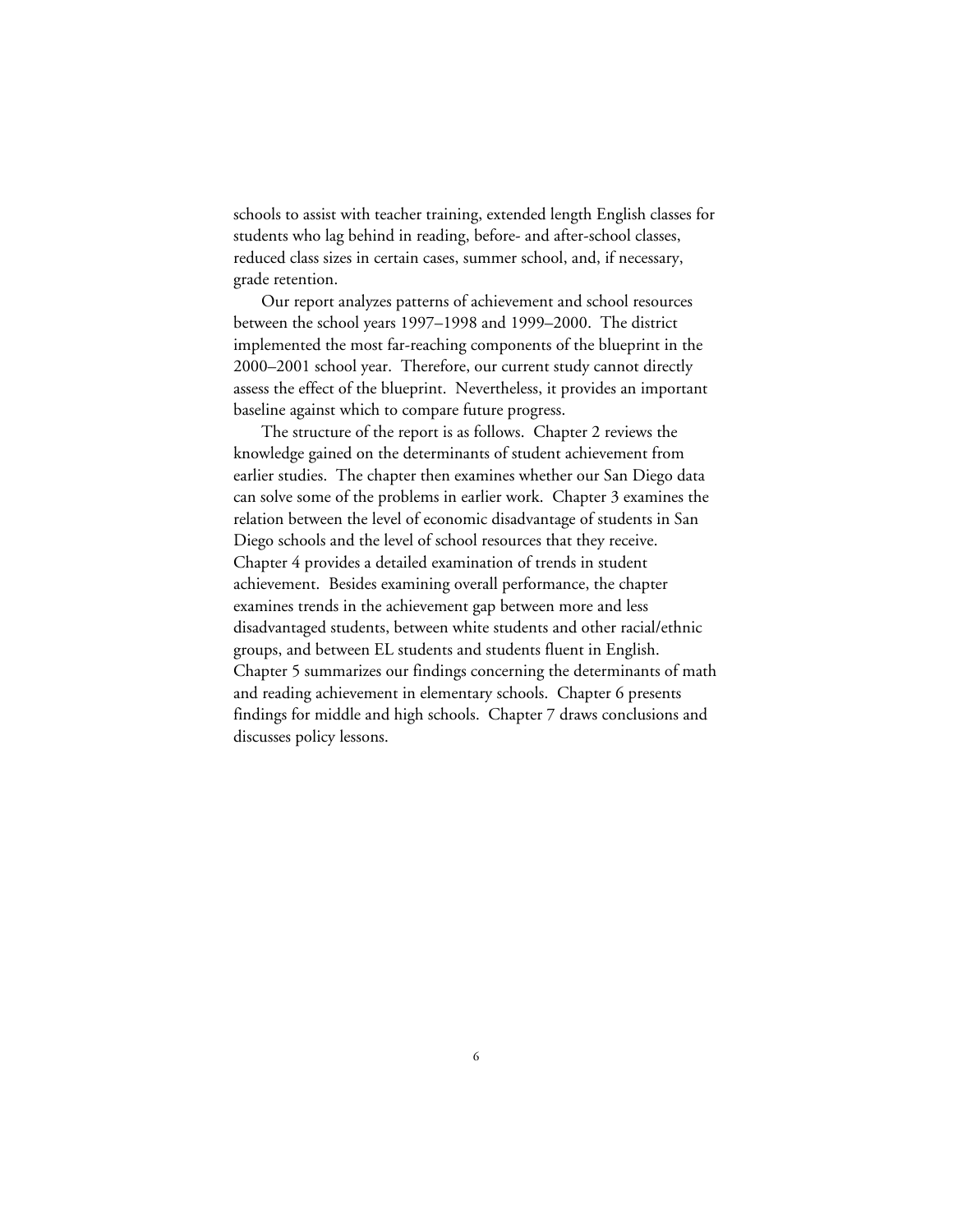# **2. Challenges in Analyzing the Relation Between School Inputs and Student Achievement**

This report, like many other studies of education, focuses on students' test scores as a measure of student success. One may question whether test scores are at all relevant for any of the outcomes that really matter, such as the level of education that students ultimately obtain, or earnings of workers years after they have finished school. Test scores do not explain everything by any means, but test scores on California's state tests are likely to be positively linked to students' scores on the SAT and other college entrance exams. In addition, researchers have shown directly that test scores are positively linked to the probability of college attendance as well as earnings of students later in life, and that this latter linkage appears to have grown in recent decades.<sup>1</sup> This chapter provides a brief summary of what we know about the relation between specific measures of school resources such as class size, teacher education, and teacher experience and student outcomes such as test scores, years of education completed, and earnings years after students have left school.

The review shows that a major obstacle in past research has been the lack of data that follows the progress of individual students over time while measuring the school resources that the student receives at the classroom level. This is particularly true in California, where the state testing system analyzes test scores by school rather than by student. The database we use from San Diego solves most of these problems. However, our focus on a single school district potentially creates a new problem in that the district may not be at all representative of students,

<sup>&</sup>lt;sup>1</sup>See Grogger and Eide (1995) and Murnane, Willett, and Levy (1995).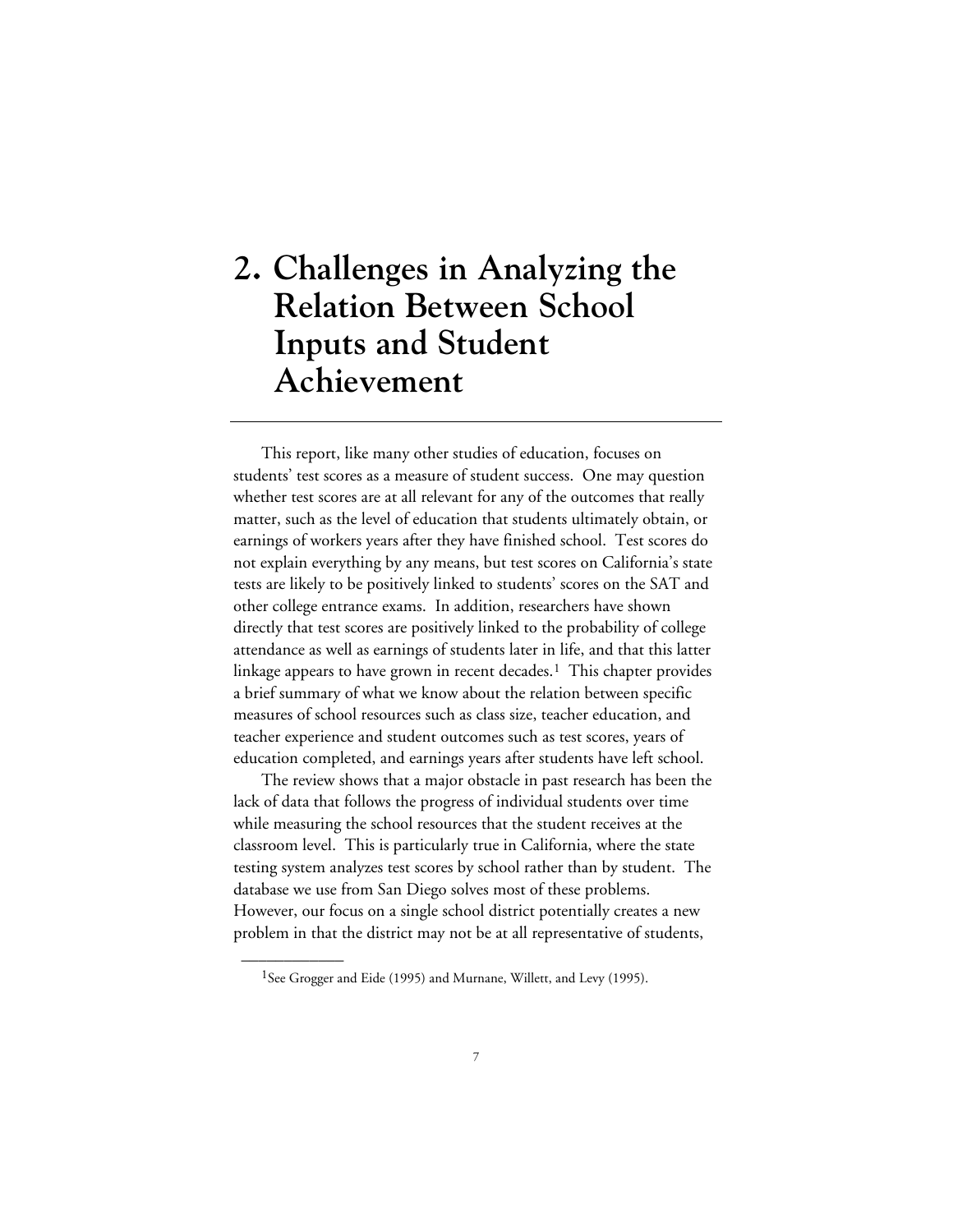teachers, and schools statewide. We consider this issue in the second part of the chapter.

# **Evidence on the Relation Between School Resources and Student Outcomes**

#### *School Resources and Student Achievement*

In regard to the determinants of student test scores, a good place to start is the Coleman report, an early landmark in the school quality literature. Coleman (1966) undertook a massive national study that attempted to explain the level of student test scores as a function of students' personal background and the characteristics of their teachers and schools. He found surprisingly little relationship between standard measures of school quality and student achievement. He found that students' socioeconomic status explained a far greater proportion of the variation in test scores than did measures of school resources such as the pupil-teacher ratio and teacher attributes.

The results of the Coleman report might in part stem from the fact that the author attempted to explain levels of achievement, not gains in achievement. Our analysis of test scores in SDUSD will show that students who are in some sense disadvantaged start their school years significantly behind their more advantaged peers. This initial "preschool" gap cannot be attributed primarily to what goes on in schools. A more reasonable test of whether school resources matter might be to test for a link between gains in achievement and school resources such as class size. The Coleman report did not include any data on gains in achievement.

But it is not so easy to dismiss Coleman's results. Numerous studies since that time have modeled gains in achievement, as does this report, to eliminate the problem of unfairly holding a grade 4 teacher responsible for the level of his or her students' achievement. Rather, many of these later studies model one-year gains in achievement instead of the level. Yet many of these more sophisticated studies have found results quite similar to those of the Coleman report.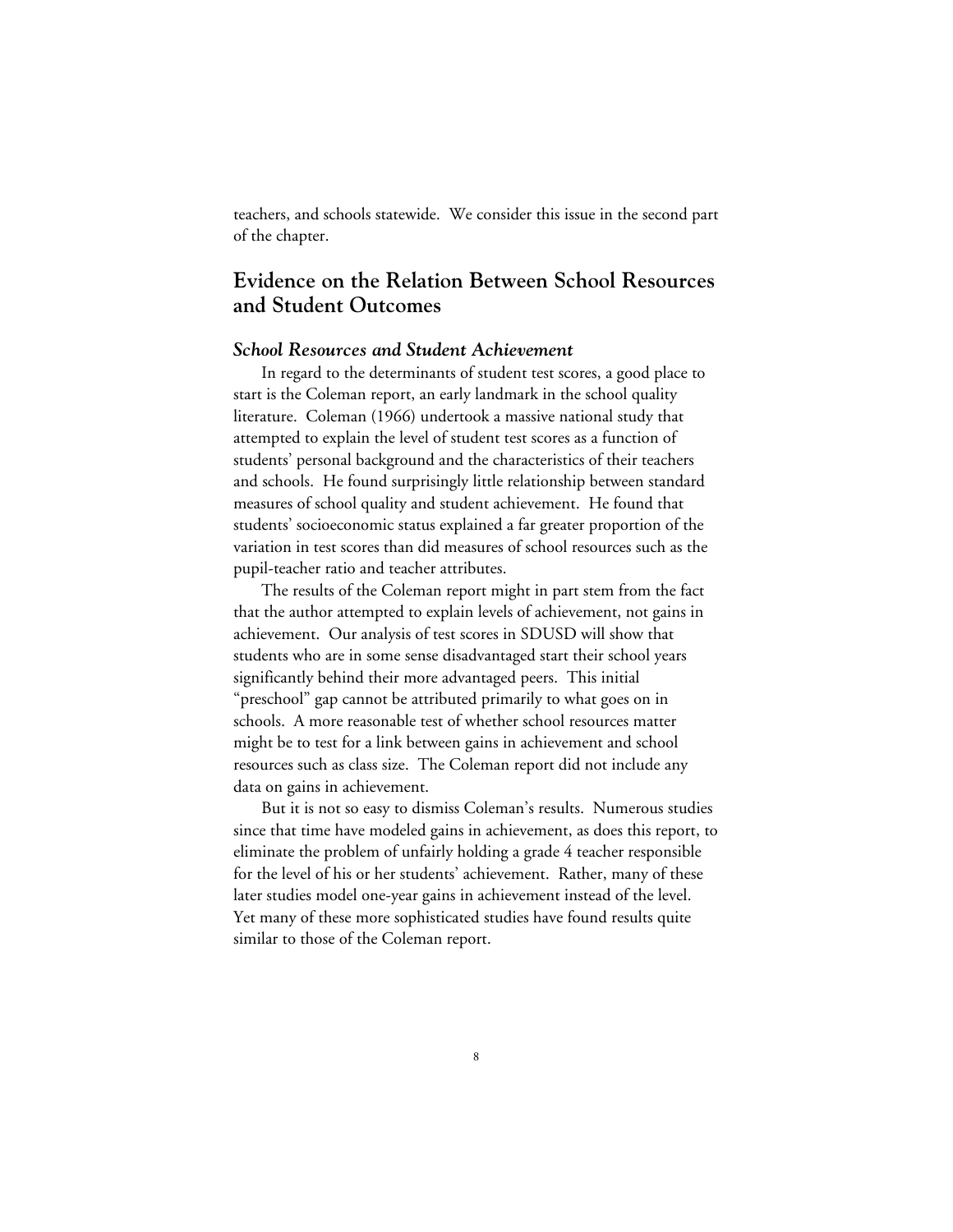In a series of influential reviews of the literature, Hanushek (1986, 1996) concludes that a small proportion of studies have found that additional school resources lead to significantly higher achievement.2 For many measures of school resources, such as class size, Hanushek reports that most studies find no significant link to student achievement. Of the various school resources examined in these studies, the one that he most regularly finds to matter for student achievement is teacher experience. Overall spending per pupil and teacher salary are the school resources that appear to matter the second and third most often. Few studies have found that teacher education affects student achievement.

With regard to teachers, we should emphasize that the research finding that teacher qualifications are only weakly associated with student achievement is not the same thing as stating that teacher quality does not matter. Murnane (1975) tested whether some teachers on average produced better test-score gains among their students than others, even after taking account of variations in the standard measures of teacher qualifications and other factors. He found strong evidence that teachers did vary systematically in the rates at which their students' achievement improved over time. In other words, teacher quality does vary, but these variations are not strongly linked to factors such as teachers' education or experience. Numerous studies since that time have replicated Murnane's finding that teachers do vary in quality in ways that cannot be explained by credentials, education, and the like.<sup>3</sup>

Perhaps the strongest evidence to date in favor of the hypothesis that school resources "matter" comes from Tennessee's class size reduction experiment of the 1980s. Students in kindergarten through third grade

 $2$ Although Hanushek's claims have been influential, they are not universally accepted. See, for instance, the exchange between Hedges, Laine, and Greenwald (1994) and Hanushek (1994).

<sup>&</sup>lt;sup>3</sup>See Goldhaber (2002) for a review of the more recent literature. Some educators and national professional associations that are involved in the teaching credentialing process have made well-known claims that teacher certification is by far the most important determinant of student learning. These claims have long puzzled many researchers who have been involved in contributing to the quantitative literature on school quality. For a review that is highly critical of the claim that teacher certification is a decisive factor in determining student performance, see Walsh (2002).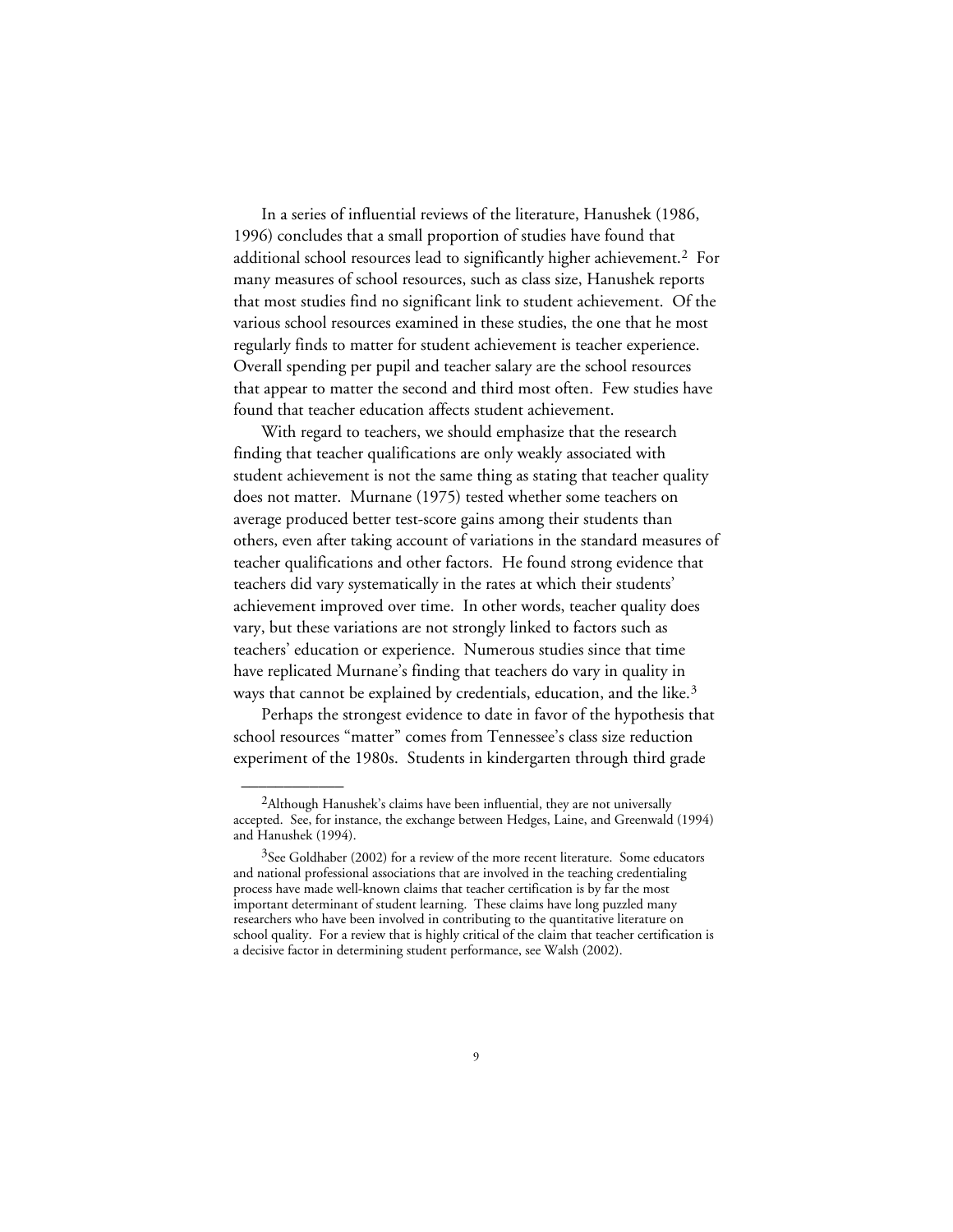were randomly assigned to one of three groups. The first group had class sizes as low as 15 students; the second group had class sizes in the low 20s and one teacher's aide per class; and the third group had class sizes in the low 20s. Since then, numerous studies have compared test scores for the three groups.<sup>4</sup>

The results indicate that students placed in the small classes learned more quickly than other students. Most of the gains accrued to students in the first year they were in smaller classes, and students of low socioeconomic status (SES) gained somewhat more than others. However, these gains largely disappeared after students were returned to regular sized classes (Krueger and Whitmore, 1999). Specifically, students in smaller classes had a 4.5 percentile point advantage over other students at the end of third grade, after which they returned to regular sized classes, but this advantage had diminished to 1 percentile point by the end of eighth grade.

The Tennessee experiment offers the most persuasive evidence to date for reducing class size. Even so, the results suggest that such reductions produce very modest gains, especially if students are placed in larger classes in later grades.

#### *Research from California*

A number of recent studies have examined school resources and student achievement in California. For example, Betts, Rueben, and Danenberg (2000) analyze the distribution of resources and test scores at the school level for 1997–1998. Their regression analyses suggest that by far the best predictor of student achievement at each school was the percentage of students eligible for free or reduced-price meals. The predicted effects of changing teacher credentials, experience, education, or class size were minor compared to the effect of student SES. In part, this finding should not be surprising, because the authors were able to use only the first year of results from the Stanford 9. The level of achievement in any given grade will be the cumulative result of experiences not only in that grade but in earlier grades and in the preschool years as well. Notably, however, the report finds equally

 $4$ See, for instance, Grissmer (1999, p. 2).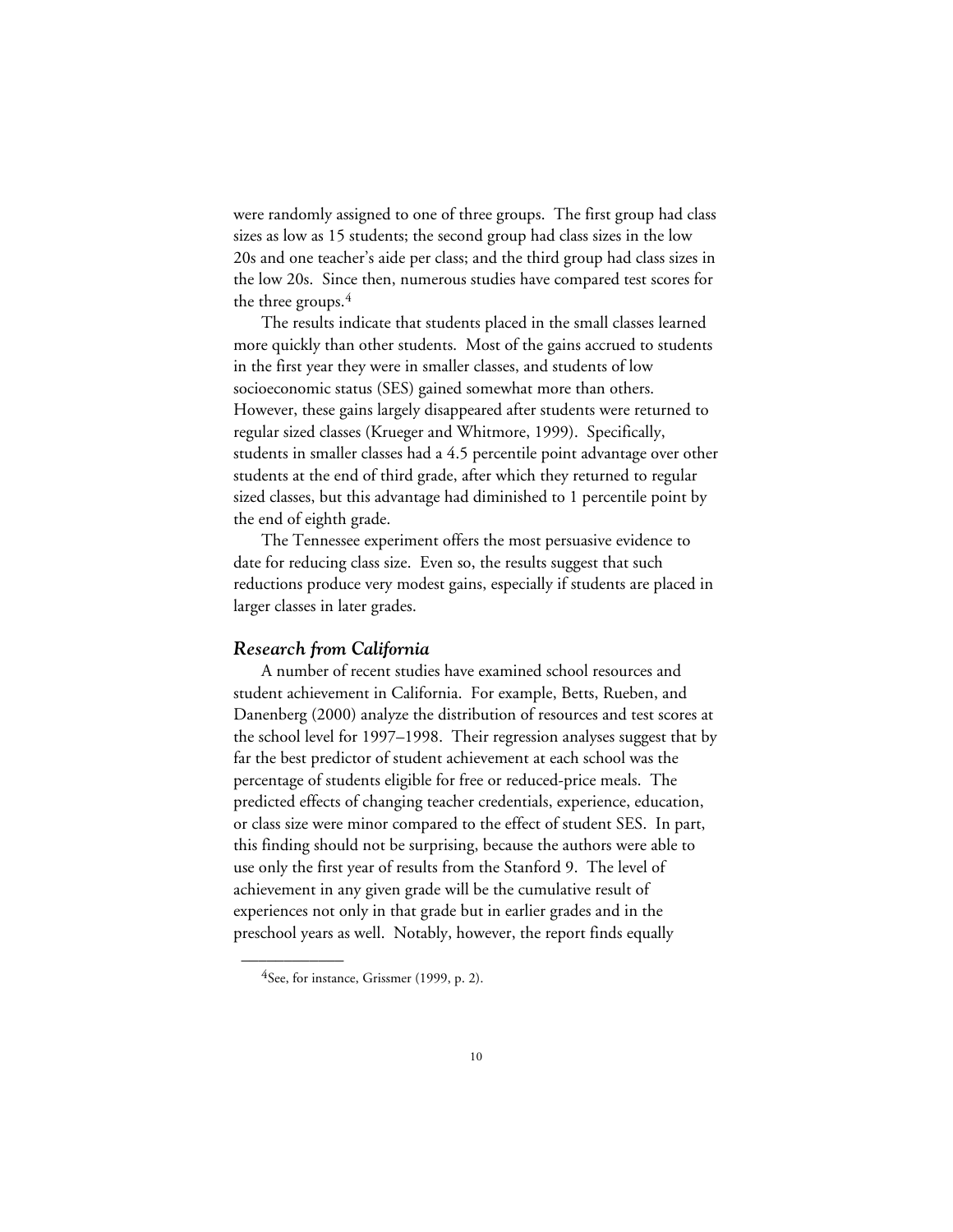strong results in favor of student SES as an explanatory factor in the models of grade 2 achievement as in the models of achievement in higher grades. Betts and Danenberg (2001) use the results of Betts, Rueben, and Danenberg (2000) to estimate the possible effect of partial or full equalization of resources across California's schools and find that even the radical step of fully equalizing teacher preparation across schools would contribute only modestly to eliminating the achievement gap among schools.

The CSR Consortium has also studied the effect of recent class size reductions (CSR) in California (Bohrnstedt and Stecher, 1999, 2002; CSR Research Consortium, 1999, 2000). As the consortium authors note, they cannot draw firm conclusions because of limitations in the state's student data system along with the wholesale implementation of the reform in a way that prevents the availability of a valid control group. The first two reports by the CSR Consortium provide some evidence that third-grade test scores have risen modestly because of class size reductions. In the first year of the study, the CSR Consortium (1999) compared state test scores of students at elementary schools that had implemented class size ceilings of 20 students to students at schools that had not yet adopted the reform. However, the students at schools that did not implement class size reduction in the first year came from lower-SES families, making any simple comparison problematic. The authors attempt to adjust statistically for this problem but express reservations about the reliability of their results. The second CSR Consortium report (2000) uses a more complex comparison technique to estimate the effects of class size reduction. Again, the authors find statistically significant but modest effects of class size reduction and indicate that the lack of a true comparison group prevents them from generalizing their results. Their 2002 report compares patterns of class size reduction across schools with time trends in student achievement by school. They conclude that "the statewide pattern of score increase in the elementary grades does not match the statewide pattern of exposure to CSR, so no strong relationship can be inferred between achievement and CSR" (Bohrnstedt and Stecher, 2002, p. vii).

Jepsen and Rivkin (2002) study trends at the school level in grade 3 test scores in California schools. They conclude that class size reduction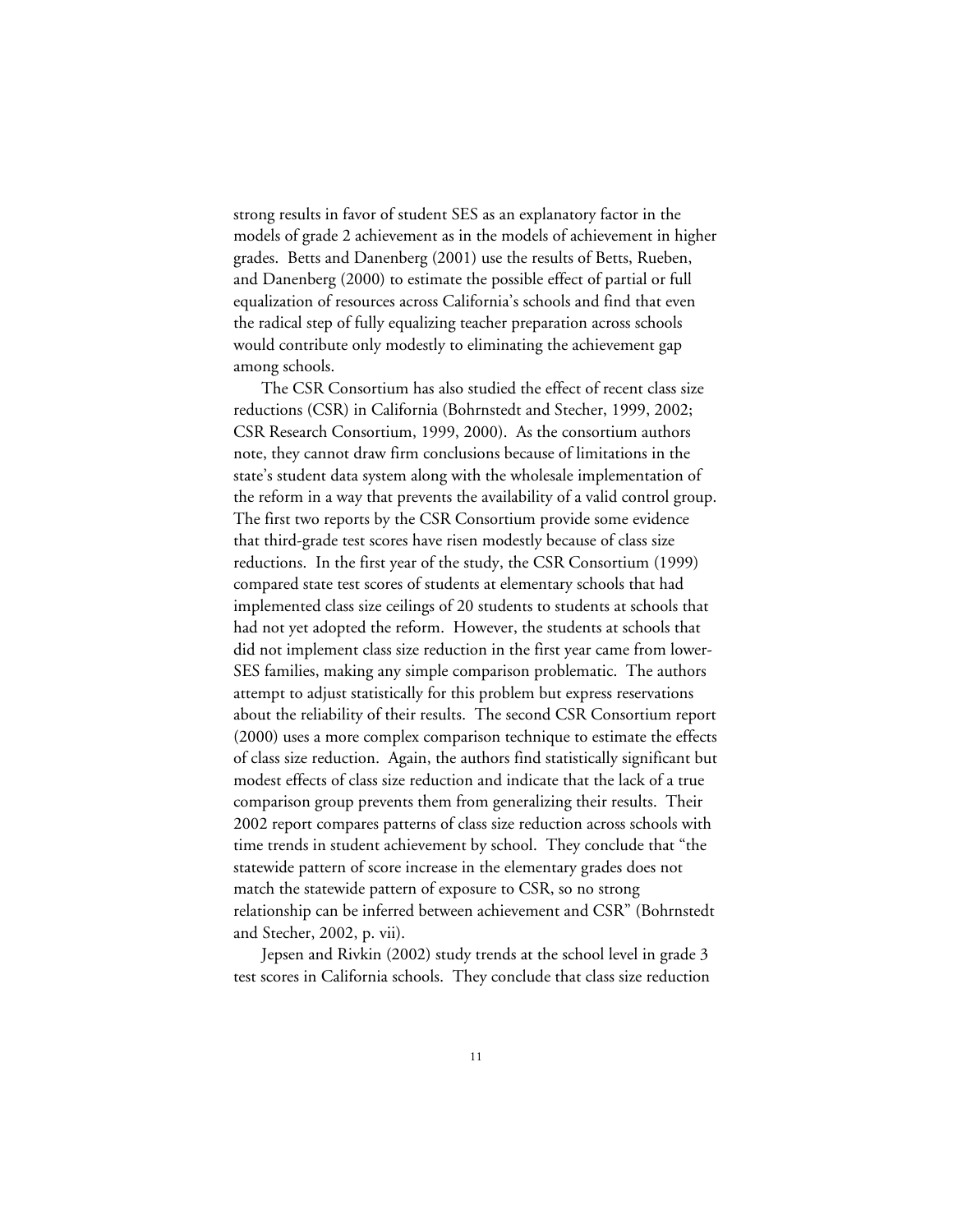has led to modest improvements in test scores, and that class size appears to be more influential than standard measures of teacher qualifications available in the statewide database in determining student achievement.

A weakness of all of these California studies is that they cannot follow individual students over time, so that measures of class size and teacher characteristics at the grade or school level are only approximate measures of the actual classroom experience of each student.

### *Research from Texas*

Recent research from Texas stands in stark contrast to what has generally been done for California. Unlike California, Texas has built a state testing system that explicitly tracks the test scores of individual students. Particularly relevant for our subsequent analysis are two recent manuscripts—Hanushek et al. (2001) and Hoxby (2000)—that find evidence from Texas that the average achievement of a student's peers in the same grade is related to the student's subsequent rate of achievement growth.

This sort of research is simply not possible statewide in California because no student-level data are released to researchers, and even state contractors are unable to link student achievement over time. Our current San Diego study uses a database that is obviously much smaller than the Texas dataset. But it shares the same advantage of linking student test scores across years. Further, unlike the Texas data system, it provides data on the individual classrooms in which each student studies, allowing for more precise tests of whether one's peers, class size, or the qualifications of one's teacher influence learning.

### *National Studies Using School Resources Aggregated to the State Level*

Some recent analyses of the effect of school resources on achievement have used state-level measures of school resources. The results of these studies are quite divergent but tend to reach much more optimistic conclusions than much of the school- or classroom-level research. For example Grissmer et al. (2000) use data from each state that participated in the National Assessment of Educational Progress (NAEP) between 1990 and 1996. They model average test scores as a function of class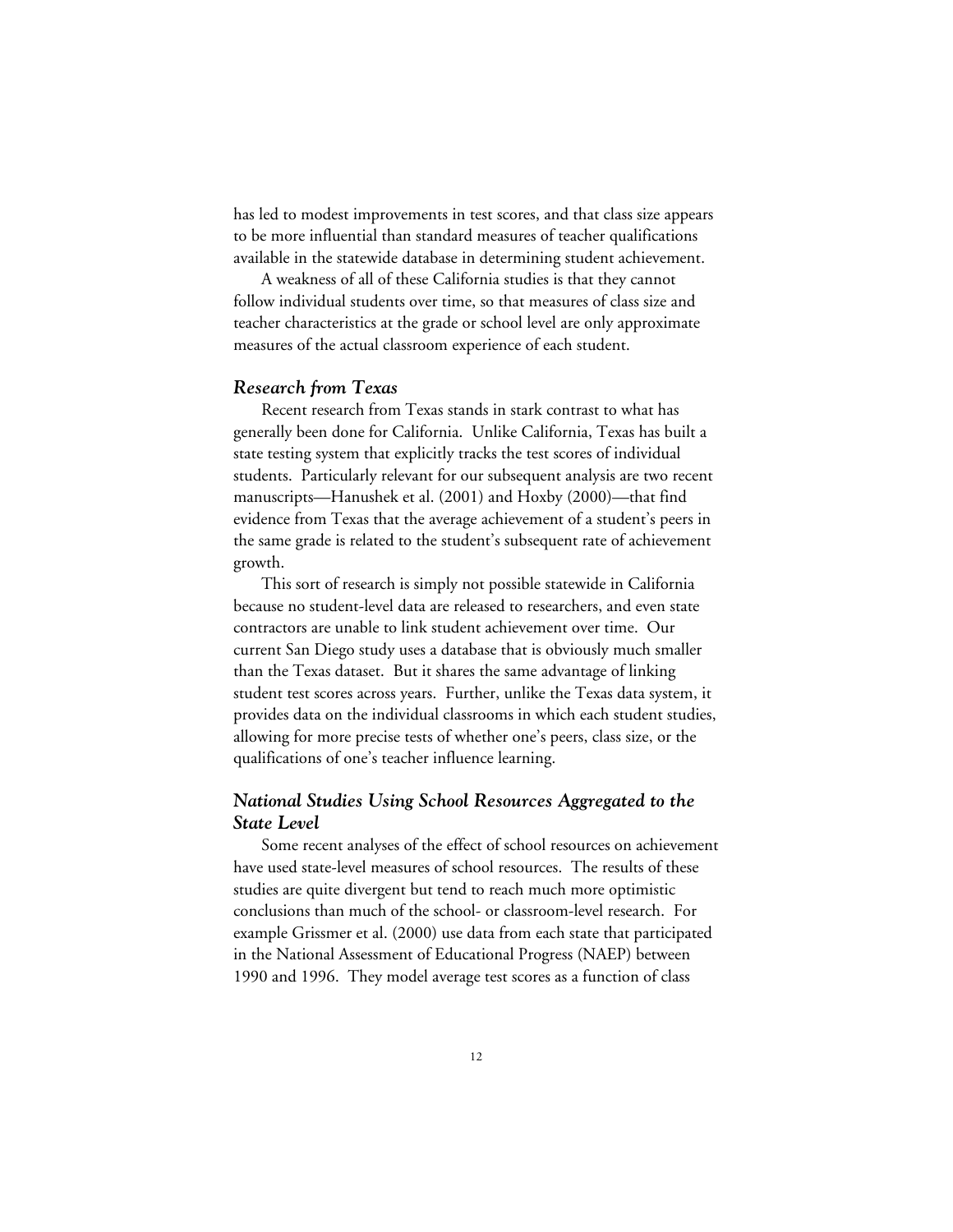size, teacher education, teacher experience, and several other measures of educational resources. They find that class size variations explained more of the achievement gap than did variations in other measures of school resources, including teacher education and experience. Darling-Hammond (2000) examines NAEP data from 1990 to 1996 and finds that teachers' credentials and experience were the two most important factors explaining interstate variations in test scores, with class size being far less important. Klein et al. (2000) examine NAEP data from a slightly different set of years in the 1990s than do Grissmer et al. (2000) and find that Texas, which the Grissmer report ranks at the top of state school quality rankings, outpaced the national average in only one of four achievement tests they examined.5 These conflicting results point to the limited value of using solely state-level data on school resources. Small changes in the specifications and time period can lead to very different results. Furthermore, these data do not capture the striking variations in achievement and resources across schools and districts, especially in a state as large and diverse as California.

#### *School Resources, Educational Attainment, and Earnings*

In addition to studying test scores, it is useful to examine whether school resources are related to the years of schooling students ultimately attain. Betts (1996) reviews this relatively small body of research and finds weak evidence that school resources affect educational attainment.

A third way to test whether school resources "matter" is to examine the relation between school resources and the earnings of students after they leave school and enter the labor force.

A number of studies have found a relation between adult males' earnings and school resources in their state of birth, but the literature is by no means unanimous (Betts, 1996). Betts (1995), Grogger (1996), and others show that when school resources are measured at the school actually attended, the relationship between school inputs and earnings is not statistically significant. Furthermore, the estimated effect of increased school spending on students' subsequent earnings is extremely

<sup>&</sup>lt;sup>5</sup>For a critique of the Grissmer et al. (2000) and Klein et al. (2000) studies, see Hanushek (2001a, 2001b).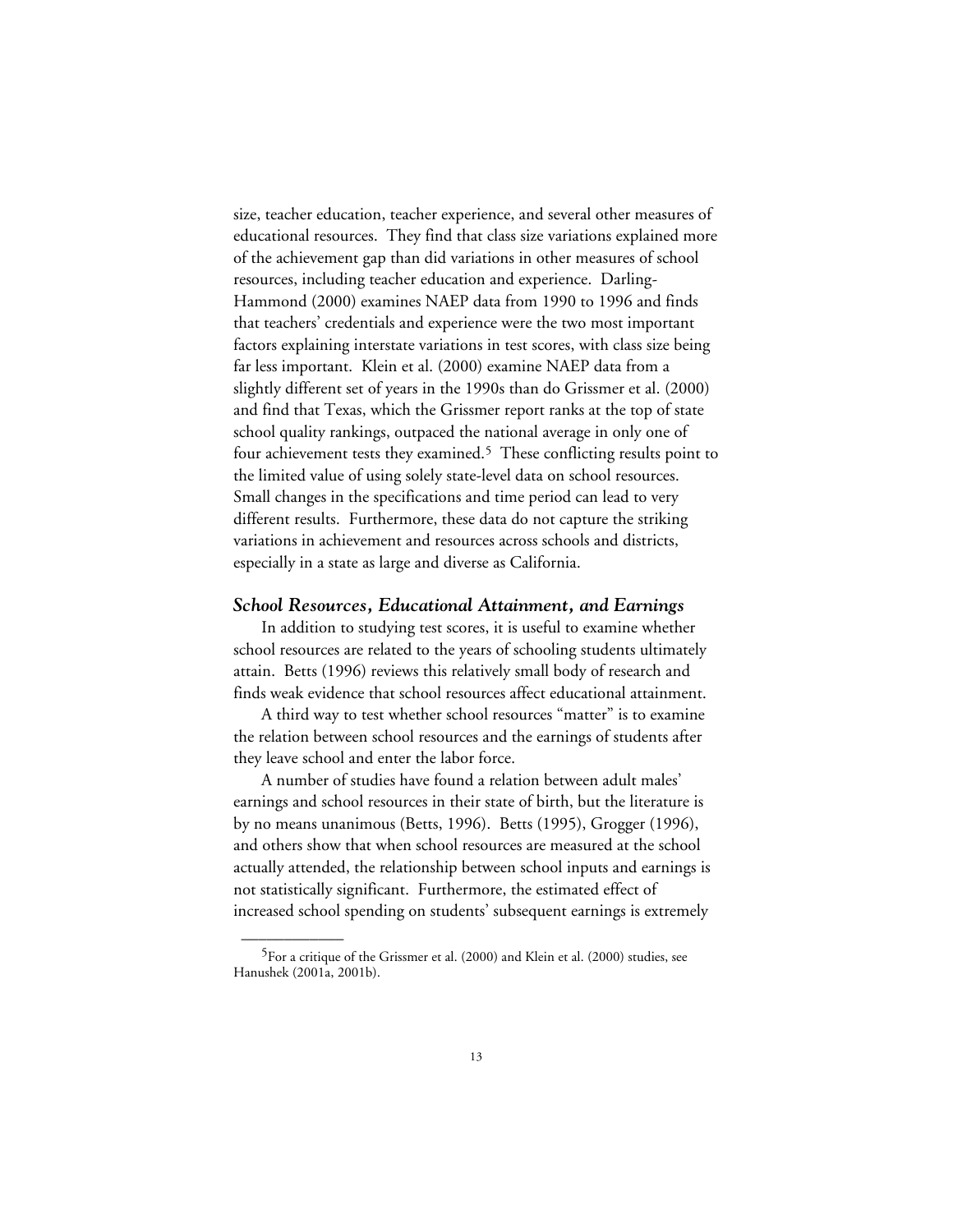small. This is true regardless of whether one measures school resources at the school actually attended, in the district attended or whether one instead uses the person's state of birth to create a rough proxy for school resources.

### **How Representative Is San Diego Unified?**

Given the rather mixed current state of knowledge that we have just described, the student-level database that we have built in collaboration with SDUSD offers key advantages for finding out what factors affect student achievement. But it is important to ask whether the San Diego Unified School District is in any way representative of schools statewide. This section addresses this question by examining student demographics, school resources, and test scores in SDUSD and California as a whole. [Web Appendix C,](web_appendix_C.toc.htm) available in the web version of this report at www.ppic.org, extends the analysis by comparing SDUSD with other large districts in the state and in addition provides detailed data comparisons. We draw data mainly from the California Basic Education Data System (CBEDS)—a survey of districts, schools, and teachers performed statewide each October.6

#### *Student Demographics and Student Achievement*

\_\_\_\_\_\_\_\_\_\_\_\_

SDUSD is the second-largest district in California, after Los Angeles Unified School District. In 1999–2000 it enrolled 141,000 students.7

Figure 2.1 presents the ethnic mix of students in the district in the 1999–2000 school year for the district and for California public schools as a whole. Clearly, the district serves an ethnically diverse set of students. As is true of the other large districts in the state, SDUSD does not exactly match the ethnic and racial mix of students in the state as a whole. San Diego has significantly greater percentages of black and Filipino students than the state, a slightly smaller percentage of Hispanic

<sup>&</sup>lt;sup>6</sup>Data that are not included in the CBEDS survey, such as percentage of students eligible for meal assistance, can be found at http://www.cde.ca.gov/demographics/ or http://data1.cde.ca.gov/dataquest/.

 $7$ In our statistical analysis below, our sample will include 123 elementary schools, 24 middle schools, 17 high schools, and five charter schools, the latter of which span various grades.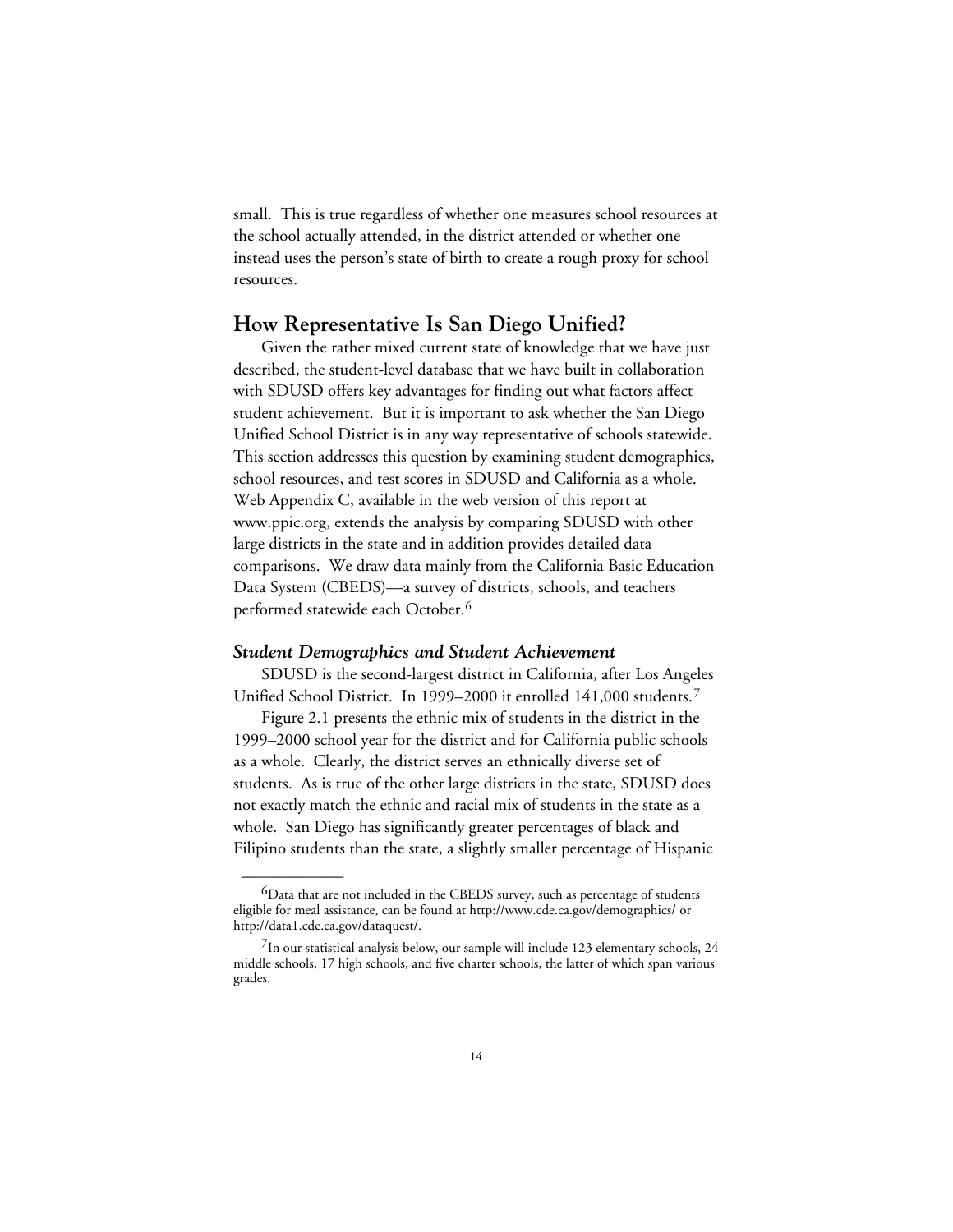

**Figure 2.1—Student Percentages, by Race, 1999–2000**

students, and in 1999–2000 roughly 9 percent fewer white students. The five largest districts have one thing in common: a far smaller share of students who are white than is found in the state as a whole.

An important measure of diversity within schools is the percentage of students who are English Learners. Another commonly used measure is the percentage of students eligible for free or reduced-price meals. This percentage is a widely used indicator of poverty in school populations. Figure 2.2 shows that in 1999–2000, SDUSD enrolled larger shares of students who were EL or who were eligible for meal assistance than did the state as a whole. This is typical of large urban districts in California.<sup>8</sup> Clearly, many students in SDUSD face significant challenges because

<sup>8</sup>Tafoya (2000) reports that in 2000 nearly 25 percent of all California public school students were English Learners. As Tafoya describes in more detail, schools assess the English language proficiency of students who speak a language other than English at home. Those who do not meet district fluency standards are identified as EL students. These students are tested periodically; once they reach fluency standards they are redesignated as Fluent English Proficient (FEP).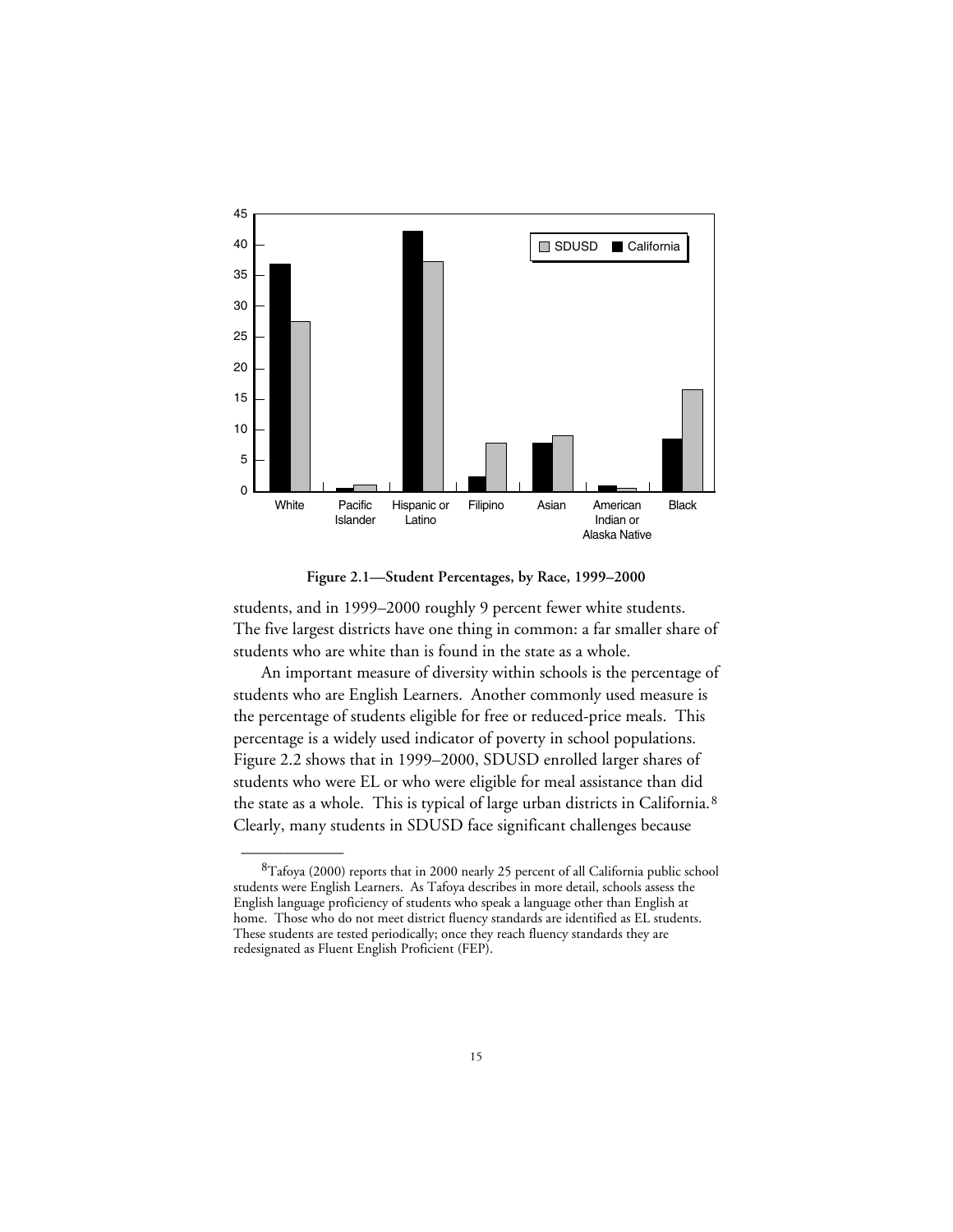

#### **Figure 2.2—Percentage of Students Who Are English Learners and Who Are Eligible for Free or Reduced-Price Meals, 1999–2000**

poverty and a lack of English language proficiency among students create barriers to learning.

What about student achievement? Beginning in spring 1998, California initiated a new state test, the Stanford 9, which has been given annually to all students in grades 2 through 11 since that time. The Stanford 9 is a standardized test that has been normed using a national sample of students. This provides a national performance yardstick against which California's students can be compared. Throughout this report we focus on math and reading scores on the Stanford 9. Our reason is simple: Although the Stanford 9 includes additional subject areas in certain grades, the math and reading tests represent the very core of educational achievement.

Figure 2.3 illustrates the reading results for San Diego and the state as a whole in 1999–2000. The figure shows the percentage of students in San Diego and California who exceeded the test scores obtained by the students ranked at the 75th, 50th, and 25th percentiles nationally in reading in 1999–2000. (If district students were identical to students nationwide, then exactly 25 percent, 50 percent, and 75 percent of district students should have exceeded each of these targets.) By these measures, district students were lagging very slightly behind national standards in 1999–2000. The figure also shows that in 1999–2000 reading achievement in the district closely matched that observed in the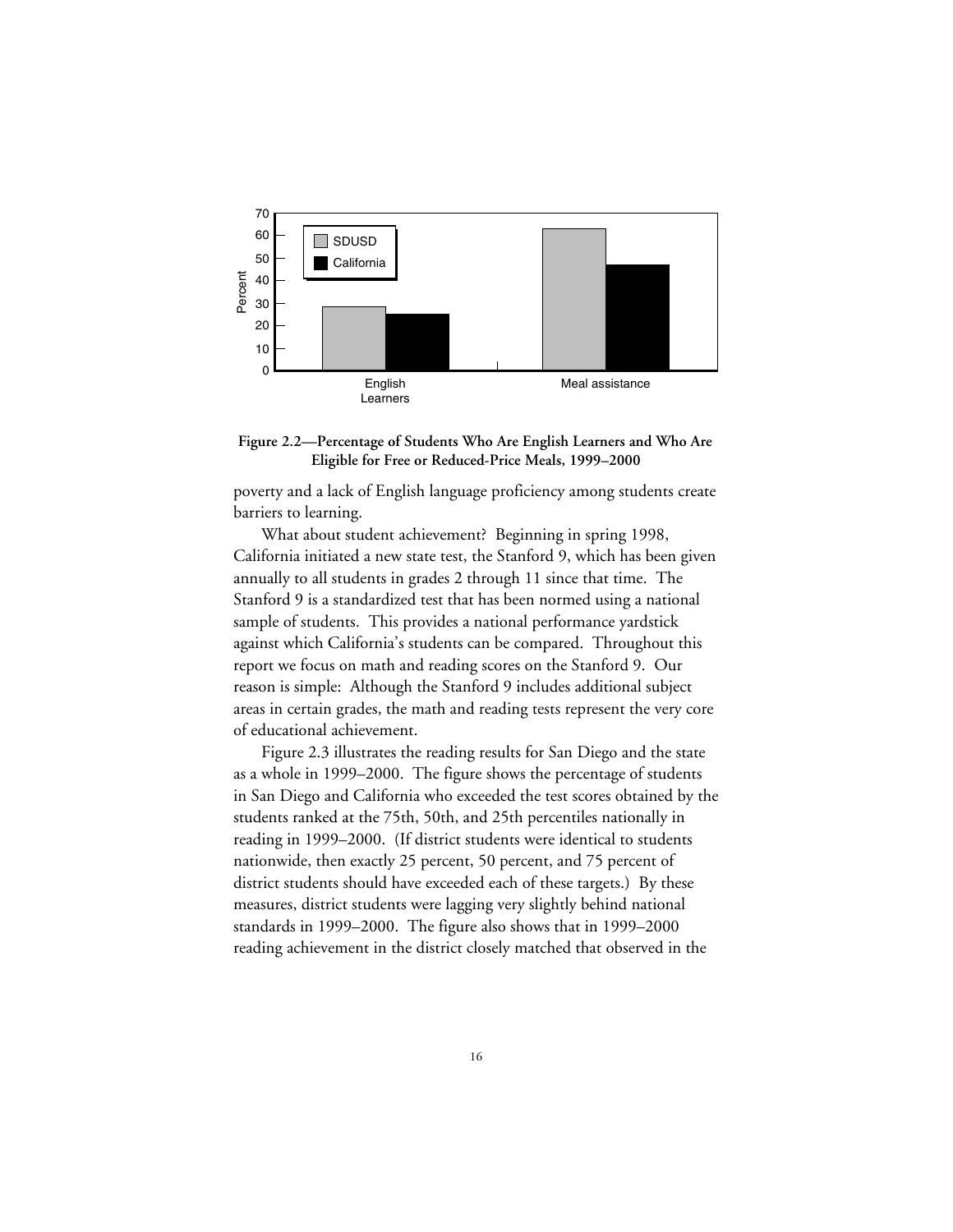

**Figure 2.3—Student Performance Against National Norms in Reading, 1999–2000**

state as a whole but was slightly higher. In 1997–1998, the first year of the new statewide test, the differences were even smaller, reflecting the fact that SDUSD has improved the reading achievement of its students slightly more quickly than did the state as a whole over this period.

What about trends in math achievement in San Diego? In 1999– 2000, after the third year of testing, students in San Diego Unified performed better against national norms in math than in reading and in fact narrowly exceeded national norms in math. This finding is relevant for policy, because in fall 2000 SDUSD implemented an ambitious and controversial "Blueprint for Student Success," which devoted additional resources to students whose achievement lags behind. The blueprint calls for an initial emphasis on reading scores, which seems to be the subject area in greater need of reform.9

Table 2.1 provides more detail on test scores. It shows the percentage of students in each district and in California as a whole who exceeded the test scores obtained by the students ranked at the 75th,

<sup>9</sup>Web Appendix C provides a much more detailed analysis of test score trends in San Diego, the other large districts in the state, and the state as a whole.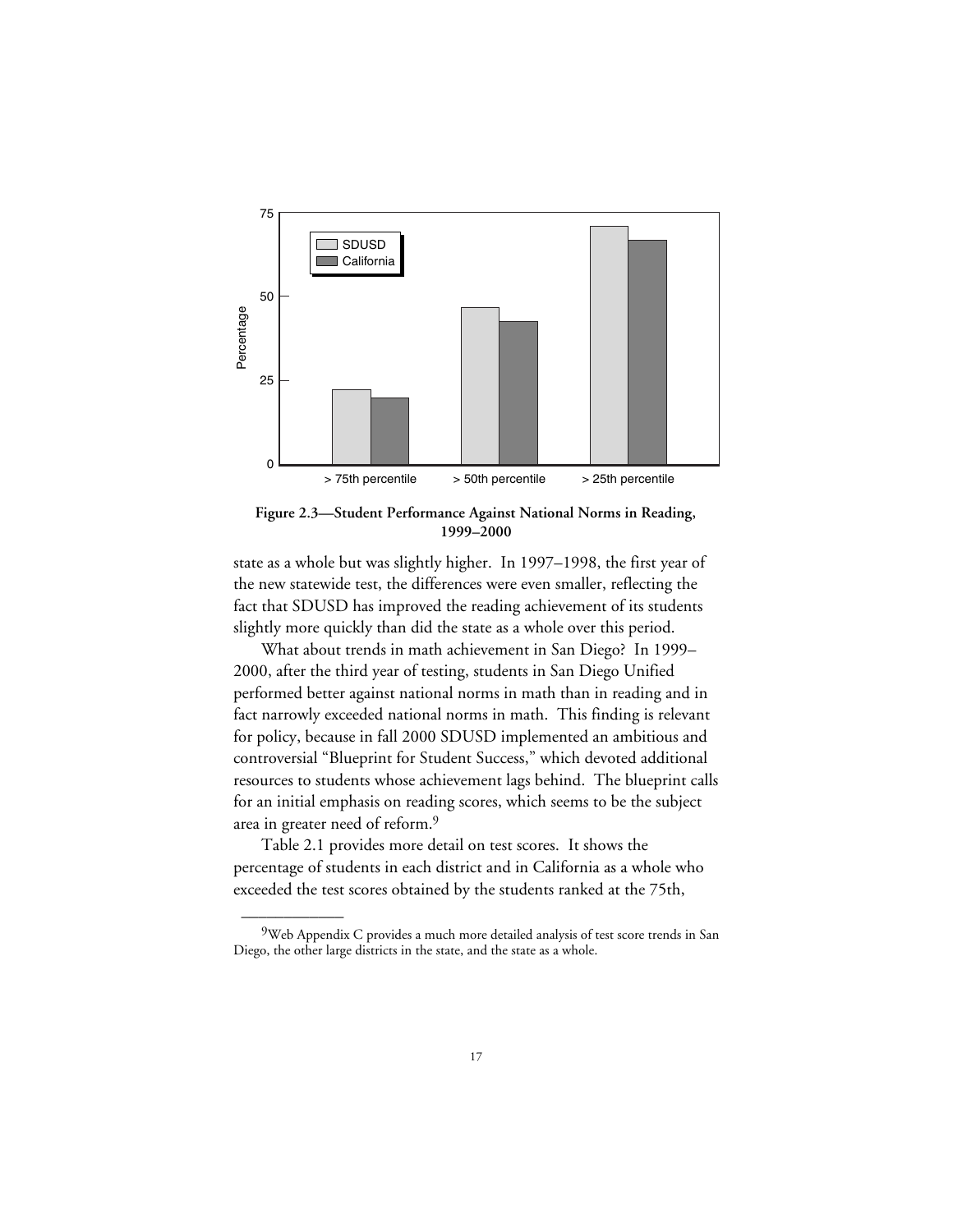| ۲      |
|--------|
| L<br>Ξ |
|        |
|        |
|        |

Stanford 9 Test Score Distribution: Unweighted Average Across Grades, All Students **Stanford 9 Test Score Distribution: Unweighted Average Across Grades, All Students**

|                                                                                                                                                                                                |                            | Reading                    |                                                                            |                            | Math                   |                                   |
|------------------------------------------------------------------------------------------------------------------------------------------------------------------------------------------------|----------------------------|----------------------------|----------------------------------------------------------------------------|----------------------------|------------------------|-----------------------------------|
| Percentile                                                                                                                                                                                     |                            |                            | 0007-0991 1999-2000 1998 to 1990-2000 1997-1998 1999-2000<br>Change, 1997– |                            |                        | Change, 1997-1998<br>to 1999-2000 |
| California                                                                                                                                                                                     |                            |                            |                                                                            |                            |                        |                                   |
| $\% > 75$ th                                                                                                                                                                                   |                            |                            |                                                                            |                            |                        |                                   |
| $\% > 50$ th                                                                                                                                                                                   |                            |                            |                                                                            |                            |                        |                                   |
| $\% > 25th$                                                                                                                                                                                    | $17.9$<br>$30.3$<br>$62.3$ | 19.9<br>42.8               | 0.5<br>0.5<br>4.5                                                          | 20.7<br>42.4<br>65.3       | 27.1<br>50.28          | $6.4$<br>$6.5$<br>$7.5$           |
|                                                                                                                                                                                                |                            |                            |                                                                            |                            |                        |                                   |
| San Diego Unified<br>% > 75th<br>% > 50th                                                                                                                                                      |                            |                            |                                                                            |                            |                        |                                   |
|                                                                                                                                                                                                |                            |                            |                                                                            |                            |                        |                                   |
| $\% > 25th$                                                                                                                                                                                    | 19.4<br>40.8<br>63.5       | 22.4<br>46.4<br>70.4       | 3.99<br>3.99                                                               | 22.7<br>44.7<br>67.5       | 29.2<br>54.0<br>75.5   | $7.\overline{3}.\overline{3}$     |
|                                                                                                                                                                                                |                            |                            |                                                                            |                            |                        |                                   |
| $\begin{array}{l} \mbox{Fresno Unified}\\ \% > 75 \mbox{th}\\ \% > 50 \mbox{th}\\ \% > 25 \mbox{th}\\ \mbox{Long } \mbox{Beach Unified}\\ \% > 75 \mbox{th}\\ \% > 75 \mbox{th}\\ \end{array}$ |                            |                            |                                                                            |                            |                        |                                   |
|                                                                                                                                                                                                | $10.4$<br>$25.3$<br>$47.0$ | $11.4$<br>$27.6$<br>51.1   |                                                                            | $12.6$<br>$30.0$<br>$53.6$ | $16.1$<br>36.5<br>61.5 | 3.5<br>3.5<br>3.7                 |
|                                                                                                                                                                                                |                            |                            |                                                                            |                            |                        |                                   |
|                                                                                                                                                                                                |                            |                            |                                                                            |                            |                        |                                   |
|                                                                                                                                                                                                |                            |                            |                                                                            |                            |                        |                                   |
|                                                                                                                                                                                                |                            |                            |                                                                            |                            |                        |                                   |
| % > 50th<br>% > 25th                                                                                                                                                                           | $12.8$<br>$30.2$<br>$53.3$ | $14.1$<br>33.7<br>59.2     | 1.300                                                                      | 15.4<br>35.4               | $23.1$<br>46.1<br>69.6 | $7.9$<br>10.7<br>9.7              |
|                                                                                                                                                                                                |                            |                            |                                                                            |                            |                        |                                   |
| Los Angeles Unified<br>% > 75th<br>% > 50th<br>% > 25th                                                                                                                                        |                            |                            |                                                                            |                            | 14.2<br>33.4<br>59.1   |                                   |
|                                                                                                                                                                                                |                            |                            |                                                                            |                            |                        |                                   |
|                                                                                                                                                                                                | 8.6<br>22.3<br>44.7        | 9.7<br>25.8<br>50.6        | $\frac{1}{2}$ 3.9                                                          | $10.9$<br>$27.4$<br>51.5   |                        | 3.000                             |
| San Francisco Unified                                                                                                                                                                          |                            |                            |                                                                            |                            |                        |                                   |
|                                                                                                                                                                                                |                            |                            |                                                                            |                            |                        |                                   |
| % > 75th<br>% > 50th<br>% > 25th                                                                                                                                                               | 21.4<br>43.9<br>67.8       | $22.3$<br>$47.0$<br>$71.8$ | $0.76$<br>$-4.0$                                                           | 32.9<br>55.8               | 36.3<br>60.4<br>79.0   | 4<br>4<br>4<br>5<br>4             |
|                                                                                                                                                                                                |                            |                            |                                                                            |                            |                        |                                   |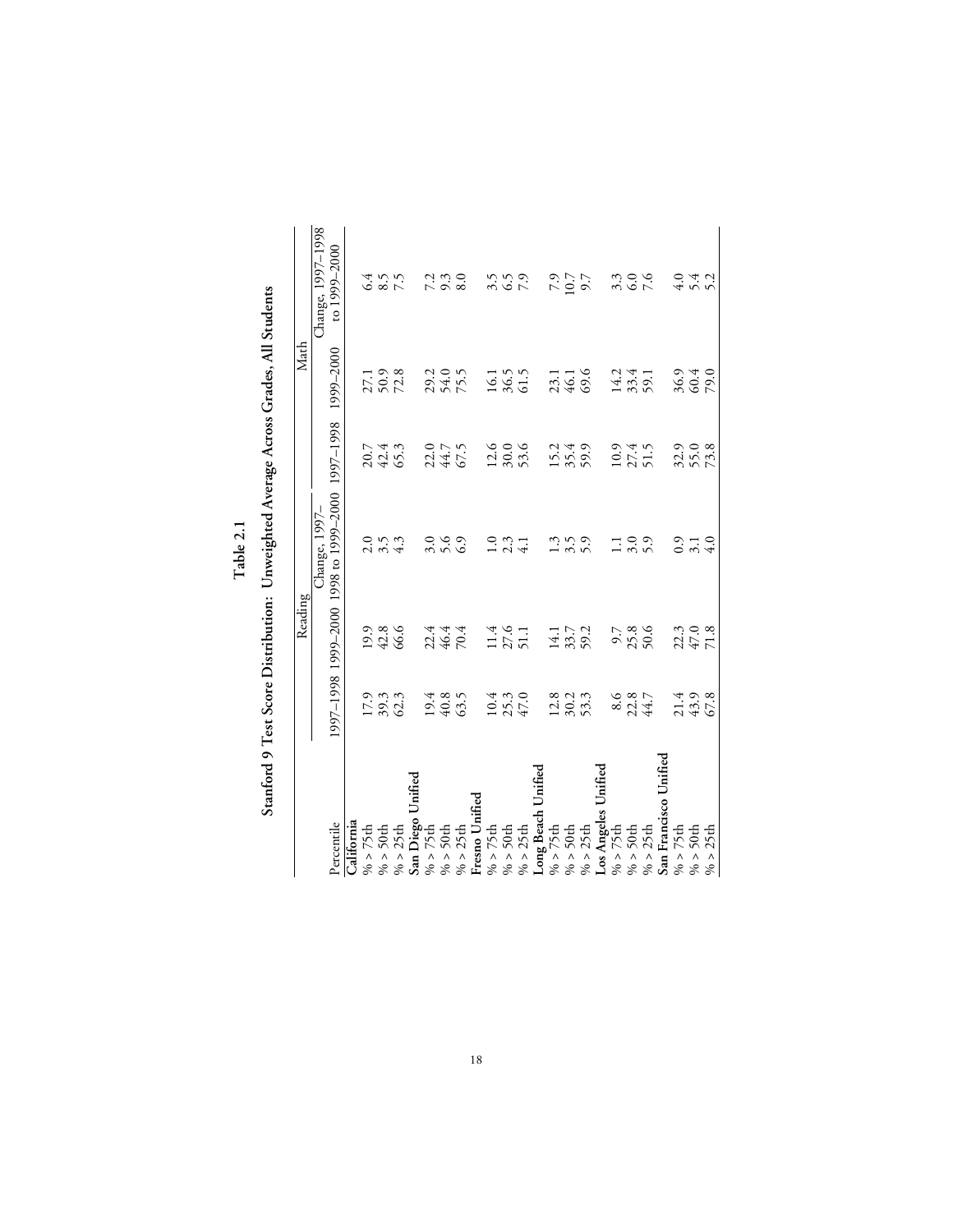50th, and 25th percentiles nationally in reading and math in 1997–1998 and 1999–2000. A comparison of results in the first year of the test, 1997–1998, clearly shows that San Diego Unified students more closely matched statewide averages than did students from any of the other large districts in California.

What all of these districts, and California as a whole, have in common is that in virtually all cases in 1997–1998, students in California lagged behind national norms in both reading and math. (San Francisco Unified remains an exception.) Betts, Rueben, and Danenberg (2000, Chapter 7) demonstrate that in 1997–1998, two-thirds to threequarters of the achievement gap between California and the country as a whole reflects the preponderance of EL test-takers in California—about 20 percent, compared to about 2 percent in the national norming sample. Similar analysis in [Web Appendix C](web_appendix_C.toc.htm) shows that much of the gap between the achievement of students in San Diego and students nationally is related to the much greater than average percentage of EL students in the district.

#### *School and Teacher Inputs*

\_\_\_\_\_\_\_\_\_\_\_\_

Another way in which San Diego may or may not be representative of schools statewide is in the level of school inputs available to students, measured in terms of class size and teacher qualifications. The pupilteacher ratio in SDUSD matches the state average very closely. However, each of the five largest districts has a unique pattern of teacher qualifications that distinguishes it from the state average. For instance, SDUSD has a relatively high number of teachers with a master's degree and full credentials, but at the same time, SDUSD's teachers have less teaching experience than teachers elsewhere. Although none of the large urban districts has a mix of school and teacher characteristics that is exactly representative of schools statewide, SDUSD looks quite similar to the average throughout the state.<sup>10</sup>

 $^{10}$ For readers interested in a more detailed comparison, Web Appendix C provides a detailed comparison of school and teacher characteristics among SDUSD, the state as a whole, and other large urban districts in California.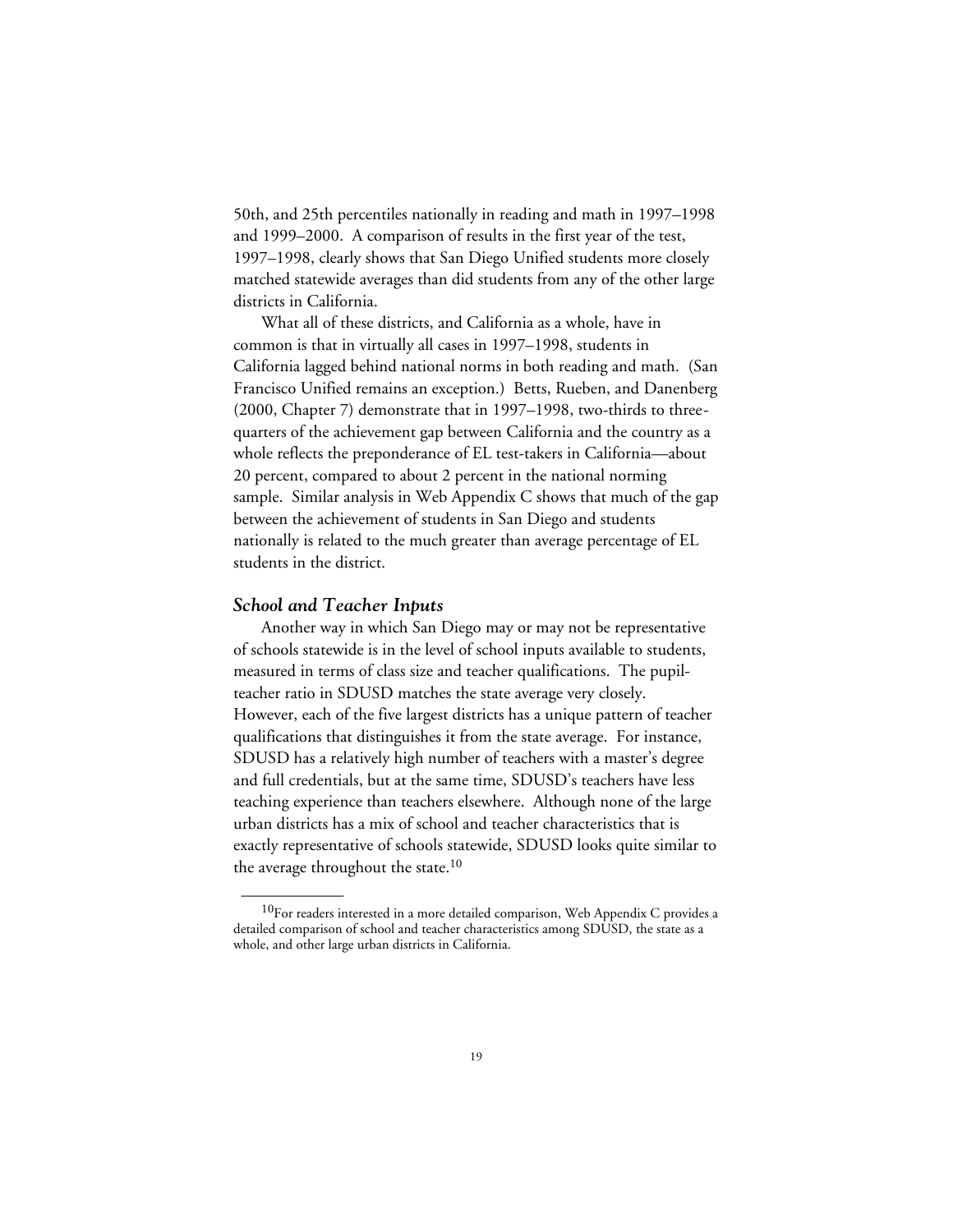## **Conclusion**

The existing research on school resources and student achievement does not suggest that there are strong and systematic effects of school resources on student learning. The strongest piece of evidence in this regard is the class size reduction experiment in Tennesee, although there the effects are modest to begin with and "wear off" in later grades. Overall, the results suggest a relatively weak relationship between school resources on the one hand and student achievement, educational attainment, and future earnings on the other.

The recent California studies that we reviewed all suffered in one or more regards, the one universal failing being that none followed individual students over time, while linking their gains in test scores to specific characteristics of the classroom and the student's teacher. This approach, although highly desirable, is simply not possible with California's current testing system.

Given the limits of California's education data, it becomes clear why a study of a large district that allows researchers to explore the determinants of achievement at the level of individual students can add much to our knowledge. Overall, San Diego appears to provide a district that is quite representative of patterns and trends statewide. Perhaps the greatest difference between SDUSD and the state's school system in general is that SDUSD has relatively more EL students and more students who are economically disadvantaged. We do not view either of these differences as a disadvantage.

Much of the achievement gap between districts in California reflects differences in students' economic disadvantage and language status. Similarly, most of the achievement gap between California and the rest of the nation reflects the unusually high share of English Learners in California. For both of these reasons, the concentration of economically disadvantaged students and English Learners in San Diego Unified makes it all the more interesting to study.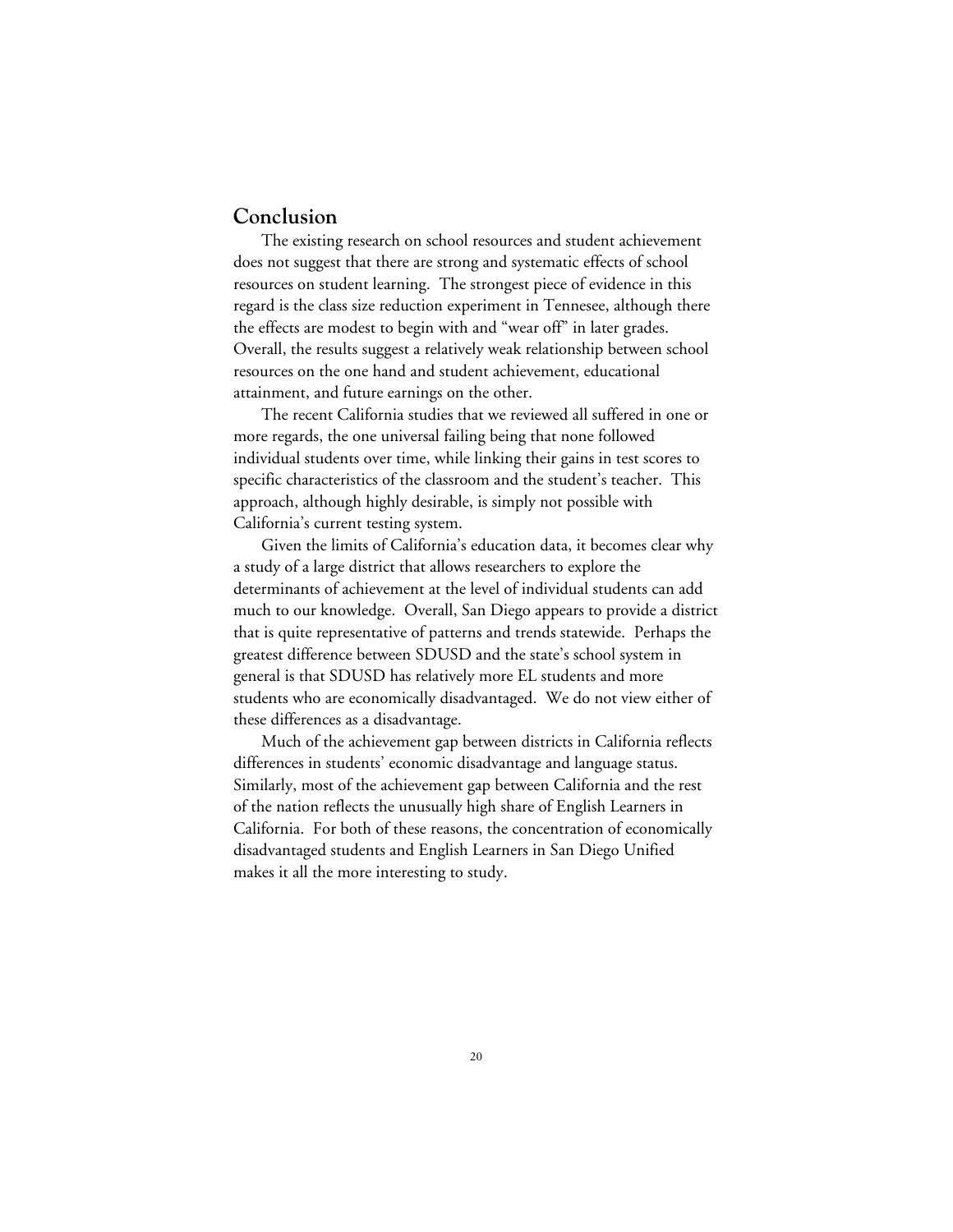# **3. The Link Between Poverty and School Resources in San Diego Schools**

As any parent knows, not all schools are equal. Betts, Rueben, and Danenberg (2000) document large variations across California in school resources such as teacher qualifications and the degree of rigor offered in the high school curriculum. In California, schools attended by disadvantaged students receive fewer resources. Teacher mobility appears to drive much of this pattern. That is, as teachers gain experience and enhance their teaching credentials, they tend to move to schools that have relatively advantaged students. This pattern has pivotal importance for education policy, given equity issues and public perceptions that resources make a difference in the quality of schooling that students receive. This chapter shows that SDUSD is no stranger to that pattern.

# **Dividing Schools on the Basis of Student Demographics**

Eligibility for free or reduced-price meals is the most commonly used indicator of SES in education research. To analyze the link between poverty and school resources, for each year we divided students into five approximately equally sized groups or "quintiles," determined by the percentage of students receiving free or reduced-price meals at their schools. For instance, in the 1999–2000 school year, we divided elementary schools into five roughly equally sized groups, based on enrollment. The upper cutoff points for 1999–2000 were 35, 55, 78, 90, and 100 percent.

Although this chapter focuses on variations in San Diego school resources by student SES, to a significant extent the analysis also speaks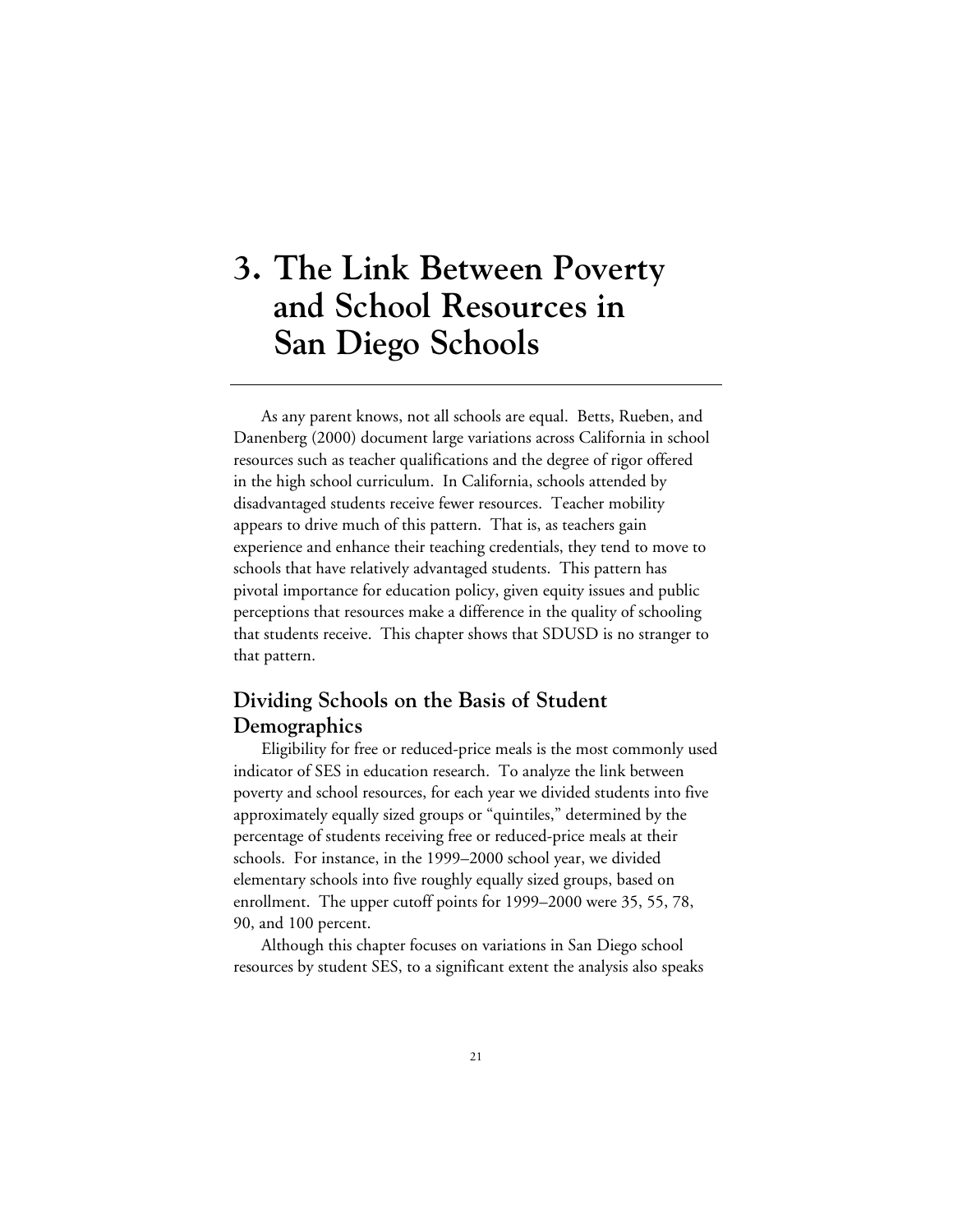to racial gaps in school resources. This is because the percentage of students receiving free or reduced-price meals is strongly related to the racial makeup of the school. For instance, in quintile 1 of elementary schools, which has the lowest share of students eligible for meal assistance, about 48 percent of students in 1997–1998 were nonwhite, compared to almost 96 percent of students in quintile 5. Similar variations in the share of students who are not white appear in middle and high schools and across all years we examined.<sup>1</sup>

San Diego schools with greater percentages of students eligible for meal assistance also tend to have a greater share of students who are English Learners. For instance, in elementary schools in 1999–2000, EL students constituted 12 percent and 65 percent of school populations at the quintiles of schools with the lowest and highest shares of students eligible for meal assistance, respectively. The gaps are slightly less dramatic at middle and high schools because at these levels a smaller percentage of students are English Learners.

As expected, parental education is strongly related to meal assistance. Figure 3.1 shows the share of students at each quintile of high school whose more educated parent holds a bachelor's degree or higher. At the schools with the lowest and highest shares of students eligible for meal assistance (quintiles 1 and 5), 68 percent and 18 percent of students have at least one parent with a bachelor's degree or more, respectively. These percentages are slightly lower in middle and especially elementary schools, perhaps because students with less educated parents are more likely to drop out of high school.

# **Student Mobility, Student Retention, and Dropout Rates**

One challenge for schools serving disadvantaged populations is that these students tend to be more geographically mobile. Students who switch unexpectedly between schools may suffer academically if the two

<sup>&</sup>lt;sup>1</sup>Readers who are interested in learning more about the details are invited to read Web Appendix D. This appendix provides tables for elementary, middle, and high schools that document the discussion in this chapter and provide the data for the figures presented here.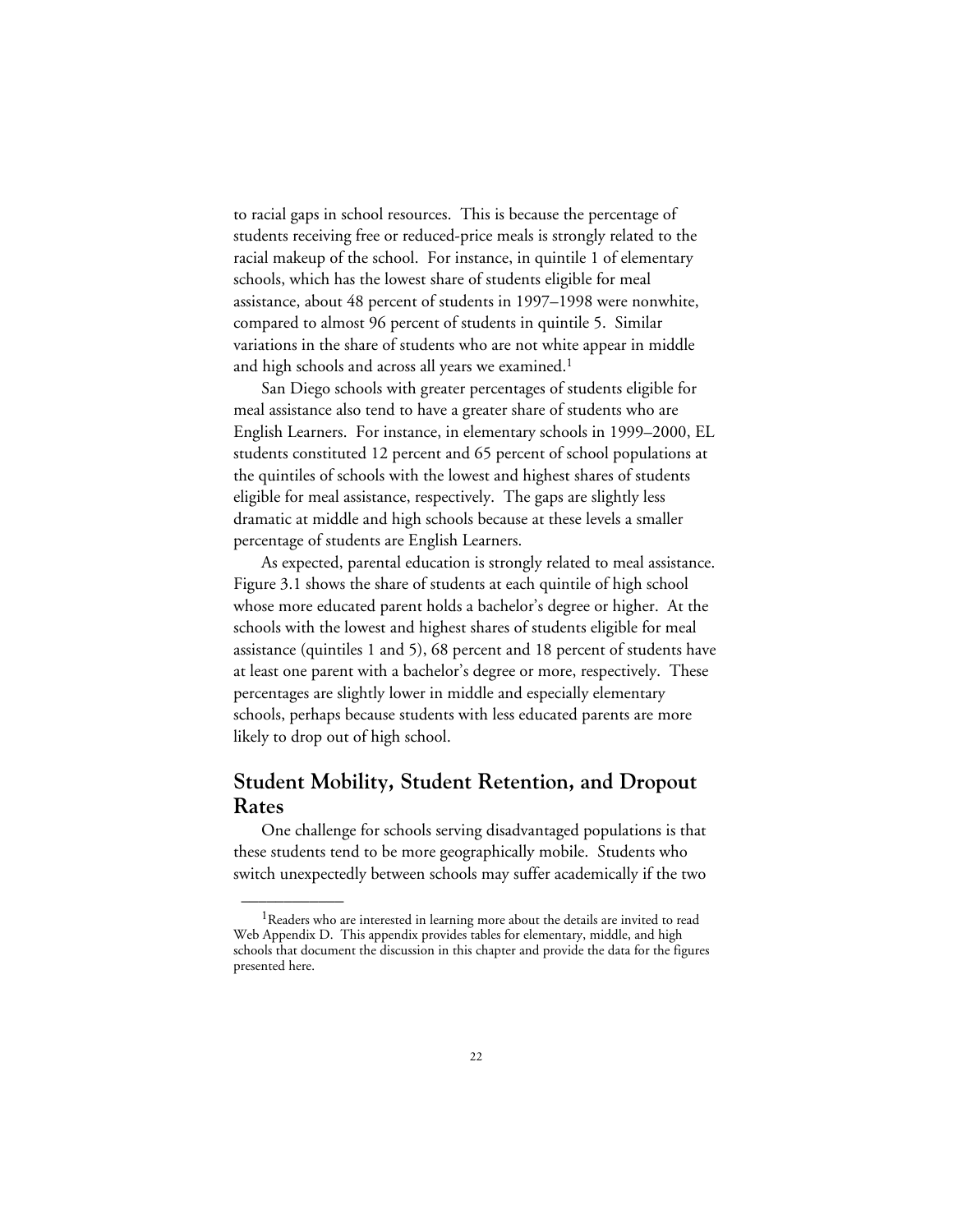



schools arrange their curricula differently. The resulting disruption can also affect students who remain at a school for several years but experience influxes of new students in their classrooms. To explore this issue, we developed a measure that indicates whether a student has switched schools unexpectedly. First, we labeled as "unexpected school switches" any midyear move between schools by a student. Second, we looked for unusual types of transitions between schools between the end of one school year and the start of the next school year. Expected school switches include the transitions between elementary and middle school, and middle and high school. We concluded that an unexpected transfer had occurred if: (1) The student was new to the school in the given year, and both (2) the student was not at the entry level grade of the new school, and (3) the student did not graduate from the prior school.

Two other relevant measures that affect student outcomes are the percentage of students who are retained between grades, that is, those who are not promoted to the next grade, and the percentage of high school students who drop out.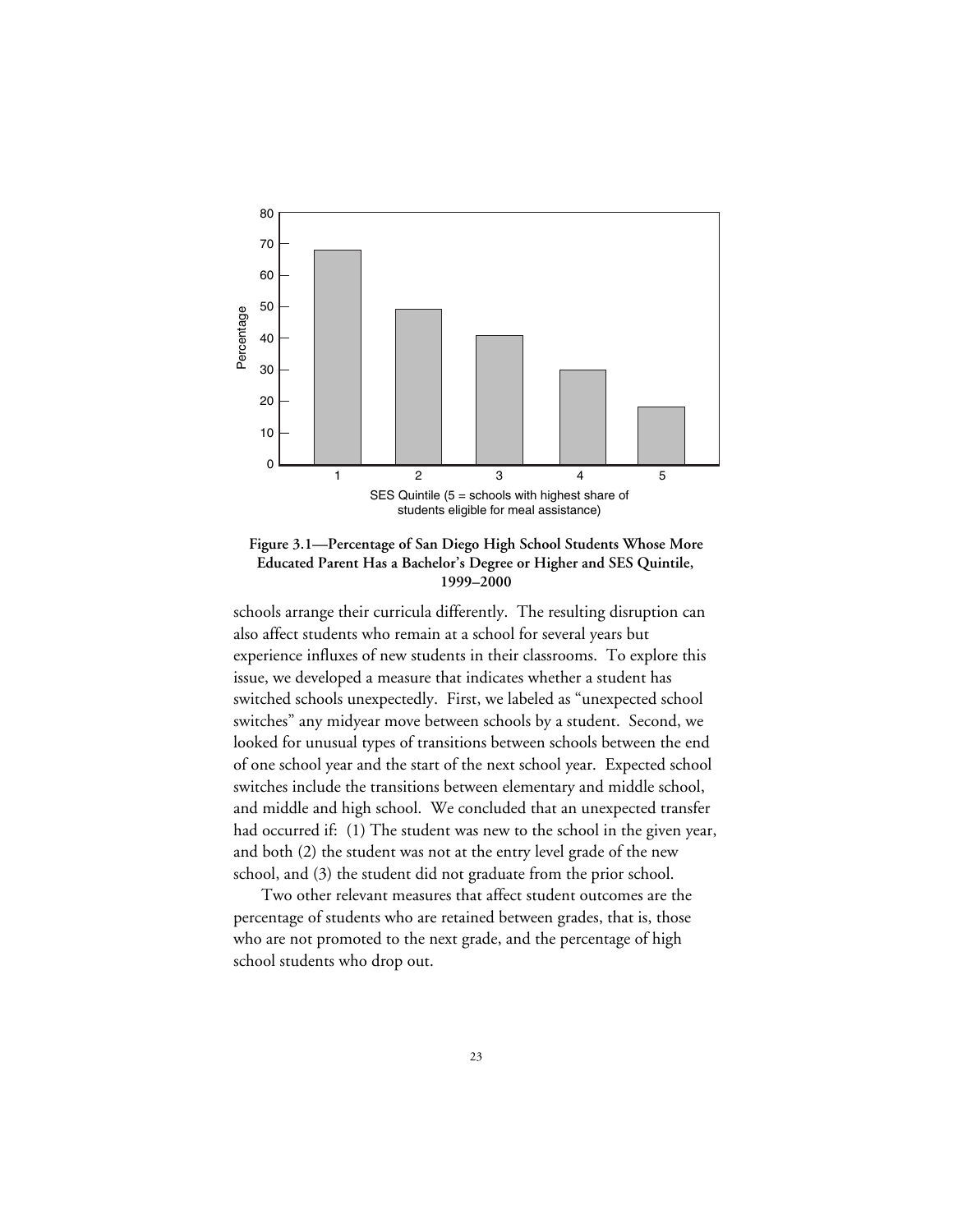Figure 3.2 illustrates all three measures for high schools in each of the five SES quintiles. Some very strong patterns emerge. Schools with higher shares of students eligible for meal assistance in general have far higher rates of unexpected transfers of students into their schools. Schools serving more disadvantaged students also have sharply higher percentages of students who are retained a year or who drop out. For instance, in the high schools in the most affluent areas (quintile 1), fewer than 1 percent of students dropped out in 1998–1999, compared to almost 4 percent in the quintile 5 schools.

In the following section, we examine characteristics of the school that are best thought of as "purchased inputs" provided by the school district.



 NOTES: Dropout percentage is calculated as the average percentage of dropouts in grades 10 through 12. Our data for this figure, unlike other figures in this chapter, refer to 1998–1999 because dropout data were not available in time for us to analyze patterns in 1999–2000.

**Figure 3.2—Percentage of San Diego High School Students Who Are Unexpected Transfers, Retained a Grade, or Drop Out of School, and SES Quintile, 1998–1999**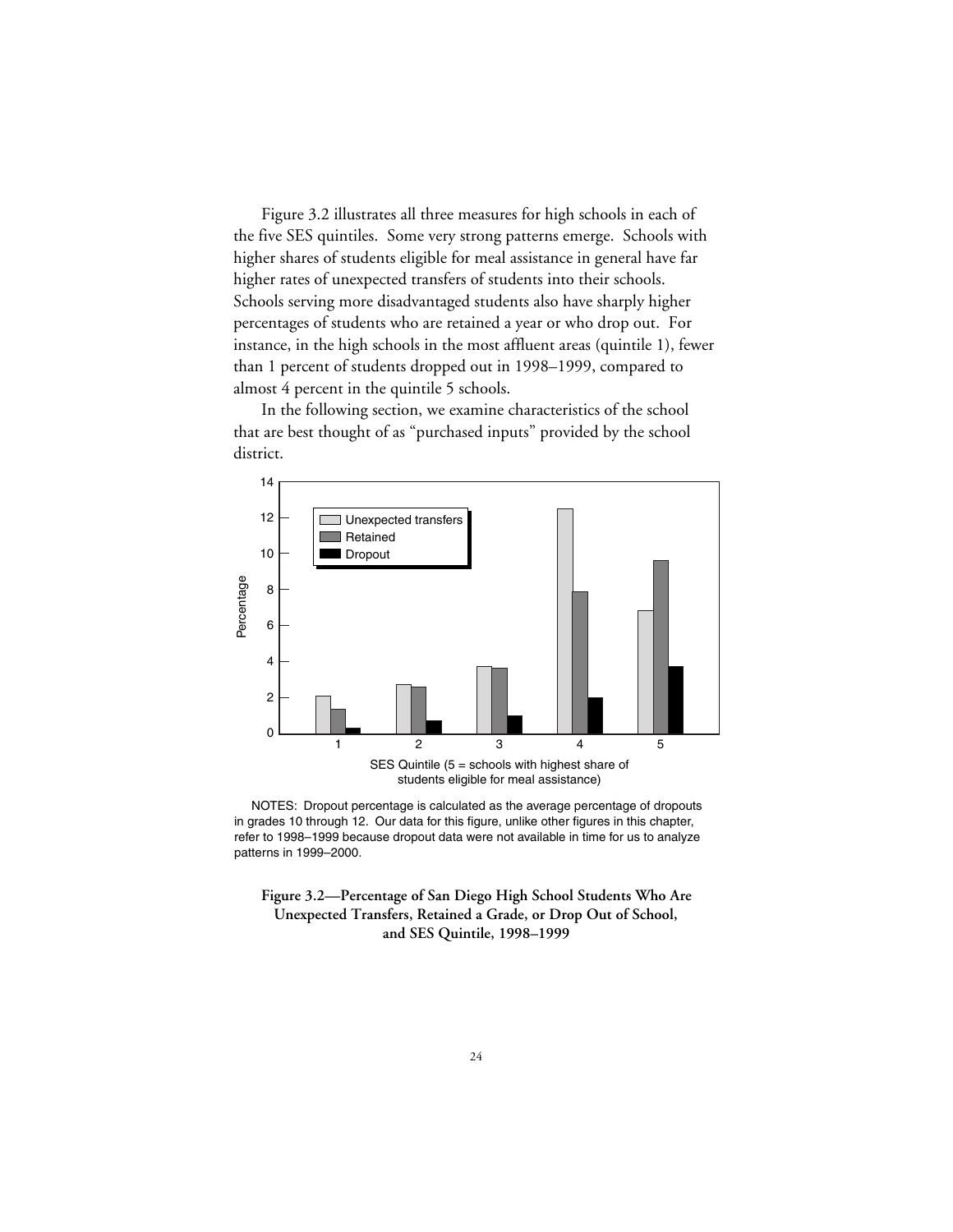## **Class Size**

\_\_\_\_\_\_\_\_\_\_\_\_

Figure 3.3 shows average class size by SES quintile for elementary, middle, and secondary schools. In addition, because the class size reduction initiative in California reduces class size to 20 students or fewer in kindergarten through grade 3, we separate classes in these grades from those at higher grade levels in elementary schools.

The figure suggests that within grade spans, very little inequality in class size related to SES exists among San Diego schools. The most striking pattern in the figure is that class size rises considerably after the third grade. The figure suggests that in middle and high schools serving disadvantaged populations, class sizes are slightly smaller than average. Betts, Rueben, and Danenberg (2000) find a similar pattern statewide in California.2



**Figure 3.3—Class Size in San Diego, by Grade Span and SES Quintile, 1999–2000**

<sup>2</sup>The data for Figure 3.3 take an average of class size across all academic subjects for middle and high schools. Tables D.12 and D.13 in Web Appendix D show that in schools with high percentages of students eligible for meal assistance, both English and math classes are somewhat smaller than in schools in more affluent areas of the city.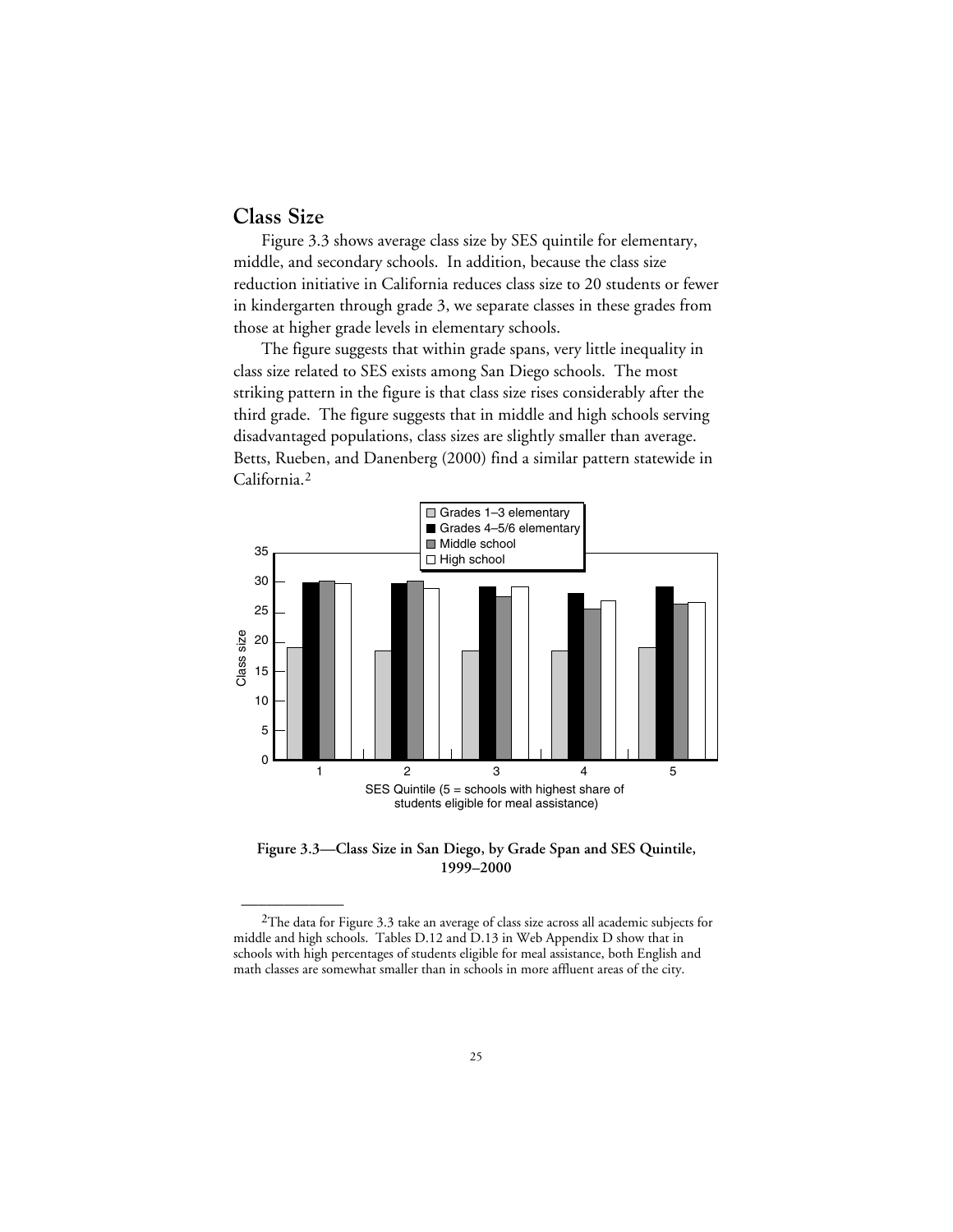# **Teacher Characteristics**

\_\_\_\_\_\_\_\_\_\_\_\_

Figure 3.4 shows the percentage of teachers with a master's degree or higher in elementary schools in 1999–2000. The gap between schools is stark, with almost twice as many teachers in the most affluent fifth of schools holding a master's degree relative to teachers in the schools serving the most disadvantaged populations.<sup>3</sup>

Another way of gauging teachers' education is to ask whether they majored or minored in the subject that they teach. As Figure 3.5 shows, there appears to be less of a disparity among math teachers' education when measured this way than when measured by whether the teachers hold a master's degree. There is no clear linear relation between SES and the percentage of math teachers who majored in math. If anything, the middle-SES schools have fewer of these teachers than schools at either extreme of SES.4

The disparities in teacher education hint at the possibility that as teachers gain more experience and work toward their master's degree, they also tend to migrate toward schools that serve relatively advantaged students. This issue of teacher mobility can be examined more directly by looking at the distribution of teachers across schools by their level of

 $3$ Web Appendix D, Table D.14, shows the percentage of teachers with a master's degree or higher at the five SES quintiles for all three grade spans and years. The percentage of teachers with a master's degree or higher generally increases with each school level (that is, elementary, middle, and high schools) regardless of SES quintile. But within each grade span, low-SES schools employ a far smaller percentage of highly educated teachers. One interesting trend is a slight decrease in the percentage of teachers with a master's degree or higher at both the middle and high school levels among high-SES schools over a three- year period. This is in contrast to low-SES schools, which maintain roughly the same percentage over time.

 $4$ As shown in Web Appendix D, an interesting trend is that there appears to be a dropoff recently among high-SES high schools in the percentage of math teachers holding a degree in math and a corresponding increase in the low-SES high schools, to the point where in 1999–2000, math teachers at the low-SES schools actually were slightly more likely to hold a bachelor's degree in math. A second notable pattern, illustrated in Web Appendix D, Table D.16, is that there was quite a disparity between low- and high-SES schools in the percentage of English teachers who held a degree in English in 1997–1998, much more so than observed for math teachers. This is especially true at the high school level. However, over the three-year period, these inequalities have generally narrowed. In 1999–2000, middle schools in the middle-SES quintiles actually had a greater percentage of English teachers with a degree in English than did schools in the other quintiles.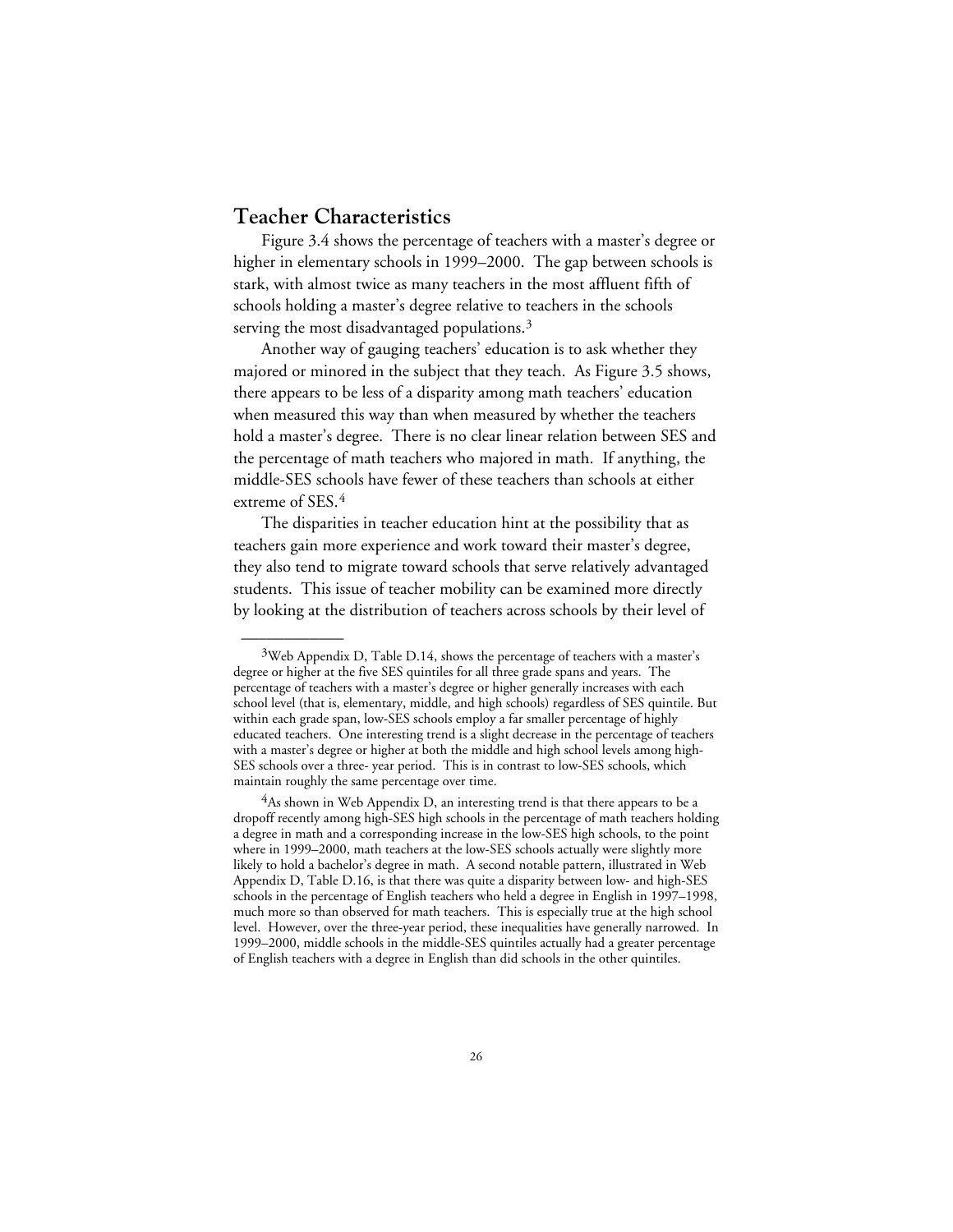

**Figure 3.4—Percentage of San Diego Elementary School Teachers with a Master's Degree or Higher and SES Quintile, 1999–2000**



**Figure 3.5—Percentage of San Diego High School Math and English Students Whose Teacher Majored in Math or English and SES Quintile, 1999–2000**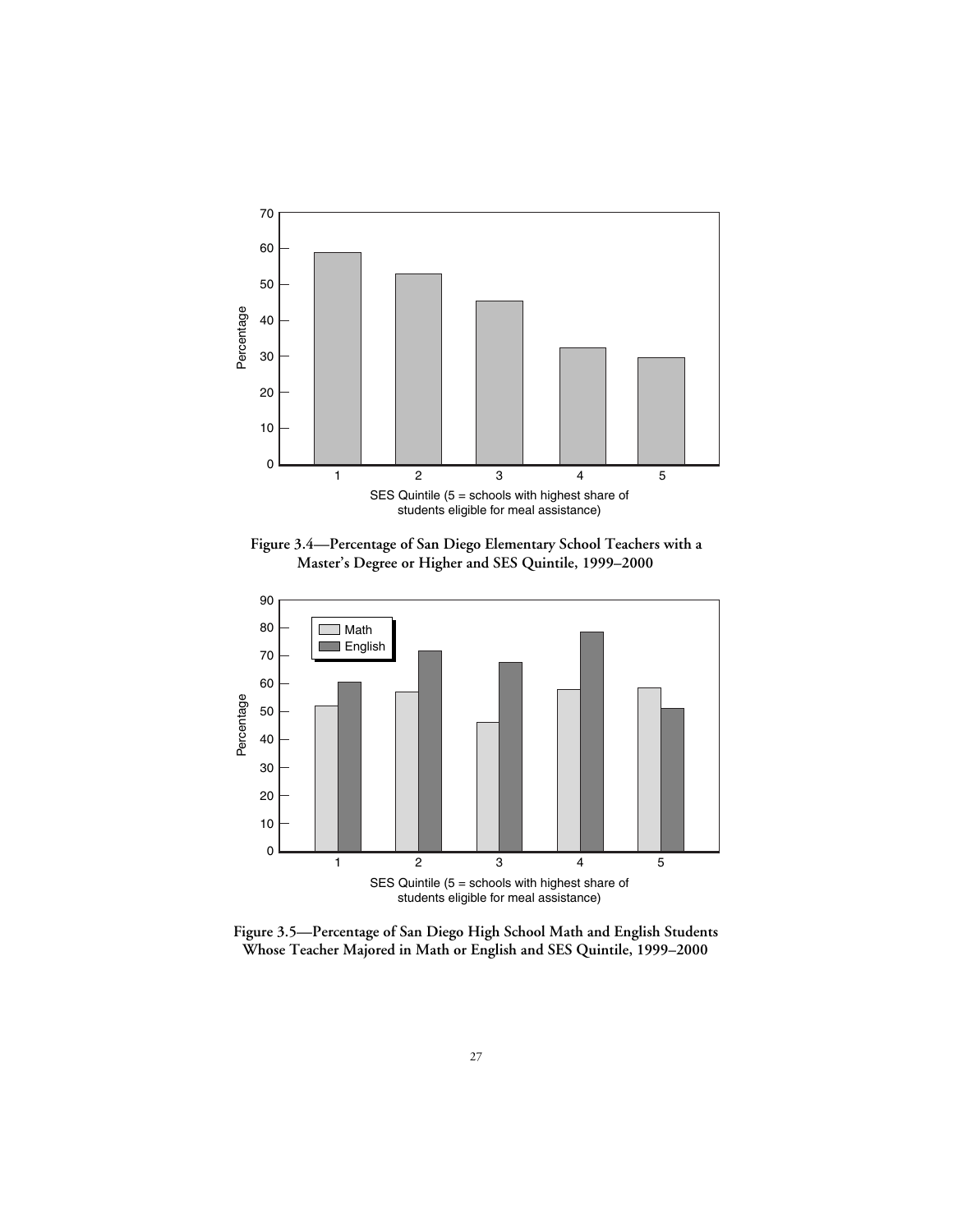experience. Figure 3.6 reveals strong relationships between student disadvantage and average teaching experience among elementary school teachers. As shown in [Web Appendix D,](web_appendix_D.toc.htm) the link between teacher experience and the SES quintile of the school is almost as strong in middle and high schools as it is in elementary schools. The difference between the highest- and lowest-SES schools can be as many as eight years of teaching experience on average.

These dramatic relations between teaching experience and student SES appear to be largely caused by the transfer of teachers from lower-SES schools once they have gained more experience. The district's collective bargaining agreement with teachers clearly outlines the "post-and-bid" method through which teaching vacancies are filled:<sup>5</sup>





<sup>&</sup>lt;sup>5</sup>San Diego Unified School District and San Diego Education Association (2002). Betts, Rueben, and Danenberg (2000) report similar wording in the teachers' contract in force between 1998 and 2001.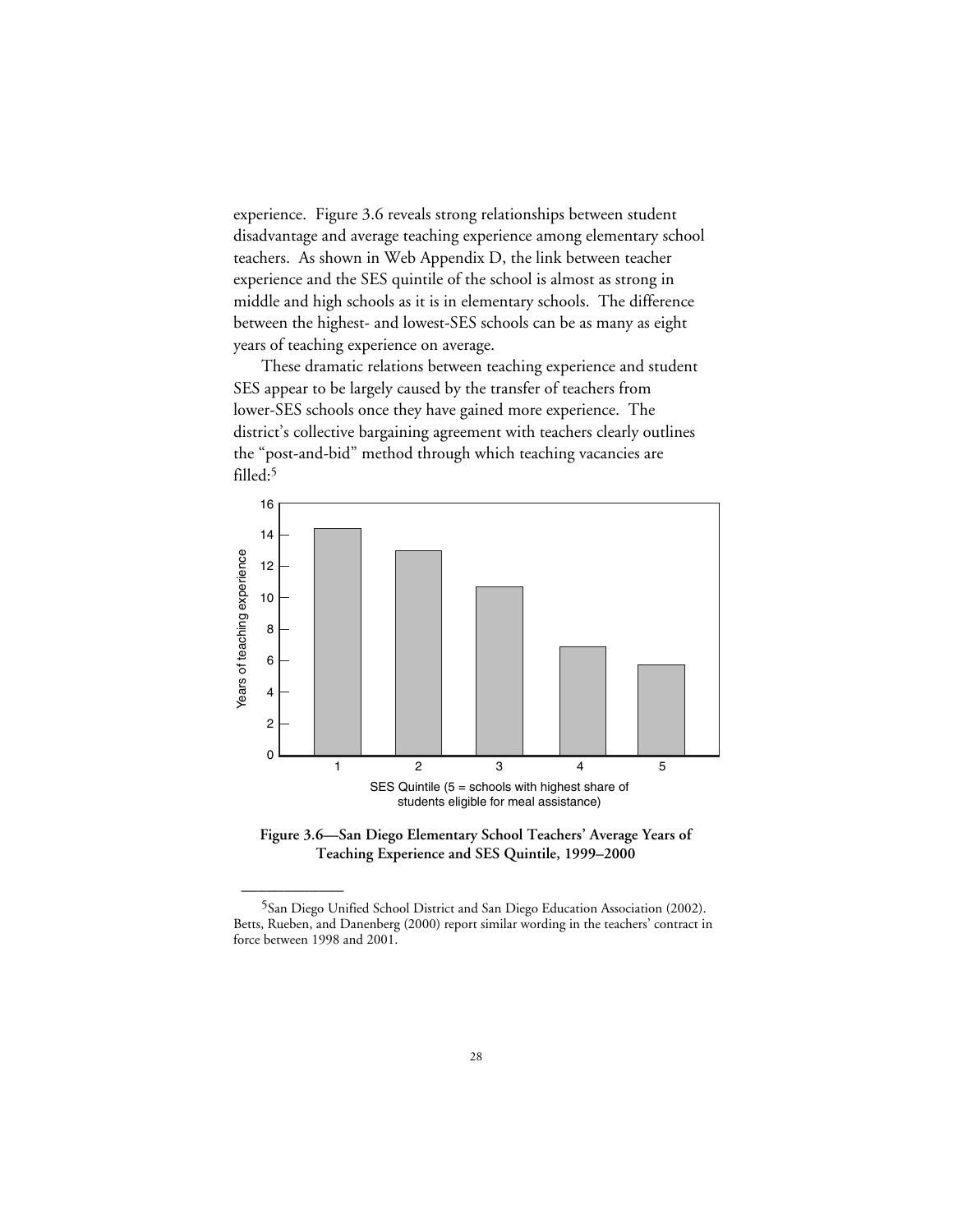12.2.5. Awarding of positions will be based upon the criteria specified in the posting. The Personnel Administration Department will certify that the unit member has the required major or minor or has completed the minimum legally-required number of units for majors and minors (currently the equivalent of twenty [20] semester units for a minor and thirty [30] semester units for a major), based on the unit member's transcripts on file with the District at the time of the closing of the posting period.

12.2.6. The District may interview and will select the unit member to fill the posted vacancy from the five (5) unit members who have the greatest district seniority, have bid for the position and have been deemed qualified by the Personnel Administration Department, Certificated . . . .6

The wording makes clear that school administrators must select from among the five most senior applicants whose qualifications match the job description. The priority that the post-and-bid system gives to teachers with seniority, combined with teachers' apparent preference to teach in schools in relatively affluent areas, generate the sharp variations in teacher experience across schools in the district. Although we cannot prove that these inequalities would lessen if the post-and-bid system were changed to allow schools to select freely from among applicants, it certainly seems likely that this is in some cases a binding constraint on schools.

Another measure of teacher preparation is credential status. To some extent, this is related to a teacher's years of teaching experience, and so we should expect to see some of the same disparities in teacher credentials that exist for teacher experience. Teachers with a full credential have taken a series of prescribed university courses and finished

<sup>&</sup>lt;sup>6</sup>Section 12.2.6 also gives some limited preference to teachers who have a minor but not a major in the required field, at least for positions that have not received many applicants: "Unit members with an applicable minor may be considered for vacancies that receive less than five (5) qualified bidders with the appropriate required major under the following conditions:

<sup>12.2.6.1.</sup> Priority consideration shall not apply.

<sup>12.2.6.2.</sup> The District shall not be required to select a unit member with a minor even though he/she is included among the top five (5) most senior applicants."

The reference in the above text to "priority consideration" refers to teachers who have been laid off or otherwise declared "in excess." Such teachers must be interviewed for positions for which they apply if they fully meet the posted description of qualifications. See Section 12.1.9 of the collective bargaining agreement.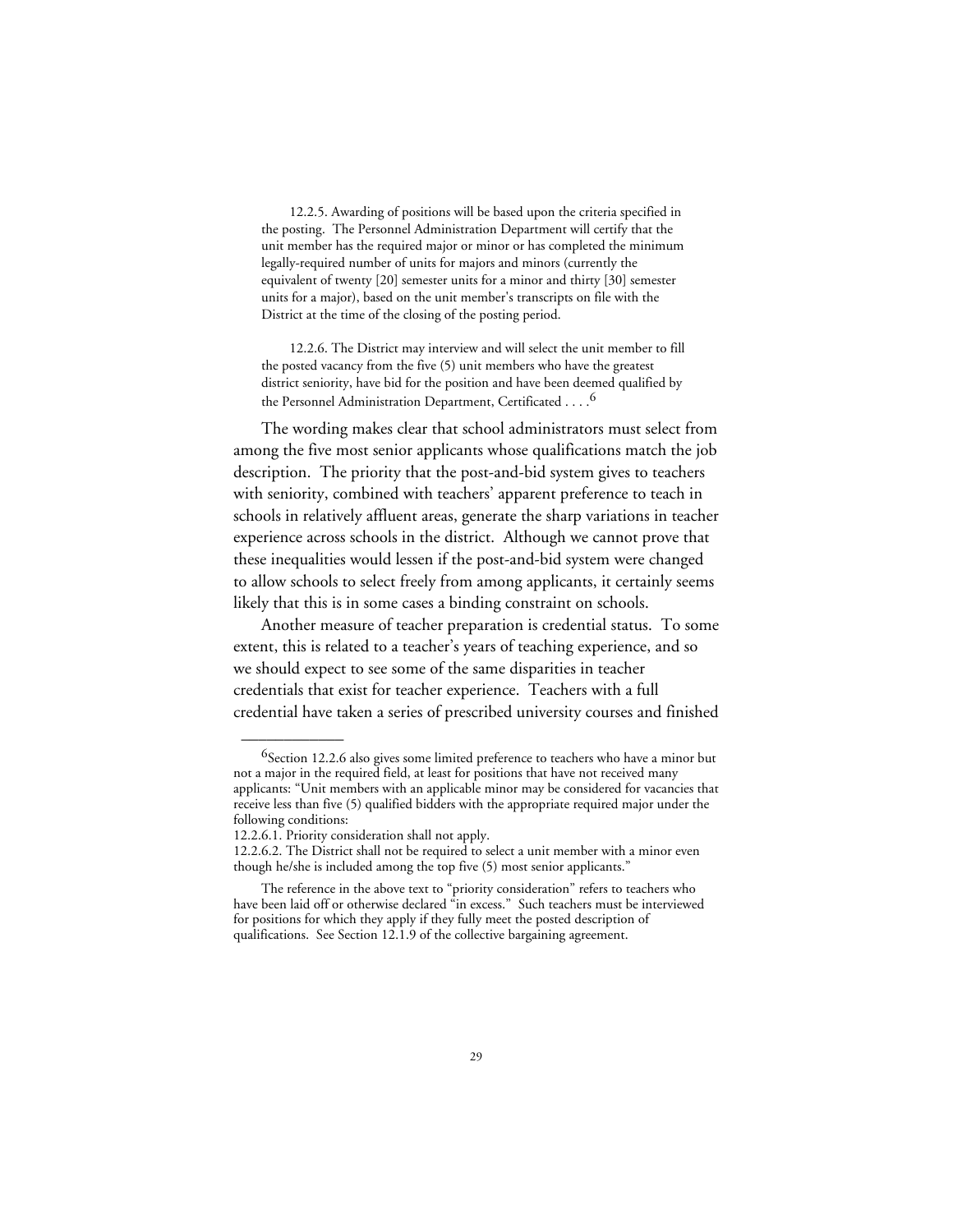a teaching practicum that qualifies them to teach. Every district strives to have every teacher fully credentialed. SDUSD is no exception. At SDUSD, a teacher falls under one of three primary categories: full credential, emergency/waiver, or intern.7

At the high school and middle school levels, there is very little difference in the percentage of teachers who are fully credentialed across SES quintiles, although schools in disadvantaged areas do tend to have fewer fully credentialed teachers. The difference is larger at the elementary school level, with a 7 to 9 percentage point gap in the percentage of teachers with a full credential between the lowest- and highest-SES quintiles. For instance, in 1999–2000, in the lowest- and highest-SES quintiles of elementary schools, 91 percent and 99 percent of teachers held a full credential, respectively. This could signal a greater need for teachers overall at the elementary school level and hence the filling of positions through teachers with an emergency credential.<sup>8</sup>

A full credential signifies that a teacher has mastered basic teaching skills but does not guarantee that a teacher has the subject knowledge needed to teach a specific subject in a given grade. In middle schools and particularly high schools, districts aim to place teachers with a full subject authorization in academic classes such as math and English. These subject authorizations are quite distinct from the full credential: The former is awarded based on subject area mastery, and the latter is awarded based on provision of evidence that the teacher has mastered more general teaching skills. To obtain a full authorization, teachers must have completed a set of university courses prescribed by the California Commission on Teacher Credentialing (CCTC) in the relevant subject. Middle school teachers are not required to have formal subject authorizations to teach a specific subject. An alternative path for them is to teach using a multiple subject authorization that allows them to teach multiple subjects to the same group or groups of students.

 $7$ The most common full credential types include multiple subject, single subject, special education, and gifted education. It is quite possible for a teacher to hold both a full credential and an emergency credential. For example, a teacher who has started to teach special education may hold a full multiple subject credential but at the same time hold an emergency credential for teaching special education.

<sup>8</sup>Full details appear in Web Appendix D, Table D.18.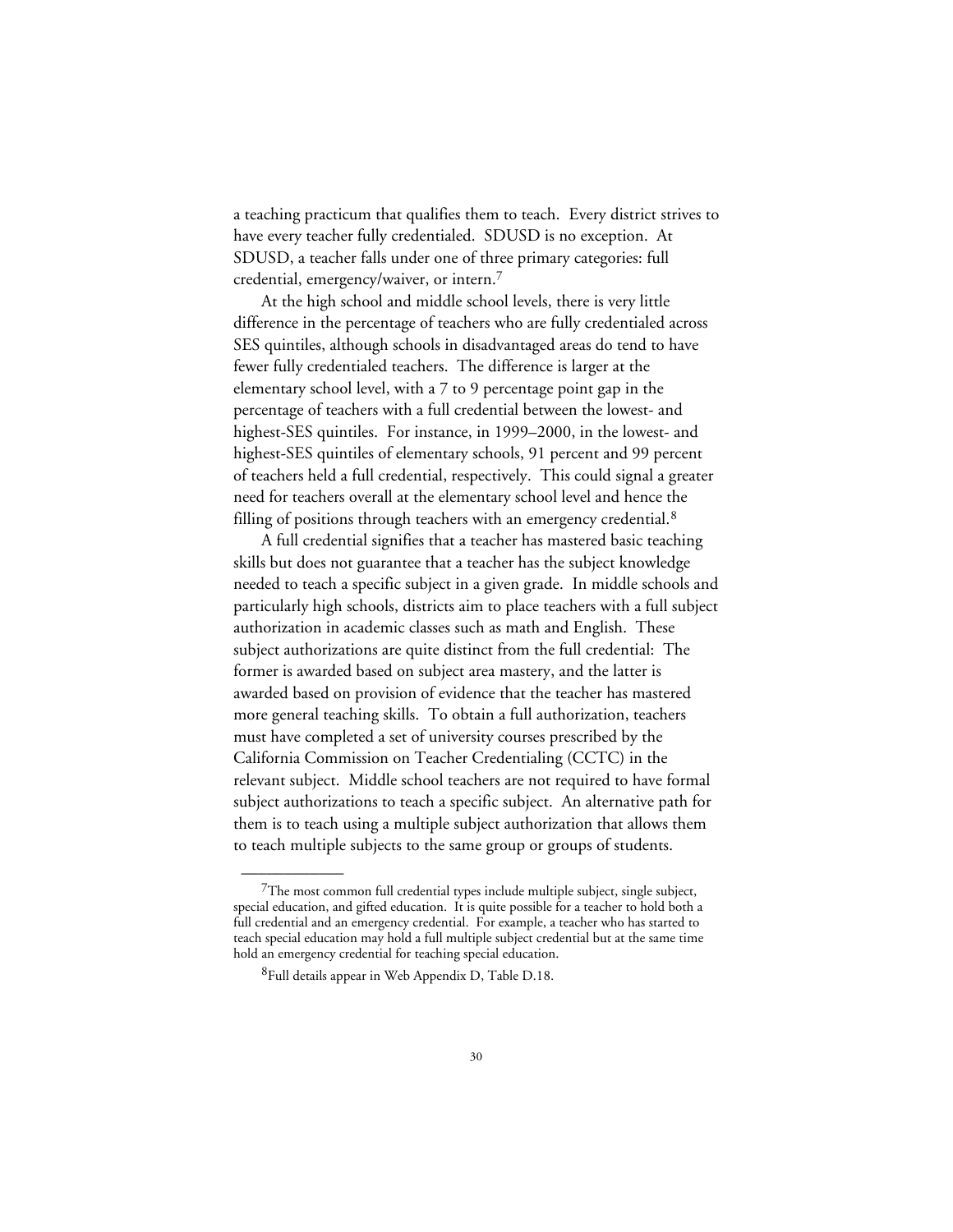Nonetheless, we should expect that middle school teachers who hold a subject authorization in their subject, even though it is not required, have taken more university courses in their subject than middle school teachers with a multiple subject authorization.

Figure 3.7 shows the percentage of math and English teachers who hold a full authorization in the five SES quintiles of high schools in 1999–2000. The figure does not suggest a strong link between subject authorization and the percentage of students eligible for meal assistance. Middle school data show similarly weak patterns. The main exception was that in 1999–2000 in the most affluent and least affluent middle schools, the percentages of English teachers with a full subject authorization were 37 percent and 27 percent, respectively.

Tables in [Web Appendix D](web_appendix_D.toc.htm) also show disparate trends between middle and high schools. Over time, there has been no clear and universal increase or decrease in the percentage of middle school English or math teachers with a full authorization. In contrast, the percentage of high school English and math teachers with a full authorization rose



**Figure 3.7—Percentage of San Diego High School Math and English Students Whose Teacher Held a Full Authorization in Math or English and SES Quintile, 1999–2000**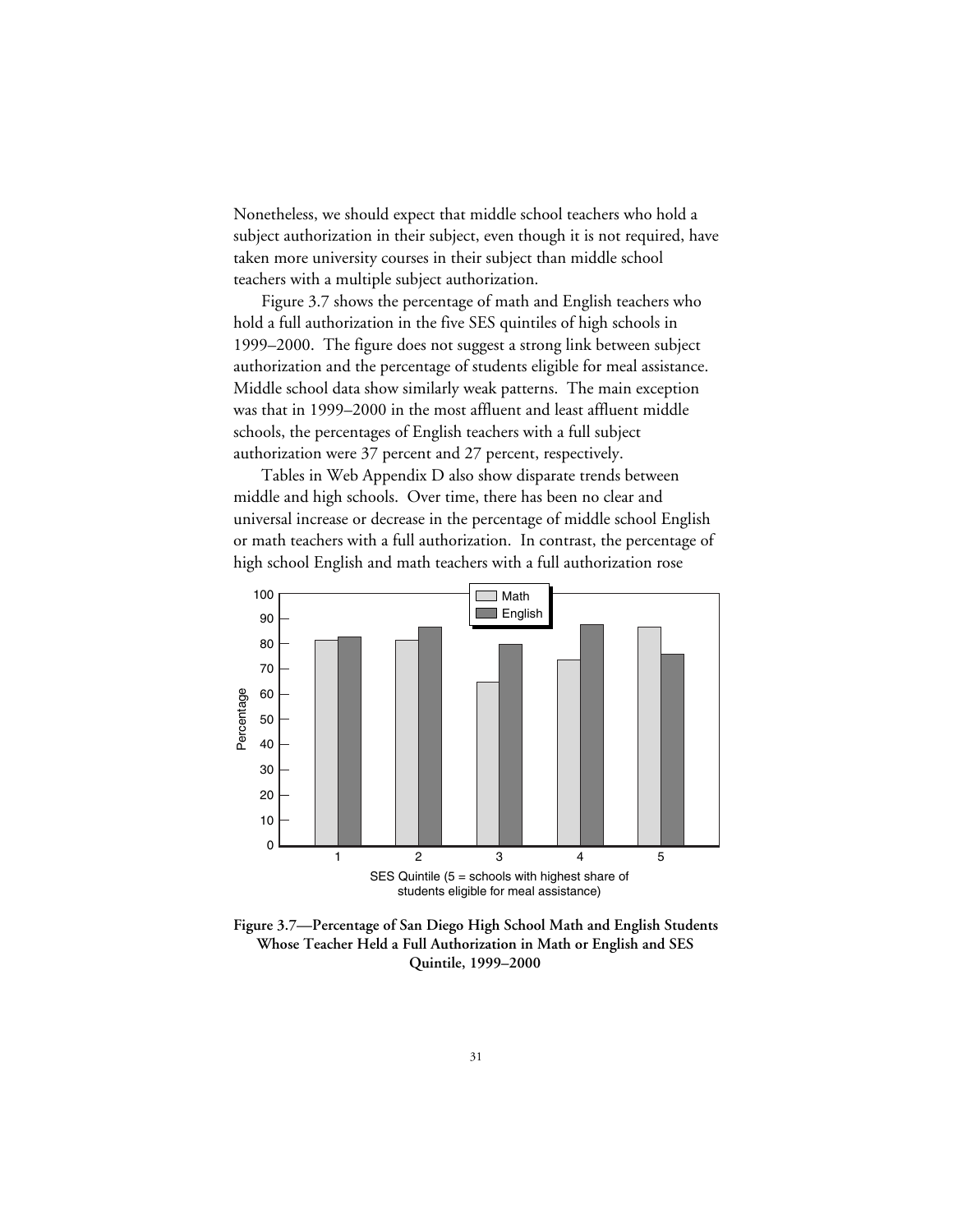considerably across the SES spectrum between 1997–1998 and 1999– 2000.

Many teachers have taken quite a few university courses in the subject that they teach but not enough to satisfy the CCTC requirements for a full subject authorization. Often these teachers will qualify for a supplemental authorization. When we examine the percentage of teachers holding either full or supplemental authorizations ([Web Appendix D](web_appendix_D.toc.htm), Tables D.21 and D.22), the same broad patterns are evident, with some variations in detail. For instance, there is again greater evidence of a link between student SES and teacher subject authorization in English than in math classes. Perhaps the most important revelation from these tables is that a large percentage of middle school teachers hold a supplemental subject authorization but not a full authorization. So, in middle schools it is important to look at both levels of subject authorization to get a better grasp on the share of teachers who have extensive college preparation in their subject. A second relevant finding, illustrated in Figure 3.8, is that the negative link between English teachers' subject preparation and student eligibility for meal assistance appears to be much stronger in middle schools when we examine the share of teachers who hold a full or supplemental subject authorization than when we look solely at those who hold a full authorization.

Another form of teacher authorization that is particularly important in such a multilingual society as California is the Crosscultural Language and Academic Development (CLAD) certificate, which prepares teachers to teach students who are English Learners. The district is currently encouraging all of its teachers to obtain the CLAD certificate, regardless of teaching assignment. In addition, it is becoming the norm for schools of education to require that teacher trainees obtain it. A closely related credential is the Bilingual CLAD (BCLAD) certificate, which certifies that a teacher is equipped to teach EL students in a language other than English. At SDUSD, almost all holders of the BCLAD certificate hold a Spanish BCLAD.

Because low-SES schools are associated with greater shares of EL students, we would expect to see a higher percentage of teachers who hold a CLAD or BCLAD certificate at low-SES schools. For instance, at the elementary school level, we find that 47 percent of EL students in the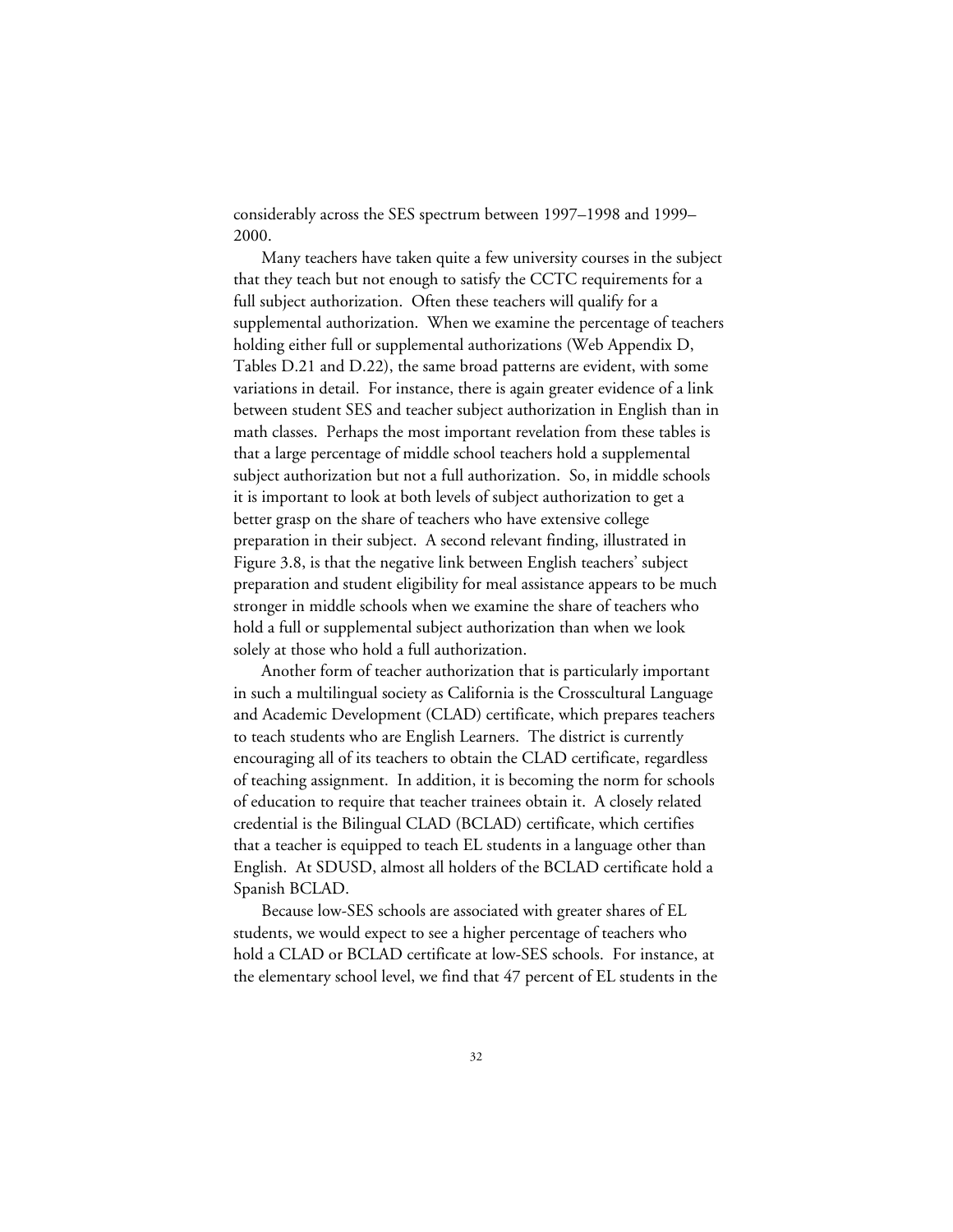

**Figure 3.8—Percentage of San Diego Middle School Students Whose Teacher Held a Full or Supplemental Authorization and SES Quintile, 1999–2000**

highest-SES fifth of schools and 63 percent of EL students in the lowest-SES fifth of schools had a teacher who had a CLAD or BCLAD.9 At all grade spans, a higher proportion of teachers hold either a CLAD or BCLAD credential in the lower-SES schools. This appears to signal an appropriate allocation of these teachers, given our evidence that EL students are largely concentrated in the low-SES schools.10

<sup>9</sup>In Web Appendix D, Table D.23 illustrates the relevant data.

 $^{10}\mathrm{The~CLAD}$  and BCLAD program supplements or supersedes earlier programs designed to prepare teachers to teach English Learners. There exist equivalent credentials that are very close in curriculum to the CLAD/BCLAD, but they are not standardized and cannot really be considered exactly equivalent. Web Appendix D Table D.24 replicates Table D.23 but in addition includes teachers who do not hold CLAD or BCLAD certificates but do hold CLAD and BCLAD equivalents. The results show that very few middle or high school teachers hold a CLAD or BCLAD equivalent but that substantial percentages of teachers in high-SES elementary schools hold these equivalents. The concentration of (B)CLAD-equivalent teachers in high-SES elementary schools may reflect the teacher mobility patterns discussed above, whereby more experienced teachers, who are more likely to hold a CLAD equivalent, have migrated over time to schools in more affluent areas. However, the opposite appears to occur in high schools, where teachers with (B)CLAD equivalents are centered at low-SES schools.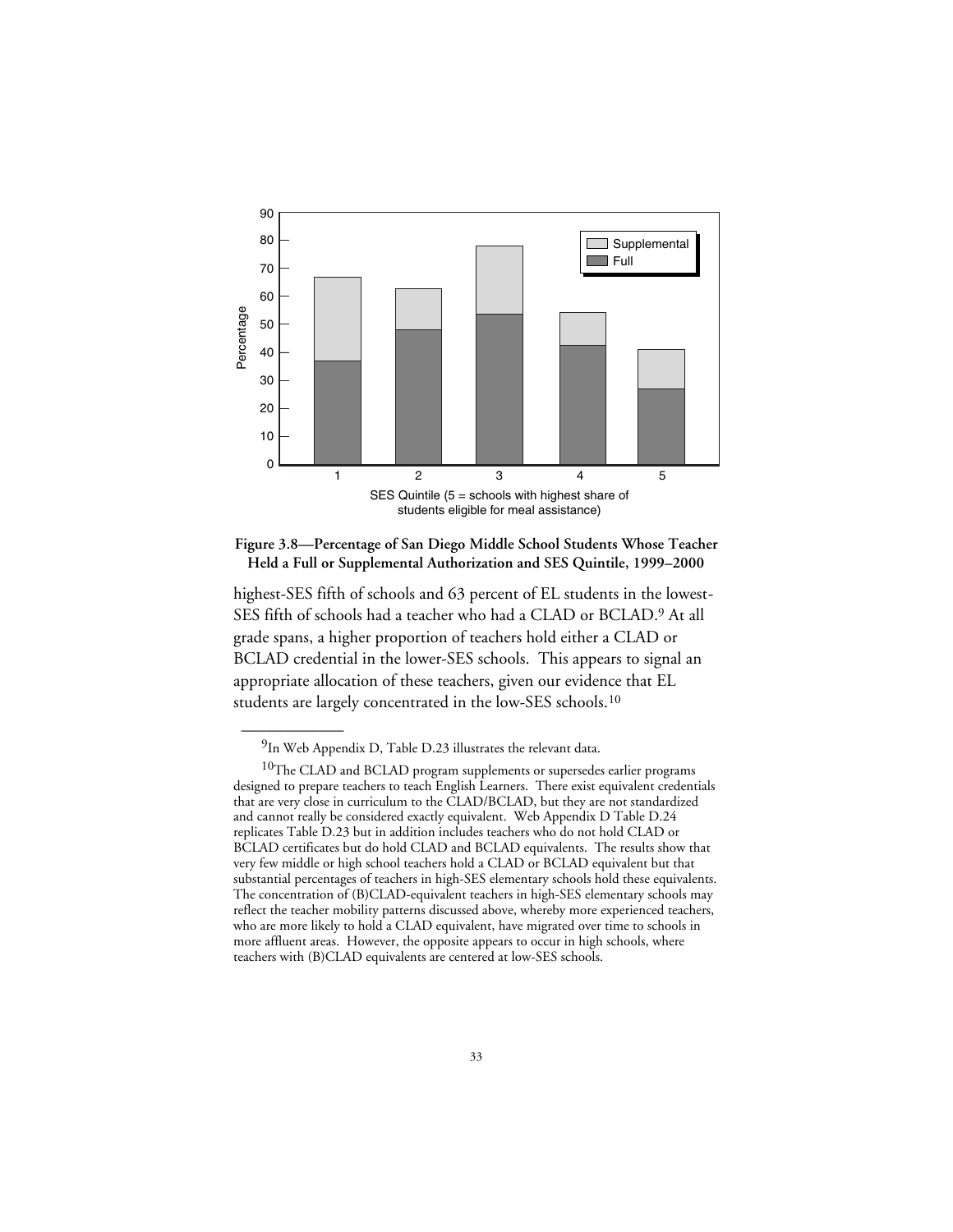## **Conclusion**

This chapter has explored differences in student demographics and school resources between schools with various levels of student eligibility for meal assistance. The results on demographics are straightforward: As one should expect, schools with above-average percentages of students eligible for meal assistance tend in proportional terms to enroll more minorities, more English Learners, more students with relatively less educated parents, more students who transfer unexpectedly from another school, more students who are held back or retained a year, and more students who drop out of school. In many senses, meal assistance serves as a proxy for the many facets of student disadvantage.

The link between student SES and school resources is quite complex. Some measures of school resources, mostly linked to teachers, are highly skewed. For instance, teachers at the higher-SES elementary schools have two and a half times as many years of teaching experience, are twice as likely to hold a master's degree or higher, and are 10 percent more likely to hold a full credential than are teachers at the lower-SES schools.

Other measures of school resources show less strongly positive correlation with students' socioeconomic status. Most notably, class size varies little across schools and, if anything, is slightly smaller in the low-SES schools. The percentage of math and English teachers who hold a full subject authorization in middle and high schools is slightly skewed, usually in favor of the high-SES schools, but the gaps often narrowed between 1997–1998 and 1999–2000. Perhaps the biggest gap in teacher subject knowledge that remained by 1999–2000 was among middle school English teachers. In the high-SES schools, 67 percent of English teachers had taken enough university courses to qualify for either a full or supplemental authorization, compared to only 41 percent in the lowest-SES schools. Finally, schools serving disadvantaged populations appropriately had as large or larger percentages of teachers equipped with CLAD or BCLAD certificates that help to prepare teachers to work with English Learners.

Clearly, it would be inaccurate to claim that students eligible for meal assistance attend schools that receive relatively fewer resources of every type, such as class size and teacher education, certification,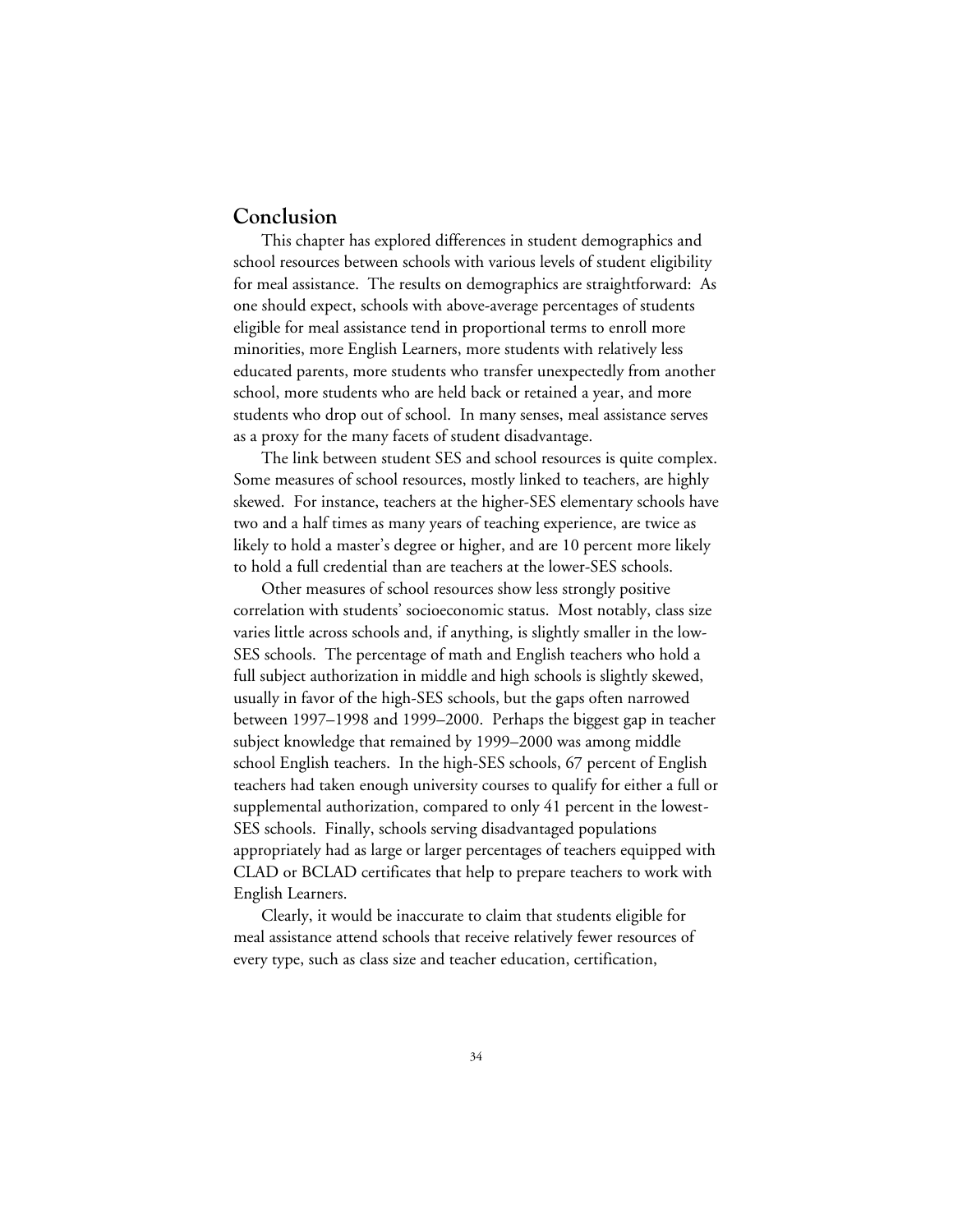experience, and credentials. But important and dramatic disparities exist in regard to some of the most important indicators of teacher preparation. Teachers who migrate from low-SES to higher-SES schools as they gain experience appear to drive this pattern. The district's collective bargaining agreement, which guarantees open teaching slots to one of the five most senior applicants who meet the job qualifications, probably compounds the inequality in teacher preparation across schools. The gap in teacher qualifications between affluent and less affluent areas is an important factor to bear in mind, given our analysis in the ensuing chapters of the distribution of student achievement across the district's schools.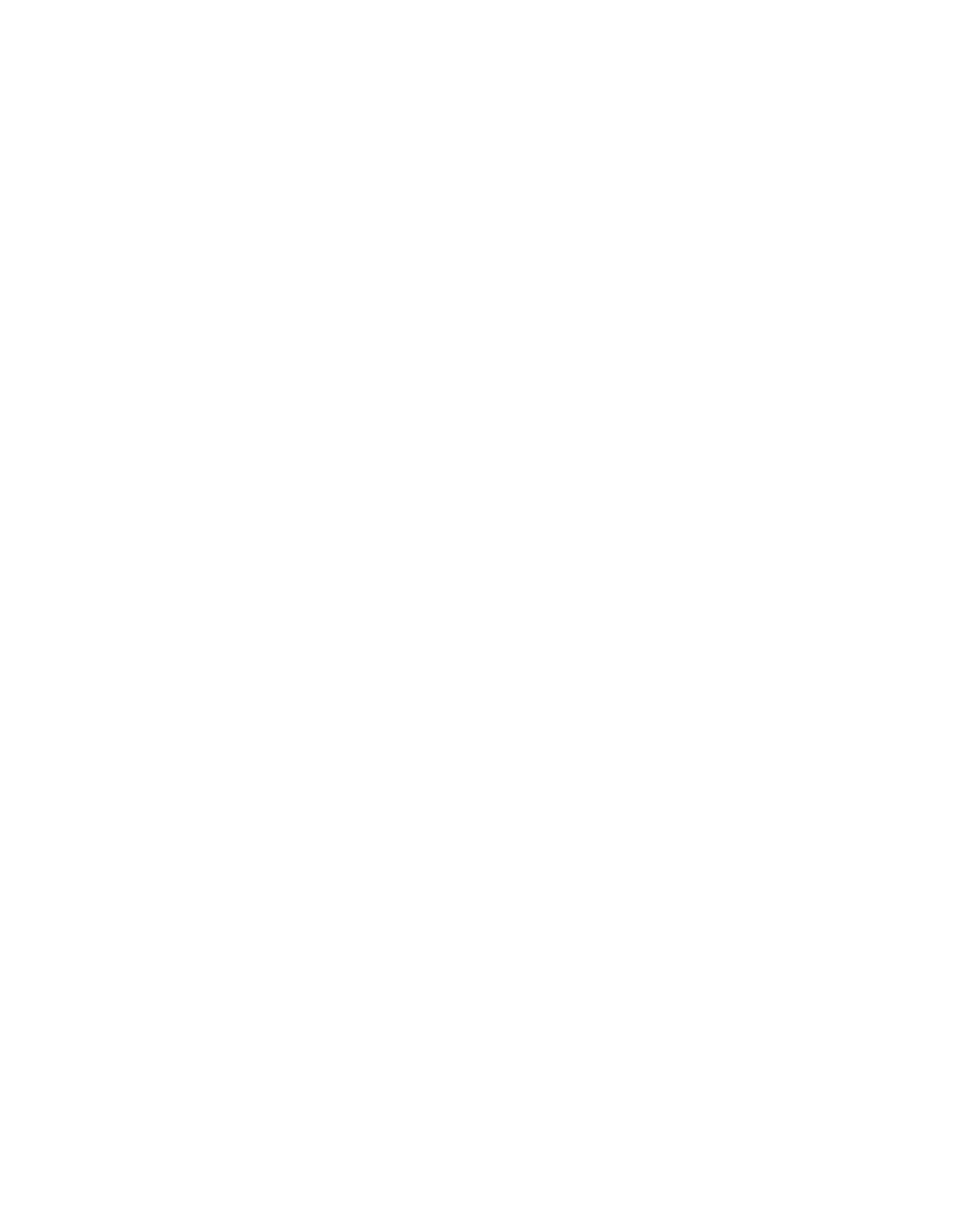# **4. Trends in Student Achievement in San Diego**

## **Introduction**

This chapter examines recent trends in student achievement in San Diego Unified, both overall and by individual student subgroups. We disaggregate students using the level of economic disadvantage among the students at their school, student race, language status, and gender.

Some of these ways of disaggregating students bear on the idea that students in some groups begin their schooling at an educational disadvantage. For instance, students who are English Learners may be at a disadvantage learning in an English-only classroom. Similarly, those who live in poorer neighborhoods are likely to have had fewer preschool experiences that would prepare them well for a school environment.

But it is far from clear what trends in achievement differences we should expect over time. Consider, for example, students in low-income areas. Perhaps the most likely hypothesis is that disadvantaged students begin their elementary school years less well prepared and fall further behind as they progress through school. This hypothesis seems particularly likely because of the sharp inequalities in certain school resources between schools with large numbers of disadvantaged students and schools with fewer disadvantaged students that we documented in the previous chapter. Alternatively, disadvantaged students may arrive at elementary school roughly equally prepared as students in higher-income areas, only to fall behind because their homes do not provide the same sort of learning environment. For instance, the homes of students in lower-income families may lack books, magazines, an adequate study space, a computer, and an encyclopedia. Yet another hypothesis is that disadvantaged students start school at a lower level of achievement and neither fall behind nor catch up with their better-off peers. Finally,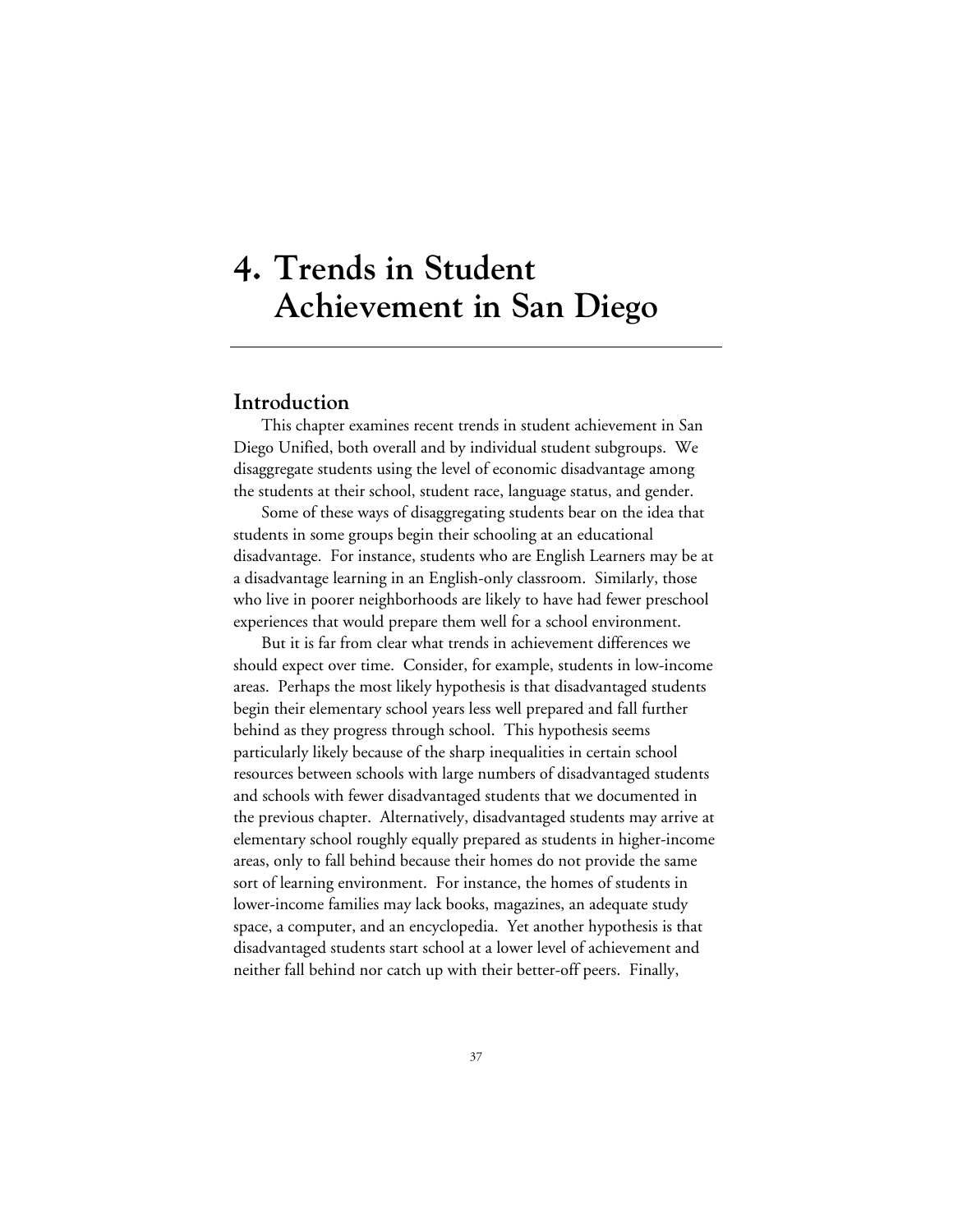disadvantaged students could conceivably have lower achievement initially but gradually catch up over time. This chapter addresses these alternative hypotheses and comes up with some surprising answers.

Although information on average student performance at each school is published annually by the state Department of Education, what we present in this chapter is distinct in a number of important ways from the reports that are publicly available.

First, newspaper accounts on trends in Stanford 9 test scores typically report *average* achievement at each school. This approach misses the fact that the identity of students taking the test each year will change, so that we cannot be sure whether achievement in a school—or the district as a whole—is truly improving. For instance, a common use of the data provided by the Department of Education is to compare grade 2 achievement at a specific school this year and last year. Obviously, we cannot know for sure whether any change has occurred because of changes in school quality or, rather, because of changes in the underlying characteristics of the grade 2 classes in those two successive years, such as the education level of parents of the children, eligibility for meal assistance, and race and ethnicity. A second approach that attempts to solve this problem is to compare achievement of this year's grade 3 class at a given school with the achievement of last year's grade 2 class. Although an improvement, this method is also flawed because it ignores the fact that at most schools some students leave and others arrive during the course of a year. So a drop in achievement between this year's grade 3 class relative to last year's grade 2 class could arise either if some of the highest-achieving grade 2 students left the school this year or if some low-achieving students entered the school in grade 3 this year. These problems are particularly likely to arise in inner-city schools that typically have relatively high rates of student mobility.

As a solution to these problems, this chapter and the subsequent chapters that statistically model test scores will focus not on school averages but instead on *individual* student gains in achievement from one year to the next. In addition, in this chapter we focus on students for whom we have math or reading test scores for spring 1998, spring 1999,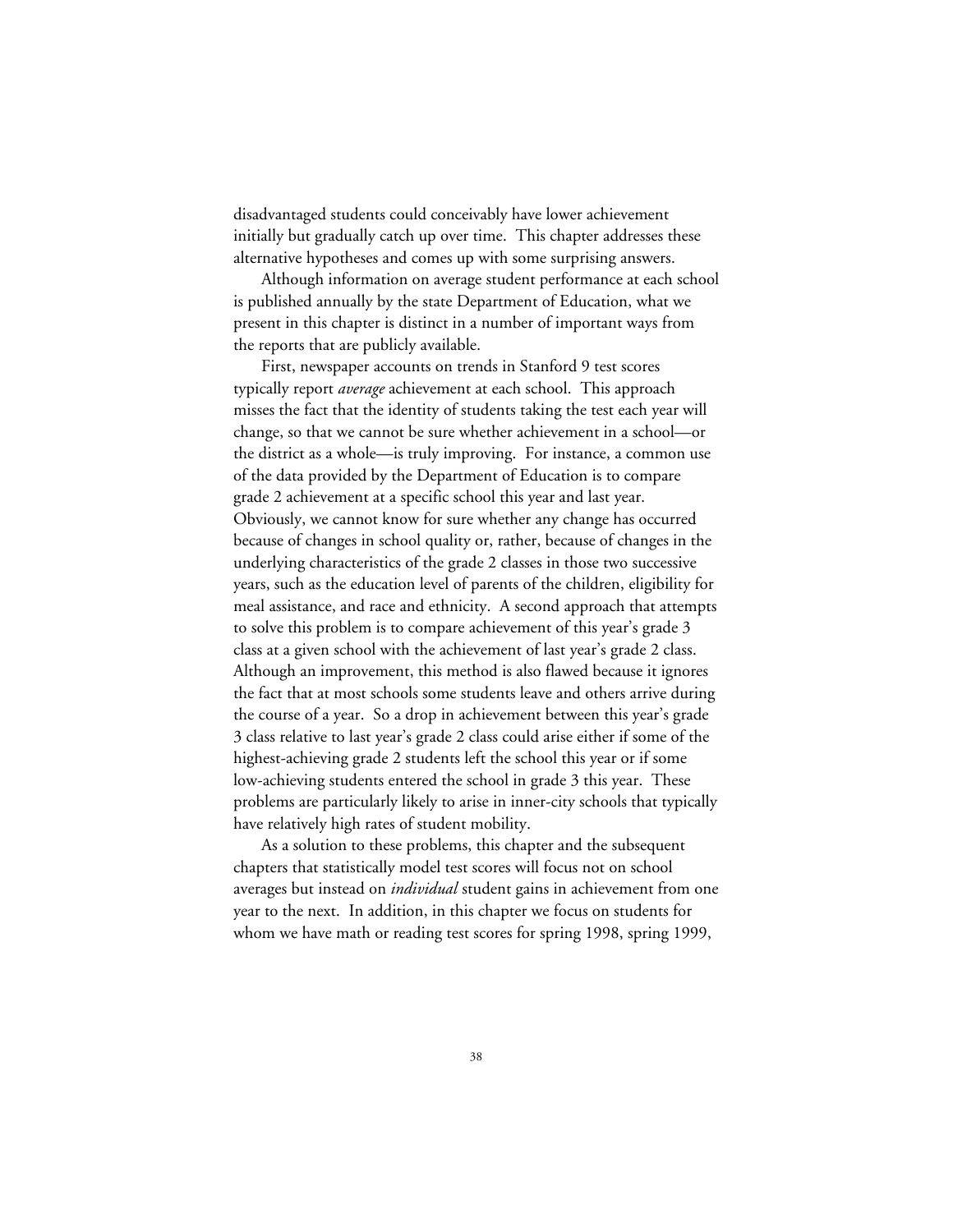and spring 2000. This allows us to paint a consistent picture of the rate at which students are learning.<sup>1</sup>

A second departure from many of the reports on school performance in the California press is to focus on students' scaled scores rather than their national percentile rankings. The latter measure is a number between 1 and 99 indicating the number of students out of 100 whom the student would beat or match. This way of calculating student scores allows summary comparisons of the percentage of students who are at or above the 50th percentile of national norms. The California Department of Education website provides this information for every school in the state annually; this information was featured in Chapter 2. Although these percentile rankings are useful for comparing school districts against a national yardstick, they are less useful for what really matters: the rate at which students *improve* over time.

Scaled scores provided by the test-maker, Harcourt Brace, provide a measurement system that is specifically designed to measure a student's increase in knowledge from one year to the next. In addition, the test publisher has scaled these scores to ensure that "a difference of 5 points between two students' scores represents the same amount of difference in performance wherever it occurs on the scale" (Harcourt Brace Educational Measurement, 1997, p. 17). The test questions also vary by grade level so that the subject matter gradually becomes more difficult, allowing the test to provide information on student achievement across a range of grades.

For these reasons, this and subsequent chapters will focus almost exclusively on gains in mean scaled scores by individual students over

<sup>&</sup>lt;sup>1</sup>About 70 percent of students have test scores in all three years. This mainly reflects mobility in and out of the district. In addition, the test is offered only in grades 2 through 11, so that in this chapter we do not use test scores for younger students who have had only one or two years of tests by spring 2000 or for students who were in grades 10 or 11 in spring 1998. However, we compared the spring 1998 test scores of those who took the test for three consecutive years and those who had missing test scores in either 1999 or 2000. Initial test scores of these two groups were in all grades within 1 percent of each other, which provides convincing evidence that our sample is quite representative of students in the district as a whole.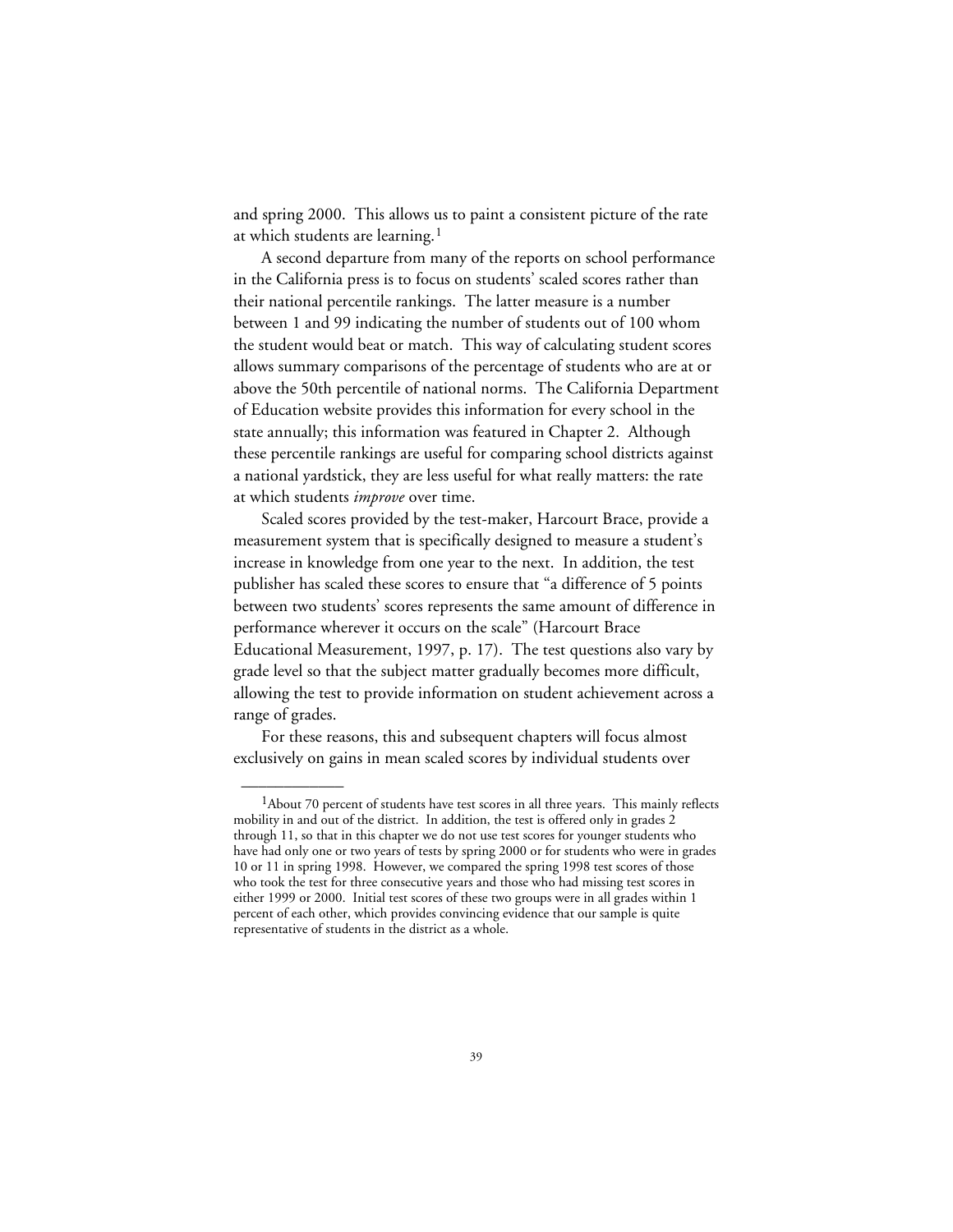time. The analysis below will focus on two-year achievement gains rather than one-year gains, because two-year gains will allow us to be more confident that the trends we observe are due to true changes in student achievement rather than to random events that might have reduced students' performance in any one year, such as a flu bug.

# **Overall Trends in Achievement Gains Between Spring 1998 and Spring 2000**

Tables 4.1 and 4.2 show initial spring 1998 mean scaled scores by grade, and the rise in these scores in spring 1999 and spring 2000, for reading and math, respectively. For example, the first row in Table 4.1 follows the cohort of students who were enrolled in grade 2 during the 1997–1998 school year. Their mean scaled score was 576.76, and over the next two years the mean gain by this set of students was 64.91 points. In our sample, the 25th, 50th, and 75th percentiles of grade 2 reading scores in 1998 were 542, 574, and 608. So, there is tremendous heterogeneity within grade 2 achievement, but the average student improved quite quickly. Within two years the average grade 2 student,

| Mean   | Mean   | Mean   | Mean   | Mean   | Mean   |
|--------|--------|--------|--------|--------|--------|
| Score. | Score. | Score. | Gain,  | Gain,  | 2 Year |
| 1998   | 1999   | 2000   | Year 1 | Year 2 | Gain   |
| 576.76 | 616.48 | 641.67 | 39.72  | 25.20  | 64.91  |
| 606.94 | 636.07 | 653.15 | 29.13  | 17.08  | 46.21  |
| 629.65 | 651.10 | 664.43 | 21.45  | 13.33  | 34.78  |
| 648.01 | 662.88 | 679.21 | 14.86  | 16.34  | 31.20  |
| 660.72 | 676.55 | 692.41 | 15.83  | 15.86  | 31.69  |
| 676.59 | 691.02 | 694.60 | 14.43  | 3.58   | 18.01  |
| 689.31 | 691.58 | 698.04 | 2.27   | 6.46   | 8.74   |
| 693.24 | 697.94 | 704.58 | 4.69   | 6.65   | 11.34  |
| 695.32 | 701.64 |        | 6.32   |        |        |
|        |        |        |        |        |        |

**Table 4.1**

#### **Mean Scaled Scores by Year for All Students, Reading**

NOTES: Sample consists of students who had test scores in spring 1998, spring 1999, and spring 2000. For grade 10 students, the sample consists of students who took the reading test in both grades 10 and 11. The grade shows the initial grade of students in spring 1998.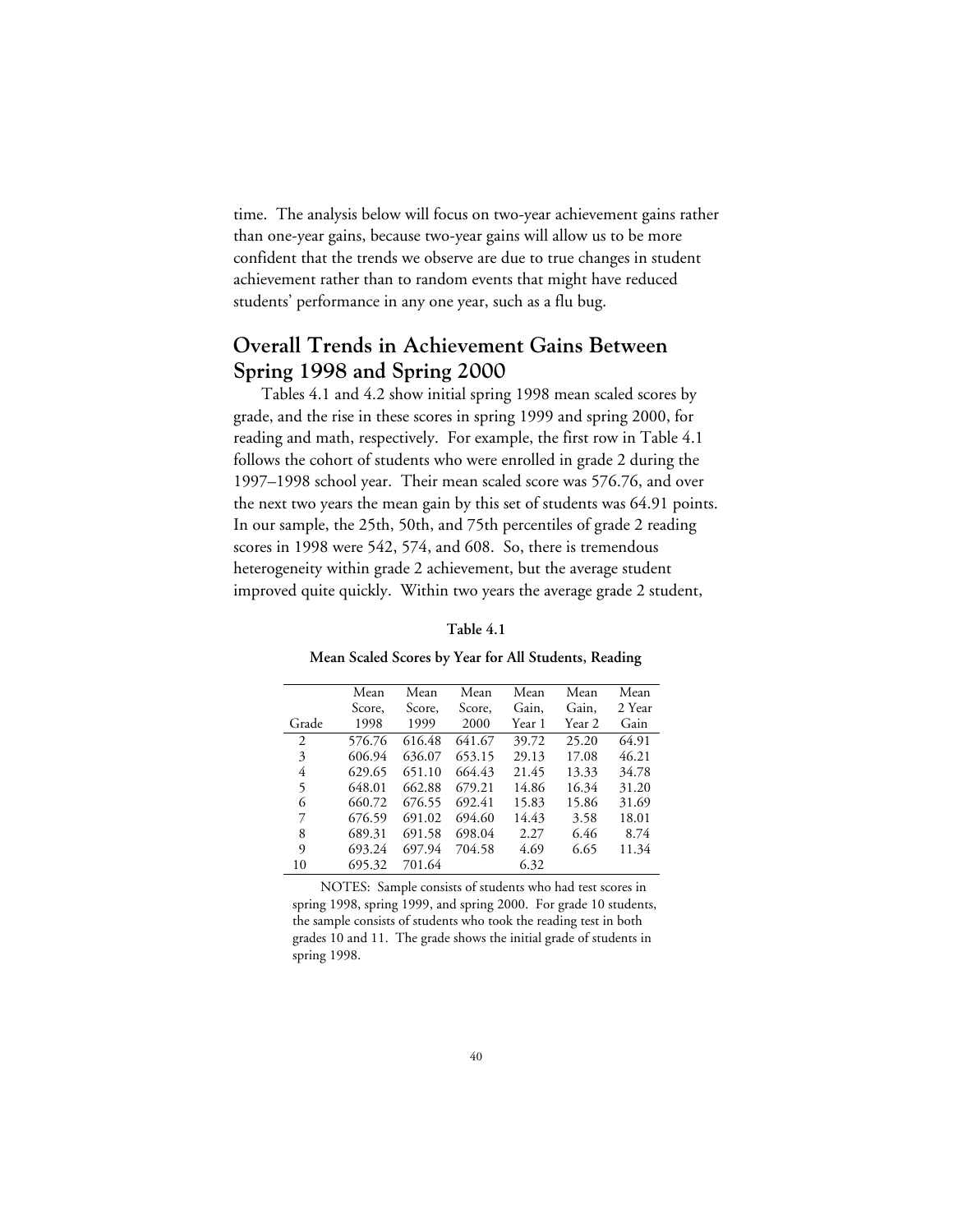#### **Table 4.2**

#### **Mean Scaled Scores by Year for All Students, Math**

|       | Mean   | Mean   | Mean   | Mean   | Mean   | Mean   |
|-------|--------|--------|--------|--------|--------|--------|
|       | Score. | Score, | Score, | Gain,  | Gain,  | 2 Year |
| Grade | 1998   | 1999   | 2000   | Year 1 | Year 2 | Gain   |
| 2     | 573.83 | 609.09 | 630.20 | 35.26  | 21.11  | 56.37  |
| 3     | 598.99 | 624.39 | 649.57 | 25.40  | 25.18  | 50.58  |
| 4     | 617.76 | 646.27 | 664.64 | 28.51  | 18.38  | 46.88  |
| 5     | 644.30 | 663.41 | 672.88 | 19.11  | 9.47   | 28.58  |
| 6     | 661.49 | 672.80 | 681.27 | 11.31  | 8.47   | 19.78  |
| 7     | 673.34 | 681.43 | 698.64 | 8.09   | 17.21  | 25.29  |
| 8     | 679.86 | 695.39 | 701.27 | 15.53  | 5.88   | 21.41  |
| 9     | 696.35 | 702.20 | 709.88 | 5.85   | 7.68   | 13.53  |
| 10    | 698.46 | 706.16 |        | 7.70   |        |        |

NOTES: Sample consists of students who had test scores in spring 1998, spring 1999, and spring 2000. For grade 10 students, the sample consists of students who took the math test in both grades 10 and 11. The grade shows the initial grade of students in spring 1998.

who by then was in grade 4, scored a 641 in reading, which put him or her considerably above the 75th percentile of achievement in grade 2.<sup>2</sup>

Table 4.1 suggests that, as expected, in spring 1998, students in higher grades on average were more proficient at reading than were students in lower grades. However, the biggest gaps in achievement from one grade to the next occurred among the lower grades. The implication is that students develop their reading skills most quickly in the lower grades. The two-year gains bear this idea out, with students initially in the lower grades typically improving substantially more than those initially in the higher grades. Table 4.1 illustrates the rapid declines in rate of improvement across grades.

Table 4.2, showing results for math scores, tells a similar story: Although students in higher grades had demonstrably higher math proficiency than students in earlier grades, achievement gains were far higher in elementary school than in later years. These patterns may

<sup>&</sup>lt;sup>2</sup>To put this in further perspective, the minimum possible reading score for the grade 2 form of the Stanford 9 is 359, and the minimum for math is 370.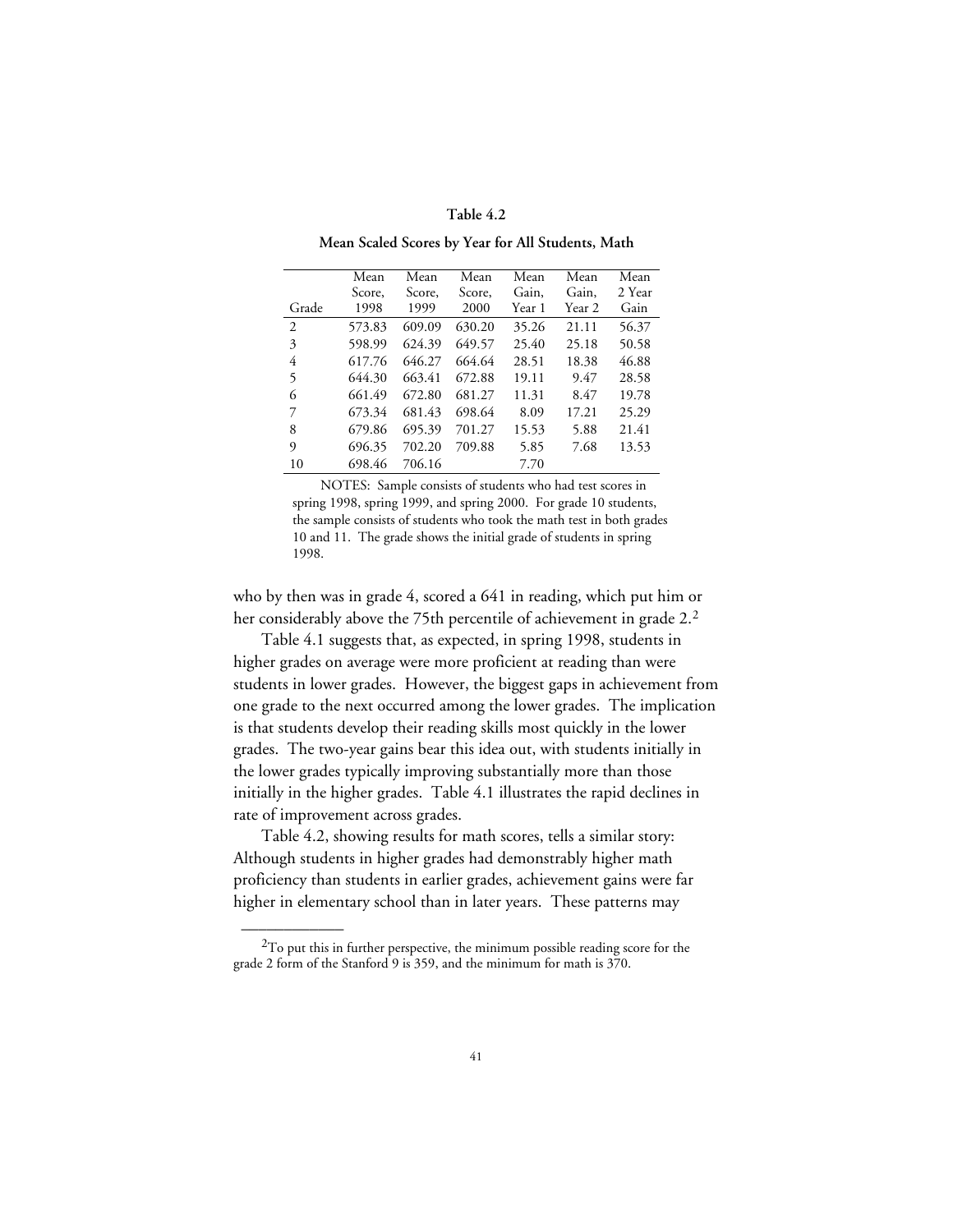reflect the fact that in the higher grades, teachers devote less attention specifically to reading and math skills and more to subject matter in diverse subject areas.

We must of course exercise some caution here: Just because math and reading scores rise more slowly in higher grades does not necessarily imply that students are not learning effectively in high school. Rather, the explanation may be that the Stanford 9 test is better matched to the subject matter taught in the lower grades than in middle and especially high school. Still, the overall pattern strongly suggests that most improvement in math and reading skills comes while students are relatively young.3

# **Variations in Improvement Across Schools and in Particular Student Groups**

Although the overall patterns and trends in learning are already clear, perhaps of more interest to parents and policymakers alike are the gaps in initial achievement and in learning across schools and groups of students. This section addresses this crucial question in various ways: the level of economic disadvantage at the school attended, student race, language status, and gender.

#### *SES Quintile of the School*

\_\_\_\_\_\_\_\_\_\_\_\_

The previous chapter showed large differences in resources among the schools in the five quintiles of student eligibility for meal assistance. Just how far behind were students in schools serving the most economically disadvantaged students in 1998, the first year of the new state testing program? And since that time, have students in these schools fallen behind, held their own, or caught up with students in more affluent neighborhoods?

 $3As$  another word of caution we note that it is not appropriate to compare scaled scores or gains in scaled scores between the reading and math tests, as these scales do not measure achievement in the same way. In other words, a gain of 60 scaled points in math compared to a gain of 70 scaled points in reading does not necessarily mean that a student is learning less in math than in reading.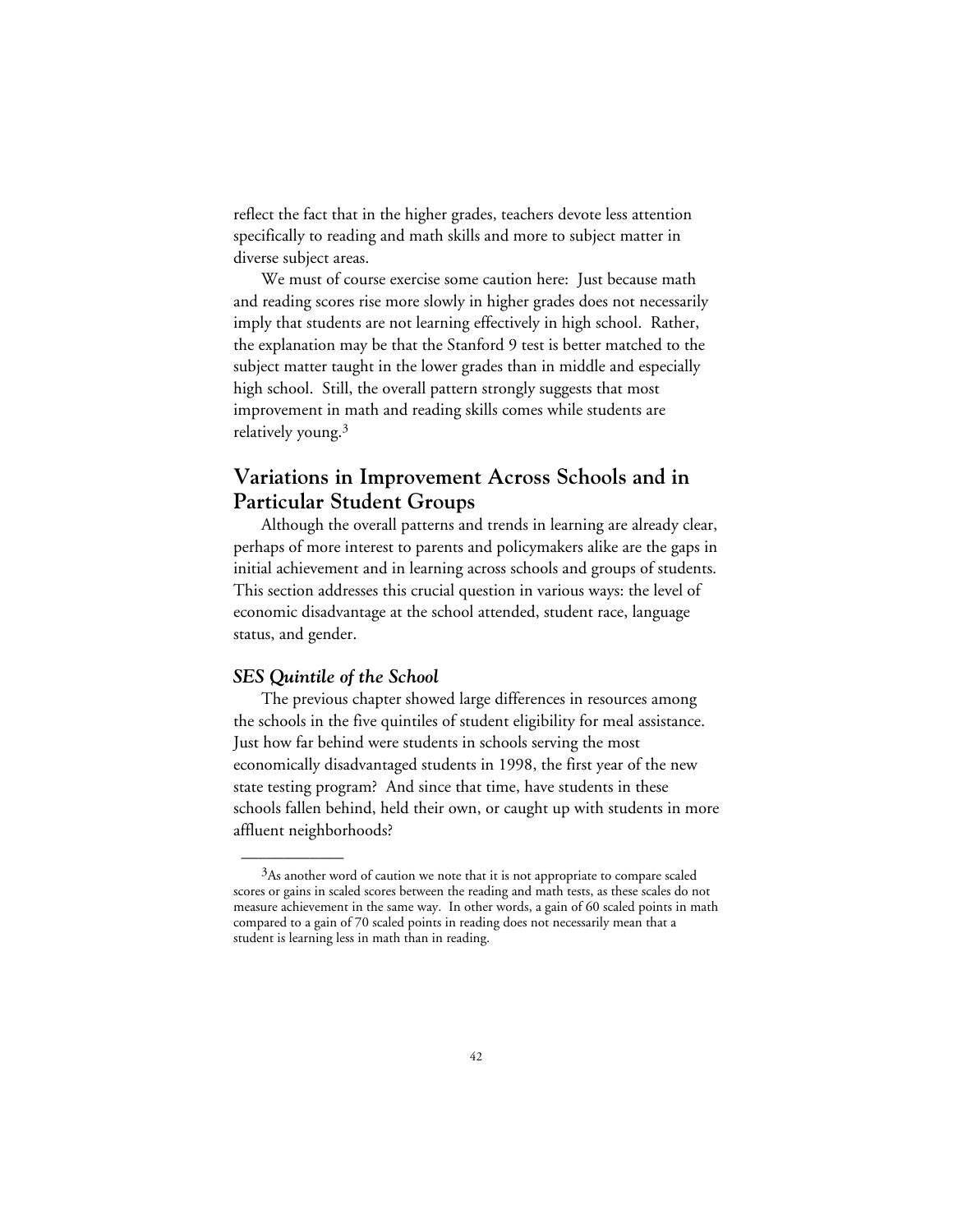Figures 4.1 through 4.4 provide some startling answers.<sup>4</sup> Figures 4.1 and 4.2 show initial patterns in achievement by school SES quintile in spring 1998 for reading and math, respectively. As one would expect, economic status "matters." There is a clear negative relation between the quintile and initial student performance: Without exception, students who attended schools in a more disadvantaged quintile on average scored lower in 1998 than did those attending schools in a more affluent quintile. For instance, the bottom dotted line in both figures shows the mean scaled scores in 1998 by grade for students attending the fifth of schools with the highest percentage of students eligible for meal assistance.



**Figure 4.1—Spring 1998 Reading Scores, by SES Quintile of School and Grade** (5 = schools with highest share of students eligible for meal assistance)

 ${}^{4}$ Throughout the rest of this chapter we will present results graphically. However, the interested reader can find the underlying mean scaled scores and gains for each subgroup discussed in this chapter in Web Appendix E. The tables in Web Appendix E follow the order in which we discuss subgroups in this chapter.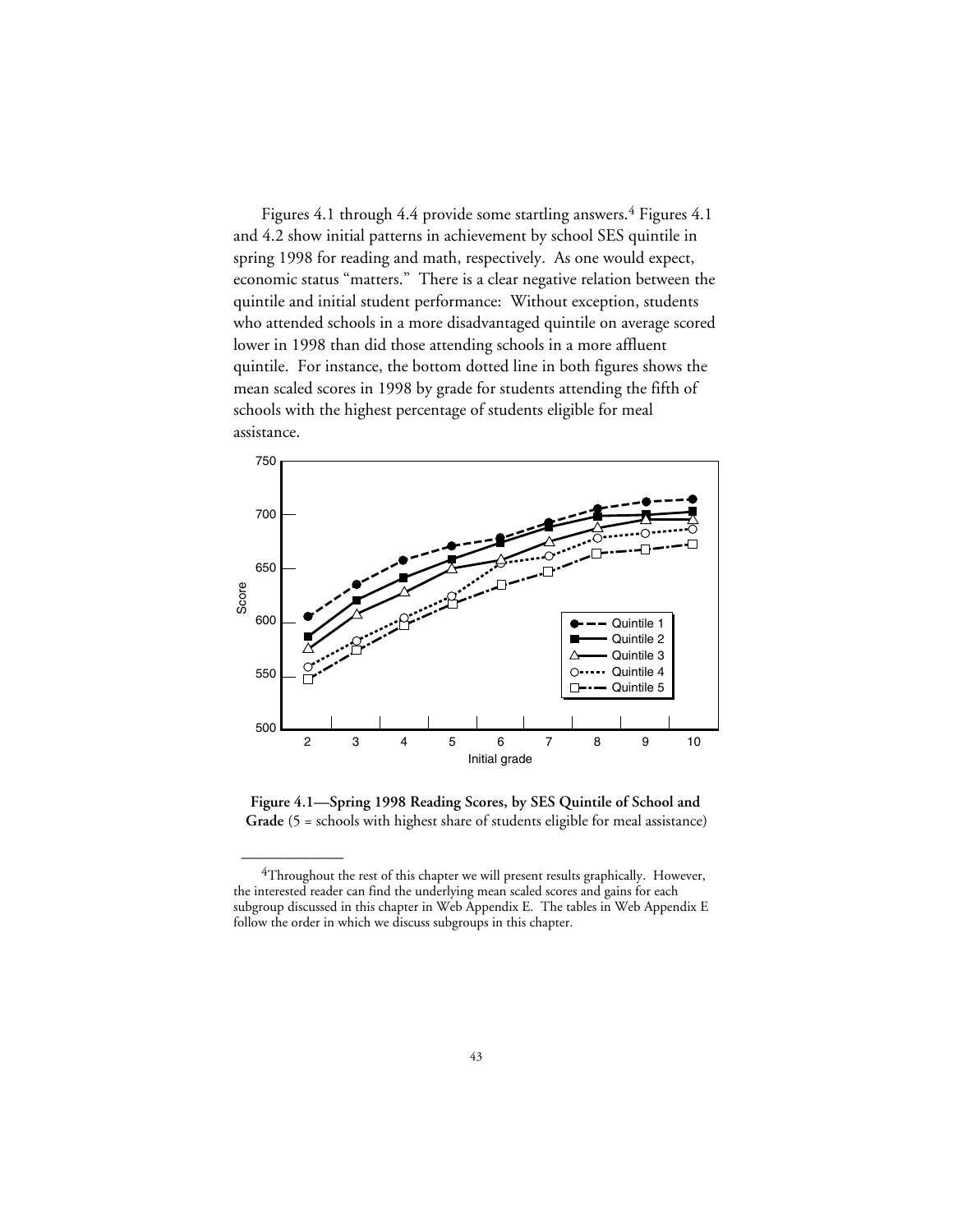

**Figure 4.2—Spring 1998 Math Scores, by SES Quintile of School and Grade** (5 = schools with highest share of students eligible for meal assistance)

To some readers, the size of the gaps may appear shocking. For instance, Figure 4.2 shows that the average scaled math score of students in the most affluent fifth of schools in grade 2 was about 600.<sup>5</sup> In the most disadvantaged fifth of schools, depicted by the bottom line in the figure, students in grade 4, two grades more advanced, still had not on average reached this level of achievement.<sup>6</sup>

Because gains in achievement slow down in the higher grades, the same exercise at higher grades suggests that students in disadvantaged schools fall even further back in terms of "number of grades behind" by the middle and high school years. For instance, in quintile 1 schools, the grade 6 mean scaled math score in spring 1998 was about 685. In the most disadvantaged schools, quintile 5, it is not until grade 10 that the

<sup>5</sup>The exact score was 596.08, as shown in Web Appendix E.

<sup>6</sup>For an analysis of the link between poverty and the percentage of students at or above the 25th, 50th, and 75th percentiles of national norms in spring 1998, see Mehan and Grimes (1999). Their analysis of grade 10 performance shows similar patterns to what we describe here.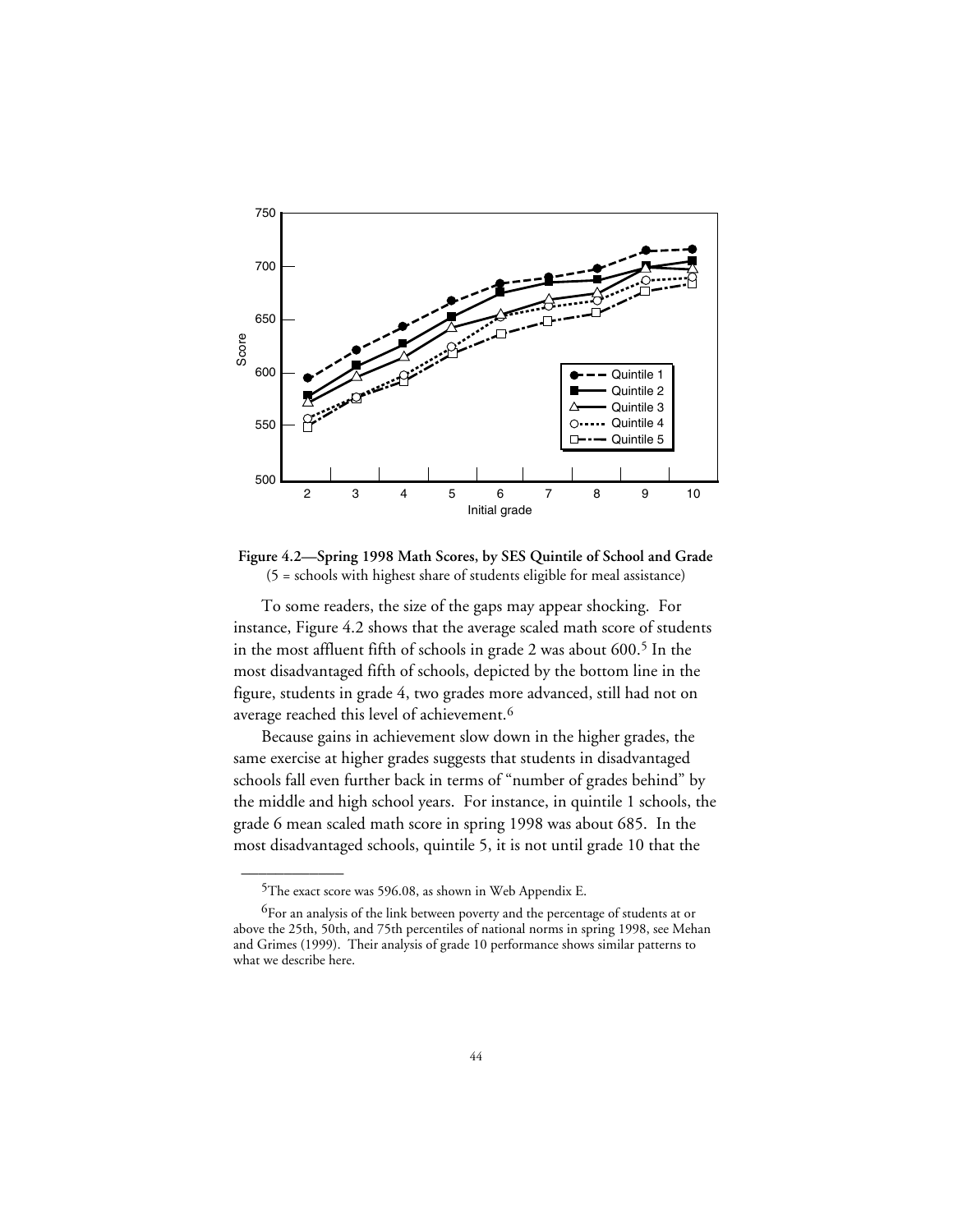mean scaled score reaches this level. This implies a gap in math achievement of four years between the quintiles of schools serving the most and least disadvantaged students.

Although these gaps in achievement are extremely large by any objective measure, it is important to realize that this pattern is in no way unique to SDUSD. In nationally representative datasets, it is almost always the case that variation in achievement within a grade dwarfs the average growth across grades. For instance, Betts (1998), using the Longitudinal Study of American Youth, shows that, depending on the grade, from 26 to 40 percent of middle and high school students have not reached the median math test score of students enrolled two grades below, simply because of the huge variation in achievement within any grade level. This heterogeneity among students, combined with the fact that poverty is one of the strongest predictors of student achievement, means that the above results for SDUSD should come as no surprise to those who analyze achievement data on a regular basis. Still, the gaps among schools are large and should be of vital concern to policymakers.

What about trends in achievement gains over time? Figures 4.3 and 4.4 show two-year gains in reading and math scaled scores for students who were initially enrolled in the stated quintiles of schools, respectively. Here, the results suggest a somewhat optimistic interpretation: Students in all SES quintiles of schools show significant gains in achievement and, if anything, the achievement of students enrolled in schools serving the most disadvantaged populations improved the most. For example, Figure 4.3 shows that without exception students initially at the most disadvantaged quintile of schools (quintile 5) exhibited the largest twoyear gains in reading achievement between 1998 and 2000, whereas students in the more advantaged quintiles and in particular quintile 1, the most advantaged quintile, generally showed the least improvement. In other words, students at low-SES schools generally narrowed the absolute gap in reading achievement over time. Figure 4.4 reveals a very similar pattern for math scores.

How big was the narrowing in the achievement gap between students attending the most and least disadvantaged schools? For reading, taking a simple average across grades, we find that the average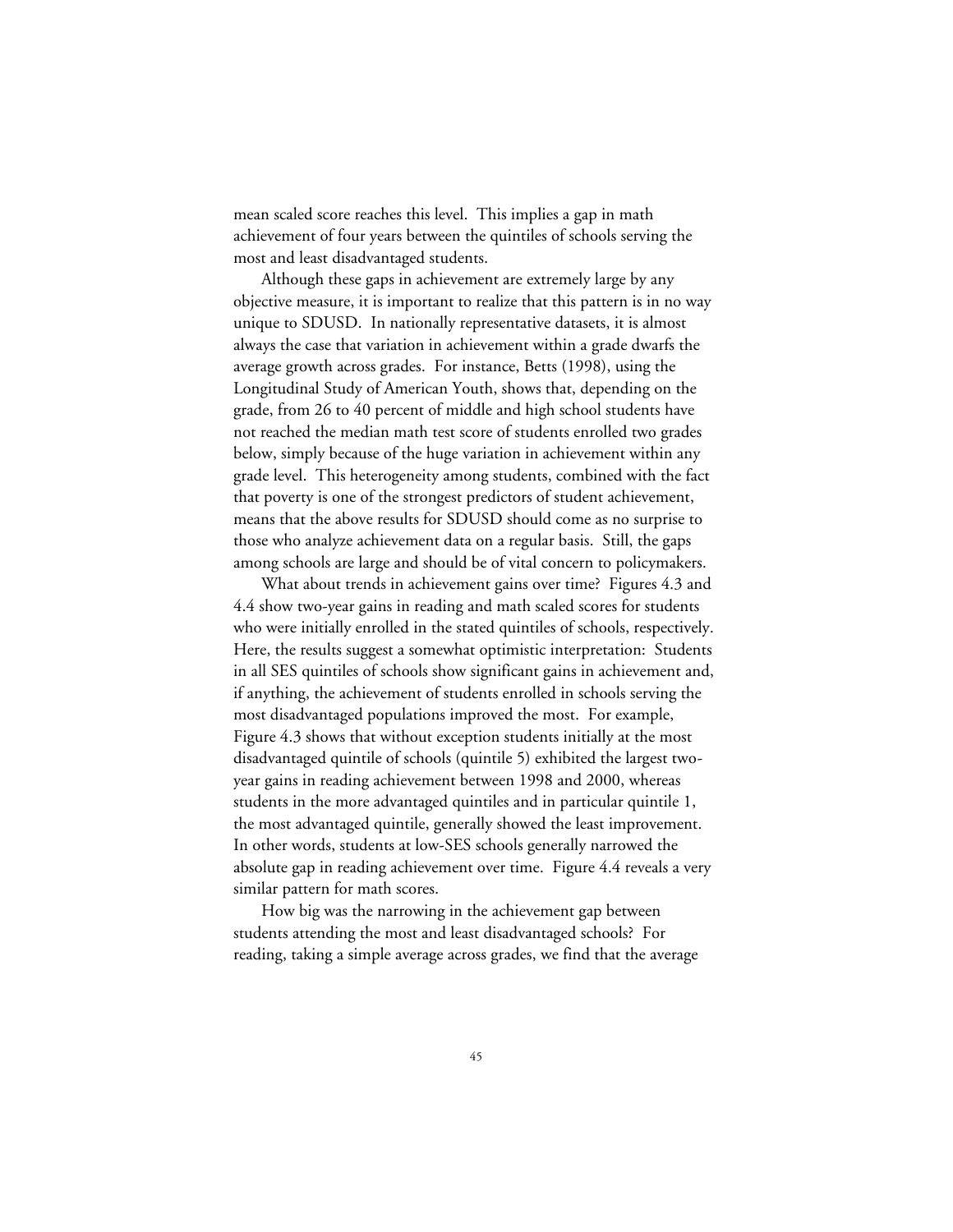

**Figure 4.3—1998–2000 Gains in Reading Scores, by SES Quintile of School and Grade (**5 = schools with highest share of students eligible for meal assistance)

narrowing of the gap between 1998 and 2000 was 8.2 scaled score points. This translates to an average narrowing of the initial 1998 achievement gap of 15.2 percent. The two cohorts for which the achievement gap narrowed the most were students in grades 3 and 4 in spring 1998. For math, the results are very similar, with the average gap in scaled scores narrowing by 5.1 scaled score points, which represents a narrowing in the initial achievement gap of 11.1 percent. The greatest narrowing occurred for students initially in grades 8, 3, and 4.7

In sum, the data point to very large initial gaps in achievement between students at the most and least disadvantaged schools. However,

 $7$ The finding that students in schools serving disadvantaged students have caught up over time may seem to conflict with the earlier finding that in spring 1998 in higher grades disadvantaged students were more years, or grade-equivalents, behind than in the lower grades. The main explanation for this apparent discrepancy is that rates of gains in student achievement slow down in the higher grades, so that a gap of x scaled score points will translate into more years of learning in the upper grades. Comparing the absolute gap in scaled scores across grades, as we do here, is a more appropriate way to compare achievement across groups, as the scaling of raw test scores is explicitly designed so that a gap of x scaled points anywhere on the distribution represents the same absolute gap in achievement.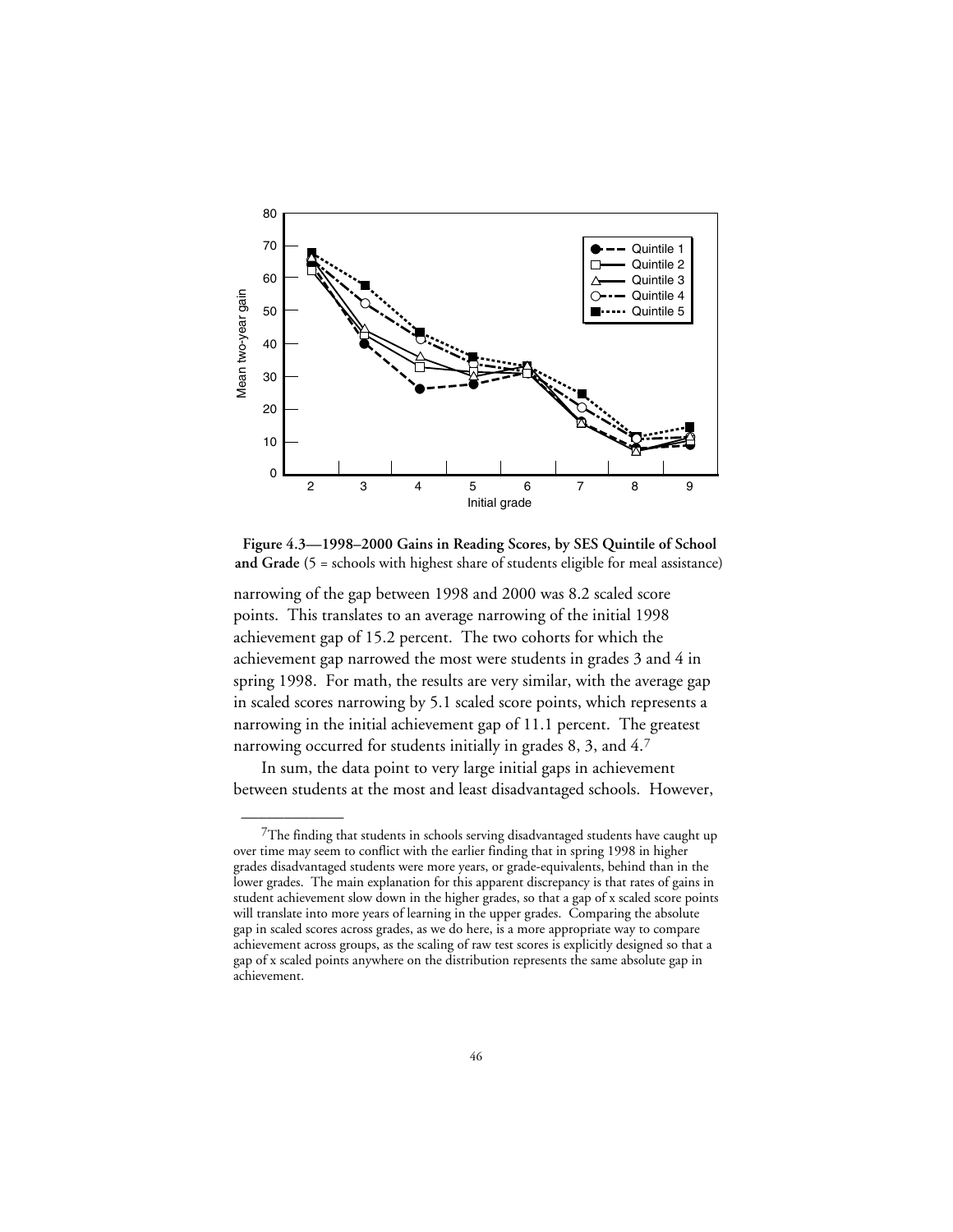

**Figure 4.4—1998–2000 Gains in Math Scores, by SES Quintile of School and Grade (**5 = schools with highest share of students eligible for meal assistance)

between spring 1998 and spring 2000 this achievement gap narrowed by over 10 percent for both math and reading.

As we are about to show, this pattern of large achievement gaps between more and less disadvantaged groups of students, but with significant reductions in these gaps over time, appears repeatedly when the students of SDUSD are divided in different ways.

#### *Student Race and Ethnicity*

Another way to analyze gaps in achievement is to plot trends separately for students of different races and ethnicities. This approach is of great policy relevance, because San Diego hosts important and wellorganized parent groups, representing both black and Hispanic communities, among others, that take a great interest in disparities in learning across schools and racial groups.

Figures 4.5 and 4.6 show initial 1998 test scores in reading and math by ethnicity. White students had by far the highest achievement in all grades, followed by Asian/Pacific Islander students. Black and Hispanic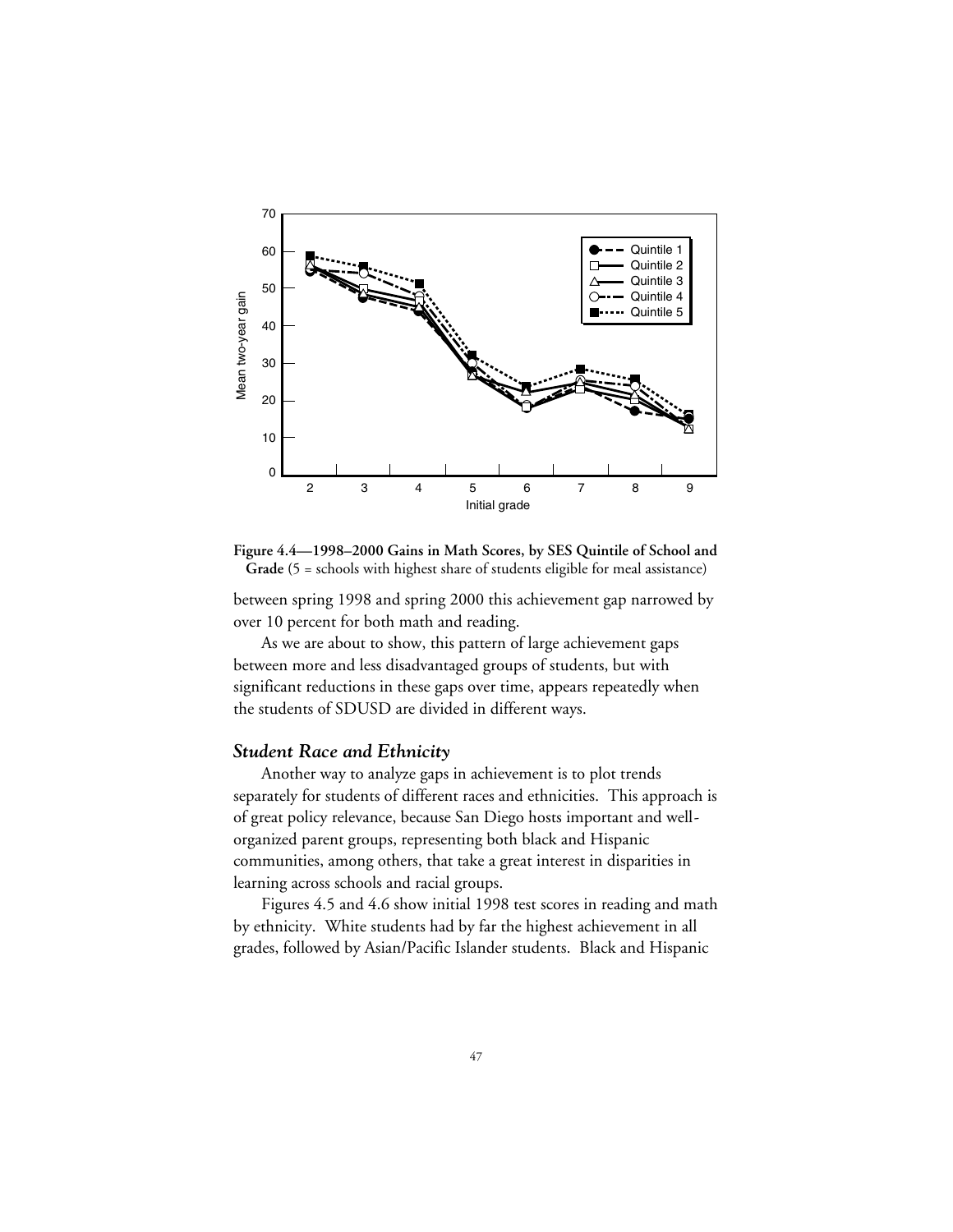

**Figure 4.5—Spring 1998 Reading Scores, by Ethnicity and Grade**



**Figure 4.6—Spring 1998 Math Scores, by Ethnicity and Grade**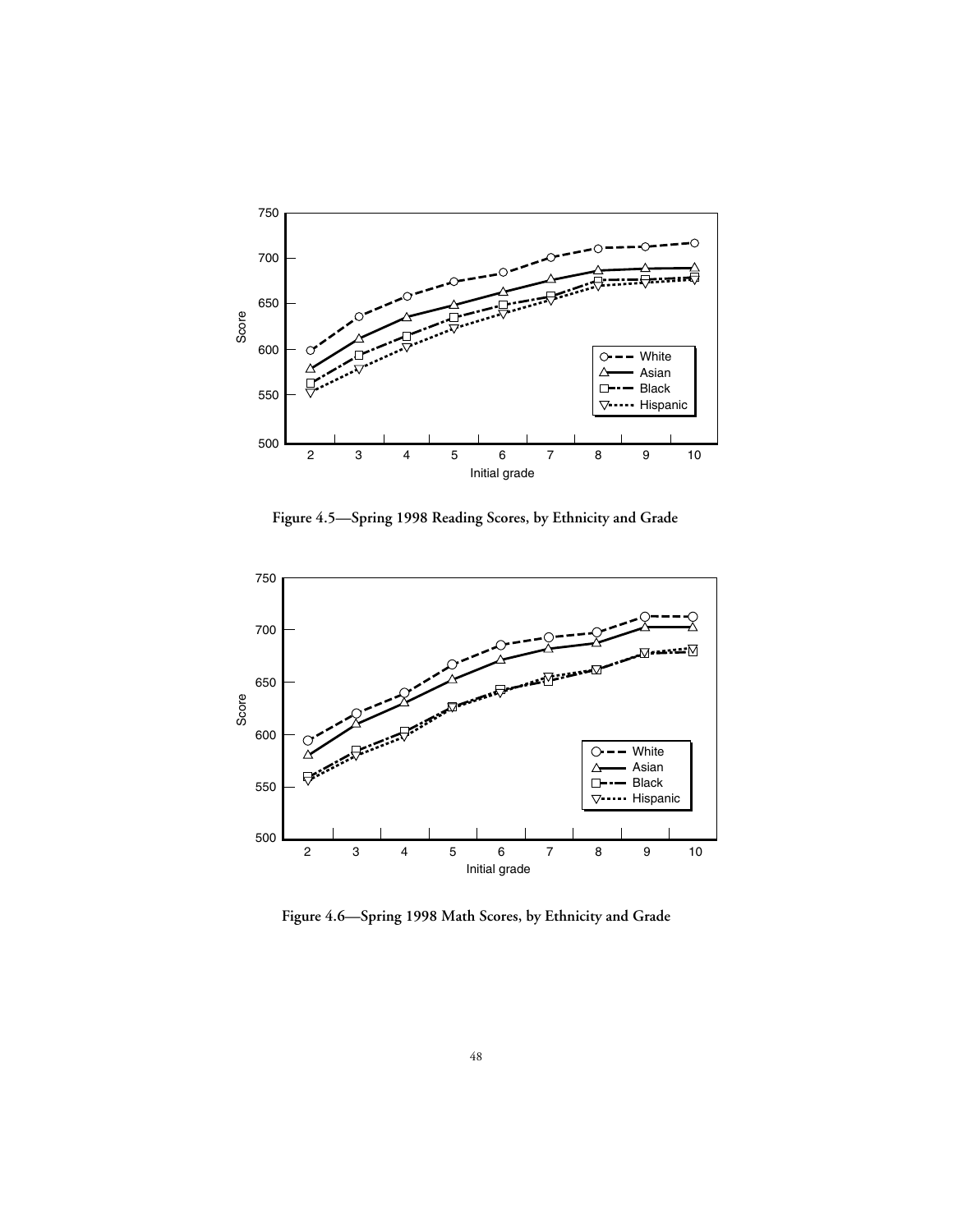students had the lowest achievement in all grades and were on average quite similar to each other. Notably, the gaps in test scores in each grade between whites on the one hand and blacks and Hispanics on the other are roughly as large as the gaps in average achievement between students attending the lowest- and highest-SES schools, as shown above.

Figures 4.7 and 4.8 show the two-year gains in scaled scores in reading and math by racial/ethnic group. The most obvious point told by these graphs is that rates of growth vary sharply by grade, and all ethnic and racial groups show similar overall growth and variations by grade. But looking more closely, one sees that in general white students showed the smallest two-year gain in test scores, with nonwhites generally but not always increasing their test scores to a greater extent over the two-year period.

When we calculate the percentage reduction in the gap between white test scores and scores of each other group and then average these across grades, we find that between 1998 and 2000 the ethnic reading achievement gap dropped by an average of 13.9 percent for Hispanic students, 13.1 percent for Asian students, and 6.7 percent for black



**Figure 4.7—1998–2000 Gains in Reading Scores, by Ethnicity and Grade**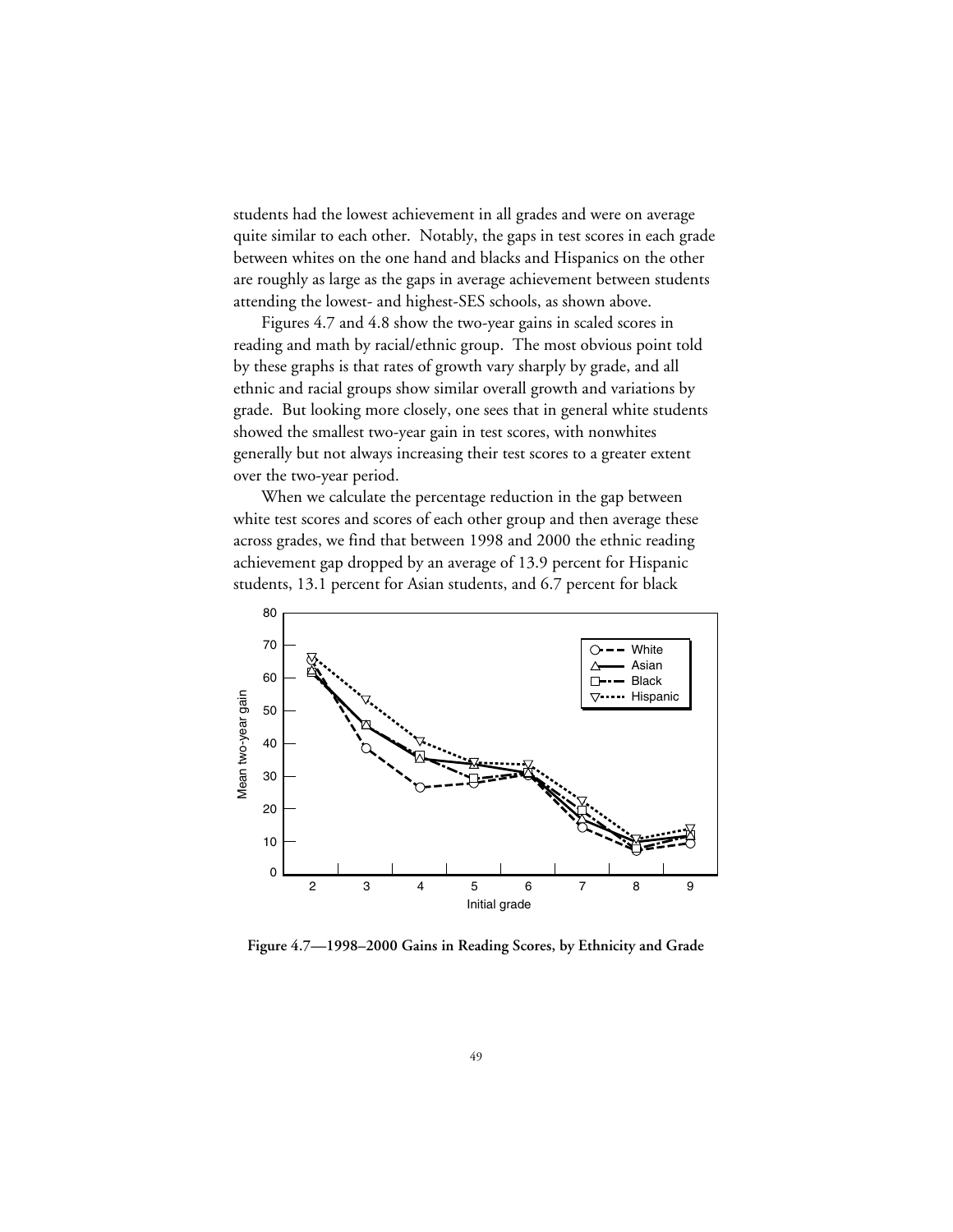

**Figure 4.8—1998–2000 Gains in Math Scores, by Ethnicity and Grade**

students. There were only two cases where the gain in scaled reading scores was higher for white students than for a minority in a given grade. This occurred in grade 2 for both blacks and Hispanics.

Turning to the racial/ethnic gaps in math achievement, a similar but slightly different story emerges. Averaging across grades, the Hispanicwhite math test-score gap narrowed by 9.2 percent, the Asian gap narrowed by 24.8 percent, and the black gap narrowed by only 0.9 percent. For Asians and Hispanics, the gap narrowed in all grades. However, the black-white test-score gap narrowed in only four of eight grades and overall hardly changed.

We conclude that in 1998 large gaps in test scores existed between whites and other racial/ethnic groups, and that between 1998 and 2000 these gaps declined. However, the black-white gap decreased by smaller amounts and less uniformly across grades than did the Hispanic-white and Asian-white achievement gaps.

## *English Learners vs. Non-English Learners*

Another way to view disparities in achievement is to compare EL to non-EL students. Again, a picture emerges of large initial gaps that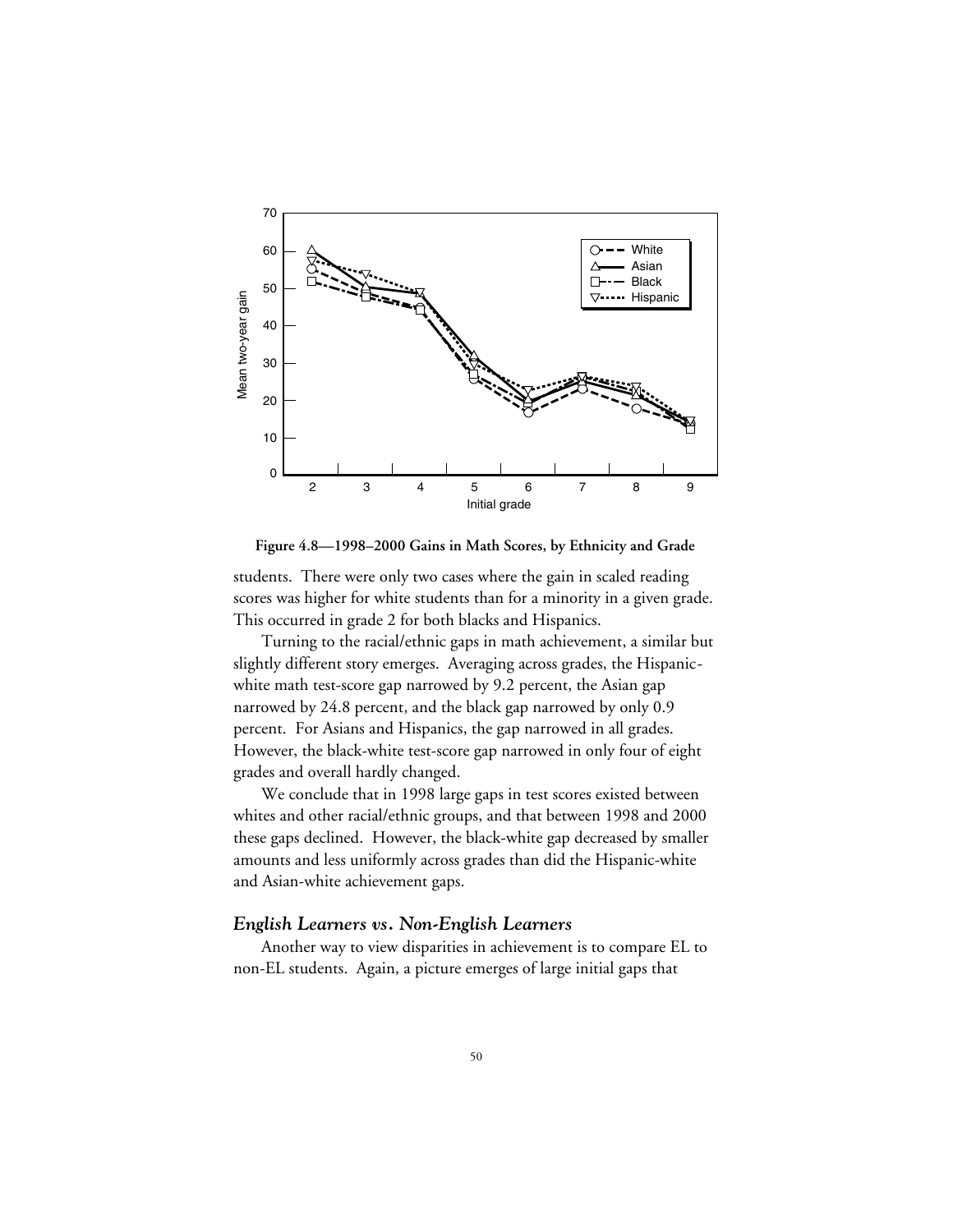become smaller as we follow individual students' progress between 1998 and 2000. Table 4.3 ilustrates the reduction in test score gaps. When we calculated the simple average across grades, we found that between 1998 and 2000, the average EL/non-EL achievement gap in reading and math shrank by 15.5 percent and 15.4 percent, respectively.

We conclude that the narrowing achievement gap between Hispanics and whites is in part related to the fact that EL student scores have risen more quickly, but the story is more complex than that—the racial narrowing also occurs among English-proficient Hispanic students and white students.<sup>8</sup>

#### **Table 4.3**

#### **Percentage Reduction in Test Score Gaps, 1998–2000**

| Groups Being Compared | Reading | Math |
|-----------------------|---------|------|
| SES quintiles 1 and 5 | 15.2    | 11.1 |
| Hispanic-white        | 13.9    | 9.2  |
| Asian-white           | 13.1    | 24.8 |
| Black-white           | 6.7     | 0.9  |
| $EL/non-EL$           | 15.5    | 15.4 |

NOTES: These percentage reductions are based on test scores of individual students who had test scores in spring 1998, spring 1999, and spring 2000. The numbers represent a simple average across grades.

#### *Male vs. Female Students*

\_\_\_\_\_\_\_\_\_\_\_\_

A long series of research reports have examined male-female differences in learning. See, for instance, Stumpf and Stanley (1996), Allred (1990), and Nowell and Hedges (1998). Probably the most robust findings from this literature have been that girls' math and science achievement sometimes trails that of boys whereas the opposite sometimes arises in language arts.

We found far less evidence of either the existence of an achievement gap or its narrowing between genders than there is among racial, language, and socioeconomic groupings.<sup>9</sup>

<sup>8</sup>Refer to Web Appendix E for further discussion and figures.

<sup>&</sup>lt;sup>9</sup>Refer to Web Appendix E for further discussion and figures.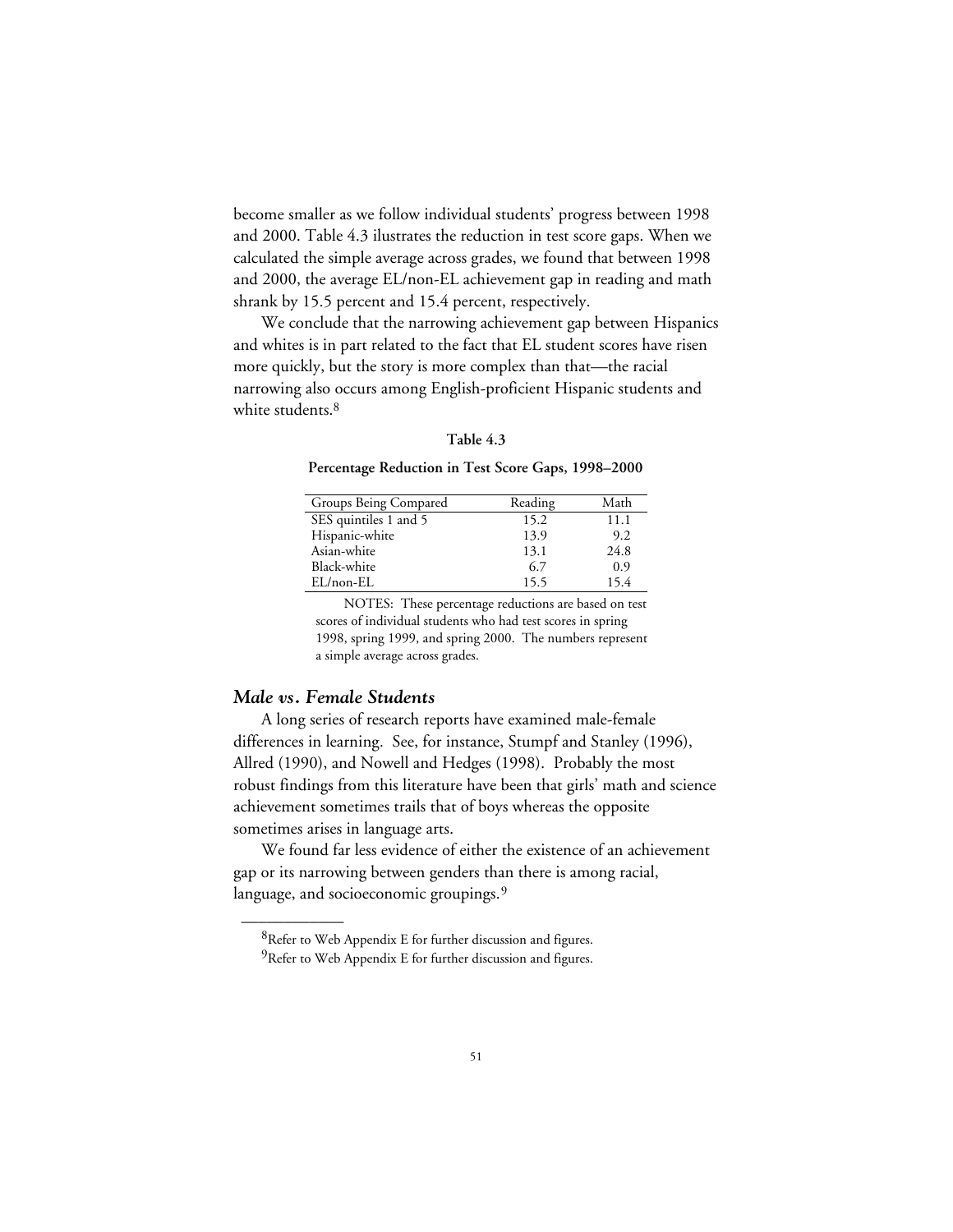#### *Summary*

Table 4.3 summarizes our results on the extent to which achievement gaps between various groups have changed over time. The table reports the percentage reductions over the 1998–2000 period in achievement gaps between students at the bottom and top SES quintiles of schools, between whites and other racial/ethnic groups, and between EL and non-EL students, averaged across grades. In almost all cases, the reductions are sizeable.

## **Conclusion**

For the students of SDUSD taken as a whole, trends and patterns are quite simple to summarize. Student achievement increases between grades, but as we switch our attention from elementary school to higher grades we find that the achievement gains between one grade and the next become much smaller. This may reflect the fact that in higher grades, teachers devote less attention specifically to reading and basic math skills and more to subject matter in diverse subject areas. As for time trends, between spring 1998 and spring 2000, test scores for individual students rose considerably.

These are interesting findings, but perhaps the most relevant policy question concerns the achievement gaps among various groups of students and whether these gaps have widened or narrowed. We found that in 1998, students who were attending schools with higher than average shares of students eligible for meal assistance had markedly lower reading and math achievement than did students attending schools in more affluent areas. Similarly, we found large achievement gaps between Hispanics and blacks on the one hand and whites on the other, with Asians/Pacific Islanders in-between but in general scoring much closer to whites. A similarly large achievement gap exists between EL and non-EL students. Perhaps understandably, the achievement gap between English Learners and other students is slightly larger in reading than math. In contrast, we found relatively little evidence of achievement gaps between boys and girls. Similar patterns appear to exist in other school districts around the country.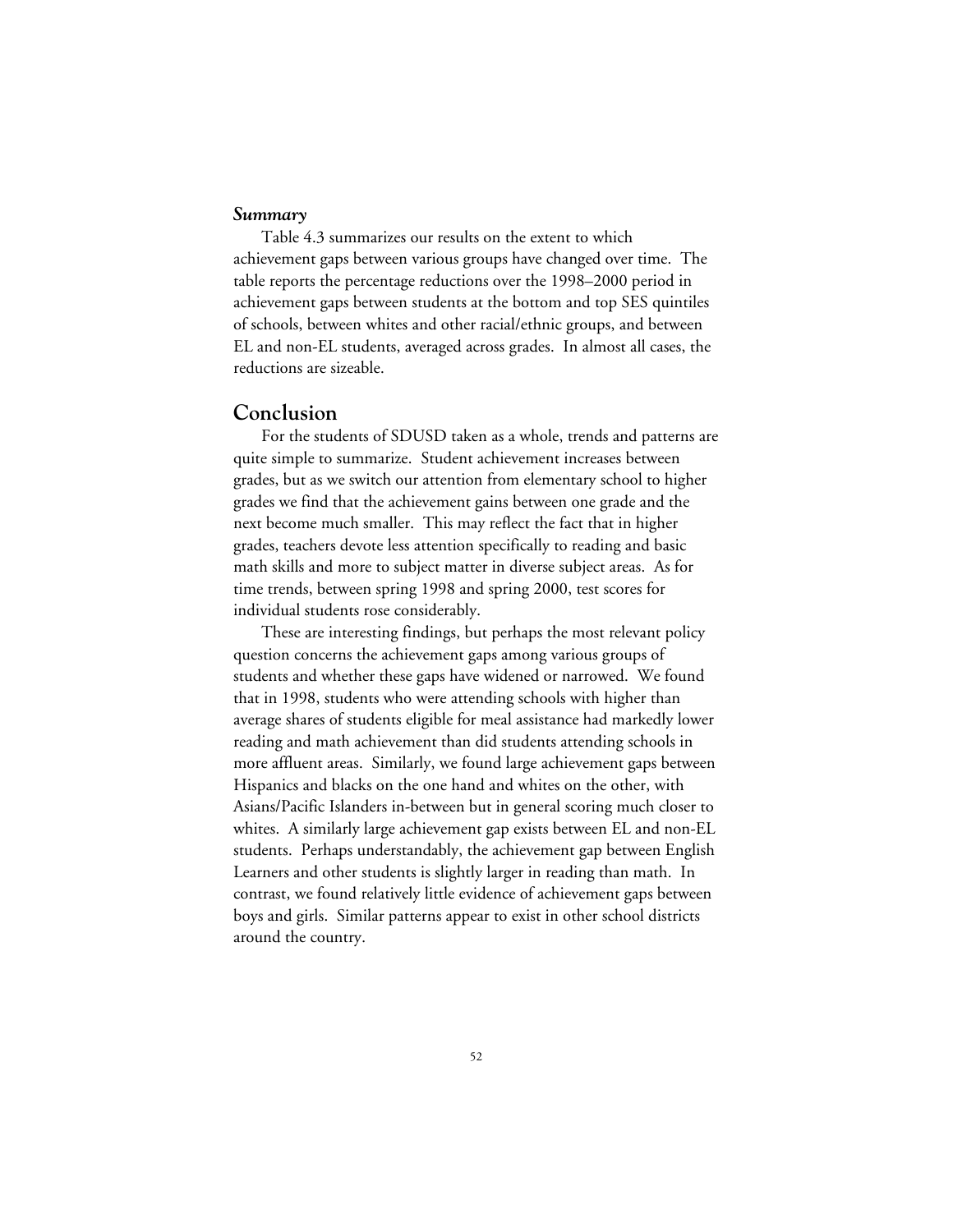We hypothesized at the start of this chapter that the achievement gap between disadvantaged and less disadvantaged students could well have grown over time, given the evidence in Chapter 3 that teachers at low-SES schools typically have less than average experience and other qualifications. Somewhat surprisingly, we found the opposite to be true: Between 1998 and 2000 the reading and math achievement of students attending low-SES schools improved more quickly than did that of students in the highest-SES schools in every grade. We found similar evidence of a narrowing achievement gap when we compared trends in the achievement of white students and students from other races and ethnicities. The main exception was the black-white achievement gap, which did narrow, but much more weakly than for other minority-white comparisons. We also observed this same pattern of narrowing achievement gaps when comparing English Learners to other students in the district.

By all of these measures, inequality in student achievement narrowed in SDUSD between spring 1998 and spring 2000. What makes this finding more notable is that it came despite robust growth in achievement for even the top-achieving groups.

We have purposely avoided attempting to explain the underlying cause for the apparent reduction in inequality in test scores in the district. It is impossible to know from the simple calculations that we have performed thus far. Indeed, some readers may find it puzzling that achievement has grown most in the lowest-SES schools—the very ones that tend to receive the least qualified teachers. We are fairly certain that this pattern is not unique to SDUSD. Betts and Danenberg (2002) analyze trends in the Stanford 9 test at schools in California and find that the schools with the most students eligible for meal assistance have witnessed the largest increases in the share of students performing in the top half or top three-quarters of national norms, even though statewide these schools tend to employ relatively inexperienced and less educated teachers than other schools, as is the case in San Diego.

The remaining chapters of this report examine paradoxes such as these, by statistically estimating the effect of highly specific measures of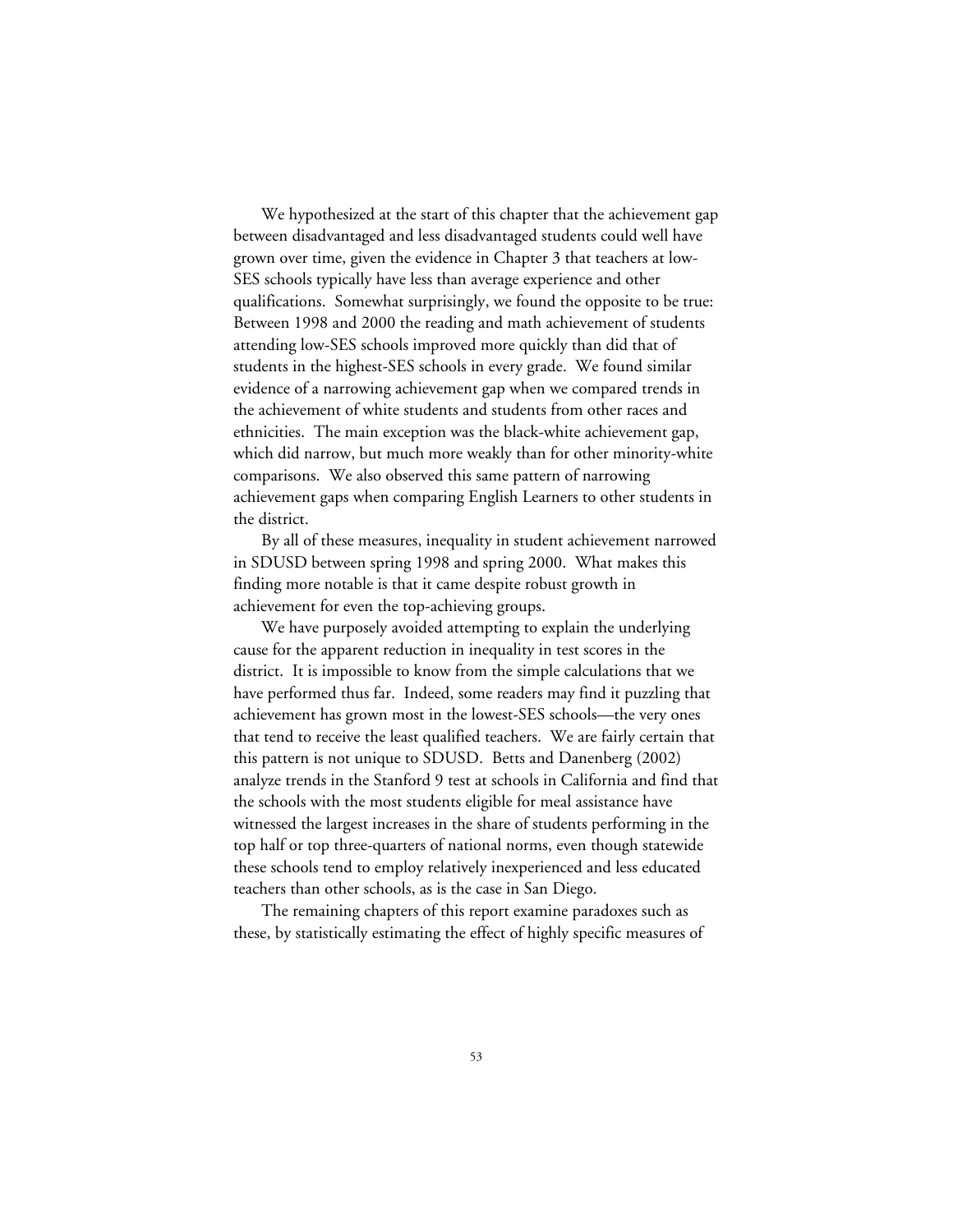school and classroom characteristics on the achievement gains of individual students in the district. The main task that we address in the ensuing chapters is deceptively straightforward: What determines individual students' rate of learning in San Diego Unified?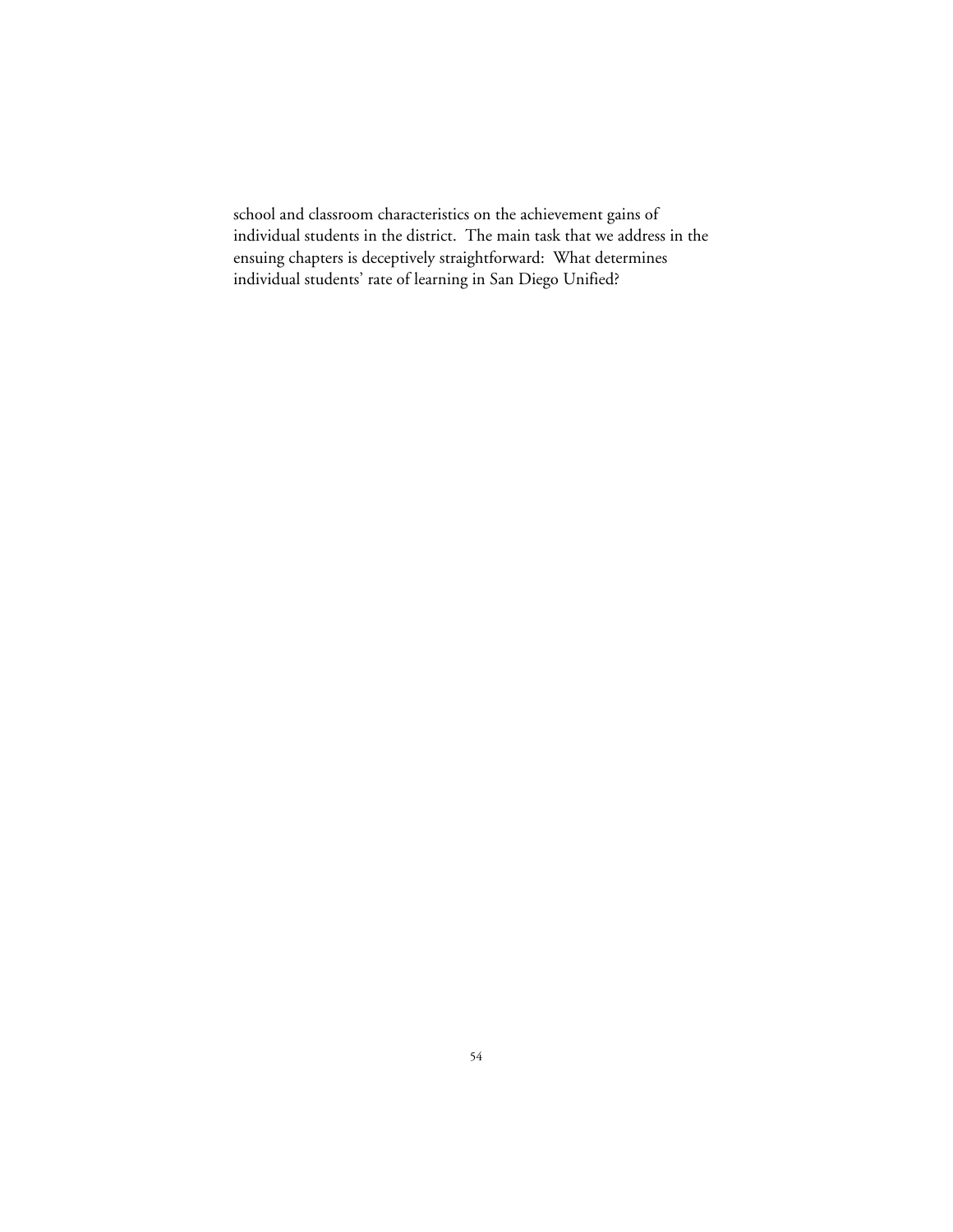# **5. Determinants of Gains in Student Achievement in Elementary Schools**

## **Introduction**

This chapter presents results from our statistical analyses of the gains in individual elementary school students' reading and math achievement between spring 1998 and spring 2000. We postpone discussion of the corresponding results for middle and high schools to the next chapter, primarily because the number of classroom characteristics that we need to consider in these higher grade spans is significantly larger. The elementary school analysis here will provide a good introduction to the analysis that follows for middle and high schools. We estimate separate models for all students (including EL students) and EL students by themselves. The latter models are useful, given the large number of English Learners in San Diego and throughout California and the large gap in achievement between EL students and students fluent in English, as documented above.

# **Overview of the Procedure for Statistically Estimating the Determinants of Gains in Student Achievement**

The richness of the data available for this study provides an unusual opportunity to estimate the relative importance of class size and teacher characteristics in determining the rates at which student test scores rise.

A first highlight of the procedure is that we model *changes* in individual students' test scores over time, rather than *levels* of achievement. This approach is extremely useful, because the level of a student's score in a given grade reflects not only the quality of instruction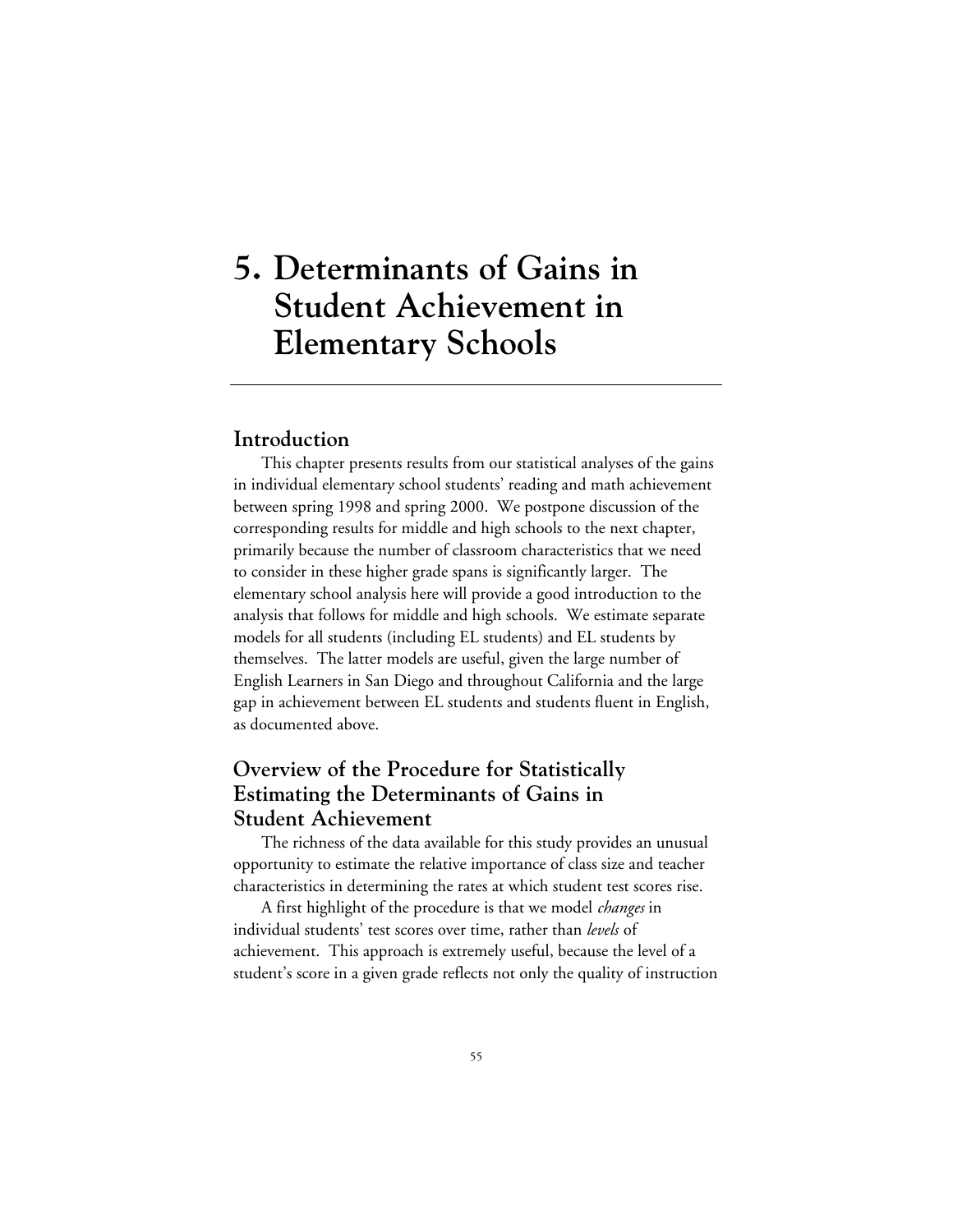he or she received in that grade, but in addition the quality of education he or she received in earlier grades, not to mention learning experiences provided in the home from the time the student was very young. By modeling gains in test scores between grades, we can credibly link improvement in a student's achievement in a given year with the educational environment of the student in that same year.

A second advantage of our estimation method is that it allows us to take account of unobserved but fixed characteristics of students, schools, and neighborhoods that might confound the analysis. To give just one simple example, suppose that some students innately learn more quickly than other students, and that these "fast learners" typically get placed into larger classes than other students. If we lacked a way to control for these unobserved variations across students, we might incorrectly infer that larger class size "causes" faster rates of learning. Our solution to this genre of problem is to include fixed effects for each student, each school, and each student's home zip code as well as for the grade level and the year in which the test was given. This in effect removes all of the interstudent, inter-school and inter-zip-code variation from our data. The inclusion of student fixed effects is particularly important. In practice what it means is that we are inferring the effect of a given variable, such as class size, based on year-to-year variations in class size experienced by the individual student, instead of relying on variations in class size among students. Appendix A presents in more detail the general approach that we take in estimating the determinants of student achievement, focusing on a nontechnical description of the statistical precautions taken and the reasons why they are so valuable. A more technical description of the estimation technique is presented in Appendix B.

# **Variables Included in Models of Gains in Test Scores**

We list the set of explanatory variables that are used in all of our models to explain gains in test scores below. We provide this list in stages to convey the information more clearly.

Table 5.1 summarizes the set of student, family, and neighborhood variables incorporated in the models. When we include fixed effects for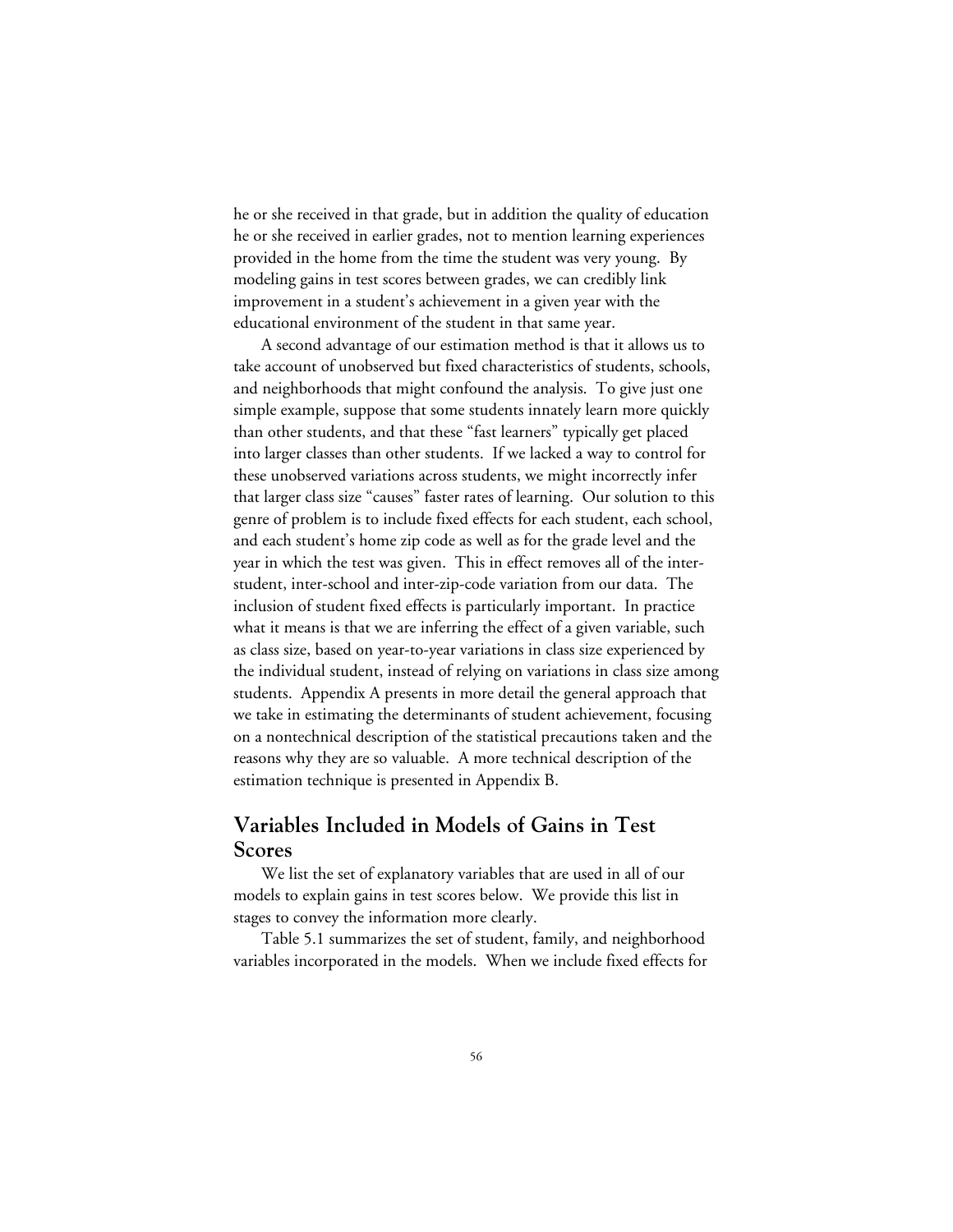### **Table 5.1**

#### **Student, Family, and Neighborhood Controls Used in the Statistical Models**

each student, we in effect subtract the mean of a variable for a given student from the observed values for the student in each year. For this reason, characteristics of students that are fixed over time, such as gender and race, drop out of our models. We included those characteristics in the appendix regression results that do not include student fixed effects, and readers interested in finding out what additional variables we included in those models, such as student race, can find the answers in [Web Appendix F](web_appendix_E.toc.htm), which shows the regression results for elementary school students.<sup>1</sup>

Most of the variables listed in this table are self-explanatory. We included the student's lagged test score because we found strong evidence

<sup>&</sup>lt;sup>1</sup>Some readers may be surprised to see that we can include controls for the education level of the more highly educated parent in these regressions, even though we include student fixed effects. We can do this because parental education actually varies for many students between 1998 and 2000, and so is not completely fixed. Parts of these changes probably reflect genuine increases in parents' education over this period. However, much of the variation for each student reflects measurement error. (Parental education level is gathered each year during the administration of the state test and is either provided by students or listed by teachers in lower grades. District officials repeatedly warned us that these data are subject to measurement error. For this reason we do not emphasize parental education in any part of this report.)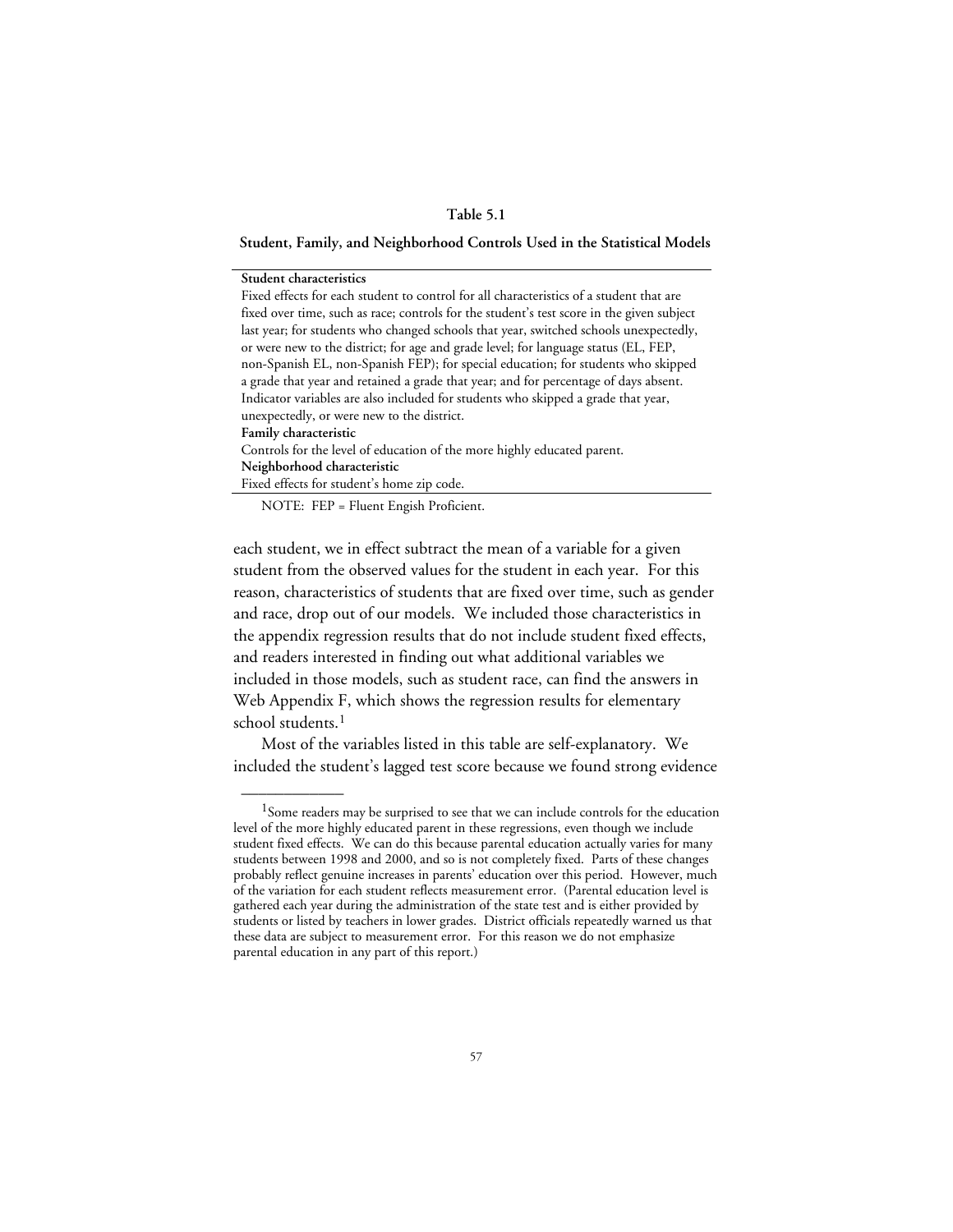that a student's gain in achievement tended to be large if his or her prior spring's score was unusually low, and vice versa. This might reflect in part "regression to the mean," where some random occurrence, such as a flu bug, depresses test scores one spring, virtually guaranteeing an unusually large gain in achievement for the student next year as he or she rebounds.

The dummy variables for school changers are of two types. Students who "changed schools that year" quite literally moved from one school to another in the middle of the school year. A student who "switched schools unexpectedly" moved from one school last year to a new school this year in a way that does not conform to the normal exit and entrance grades for the schools. (See Chapter 3 for the exact definition used.) We include these measures to test the hypothesis that switching schools in one of these ways can be disruptive for the student. We also include the percentage of days that a student is absent during the school year, to test the idea that "time on task" is positively related to achievement gains.

Table 5.2 provides a list of characteristics of the school, classroom, and student body that all of our regression models take into account. The student body characteristics include the percentage of students eligible for meal assistance, percentage breakdowns by race and ethnicity, and controls for student mobility similar to those we defined for individual students.

As shown in the table we control for many characteristics of the student's teacher(s), including highest degree obtained, the subject in which the teacher majored (English, math, social science, science, foreign language, and other majors, with education being the omitted or comparison category), and the teacher's minor, if any. Because of a lack of teachers with a minor in education, for the minor our omitted or comparison category consists of those with a minor in education, "other minor," or no minor. In some cases, teacher major and minor were not available. We also include information on whether the teacher was an intern or held an emergency credential to test whether these teachers are more or less effective than those who hold a full credential. We also compare the effectiveness of teachers who have either 0–1, 2–5, or 6–9 years of teaching experience with that of more experienced teachers. Because the effect of experience could depend on the type of credential,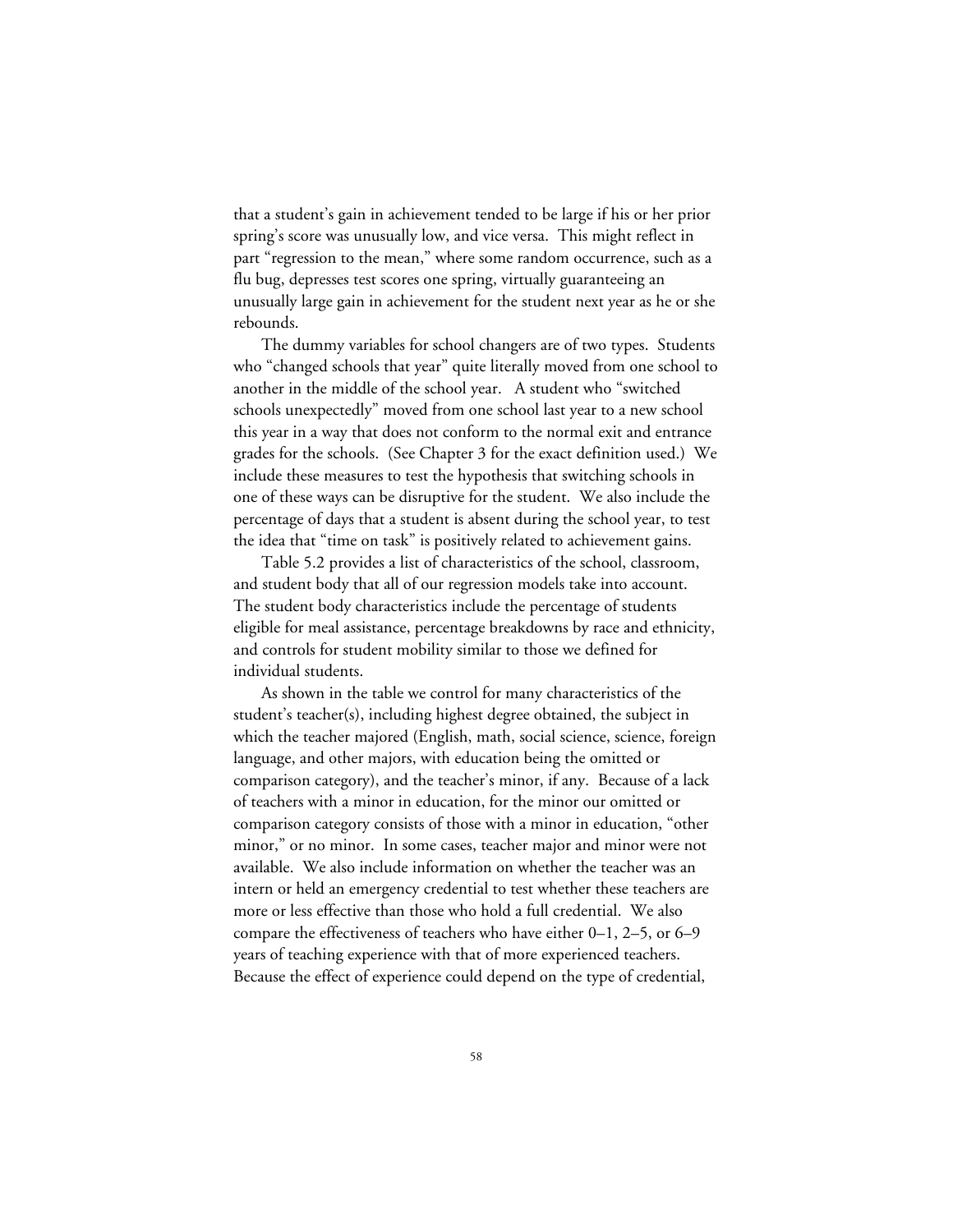#### **Table 5.2**

#### **School, Classroom, and Student Body Controls Used in the Statistical Models That Include Both EL and Non-EL Students**

**School characteristics**

Fixed effects for each school to control for all fixed characteristics of the school. Controls for whether the school was a year-round school.

**Student characteristics at the school level**

Percentage eligible for free or reduced-price meals; separate controls for percentage of students who are Hispanic, black, Asian, Pacific Islander, native American; percentage of students who are EL and percentage FEP; controls for student mobility: percentage who changed schools that year, who switched schools unexpectedly, and who were new to the district.

**Student characteristics at the grade level**

Mean test scores in previous spring's test of all students in the student's current grade, standardized to district average.

**Classroom and teacher characteristics**

Class size; controls for teacher characteristics: interactions of credentials (intern, emergency credential, full credential) with indicators of years of teaching experience (e.g., 0–1, 2–5, 6–9); master's degree, Ph.D.; bachelor's in math, English, social science, science, language, other major (except education) (separate variables for each major); corresponding controls for minors by field except that the omitted group is teachers with a minor in education or other; CLAD, (Spanish) BCLAD, CLAD alternative credential, BCLAD alternative credential, interactions for the last four dummy variables with two student indicators for language status (EL or FEP); controls for teachers who are black, Asian, Hispanic, other nonwhite, and female. **Average student characteristics in the classroom**

Mean test scores of students in the class in previous spring's test, standardized to district averages.

we interact the experience variables with the full, emergency, and intern variables. The omitted or comparison group is teachers with a full credential and more than nine years of teaching experience.

To summarize, we control for many characteristics of teachers. A nonzero coefficient on any of these variables indicates a difference in the rate of learning between students with a teacher who has the stated characteristic and the "comparison teacher," that is, the omitted type of teacher. The comparison group is teachers with a bachelor's degree in education, a full credential and ten or more years of experience, with no language certification such as a CLAD, and either no university minor or a minor in "other" or education.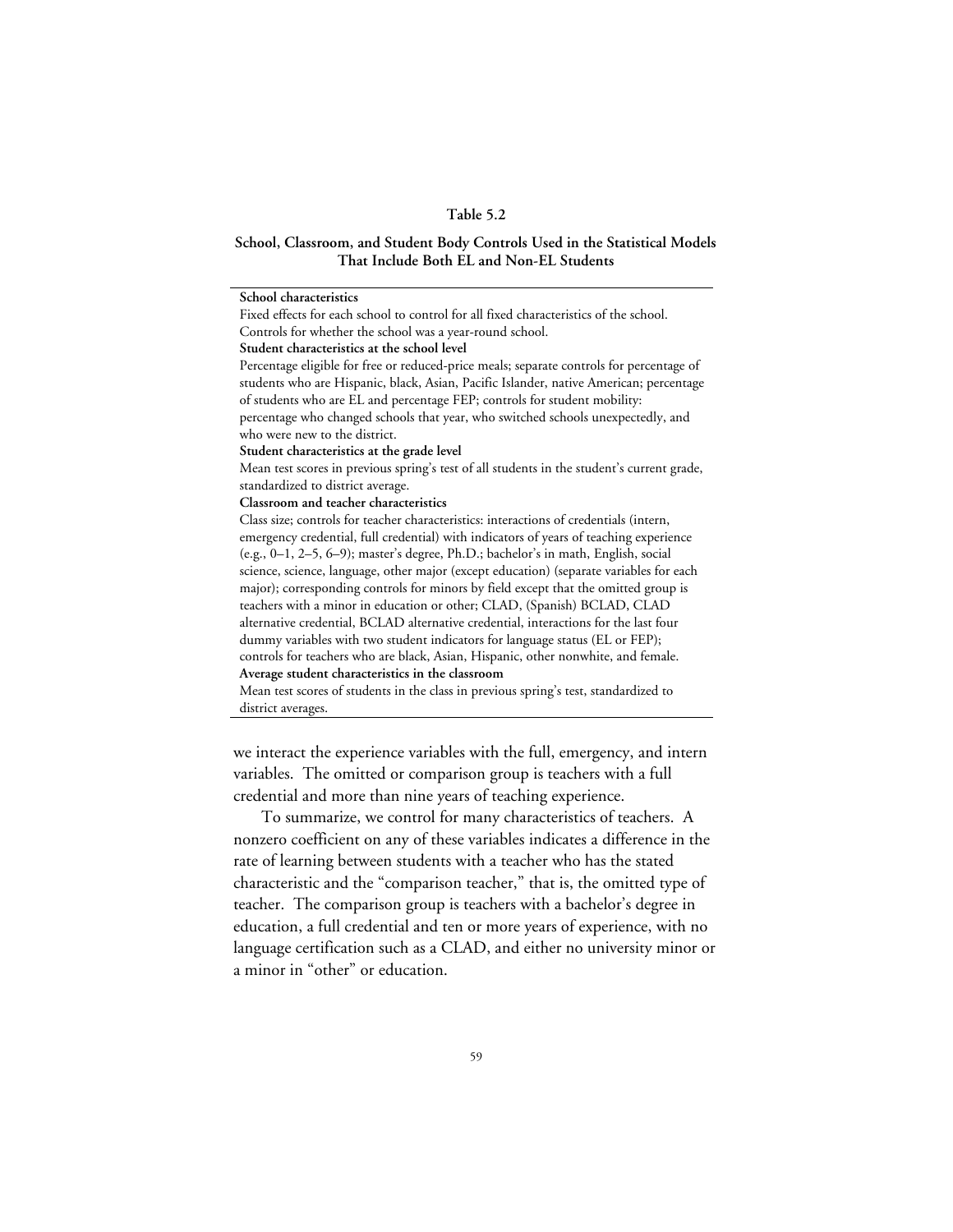As mentioned in Chapter 3, the CLAD and BCLAD credentials prepare teachers to instruct students whose first language is not English, in a setting that is either immersion or Sheltered English on the one hand or bilingual on the other. We also include controls for teachers who hold alternative credentials to the CLAD and BCLAD.2 Because English Learners and perhaps Fluent English Proficient students are likely to gain more from having a teacher in the classroom who holds a CLAD or BCLAD, we also interacted each of these teacher credential measures with both our EL indicator and our indicator for FEP students.<sup>3</sup>

Of particular importance are our measures of the average achievement of students in the classroom and the entire grade at the student's school. We include these variables to test for a possible influence of academic peers on the individual student's rate of learning. It certainly seems possible that the average achievement of a student's colleagues in the classroom, or more broadly in his or her grade at the school, could set the tone of the learning environment. These measures were standardized so that an increase of one unit in either academic peer group measure would represent a one-standard-deviation increase in test scores relative to the district average. Appendix B provides more details on these two measures. As shorthand, we will refer to these variables as classroom peer achievement and grade-level peer group achievement, respectively.

Given the large number of explanatory variables in our models, we will focus mainly on those that appear to be related to gains in student achievement in a statistically significant fashion. For example, suppose that we found that the coefficient on the dummy variable to indicate

<sup>&</sup>lt;sup>2</sup>Before the CLAD and BCLAD certificates were introduced, Senate Bills 1969 and 395 provided for alternative language certification procedures for teachers, and some earlier programs existed as well. We have learned from district staff that these earlier certification methods typically did not require as many college courses as do the CLAD and BCLAD certificates. Nonetheless, the district does employ teachers who possess some of these precursor language qualifications, and it is important to account for these alternatives.

<sup>&</sup>lt;sup>3</sup>In rare cases where a variable is missing, we set the variable to zero. But we also include in all of the regressions dummy variables set to one if the corresponding variable, such as a teacher's major in college, is missing.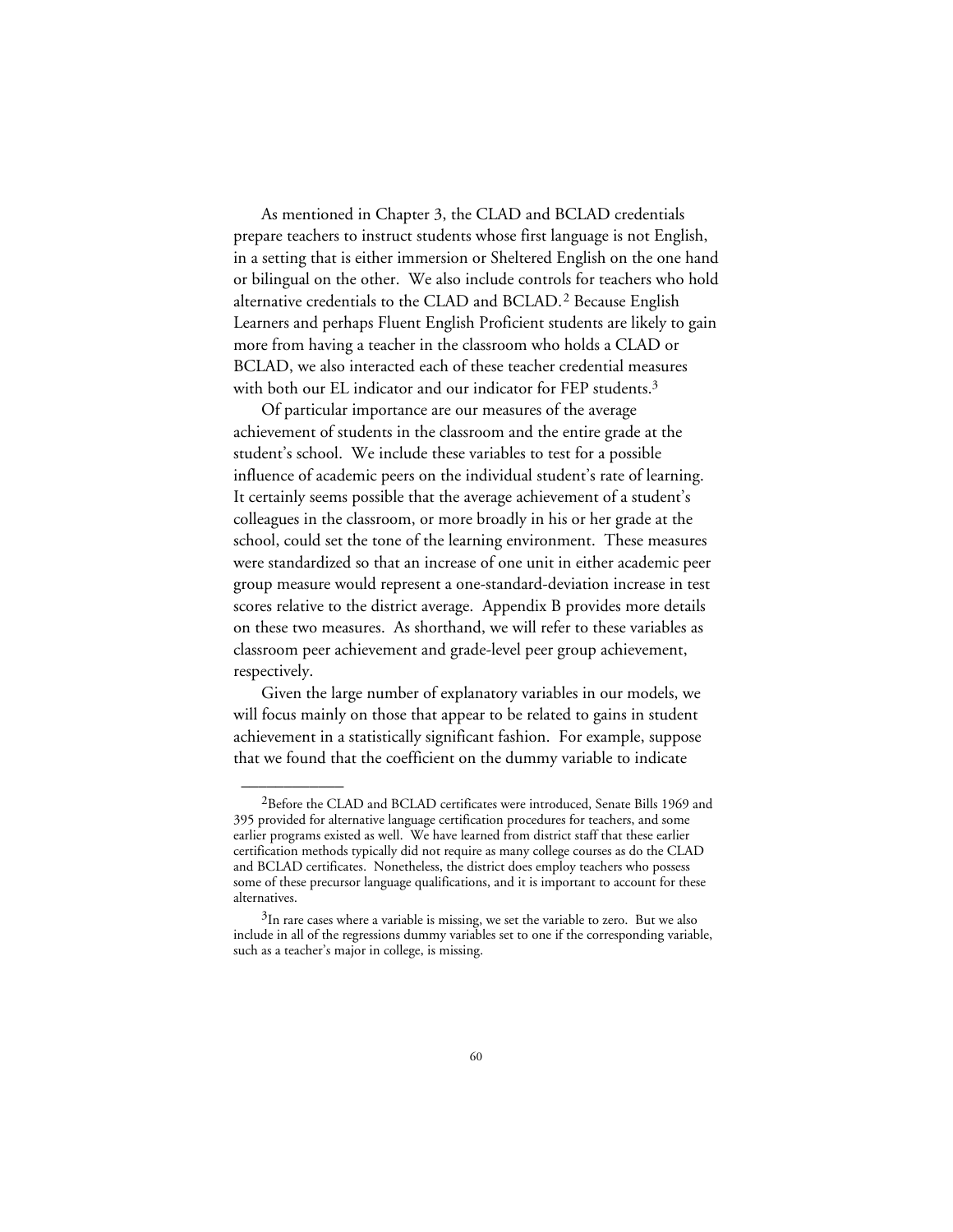teachers with a master's degree is 0.05. Does this reliably tell us that students' test scores grow by 0.05 points more during that grade if they are taught by a teacher with a master's degree rather than a teacher with a bachelor's degree (the "omitted" or comparison group)? The answer is that it depends. It is always possible that the true coefficient is exactly zero but that because of randomness in the model, occasionally the coefficient that we estimate could be as high as 0.05. Generally, statisticians claim that this coefficient is "significantly different from zero" if there is only a small probability, given our estimate of the coefficient, that the true coefficient is zero. Accordingly, we list cases in which key coefficients are statistically significant at either the 5 percent or 1 percent levels. This means that there is only a 5 percent or 1 percent probability, respectively, that the coefficient is truly zero.

## **Results**

Most of the student-specific measures such as race and gender are fixed over time and so are removed from the model by the student fixed effect. However, it is worth noting that we find evidence that student absences are negatively and significantly related to gains in both reading and math achievement. Similarly, the student's own lagged test score is negatively and strongly significantly related to the student's current-year gains, suggesting the presence of regression to the mean.

We now turn to the external environment faced by the student. We present tables summarizing the statistical significance of all the key variables and then examine the size of the estimated effects on student learning. Those readers interested in seeing the regression results directly can find them in [Web Appendix F](web_appendix_F.toc.htm).

## *The Effect of Demographics of the Student Body and Peers' Initial Test Score*

Table 5.3 begins by summarizing the statistical significance of key variables describing the demographic characteristics of the student body at the school, and the average achievement levels of students in the specific student's grade or classroom. For instance, a "++" indicates that the coefficient appears to be positively related to gains in test scores, at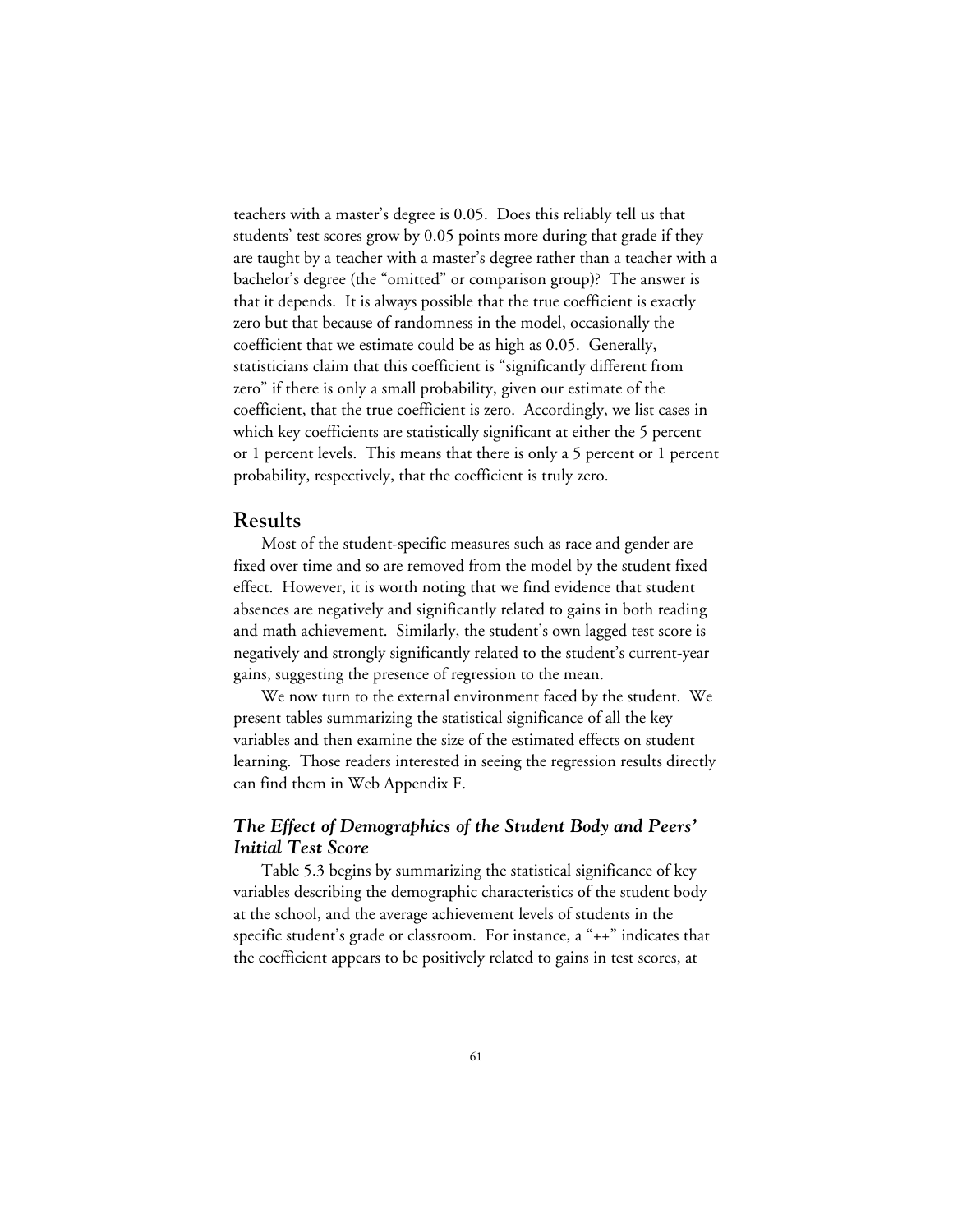#### **Table 5.3**

### **Statistical Significance of Demographics of the Student Body and Average Initial Test Scores in the Student's Classroom and Grade in Elementary School Models**

|                                 |           | Gains in<br>Reading | Gains in  | Math    |
|---------------------------------|-----------|---------------------|-----------|---------|
| Variable                        | All       | EI.                 | All       | EL.     |
| % of students eligible for meal |           |                     |           |         |
| assistance                      |           |                     |           |         |
| % of school black               |           |                     |           |         |
| % of school Asian               |           |                     |           |         |
| % of school Hispanic            |           |                     |           |         |
| % of school Pacific Islander    |           |                     |           |         |
| % of school Native American     |           |                     |           |         |
| $%$ of school EL                |           |                     | $\ddot{}$ |         |
| % of school FEP                 | $\ddot{}$ |                     | $^{++}$   |         |
| Grade-level peer achievement    |           |                     | $^{++}$   | $++$    |
| Classroom peer achievement      |           |                     | $\div$    | $^{++}$ |

NOTES: Each column refers to a separate model, with the dependent variable being gains in math or reading achievement, and the sample being all students or English Learners.

Blank entry = not statistically significant.

++ = positive relationship and statistically significant at the 1 percent level.

+ = positive relationship and statistically significant at the 5 percent level.

-- = negative relationship and statistically significant at the 1 percent level.

- = negative relationship and statistically significant at the 5 percent level.

the 1 percent level. A "-" indicates a negative relationship that is significant but only at the 5 percent level, whereas a blank entry indicates that the listed variable is not statistically significant. The table shows results from the reading and math regressions for all students and for English Learners separately.

The first finding of note from this table is that schools with lower SES (with large percentages of students eligible for meal assistance), those with large numbers of nonwhite students, or those with large numbers of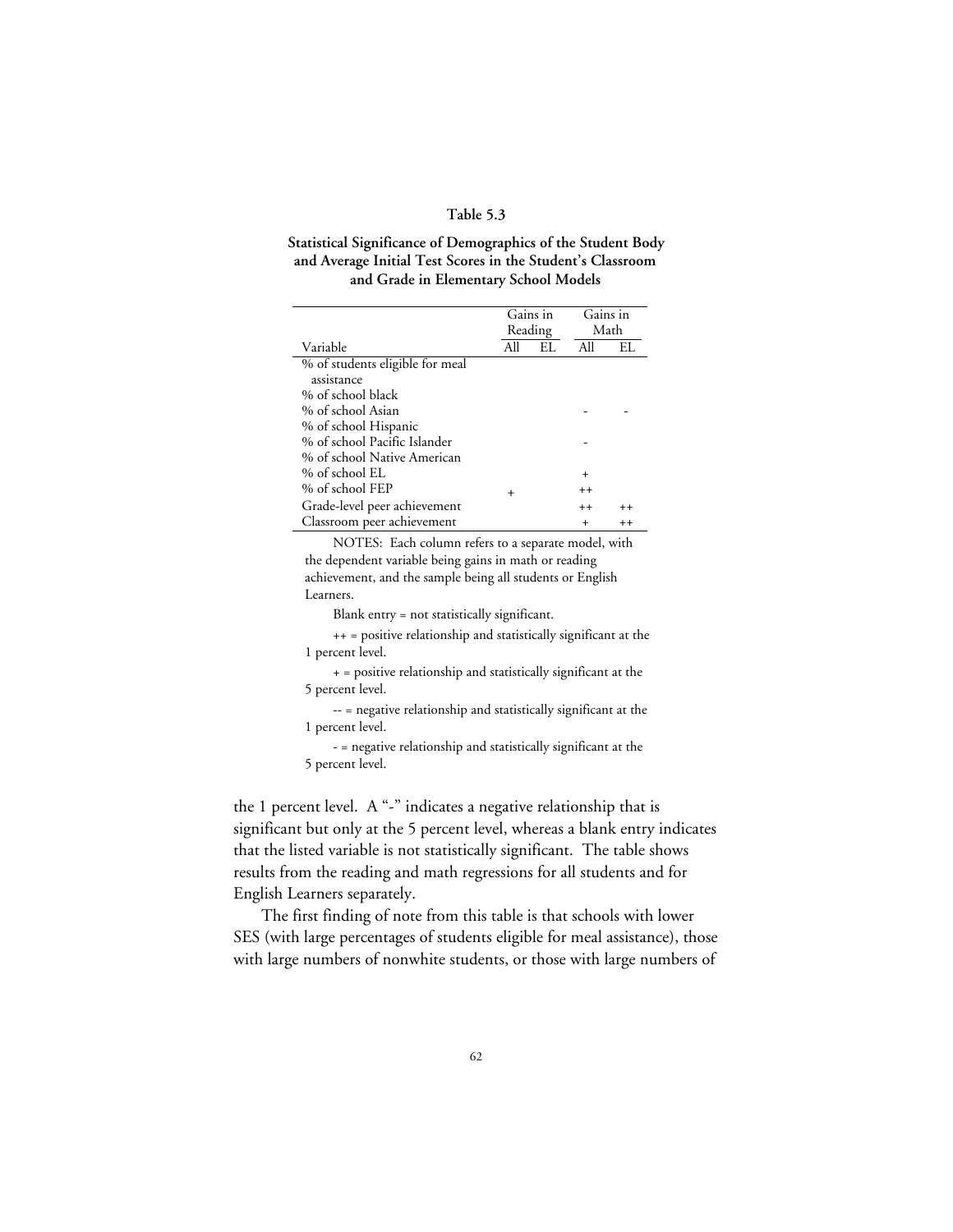English Learners are in no case associated with lower individual achievement gains in reading. The models of gains in math achievement are similar, although the percentage of Asian or Pacific Islander students is negatively associated with individuals' gains in math achievement, and schools with more EL and FEP students are associated with larger gains for the individual student.

By far the most striking pattern in the table, though, appears in the final two rows of the table: The individual student's classroom peer achievement and the grade-level peer achievement are positively related to the individual student's test score gains at the 5 percent level or better for math, for all students, and also for the subsample of EL students. The implication is that an individual student's progress in math is very much influenced by the initial achievement of students around him or her in both the classroom and his or her grade. This influence could work through the direct effect a student's peers have on his or her own effort or through the quality of help that classmates can give. In addition, these effects could be mediated indirectly through the choices that teachers make about *how* to teach based on the initial level of subject mastery of students in the grade and the classroom within the grade. For the reading models, neither peer score variable is statistically significant although, as shown in [Web Appendix F](web_appendix_F.toc.htm), in all cases the coefficients are positive.

## *The Effect of Class Size and Teacher Credentials, Experience, and Education*

Table 5.4 summarizes the extent to which class size and detailed measures of teachers' qualifications are significantly related to student learning.

The first row shows that class size appears to be significantly negatively related to gains in reading achievement for all students as well as for the sample of EL students. This is what we might intuitively expect, as larger classes may be harder to teach. We did not find that class size was statistically significant in the math models, although the coefficient on class size was negative in the models for all students and EL students, as shown in [Web Appendix F.](web_appendix_F.toc.htm)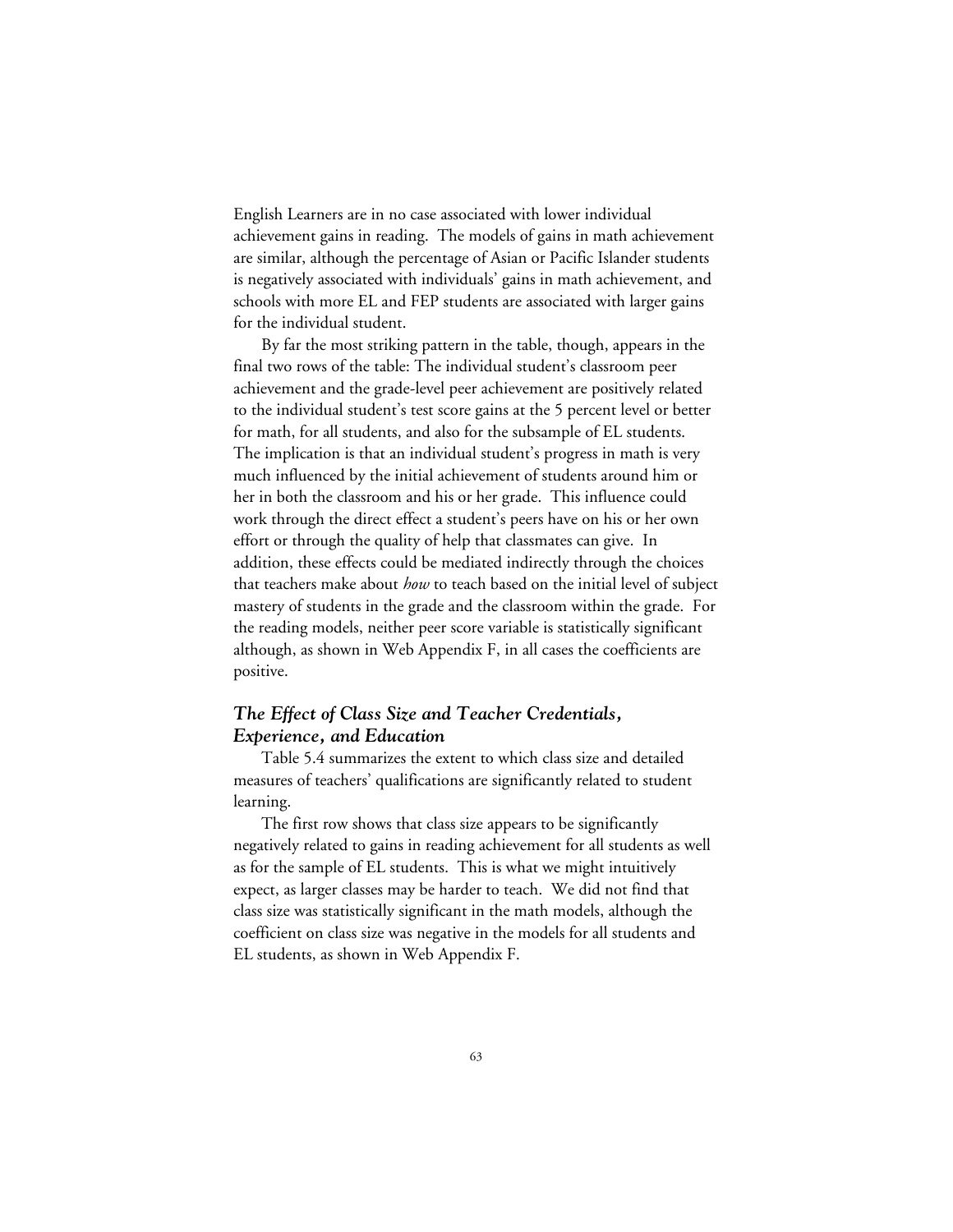#### **Table 5.4**

#### **Statistical Significance of Class Size and Teacher Qualifications in Elementary School Models**

|                                                                   | Gains in | Reading | Gains in<br>Math |    |
|-------------------------------------------------------------------|----------|---------|------------------|----|
| Variable                                                          | All      | EL      | All              | EL |
| Class size                                                        |          |         |                  |    |
| Interns with 0–1 years of experience                              |          |         |                  |    |
| Interns with 2-5 years of experience                              |          |         |                  |    |
| Teachers with emergency credential and 0–1 year<br>of experience  | $++$     |         | $++$             |    |
| Teachers with emergency credential and 2–5<br>years of experience |          |         |                  |    |
| Teachers with full credential and 0–1 year of<br>experience       |          |         |                  |    |
| Teachers with full credential and 2–5 years of<br>experience      |          |         |                  |    |
| Teachers with full credential and 6-9 years of<br>experience      |          |         |                  |    |
| Master's degree                                                   |          |         | $\ddot{}$        |    |
| Ph.D. degree                                                      |          |         |                  |    |

NOTES: Each column refers to a separate model, with the dependent variable being gains in math or reading achievement, and the sample being all students or English Learners.

Blank entry = not statistically significant.

++ = positive relationship and statistically significant at the 1 percent level.

+ = positive relationship and statistically significant at the 5 percent level.

-- = negative relationship and statistically significant at the 1 percent level.

- = negative relationship and statistically significant at the 5 percent level.

The statistical import of teacher credentials and experience is not particularly strong. Consider first whether the teacher holds a full credential, is an intern, or holds only an emergency credential. Because these certification levels vary systematically with teachers' experience level, we interacted these credentials with the total years of teaching experience as shown in the table. In each case, we are comparing teachers of a given credential and experience level to teachers with a full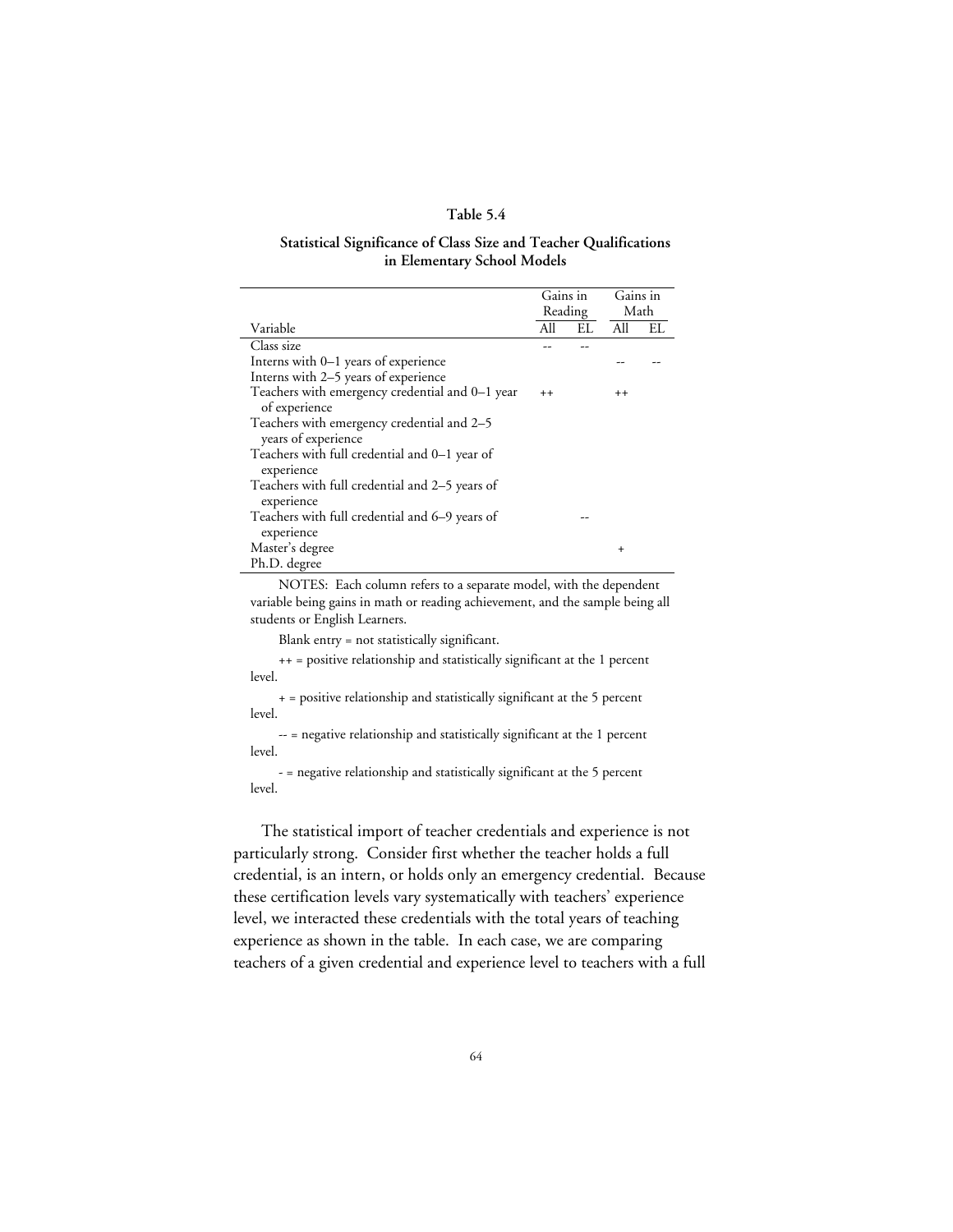credential with ten or more years of experience.4 *In very few cases did we find any statistically significant difference between the effectiveness of fully credentialed teachers with ten or more years of experience and teachers with less experience, regardless of whether they held a full or emergency credential or an internship.*

There are exceptions. In both the reading and math models for all students, teachers with an emergency credential and 0–1 year of experience are associated with larger gains in achievement than the comparison group of teachers (fully credentialed with ten or more years of experience). It is not clear why this might be the case. One possibility is that relatively inexperienced teachers might have been better positioned to design their teaching protocols around the state test than more experienced teachers who have devoted years to fine-tuning their teaching methods.

There are two cases with the more intuitive result in which less experienced teachers are associated with lower gains in achievement. First, students who had intern teachers with 0–1 year of experience improved their math scores significantly more slowly than did students taught by a fully credentialed teacher with ten or more years of experience. This was true for the sample of all students and EL students. Second, reading score gains were significantly and negatively related to whether the teacher held a full credential with 6–9 years of experience, again with the comparison group being fully credentialed teachers with ten or more years of experience.

What about teacher education? For math achievement gains, we found evidence that teachers with a master's degree are more effective than teachers with a bachelor's degree. We found no significant link for reading, although for both the samples of all students and EL students the coefficient on the master's degree variable was positive.

Another type of teacher certification apart from the full/emergency/ intern categorization is the various credentials designed to prepare

 ${\rm ^4In}$  regressions not included in this report, we repeated the elementary, middle, and high school models using fully credentialed teachers with six or more years of experience as the omitted comparison group. The results were little changed.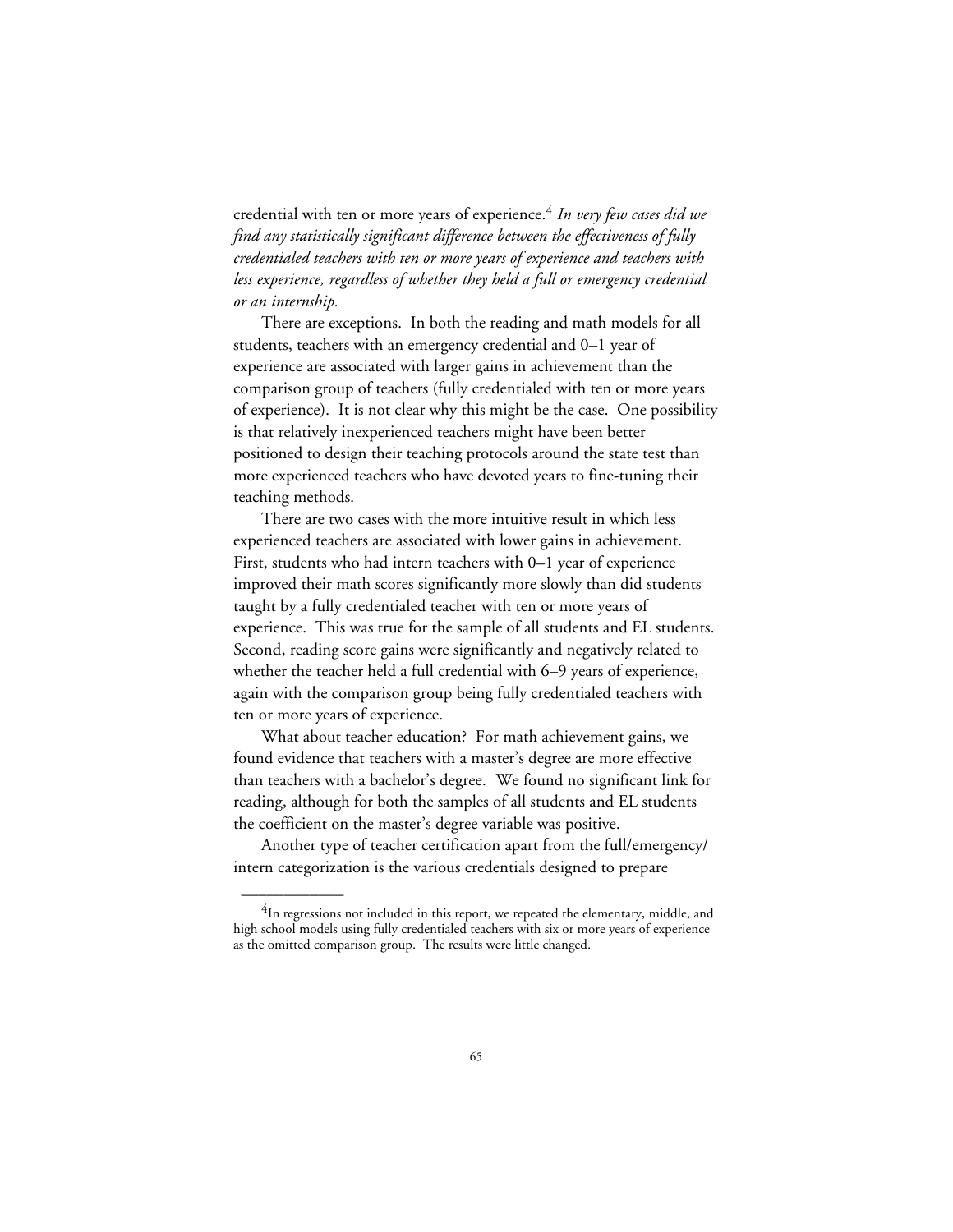teachers to instruct students who are English Learners. Table 5.5 summarizes our findings in this regard. This table differs slightly from Tables 5.3 and 5.4 in that we present results separately for non-EL, non-FEP students and for EL students, rather than for *all* students and EL students as in the earlier tables.<sup>5</sup>

#### **Table 5.5**

#### **Statistical Significance of Teacher's CLAD, BCLAD, and Alternative Certifications in Elementary School Models**

|                                     | Gains in Reading |     | Gains in Math |     |
|-------------------------------------|------------------|-----|---------------|-----|
|                                     | Non-EL,          |     | Non-EL.       |     |
| Variable                            | Non-FEP          | -EL | Non-FEP       | EL. |
| CLAD credential                     |                  |     |               |     |
| CLAD-equivalent credential          |                  |     |               |     |
| Spanish BCLAD credential            |                  |     | --            |     |
| Spanish BCLAD-equivalent credential |                  | N/A |               | N/A |

NOTES: Each column refers to a separate model, with the dependent variable being gains in math or reading achievement, and the sample being non-EL, non-FEP students and English Learners. Because the sample of all students included interactions between the teacher credentials listed above and indicators for whether the student was EL or FEP, in the second and fourth columns above we are able to report the effect of these credentials on all students who were neither EL nor FEP.

Blank entry = not statistically significant.

\_\_\_\_\_\_\_\_\_\_\_\_

++ = positive relationship and statistically significant at the 1 percent level.

+ = positive relationship and statistically significant at the 5 percent level.

- -- = negative relationship and statistically significant at the 1 percent level.
- = negative relationship and statistically significant at the 5 percent level.

N/A = the coefficient could not be estimated because no students in the sample had a teacher with a Spanish BCLAD-equivalent credential in one year and a teacher without this credential in another year.

A similar lack of observations cannot explain why CLAD and CLAD-equivalent credentials appear to have no effect on EL students. 29 percent and 14 percent of observations in the EL sample had a teacher with a CLAD credential or a CLADequivalent credential.

<sup>5</sup>The results for non-EL, non-FEP students come from the models that include all students. Because those models interact the language credentials with students' EL and FEP status, the coefficients on the credentials without any interactions measure the effect on students who are neither EL nor FEP, in other words native English speakers and others who were never identified by schools as needing accommodation in English. The EL results come from models run on the EL subsample only.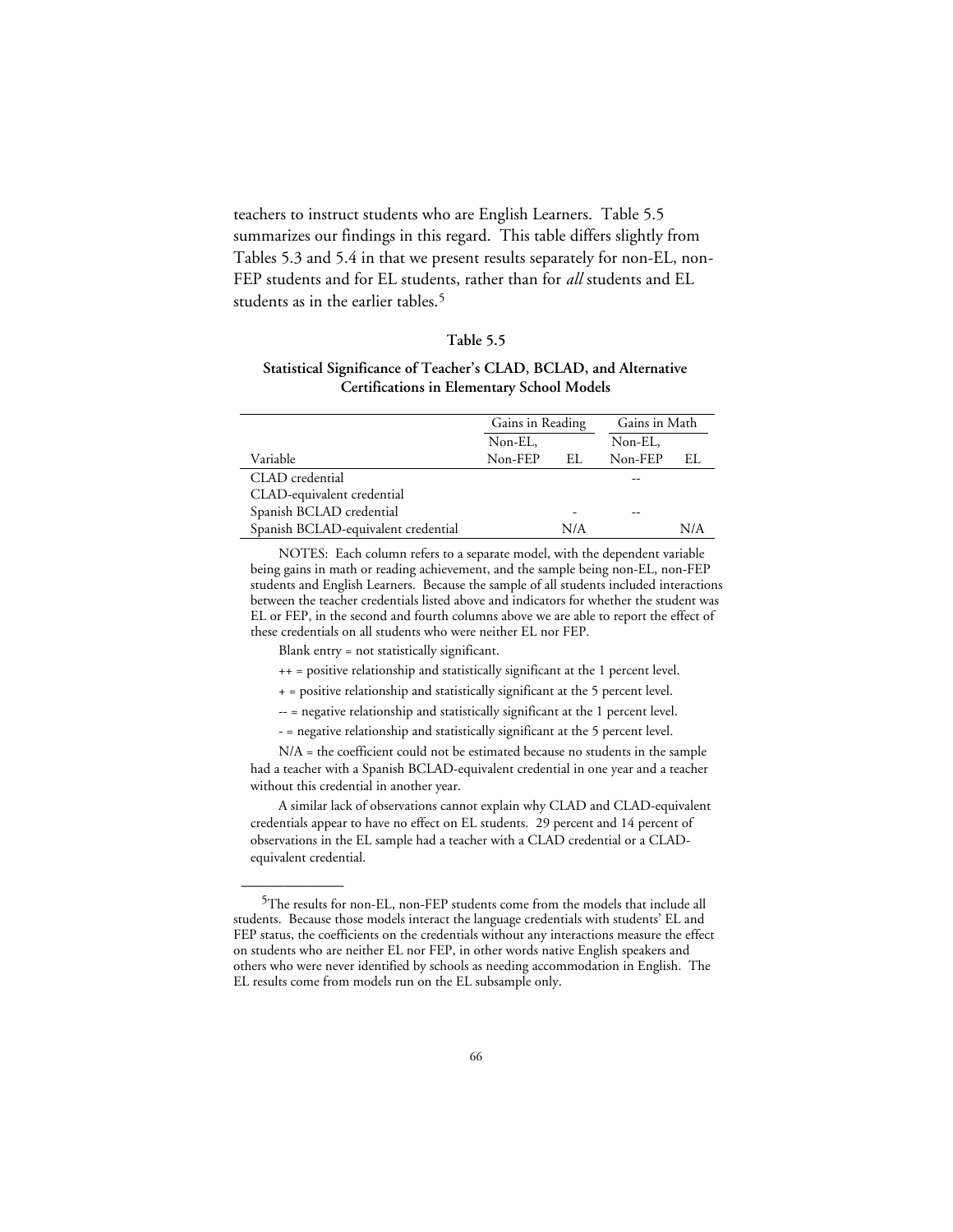EL students' learning in both reading and math appears to be unrelated to whether their teachers held a CLAD or equivalent credential. We found some weak evidence that EL students improved their reading scores less if their teacher held a Spanish BCLAD.

There is no obvious direct reason why any of these credentials would necessarily affect teachers' ability to improve non-EL, non-FEP students' rate of learning. In most cases we found no link, although teachers with a CLAD or Spanish BCLAD credential were associated with weaker gains in math for these students.

Tables 5.4 and 5.5 omit many of the characteristics of teachers that we included in the model, such as the teachers' gender, race, and major and minor in college (with majors in education and minors in education or "other" and those with no minor as the comparison group for majors and minors, respectively). Table 5.6 shows the results for teachers' major and minor. In general, these variables were not linked to student learning in reading in a statistically significant way. But a few important exceptions arise. In the model of reading achievement gains for all students, the variable indicating whether the teacher minored in English during his or her bachelor's program is positively related to reading gains at the 5 percent level, whereas the opposite was true for graduates in science. We found in the math model that numerous teacher degrees were associated with better gains for students than the comparison teacher degree (in education). Surprisingly, a bachelor's degree in math was not among these apparently more effective degrees. The separate models we estimated for EL students show somewhat weaker links between teacher degree and gains in student achievement, perhaps because of smaller sample size. There are two cases in which the models for EL students tell the same story as the models for all students: In both cases, teachers with a bachelor's degree in science are associated with smaller gains in math achievement whereas teachers with a degree in any other major than the ones listed and education, which is the comparison group, are associated with stronger gains in math achievement.

It is important to state that these findings do not tell us how effective an average person with a certain college degree would be if, say, government randomly assigned people to teach in the classroom. People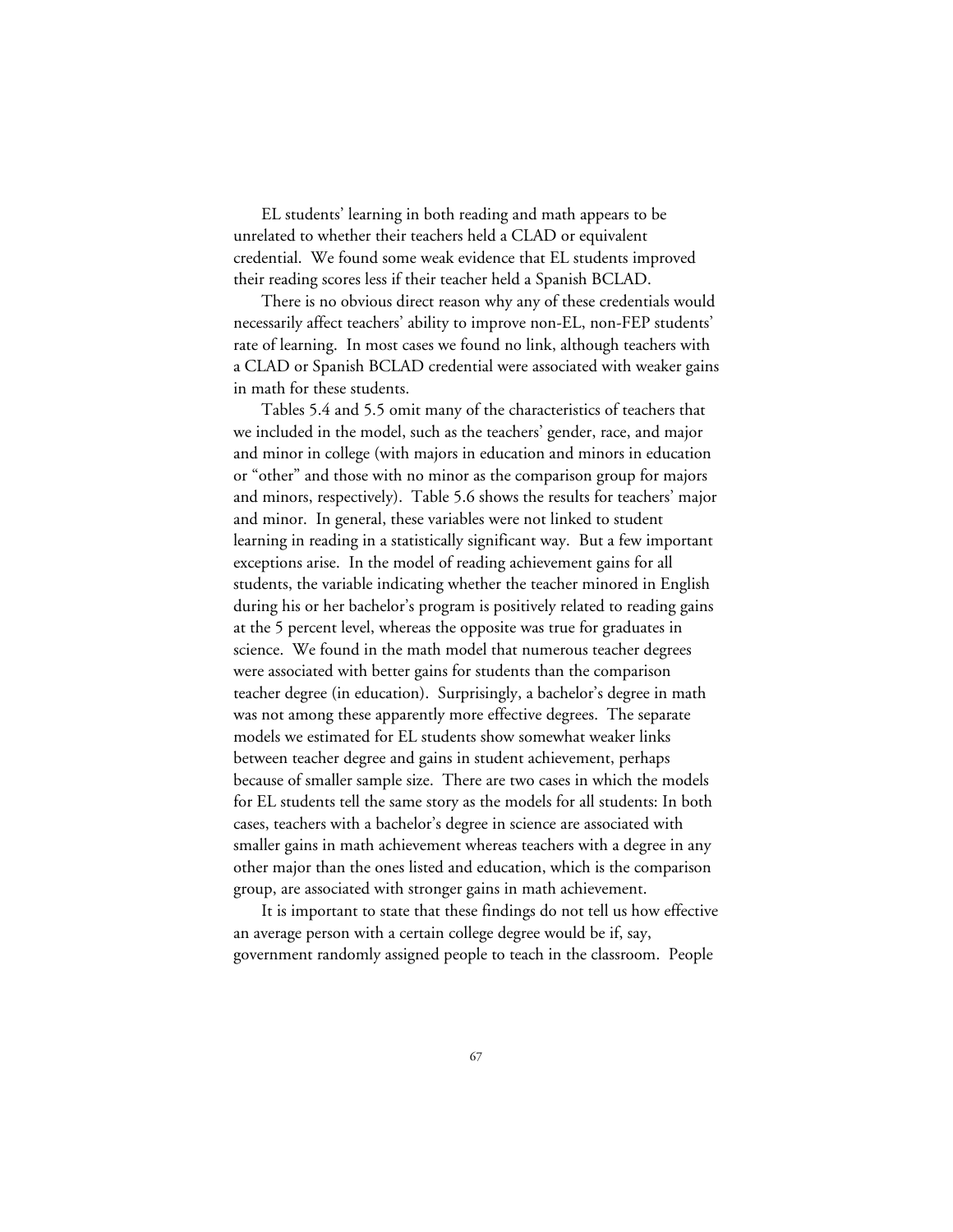#### **Table 5.6**

#### **Statistical Significance of Teacher's College Major and Minor in Elementary School Models**

|                                                            | Reading   | Gains in | Math      | Gains in |
|------------------------------------------------------------|-----------|----------|-----------|----------|
| Variable                                                   | All       | EL       | All       | EL       |
| Bachelor's degree in English                               |           |          |           |          |
| Bachelor's degree in science (biology, chemistry, physics) |           |          |           |          |
| Bachelor's degree in social science                        |           |          | $++$      |          |
| Bachelor's degree in foreign language                      |           |          |           |          |
| Bachelor's degree in math                                  |           |          |           |          |
| Bachelor's degree in other major                           |           | $++$     | $++$      | $++$     |
| Minor in English                                           | $\ddot{}$ |          | $\ddot{}$ |          |
| Minor in science (biology, chemistry, physics)             |           |          |           |          |
| Minor in social science                                    |           |          |           |          |
| Minor in foreign language                                  |           |          |           | $^{++}$  |
| Minor in math                                              |           |          |           |          |

NOTES: Each column refers to a separate model, with the dependent variable being gains in math or reading achievement, and the sample being all students or English Learners. The omitted college major is education and the omitted minor is education/ other minor/no minor.

Blank entry = not statistically significant.

++ = positive relationship and statistically significant at the 1 percent level.

- + = positive relationship and statistically significant at the 5 percent level.
- -- = negative relationship and statistically significant at the 1 percent level.
- = negative relationship and statistically significant at the 5 percent level.

who enter teaching are a self-selected group, who may not be representative of all adults with the same college degree. For example, recall the result from the math achievement model that teachers with a bachelor's degree in math do not vary significantly from teachers with a major in education. This pattern may reflect self-selection. College graduates with a major in math ostensibly have many career possibilities. Given the rigid way in which teacher salaries are set, and the low salaries of California teachers relative to salaries in other occupations that require a college degree, it could well be that the most promising math graduates find far more remunerative jobs than teaching elementary school.

Overall, one of the main messages from this table is that there is not an automatic link between a student's rate of learning and the number of college courses the student's teacher completed in a given subject. The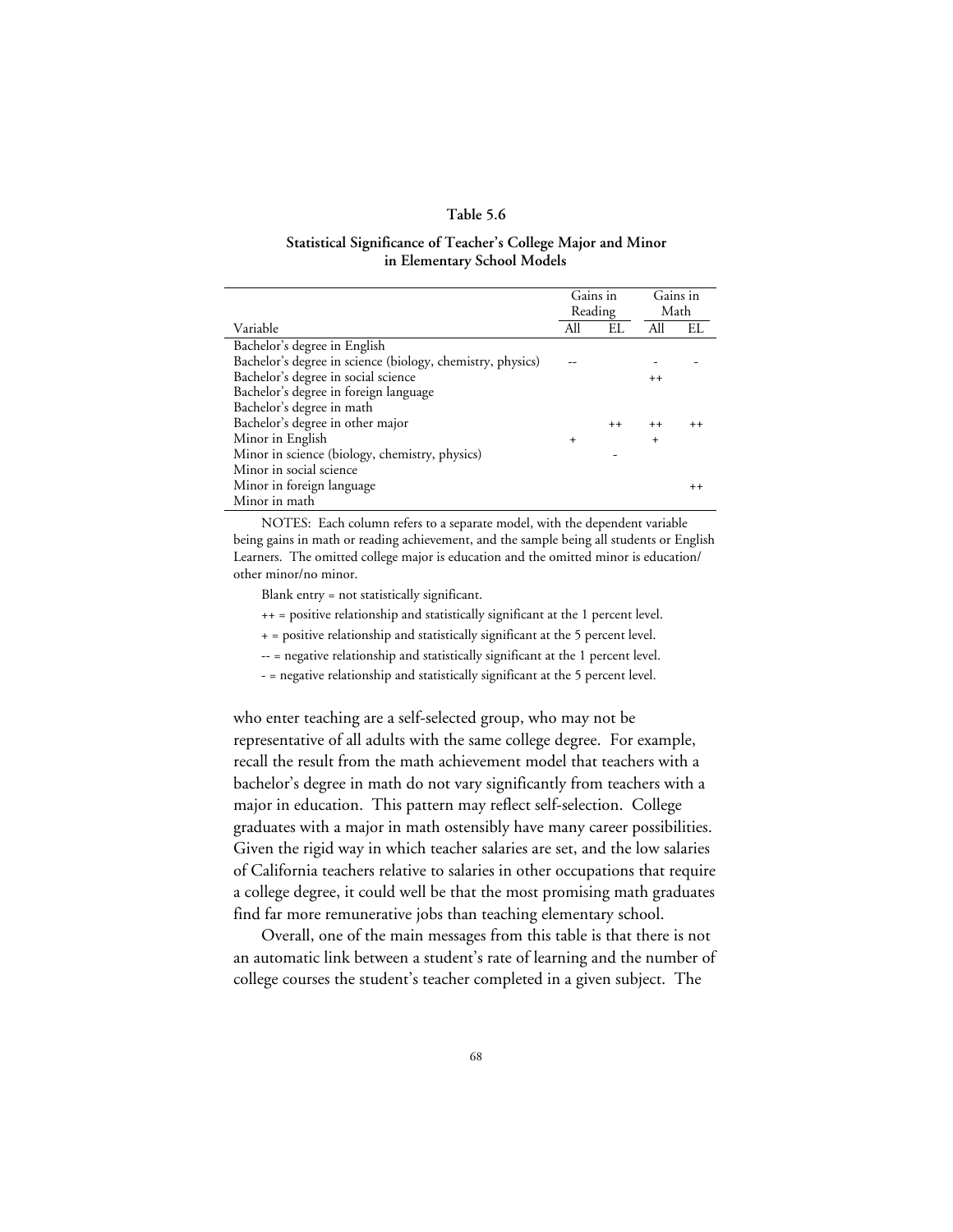general lack of significance of these variables suggests to us that at the elementary school level, the teacher's subject major and minor are only weakly related to student learning. Interested readers can find the full results in [Web Appendix F](web_appendix_F.toc.htm).

What about the size of the estimated effect of each variable on student learning? Tables 5.7 and 5.8 show the predicted changes in the rate of student learning that result from simulated changes in given explanatory variables for reading and math, respectively. We omit variables from the previous tables that are not significant at the 5 percent level. (Blank entries in the tables indicate that the variable was not statistically significant for the given sample of students.) In addition, we add one student characteristic that we consistently found to matter: the percentage of days the student was absent during the school year.

For many of the variables, we simulate the effect of changing the variable from the 25th to the 75th percentile observed in our data. In other words, we simulate the effect of an "interquartile change." For instance, the first row in Table 5.7 indicates that the interquartile range in the percentage of days absent was 3.89. We calculate the predicted change in the average gain in reading that results from such an increase in days absent. We multiply the coefficient on this variable by 3.89 to obtain the predicted change in the gain in the student test score, which is  $3.89*(-0.2179) = -0.85$  mean scaled points. Finally, we express this predicted drop in learning as a percentage of the average gain in mean scaled score in the sample (28.1 points), to arrive at a final estimate that the rate of reading learning will fall by  $100\%$ <sup>\*</sup>( $-0.85/28.1$ ) =  $-3.02\%$ .

This is the approach we take for many of the variables. In other cases, typically related to variables indicating whether the teacher held a given credential and had a given range of experience, our simulation was instead to consider what would happen if the student's teacher switched from the comparison type of teacher to one with the stated combination of credentials and experience. (Recall that the comparison category for teachers is a teacher with a bachelor's degree in education, either no minor or a minor in "other"/education, a full credential, ten or more years of teaching experience, and no language credential). In the tables, we label this sort of simulation as "nta" indicating a change from having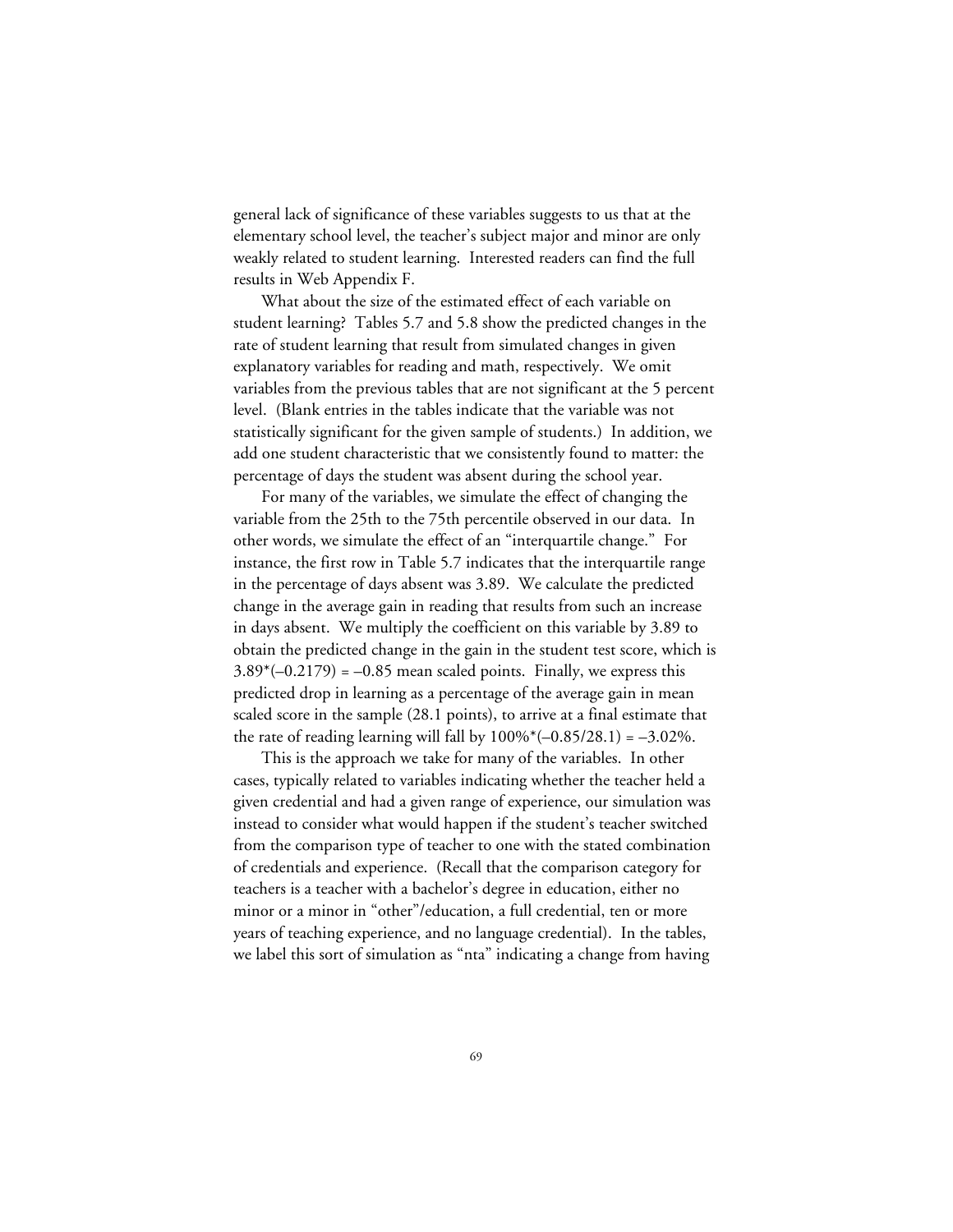| l<br>г |
|--------|
| υ      |
| ŗ      |
|        |
|        |

Predicted Effect of Stated Changes in Personal, School, Classroom, and Teacher Characteristics on the Rate of Learning in<br>Reading for Elementary School Students **Predicted Effect of Stated Changes in Personal, School, Classroom, and Teacher Characteristics on the Rate of Learning in Reading for Elementary School Students**

|                                             |                      | All Students |                  |                      | EL Students |                  |
|---------------------------------------------|----------------------|--------------|------------------|----------------------|-------------|------------------|
|                                             |                      |              | % Predicted      |                      |             | % Predicted      |
|                                             | Simulation Simulated |              | Change in        | Simulation Simulated |             | Change in        |
| Variable                                    | Type                 | Change       | Student Learning | Type                 | Change      | Student Learning |
| Student characteristic                      |                      |              |                  |                      |             |                  |
| % of days absent                            | <u>្</u> អ           | 3.89         | $-3.02$          | Ξ.                   |             |                  |
| School and peer group characteristics       |                      |              |                  |                      |             |                  |
| % of school FEP                             |                      | 3.27         | 2.71             |                      |             |                  |
| Grade-level peer achievement                | .፰.፰.፰               |              |                  | 5.5.5                |             |                  |
| Classroom peer achievement                  |                      |              |                  |                      |             |                  |
| Grade-level peer achievement, p25 to p50    | $\sin$               |              |                  | $\sin$               |             |                  |
| Classroom peer achievement, p25 to p50      | $\frac{1}{6}$        |              |                  | $_{\rm oth}$         |             |                  |
| Grade-level peer achievement, p50 to p75    |                      |              |                  | $\frac{1}{2}$        |             |                  |
| Classroom peer achievement, p50 to p75      | ct                   |              |                  | $\frac{1}{2}$        |             |                  |
| Grade-level peer achievement, median        | $\frac{1}{\alpha}$   |              |                  | o <sup>th</sup>      |             |                  |
| absolute change                             |                      |              |                  |                      |             |                  |
| Classroom peer achievement, median          | oth                  |              |                  | o <sub>th</sub>      |             |                  |
| absolute change                             |                      |              |                  |                      |             |                  |
| Class size and teacher characteristics      |                      |              |                  |                      |             |                  |
| Elementary class size                       | <u>្</u> អ           | $-11.667$    | 5.91<br>22.53    | ۱à.                  | $-11.333$   | 12.15            |
| Teachers with emergency credential and 0-1  | nta                  |              |                  | nta                  |             |                  |
| year of experience                          |                      |              |                  |                      |             |                  |
| Teachers with full credential and 6-9 years | nta                  |              |                  | nta                  |             | $-9.11$          |
| of experience                               |                      |              |                  |                      |             |                  |
| Spanish BCLAD credential                    | nta                  |              |                  | nta                  | 100         | $-7.09$          |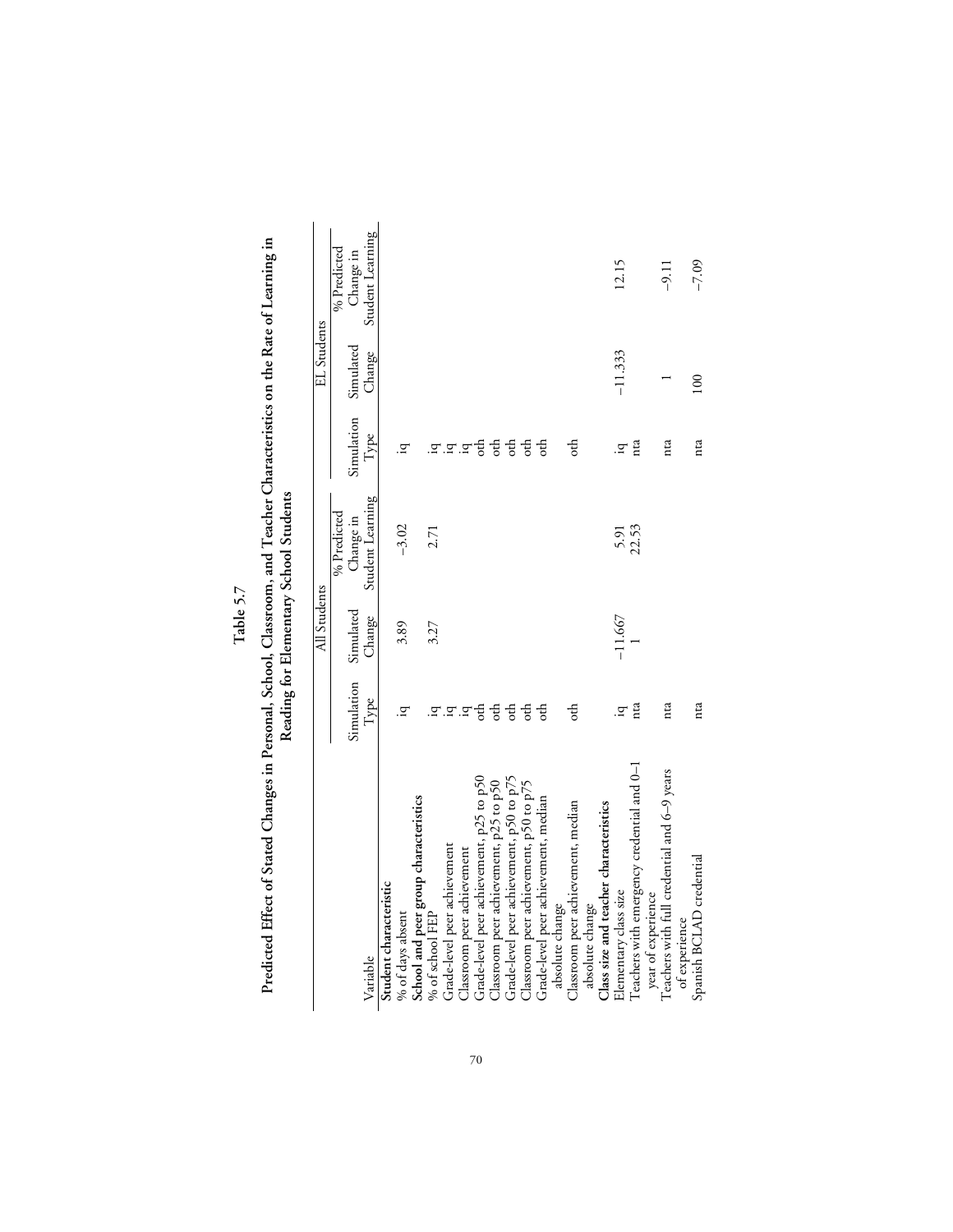|                                 |           | All Students |                                                           |            | EL Students |                  |
|---------------------------------|-----------|--------------|-----------------------------------------------------------|------------|-------------|------------------|
|                                 |           |              | % Predicted                                               |            |             | % Predicted      |
|                                 | imulation |              |                                                           | Simulation | Simulated   | Change in        |
| Variable                        | Type      |              | Simulated Change in<br><sup>Change</sup> Student Learning | Type       | Change      | Student Learning |
| eacher major/minor subjects     |           |              |                                                           |            |             |                  |
| B.A. in science                 | nta       | 100          | $-10.83$                                                  | nta        |             |                  |
| B.A. in other majo <sup>*</sup> |           |              |                                                           | nta        |             |                  |
| <i><b>Iinor</b></i> in English  |           |              | 5.52                                                      | nta        |             |                  |
| Ainor in science                | nta       |              |                                                           | nta        | $\epsilon$  | $-39.74$         |

Table 5.7 (continued) **Table 5.7 (continued)**

statistically significant. The "other" simulations apply to the peer group estimates, where we break down the effect of an interquartile change in statistically significant. The "other" simulations apply to the peer group estimates, where we break down the effect of an interquartile change in peer group into the effect from changing from the 25th to 50th percentile and from the 50th percentile to the 75th percentile; in addition, we simulate changing the median of the absolute value of the changes in peer group NOTES: iq = interquartile change, nta = "none-to-all" (that is, the results from changing from a teacher without the given characteristic<br>to having a teacher with this characteristic for the entire school year), oth = "oth NOTES: iq = interquartile change, nta = "none-to-all" (that is, the results from changing from a teacher without the given characteristic peer group into the effect from changing from the 25th to 50th percentile and from the 50th percentile to the 75th percentile; in addition, we simulate changing the median of the absolute value of the changes in peer group test scores for individual students. The predicted percentage to having a teacher with this characteristic for the entire school year), oth = "other, see footnotes." Blank entries mean that the effect is not gains in student learning are calculated by dividing the predicted gain in the test score by the average one-year gains in mean scaled scores. gains in student learning are calculated by dividing the predicted gain in the test score by the average one-year gains in mean scaled scores. These average gains were 28.06 points for the sample of all students and 31.18 for the sample of EL students. These average gains were 28.06 points for the sample of all students and 31.18 for the sample of EL students.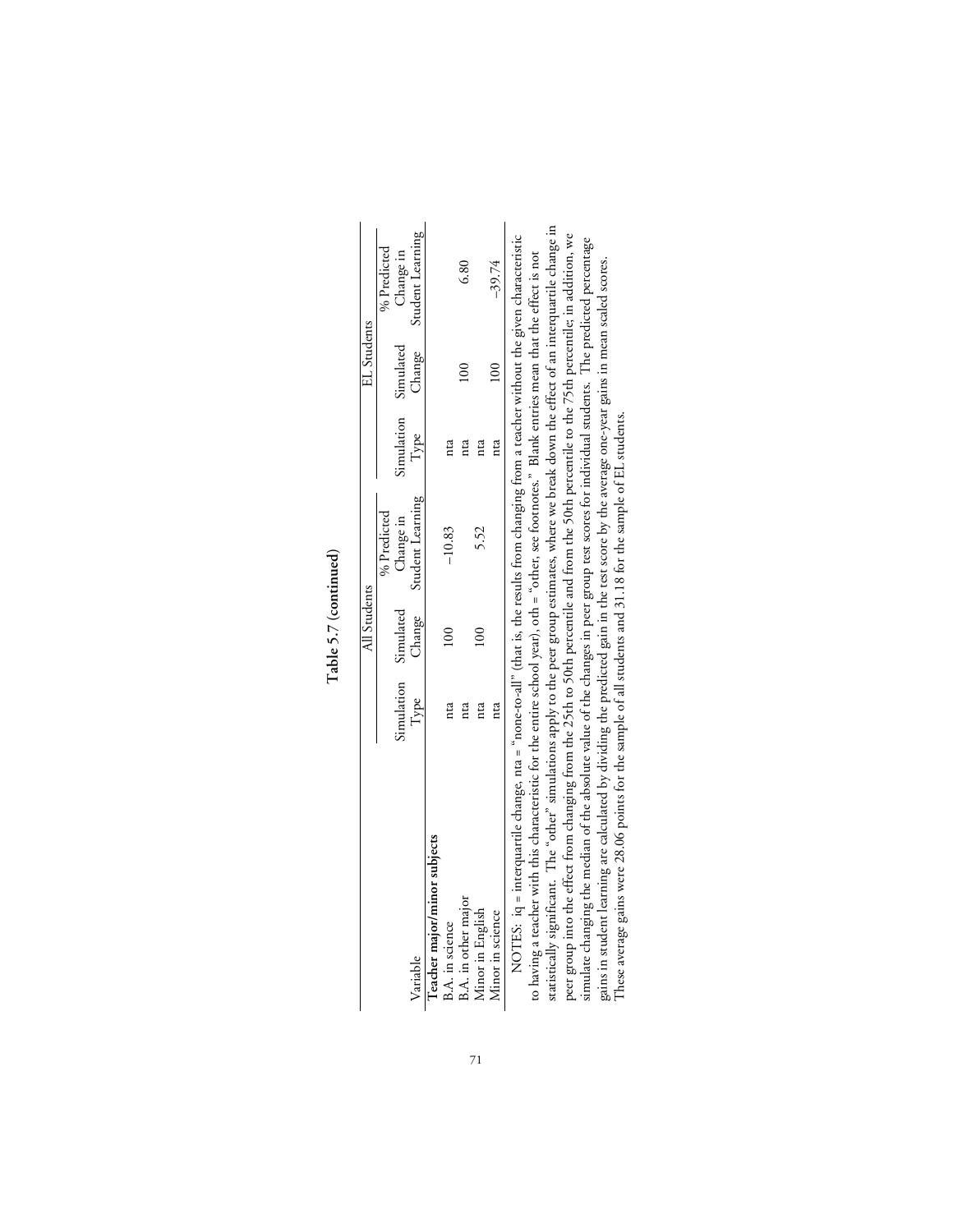| ∝  |
|----|
|    |
| ¢, |
| Ξ  |
|    |

Predicted Effect of Stated Changes in Personal, School, Classroom and Teacher Characteristics on the Rate of Learning in<br>Math for Elementary School Students **Predicted Effect of Stated Changes in Personal, School, Classroom and Teacher Characteristics on the Rate of Learning in Math for Elementary School Students**

|                                                            |                      | All Students                                                          |                                            |              | EL Students                                         |                               |
|------------------------------------------------------------|----------------------|-----------------------------------------------------------------------|--------------------------------------------|--------------|-----------------------------------------------------|-------------------------------|
|                                                            |                      |                                                                       | % Predicted                                |              |                                                     | % Predicted                   |
|                                                            |                      |                                                                       | Change in                                  |              |                                                     |                               |
|                                                            | Simulation Simulated |                                                                       | Student                                    | Simulation   | Simulated                                           | Change in<br>Student          |
| Variable                                                   | Type                 | Change                                                                | Learning                                   | Type         | Change                                              | Learning                      |
| Student characteristic                                     |                      |                                                                       |                                            |              |                                                     |                               |
| % of days absent                                           | .ਧ                   | 3.89                                                                  | $-2.70$                                    | .ਧ           | 3.89                                                | $-3.70$                       |
| School and peer group characteristics                      |                      |                                                                       |                                            |              |                                                     |                               |
| % of school Asian                                          |                      |                                                                       | $-8.62$                                    |              | 16.26                                               | $-19.54$                      |
| % of school Pacific Islander                               |                      |                                                                       |                                            |              |                                                     |                               |
| % of school EL                                             | .g.g.g.g.g.g         |                                                                       |                                            | .፰.፰.፰.፰.፰.፰ |                                                     |                               |
| % of school FEP                                            |                      |                                                                       |                                            |              |                                                     |                               |
| Grade-level peer achievement                               |                      |                                                                       |                                            |              |                                                     |                               |
| Classroom peer achievement                                 |                      |                                                                       |                                            |              |                                                     |                               |
| Grade-level peer achievement, p25 to p50                   |                      | $16.45\n0.82\n0.7,3\n0.782\n0.782\n0.744\n0.747\n0.747\n0.148\n0.148$ |                                            |              | 0.672<br>0.745<br>0.2358<br>0.441<br>0.299<br>0.299 | $6.588545886$<br>$6.58545886$ |
| Classroom peer achievement, p25 to p50                     |                      |                                                                       |                                            |              |                                                     |                               |
| Grade-level peer achievement, p50 to p75                   | ई ई ई ई              |                                                                       | 4.46                                       | 동 동 동 동 동    |                                                     |                               |
| Classroom peer achievement, p50 to p75                     |                      |                                                                       | 1.90                                       |              |                                                     |                               |
| Grade-level peer achievement, median absolute change       |                      |                                                                       | 1.76                                       |              |                                                     |                               |
| Classroom peer achievement, median absolute change         |                      | 0.296                                                                 | 1.20                                       |              |                                                     |                               |
| Teacher characteristics                                    |                      |                                                                       |                                            |              |                                                     |                               |
| Interns with 0-1 year experience                           | nta                  |                                                                       |                                            | nta          |                                                     | $-16.64$                      |
| Teachers with emerg. credential and 0-1 year of experience | nta                  |                                                                       |                                            | nta          |                                                     |                               |
| Master's degree                                            | nta                  | $\frac{8}{100}$                                                       |                                            | nta          |                                                     |                               |
| $\rm TAD$ credential                                       | nta                  | $\overline{0}$                                                        | $-16.64$<br>$24.73$<br>$-3.10$<br>$-58.29$ | nta          |                                                     |                               |
| Spanish BCLAD-equivalent credential                        | nta                  |                                                                       |                                            | nta          |                                                     |                               |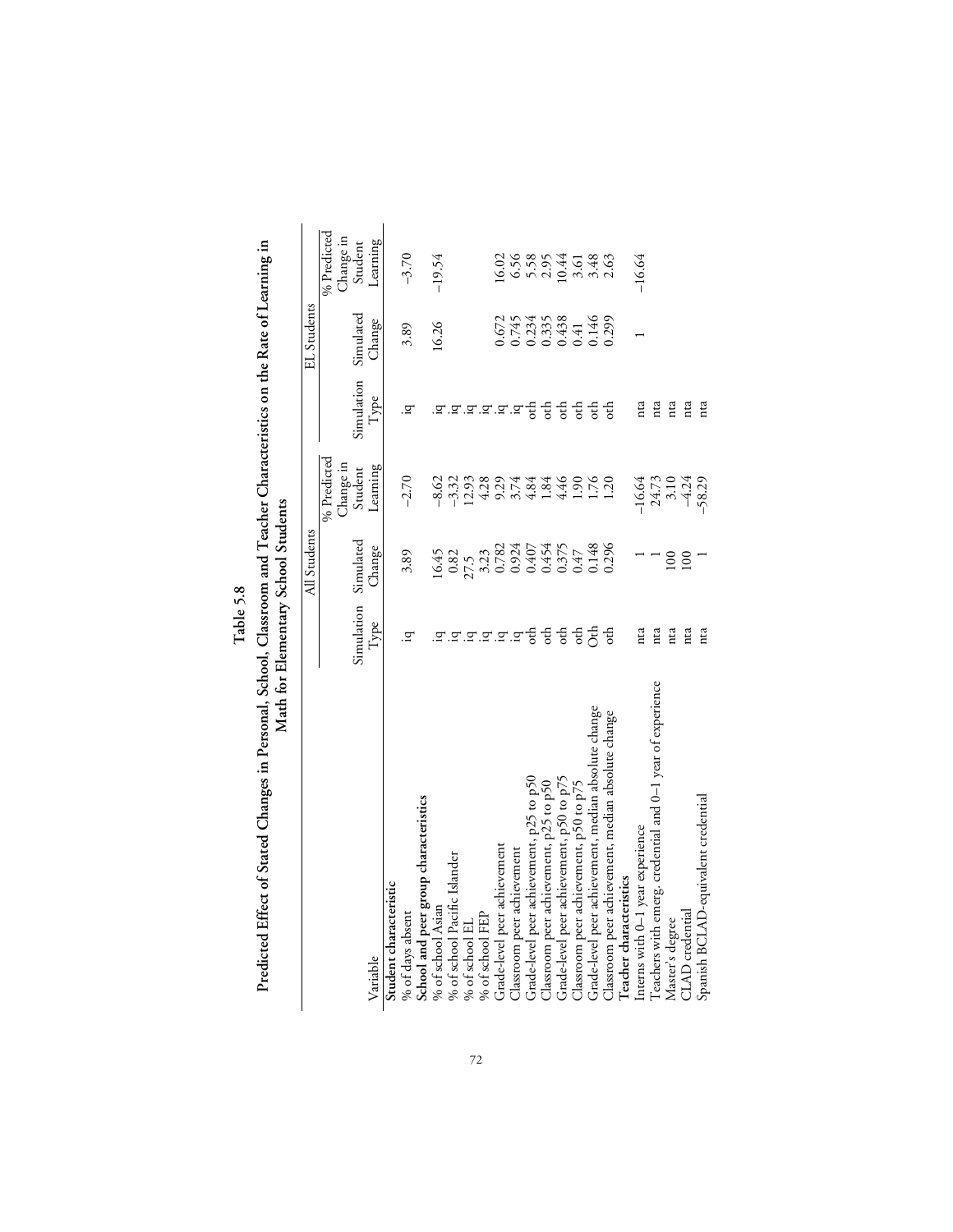|                              |                                     | All Students |                                  |                                     | EL Students |                                                 |
|------------------------------|-------------------------------------|--------------|----------------------------------|-------------------------------------|-------------|-------------------------------------------------|
|                              |                                     |              | % Predicted                      |                                     |             |                                                 |
|                              |                                     |              |                                  |                                     |             |                                                 |
|                              |                                     |              |                                  |                                     |             |                                                 |
| Variable                     | Simulation Simulated<br>Type Change |              | Change in<br>Student<br>Learning | Simulation Simulated<br>Type Change |             | % Predicted<br>Change in<br>Student<br>Learning |
| Teacher major/minor subjects |                                     |              |                                  |                                     |             |                                                 |
| B.A. in social science       | nta                                 |              |                                  | nta                                 |             |                                                 |
| B.A. in science              | nta                                 |              |                                  |                                     |             |                                                 |
| B.A. in other major          |                                     | $\infty$     | $3.57$<br>$-8.20$<br>$5.14$      | nta                                 |             | $-13.28$<br>10.83                               |
| Minor in English             | nta                                 |              |                                  | nta                                 |             |                                                 |
| Minor in foreign language    | nta                                 |              |                                  | E                                   | 100         | 17.22                                           |
|                              |                                     |              |                                  |                                     |             |                                                 |

Table 5.8 (continued) **Table 5.8 (continued)**

F~~ 5~-F m. with the median of the absolute value of the changes in peer group test scores for individual students. The predicted percentage aim in student learning are calculated by dividing the predicted gain in the test gains in student learning are calculated by dividing the predicted gain in the test score by the average one-year gains in mean scaled scores. These NOTES: iq = interquartile change, nta = "none-to-all" (that is, the results from changing from a teacher without the given characteristic to statistically significant. The "other" simulations apply to the peer group estimates, where we break down the effect of an interquartile change in statistically significant. The "other" simulations apply to the peer group estimates, where we break down the effect of an interquartile change in simulate changing the median of the absolute value of the changes in peer group test scores for individual students. The predicted percentage peer group into the effect from changing from the 25th to 50th percentile, from the 50th percentile to the 75th percentile; in addition, we peer group into the effect from changing from the 25th to 50th percentile, from the 50th percentile to the 75th percentile; in addition, we having a teacher with this characteristic for the entire school year), oth = "other, see footnotes." Blank entries mean that the effect is not average gains were 28.04 points for the sample of all students and 30.20 for the sample of EL students.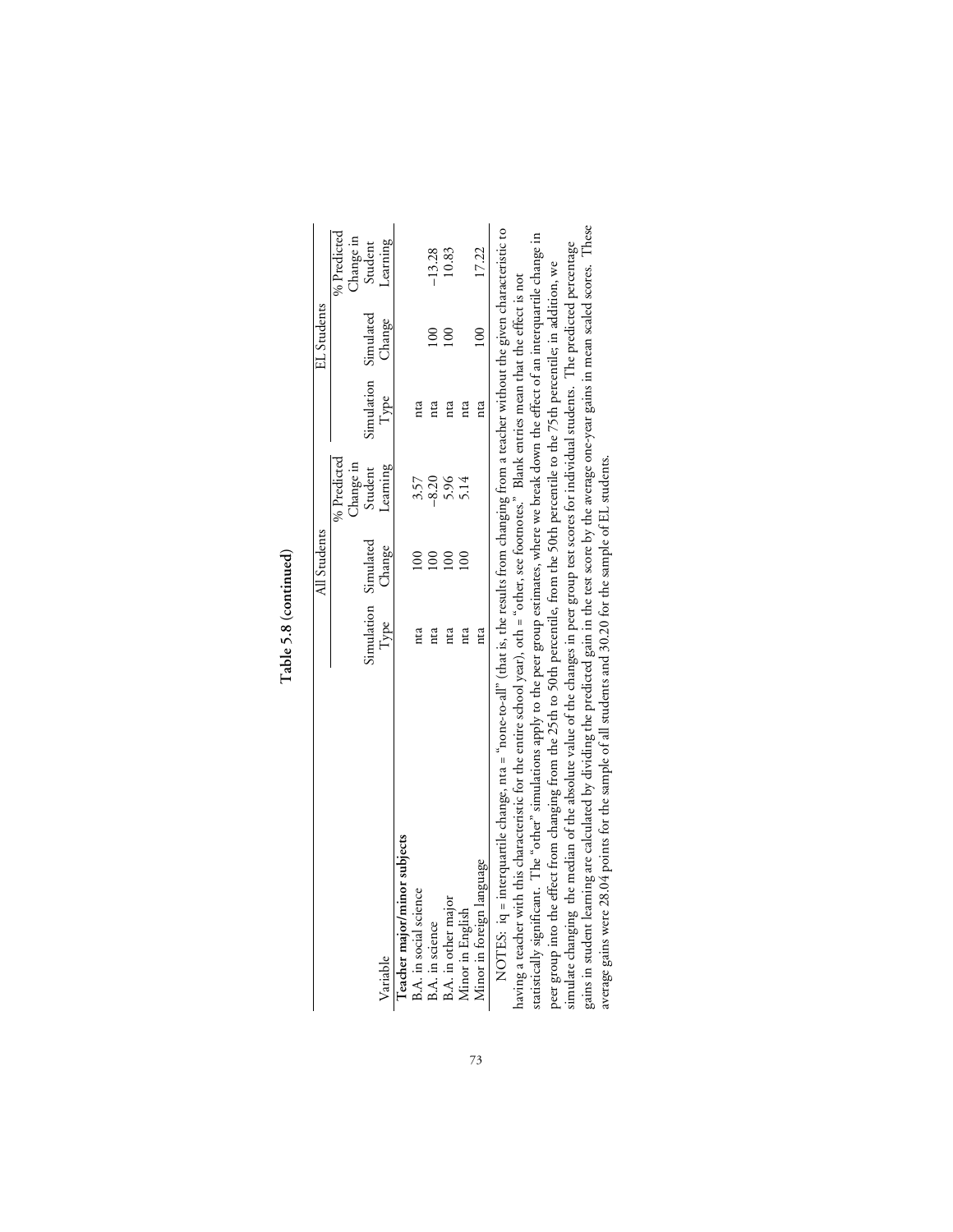the given type of teacher none of the time to all of the time, or "none to all."

Table 5.8 suggests that both classroom and grade-level peer group achievement have a quantitatively important relationship with individual students' rate of learning in math. An interquartile change in classroom peer achievement is associated with a 3.7 percent increase in the rate of learning in math; the corresponding number for the grade-level peer achievement level is 9.3 percent. In some senses, it is surprising that the predicted effect of interquartile change in grade-level peer group scores is greater than the effect of an interquartile change in classroom peer scores. But the overall achievement in the grade level could have important effects on the social norms of students—that is, their attitudes toward school—and in turn influence the extent to which teachers give challenging material to students in all classes in the grade.

It might seem doubtful that any individual student is likely to experience a change in peer achievement equal to the districtwide interquartile range in peer achievement. Such a change might require that a student be bused from the inner-city to a high-achieving suburban district, for instance. But approximately one in four students in the district is in a school choice program of some sort, showing that most students really do have the ability to change peers meaningfully by changing schools. Alternatively, in schools that group students by ability, such a large increase in classroom peers might entail a radical reassignment between ability groups. We certainly do observe such large variations in peer achievement for some students in the data.

Still, we can only wonder how many students could experience such a large change. Accordingly, the next two rows in Tables 5.8 break down an interquartile change into simulations of what would happen if the achievement of a student's peers in the classroom and the grade changed from the 25th to the 50th percentile and from the 50th to 75th percentile. The resulting changes, which mechanically should add up to the predicted change from the original interquartile simulation, are about half as large, with variations in how those changes are divided between the two smaller changes in peer achievement. These changes, which are still large, might correspond to being promoted from one ability group to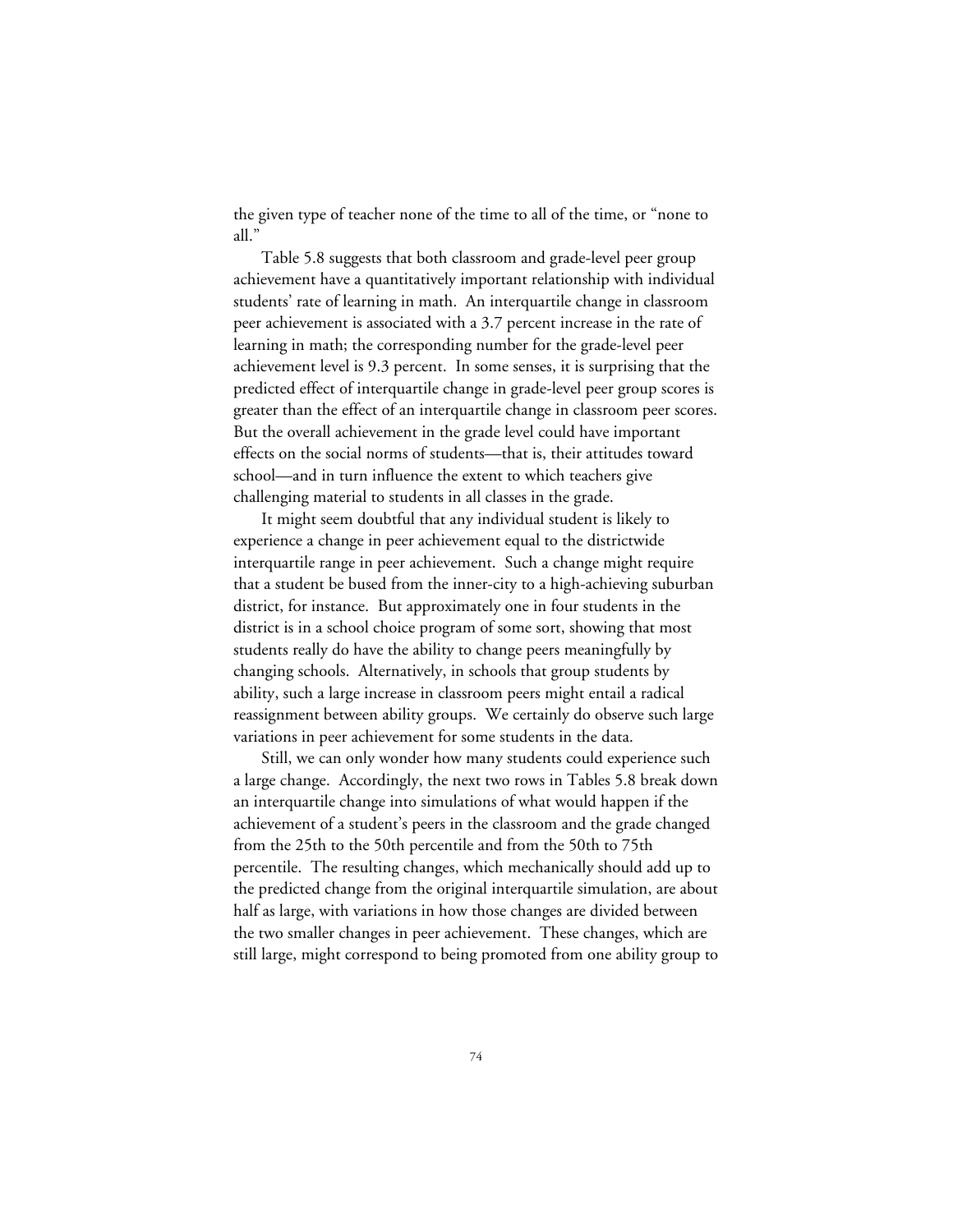another within a school, or to being bused from a good to a very good school.

Finally, we offer another simulation, in which the changes in classroom and grade-level peer group achievement are set to the median of the absolute value of the *actual changes in peers' past achievement* for students in the sample. These changes are in fact reasonably large for math—0.15 standard deviation at the grade level and 0.30 standard deviation at the classroom level. Even with these relatively conservative changes in peer achievement at either the classroom or the grade level, we obtain meaningful predicted gains in learning of 1.8 percent and 1.2 percent, respectively.

Clearly, the initial achievement of one's peers in the classroom and the grade significantly affect individuals' rate of learning in a positive way. *In short, peers matter tremendously at the elementary level, for math. For reading, the coefficients on the peer variables were positive but were not statistically significant so that we can be less confident of peer effects in reading.*

Next, we consider the estimated effect of class size reduction on student learning. We found no statistically significant effect of class size on math achievement. But an interquartile reduction in class size, which amounts to a substantial reduction (about 12 students), is predicted to boost the rate of learning in reading by 5.9 percent overall and 12.2 percent for EL students (Table 5.7). These are significant increases in the rate of learning, although brought about by a very large investment in reducing class size.

Teachers' credentials and years of teaching experience appeared to matter for student learning in only a few cases. Tables 5.7 and 5.8 and the earlier tables suggest that the predicted effects of switching to less fully credentialed and experienced teachers are usually not statistically significant, but in the rare instance when they are, the effects can be meaningful. For instance, switching from the comparison group of teachers (with a full credential and ten or more years of experience) to a teacher with a full credential but only six to nine years of experience is predicted to lower the rate of reading gains by 9.1 percent for EL students. In contrast, novice teachers with an emergency credential are predicted to increase rates of gain in reading achievement by 22.5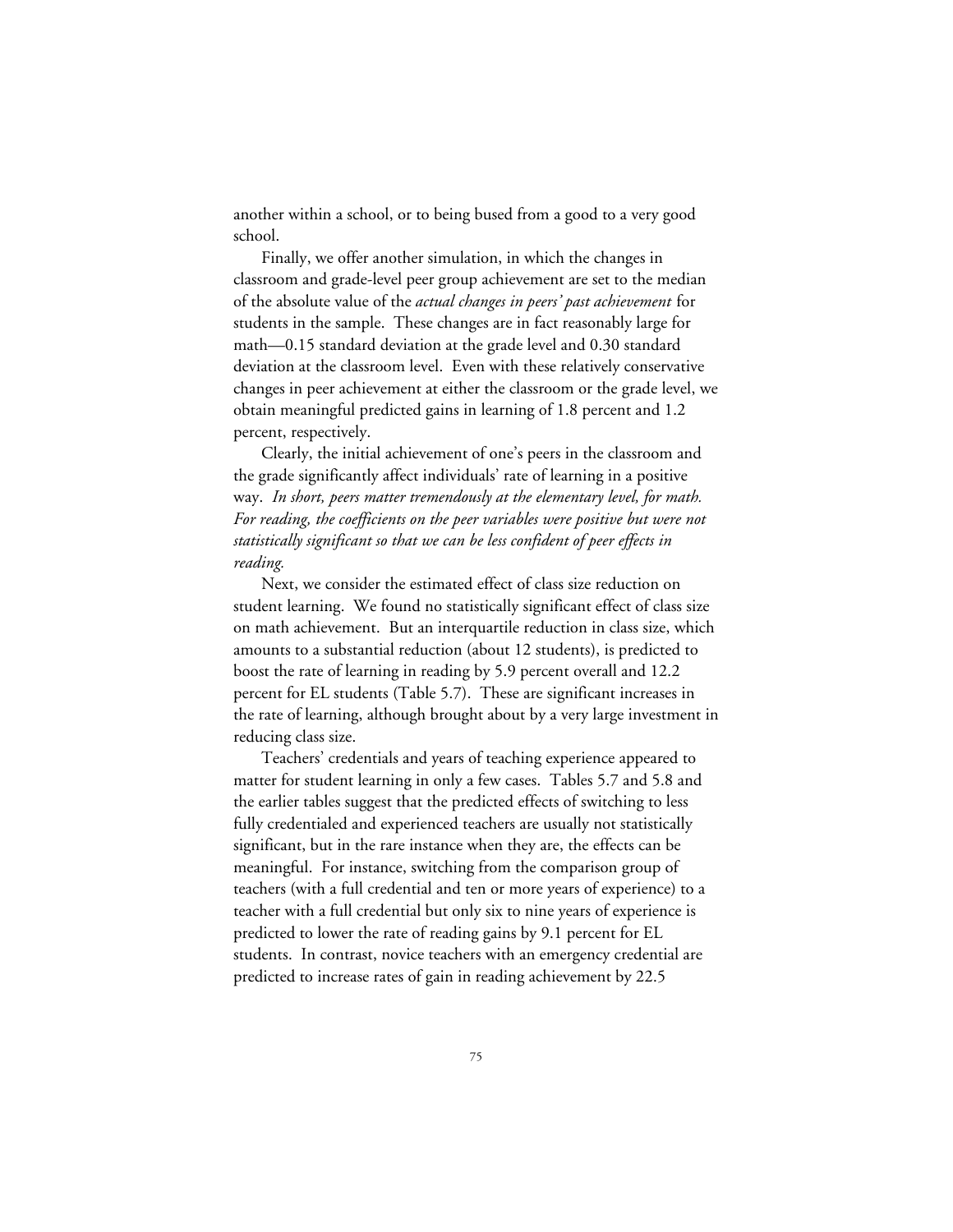percent, relative to teachers with a full credential and ten or more years of experience.

We find similarly mixed evidence on teacher education. In only one case do we find that a teacher's highest degree is associated with higher gains in student achievement. For all students, math scores are predicted to grow 3 percent more quickly if a student switches from a teacher with a only bachelor's to a teacher with a master's degree.

Although some of these teacher qualification effects are fairly large, they are not completely persuasive, given the lack of significance of most of the other combinations of credentials, experience, and education for which we controlled; the lack of corresponding findings for both the entire sample and for EL students; and the lack of corresponding findings for both math and reading gains. It seems that sometimes a teacher's level of experience, credential, and degree can matter, but in general this is not the case.

We did find that a teacher's language credentials were related to learning in different ways for EL and non-EL students. The only significant finding for EL students was that teachers with a BCLAD credential were associated with 7.1 percent lower rates of gain in reading achievement. Because the district does not have readily available data on whether specific classes are bilingual, Sheltered English immersion, or mainstreamed classes, it is hard to know whether this effect has to do with teacher training, the structure of the class, or other unmeasured characteristics of the teacher or class.

Tables 5.7 and 5.8 show that the predicted effects of switching from a teacher with a bachelor's degree in education to one with a degree in other fields are quite variable. One of the most consistent findings is that teachers with a bachelor's degree or a minor in science tend to be associated with lower gains in math and reading achievement, typically with a predicted drop in gains in achievement of 5–15 percent. The largest predicted change is a 39.7 percent drop in gains in EL students' reading achievement when taught by a teacher with a minor in science. However, this result is not mirrored in the sample of all students and so may reflect something idiosyncratic about the relevant EL students or teachers in the sample.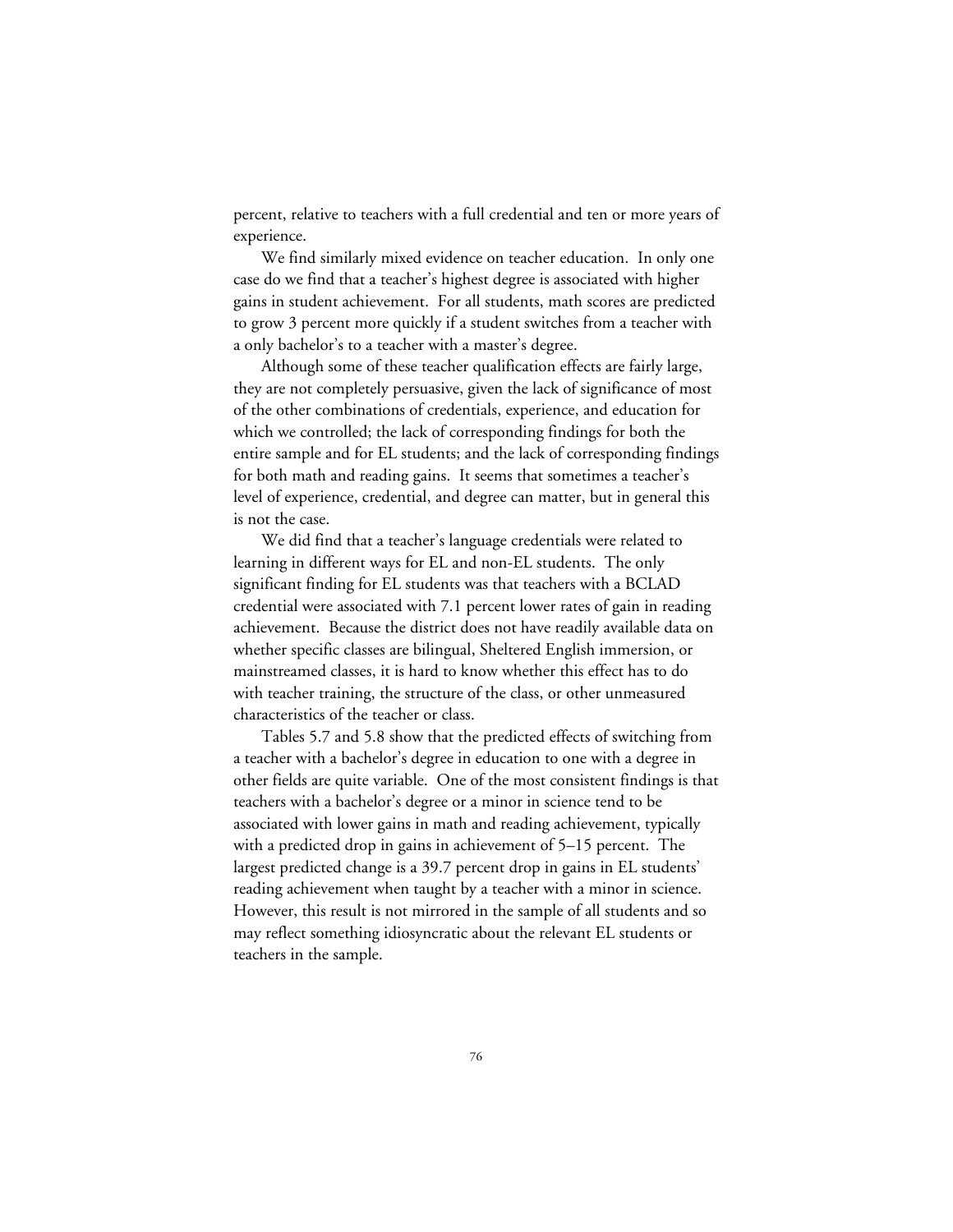Finally, Figure 5.1 summarizes some of the most dramatic findings by illustrating the relative importance of absenteeism, peer group test scores, class size, teacher education, and two measures of teacher credentials and experience. The initial achievement of peers in the student's classroom and grade level appear to be among the variables strongly related to student learning in math. A few measures of teacher credentials/teacher experience are as strongly or more strongly related to student learning. But these results are sporadic—most of our measures of teacher credentials and teacher experience are not statistically significant, and in one case it appears that less highly qualified teachers are more effective than more highly qualified teachers. Increasing class



 NOTES: The percentage of days absent, peer scores, and class size simulations reflect interquartile changes in the listed variables. For example, the bar for the estimated effect of class size on reading scores reflects a drop in class size of 11.7 students. The predicted effects for switching to a teacher with an emergency credential or intern credential with 0–1 years of experience are based on a comparison with a fully credentialed teacher with ten or more years of experience; the simulation for a teacher with a master's degree uses as a comparison a teacher with a bachelor's degree. The missing bars for certain variables indicate that these measures of teacher qualification were not related significantly to gains in achievement in the given type of test.

#### **Figure 5.1—Predicted Percentage Change in the Rate of Learning Among Elementary School Students**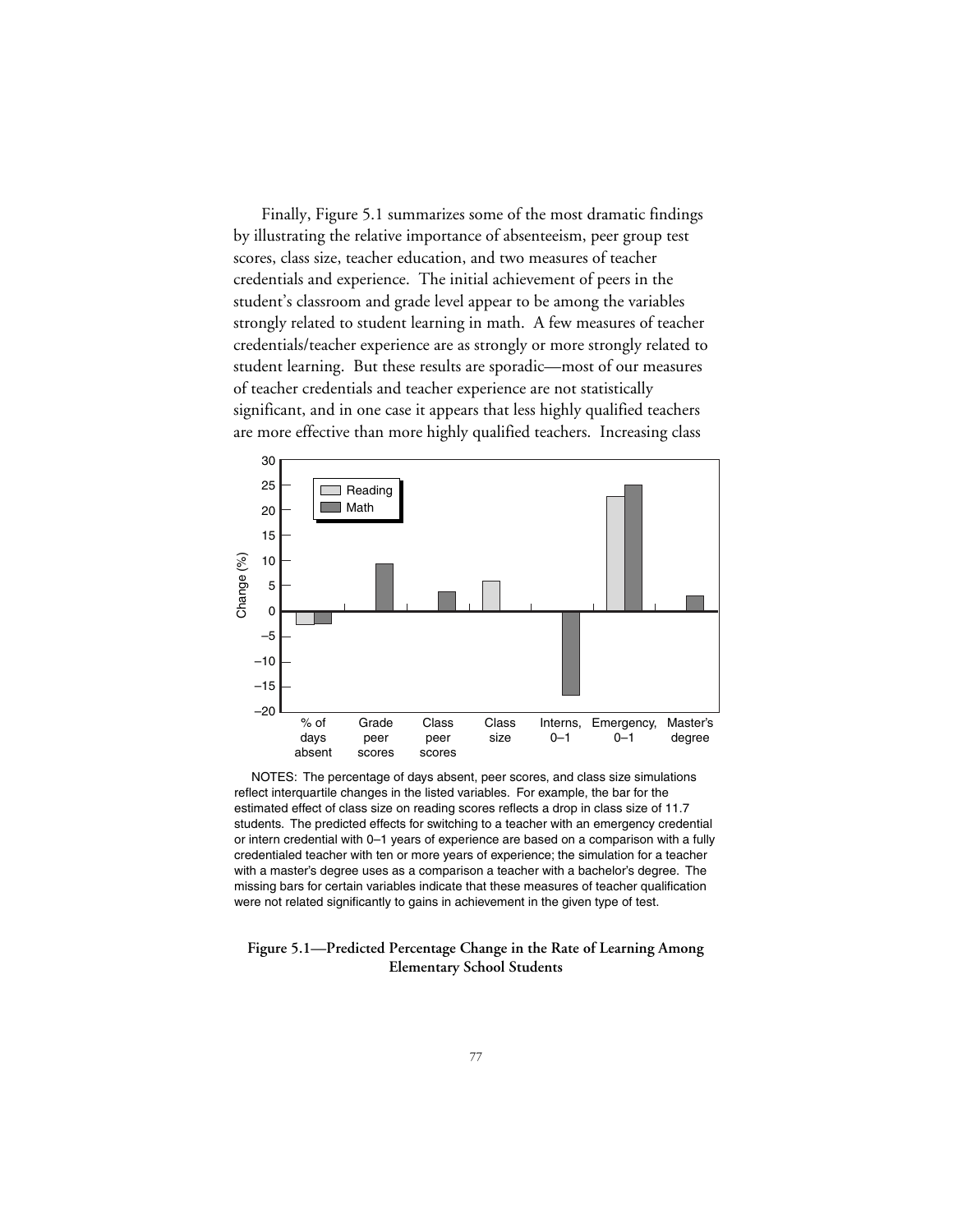size appears to influence student learning in reading, but the effects are dwarfed by some of the other effects.<sup>6</sup>

# **Conclusion**

\_\_\_\_\_\_\_\_\_\_\_\_

This chapter presents a complex picture of "what matters" for student learning. Perhaps the most consistent findings are that a student's absence rate and, at least in math, the initial academic achievement of students in the given student's classroom and grade are strongly related to the student's own rate of learning.

The result that a student who is absent particularly often will learn relatively less seems intuitive. What is less obvious is the mechanism through which the peer effects work. The effect of these classroom and grade peer test score measures could be capturing the direct learning effect that results from being surrounded by high-achieving peers. In addition, teachers may alter their teaching methods and curriculum in reaction to changes in the composition of the classroom and the grade. Either way, it appears that it is not just the teacher who matters for a student's learning but also the aptitude of other students.

It is important to remember that these and other findings cannot simply be caused by mere correlation whereby quick learners attend schools with other quick learners. Because we control for unobserved but fixed characteristics of both schools and students, we are distilling these peer group achievement effects from *changes* in the student's classroom and grade level peers from one year to the next.

Teacher qualifications do appear to affect student learning, but not in a strong or consistent fashion. Teacher education seems to matter weakly. In a very few cases, teacher credentials/experience seem to matter as well, but these effects are inconsistent. Class size appears to be a much stronger predictor of elementary students' rate of learning in reading than are the detailed measures of teacher qualifications that we include. Conversely, for math achievement we did not find that class size

<sup>&</sup>lt;sup>6</sup>The next chapter, on middle and high school results, will briefly discuss some robustness checks that we performed on the models for elementary, middle, and high schools.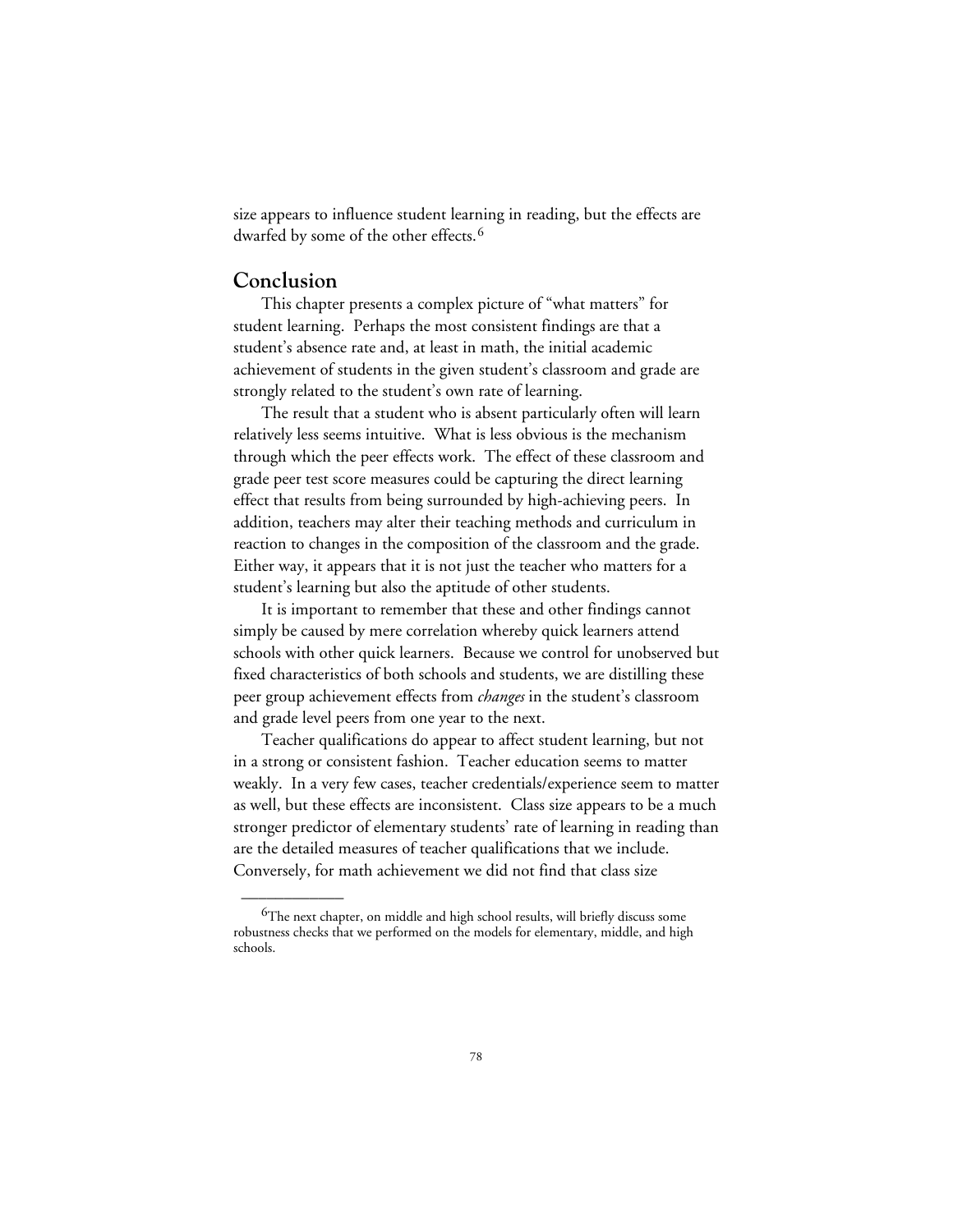"matters." We also found that teachers with master's degrees are associated with higher gains in math achievement.

Finally, we recall our finding from Chapter 4 that nonwhite students have been catching up with white students. This result seems to be something of a paradox, because schools with more nonwhite students typically have the fewest fully credentialed, highly experienced, and highly educated teachers, and yet these schools appear to have shown particularly sharp gains in achievement. Part of the answer, clearly, is that teacher qualifications do matter for student learning but far less than many appear to believe.

In the following chapter, we examine our findings for middle and high school students. An important reason for doing separate analyses by grade span is to test which patterns we have just outlined in elementary schools are corroborated by results in middle and high schools. A second and more important reason to study middle and high schools separately is that education in these higher grades is a more complex process. Additional measures of teacher qualifications, in the form of subject authorizations, become relevant at these higher grades. At the same time, students in middle and high school begin to vary in the number and type of courses taken. We address these issues specifically.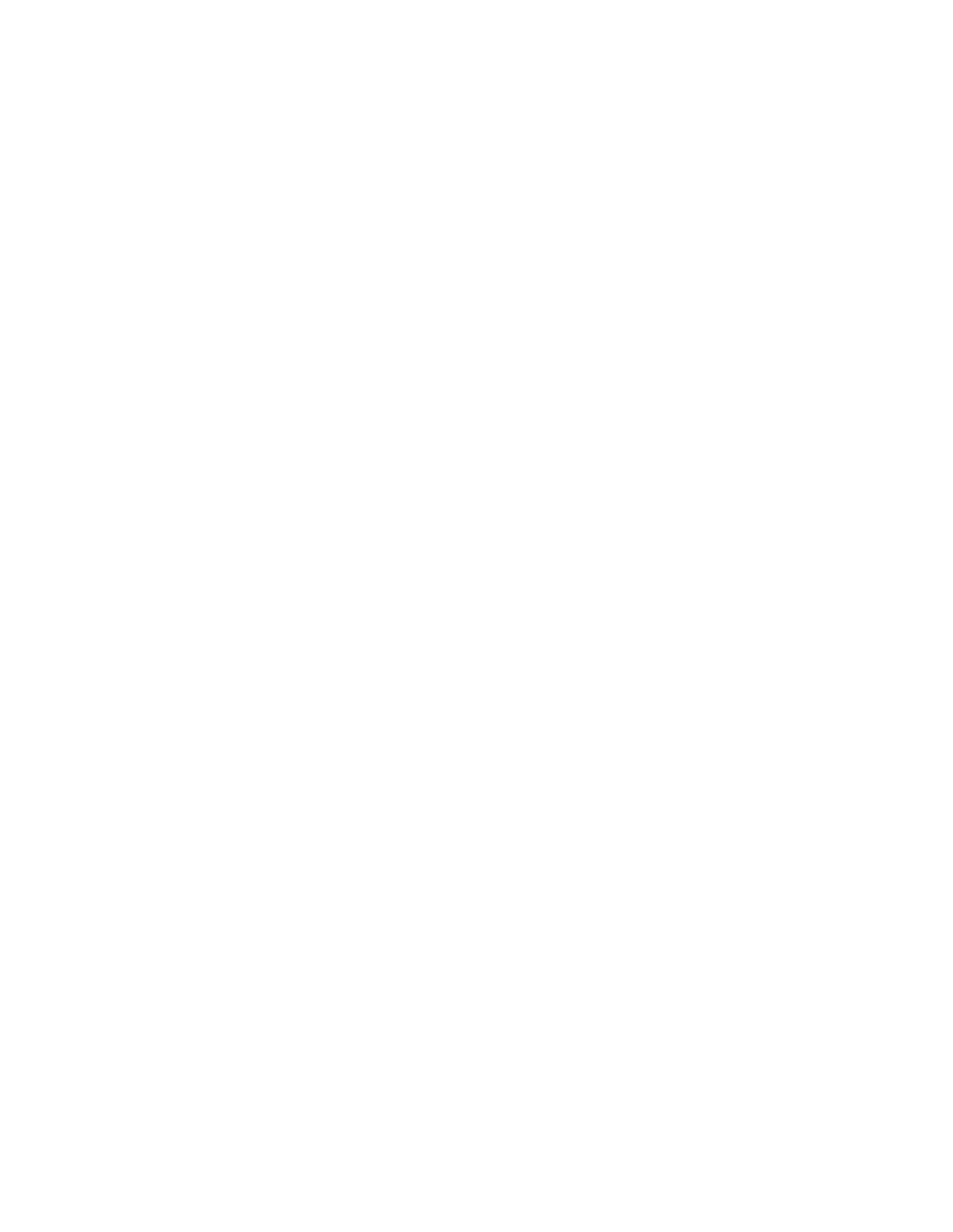# **6. Determinants of Gains in Student Achievement in Middle and High Schools**

### **Introduction**

Linking student learning to classroom and school characteristics is more difficult at the middle and high school levels than at the elementary school level, primarily because there are more factors that we need to take into account. For example, students—especially in the upper grades vary in the number of English and math courses they take. A second and more important main complication in the higher grade spans is that we need to consider not only whether a teacher has a full teaching credential or an emergency credential but in addition whether he or she has the appropriate authorization(s). The *credential* refers to the teacher's overall level of qualification to teach. *Subject authorizations* are less a measure of a teacher's overall readiness to teach. Rather, they indicate the degree of mastery of the subject matter at hand.

For single-subject teachers in middle and high schools, there is in fact an entire spectrum of subject authorizations that determine the course level they may teach *in specific subjects*. These are full authorization, supplementary, board resolution, and limited assignment emergency (LAE). Full and supplementary subject authorizations are official authorizations mandated by the California Commission on Teacher Credentialing. Board resolutions refer to decisions by the San Diego School Board to authorize a teacher to teach a specific subject, if the teacher has taken relevant college courses. These teachers may lack one or two courses required for a supplementary authorization or may have enough in the general subject area but not the exact set of courses required by the CCTC. LAE authorizations are short-term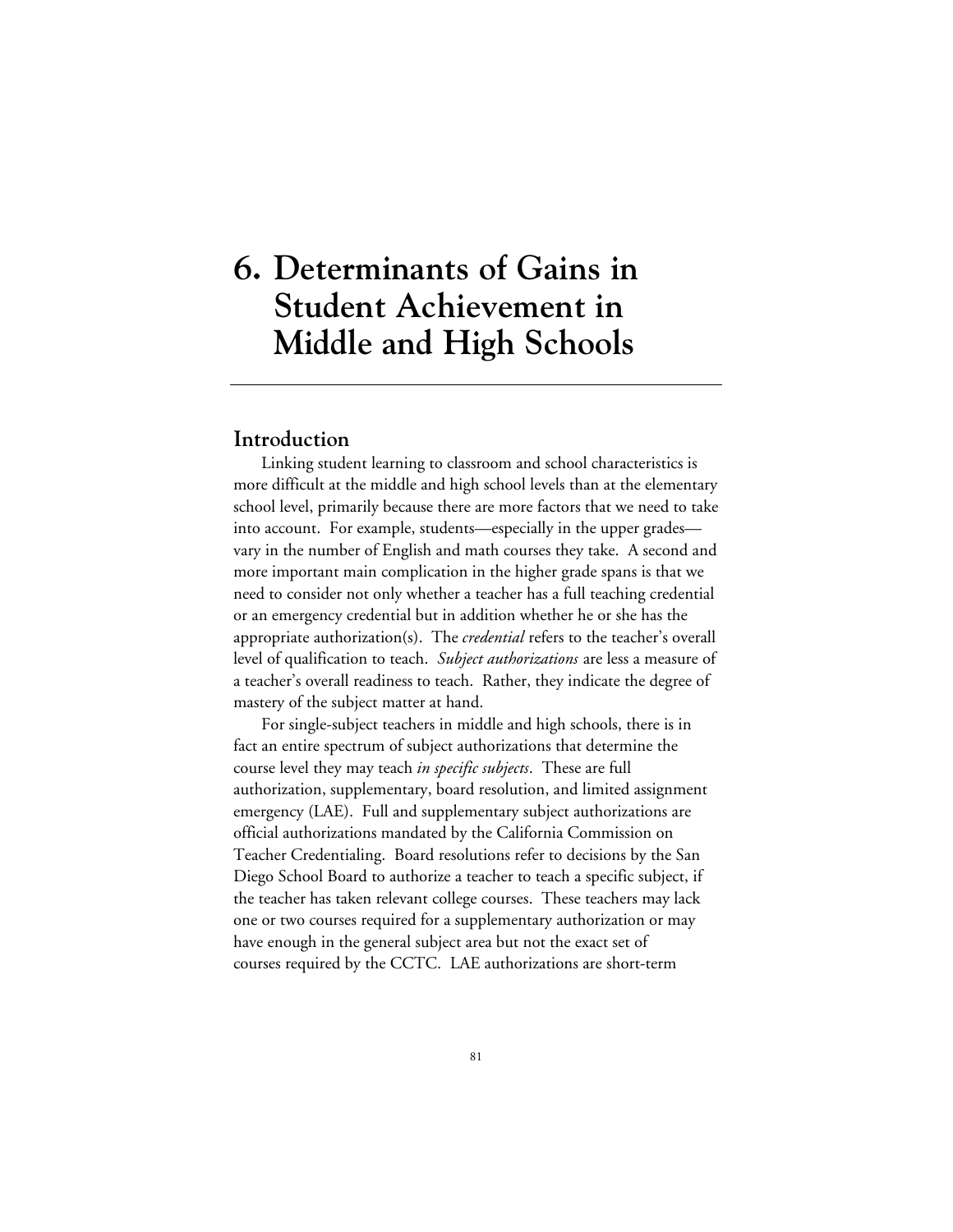authorizations for teachers with less subject knowledge. These should not be confused with an emergency credential, because LAE credentials are given to fully credentialed teachers teaching outside their normal assignment. After consultation with district officials and documents from the CCTC, we interpret the teachers' level of knowledge of the given subject as descending in the order listed above. Some high school teachers may not hold any of the above subject authorizations, because they are not yet fully credentialed.

None of the above subject authorizations is required for subjects taught at roughly the middle school level. A subsection of the Education Code (44258.1) allows teachers who hold a multiple-subject credential to teach multiple single-subject courses at the middle school level, provided they teach separate classes to the same group of students in blocks. This fulfills the multiple-subject requirement of teaching to the same group of students as opposed to single-subject teachers who may teach to different groups of students each class period. Still, a middle school teacher with a full or supplementary authorization in the subject taught can be assumed to have taken more university courses in that subject. It is important to test whether middle school students who have a teacher with a subject authorization in the given subject learn more quickly than other similar middle school students.

Accordingly, the set of explanatory variables that we use to model students' gains in math and reading in middle and high schools will be more extensive than the set we used in the previous chapter to model elementary students' rate of learning. Table 5.1 in the preceding chapter accurately portrays the set of personal, family, and school characteristics that we will control for in the middle and high school regressions, but we need to modify the teacher characteristics. First, unlike in elementary schools, where students spend most of their day with one teacher, students in middle and especially high schools often have different teachers in various subjects. We therefore redefine the classroom peer group test score to refer to the math or English classroom, depending on whether we are modeling gains in math or reading achievement. Similarly, we model gains in math scores as a function of the math teacher(s) and math classroom(s) that the student had in a given year, and likewise we focus on English classes when modeling gains in reading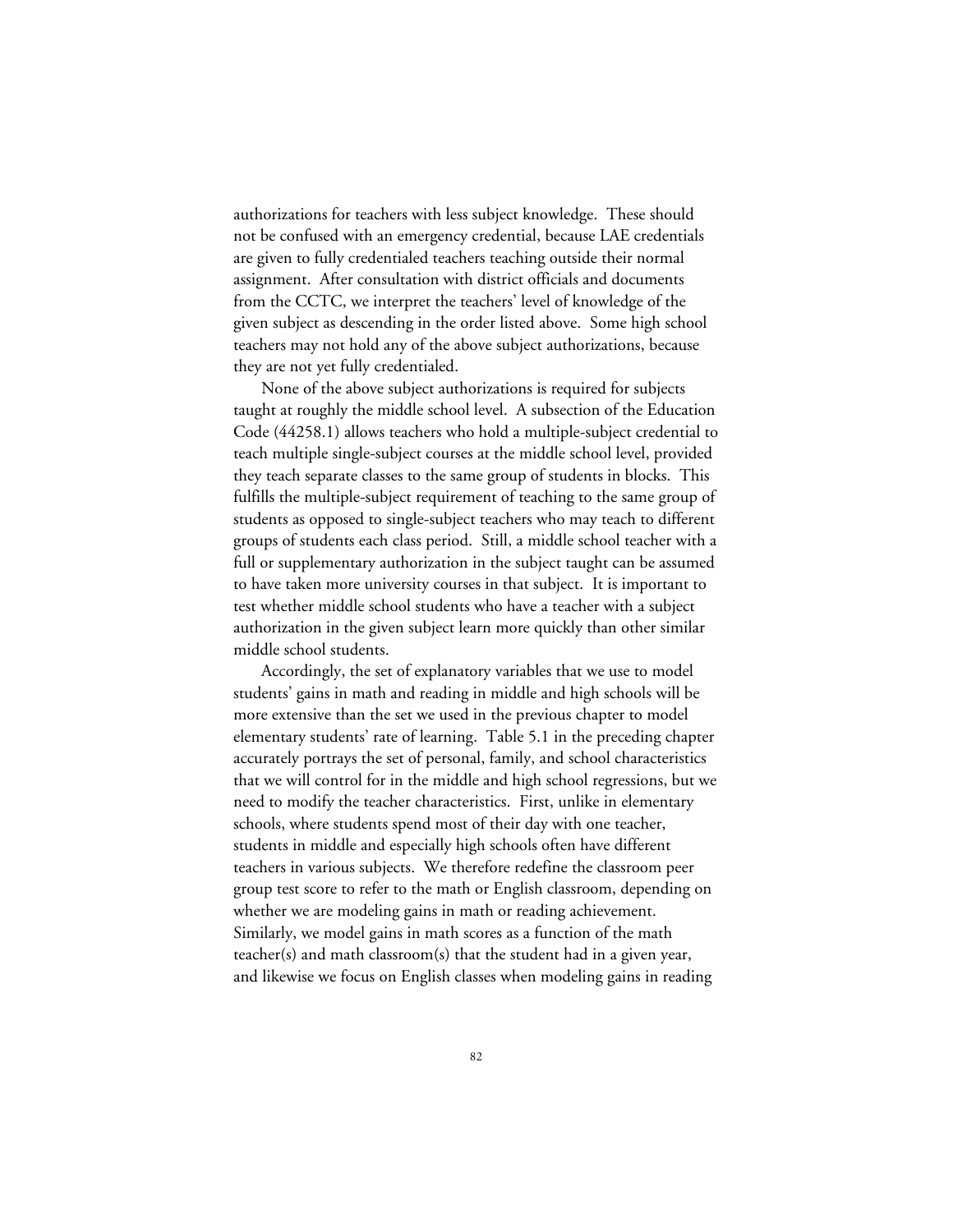achievement. We continue to control for teachers' education, but we add indicators for whether the teacher holds anything less than a full subject authorization. Thus we add controls for a supplementary, board resolution, or LAE subject authorization.

Because middle and high school teachers are less likely than elementary school teachers both to lack a full credential and to be in their first year or two of teaching, we modify the controls used for teacher credentials and experience. To ensure that we model a reasonable number of teachers of each qualification level, the lowest range of experience we use for fully credentialed teachers is 0–2 years, rather than 0–1 years as in the previous models for elementary schools. In addition, there are far fewer interns and teachers with only an emergency credential in middle and high schools than in elementary schools. Therefore, we control for whether the teacher was an intern or had an emergency credential but we do not distinguish between interns and emergencycredentialed teachers with high vs. low levels of experience.

Finally, because students vary in the number of courses in math and English that they take each year, we also included controls for the number of courses taken. In addition, we assigned math classes in high school to one of four levels of difficulty and added dummy variables for whether the most advanced math class taken in a given year belonged to one of the three more advanced categories.<sup>1</sup>

\_\_\_\_\_\_\_\_\_\_\_\_

<sup>&</sup>lt;sup>1</sup>We categorized courses into the eight categories listed below, following a classification system developed by the National Center for Education Statistics, and then combined categories 2 and 3 into the omitted category (low-level math), labeled levels 4 and 5 as midlevel 1 and 2, respectively, and combined the sparsely populated categories 6 to 8 into a single category we labeled as advanced.

<sup>1.</sup> **no mathematics**

<sup>2.</sup> **nonacademic** (general 1, general 2, basic 1, basic 2, basic 3, consumer,technical, vocational, review)

<sup>3.</sup> l**ow academic** (prealgebra, algebra 1 part 1, algebra 1 part 2, geometry informal)

<sup>4.</sup> **middle academic I** (algebra 1, geometry of planes, geometry of planes-solids, unified 1, unified 2, other)

<sup>5.</sup> **middle academic II** (algebra 2, unified 3)

<sup>6.</sup> **advanced I** (algebra 3, algebra-trigonometry, algebra-analytic geometry, trigonometry, trigonometry-solid geometry, analytical geometry, linear algebra, probability, probability-statistics, statistics, other, independent study)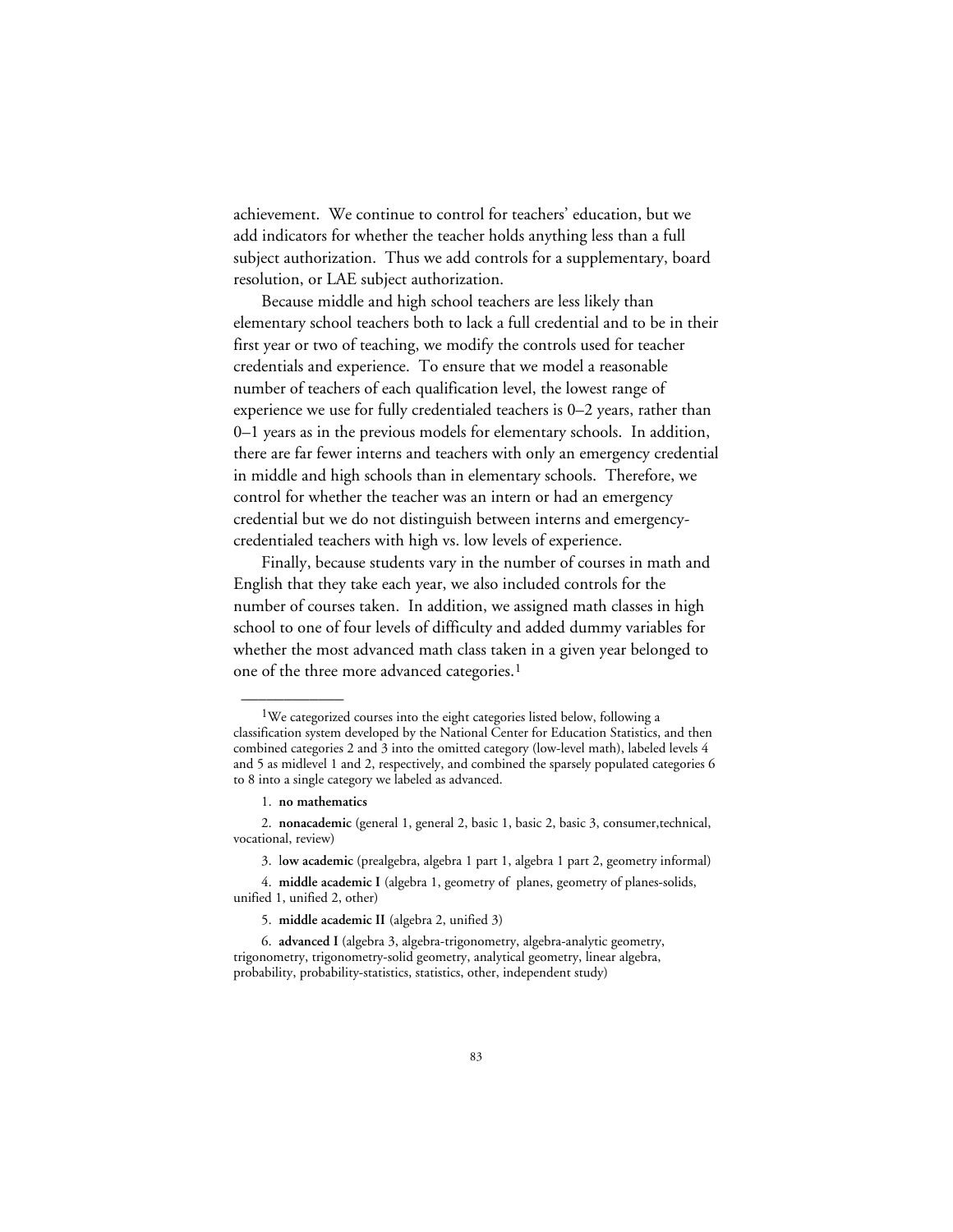As in the preceding chapter, our summary of regression results focuses on a tabular and graphical presentation of the estimated effects of school and classroom characteristics that "matter" in a statistical sense. In addition, we focus on the models that include fixed effects not only for schools and students' home zip codes but also for the students themselves. The regression results are provided in [Web Appendix G.](web_appendix_G.toc.htm) This appendix also shows results when the student fixed effects are not included. Although we consider these latter models less reliable because of possible contamination from unobserved student characteristics, the models do allow identification of the effect of fixed variables such as student race and gender. Readers interested in these results can consult [Web Appendix G.](web_appendix_G.toc.htm)

# **Findings for Middle and High Schools**

We spare the reader a specific analysis of "what matters" and what does not; instead, we summarize the broad patterns in the results. We also highlight similarities among the elementary, middle, and high school results.

#### *Patterns of Statistical Significance*

Table 6.1 shows the patterns of statistical significance of the key school demographic variables as well as the class-level and grade-level peer group test scores. The share of students at the school who are nonwhite or EL in some cases is positively related to individual students' rate of learning. This is more often the case in the middle school models than in the high school models. The patterns in Chapters 3 and 4 provide context for these findings. Low-SES schools, which also tend to have concentrations of nonwhite and EL students, do indeed have lower test scores; but as shown in Chapter 4, students in these schools, if anything, appear to be improving more quickly than those in other schools. These patterns appear to hold up in our regression analysis,

**\_\_\_\_\_\_\_\_\_\_\_\_\_\_\_\_\_\_\_\_\_\_\_\_\_\_\_\_\_\_\_\_\_\_\_\_\_\_\_\_\_\_\_\_\_\_\_\_\_\_\_\_\_\_\_\_**

<sup>7.</sup> **advanced II**—**precalculus** (introductory analysis)

<sup>8.</sup> **advanced III**—**calculus** (Advanced Placement calculus, calculus-analytical geometry, calculus)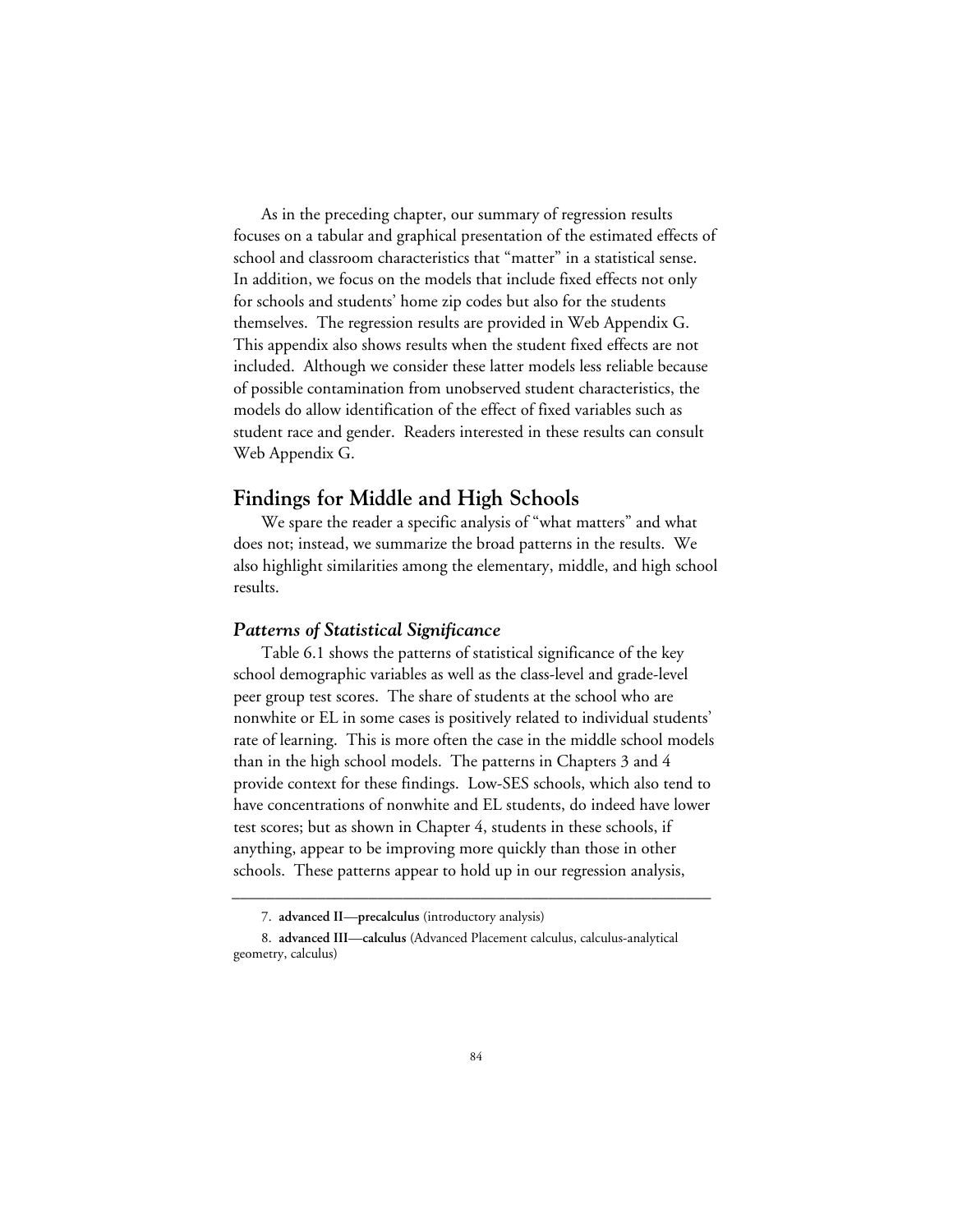#### **Table 6.1**

#### **Statistical Significance of Demographics of the Student Body and Average Initial Test Scores in the Student's Classroom and Grade in Middle and High School Models**

|                                            | Gains in  |      | Gains in  |    |
|--------------------------------------------|-----------|------|-----------|----|
|                                            | Math      |      | Reading   |    |
| Variable                                   | All       | EL   | All       | EL |
| Middle school results                      |           |      |           |    |
| % of students eligible for meal assistance |           |      |           |    |
| % of school black                          | $^{++}$   |      | $++$      |    |
| % of school Asian                          |           |      | $\ddot{}$ |    |
| % of school Hispanic                       |           |      | $\ddot{}$ |    |
| % of school Pacific Islander               |           |      |           |    |
| % of school Native American                | $++$      |      | $++$      |    |
| % of school EL                             | $\ddot{}$ |      |           |    |
| % of school FEP                            | $+$       |      | $++$      |    |
| Grade-level peer achievement               | $++$      |      | $++$      |    |
| Classroom peer achievement                 | $++$      | $++$ |           |    |
| High school results                        |           |      |           |    |
| % of students eligible for meal assistance |           |      |           |    |
| % of school black                          | $++$      |      |           |    |
| % of school Asian                          |           |      |           |    |
| % of school Hispanic                       |           |      |           |    |
| % of school Pacific Islander               |           |      |           |    |
| % of school Native American                | $++$      |      |           |    |
| % of school EL                             |           |      |           |    |
| % of school FEP                            |           |      |           |    |
| Grade-level peer achievement               | $++$      |      |           |    |
| Classroom peer achievement                 |           |      |           |    |

NOTES: Each column refers to a separate model, with the dependent variable being gains in math or reading achievement, and the sample being all students or English Learners.

Blank entry = not statistically significant.

++ = positive relationship and statistically significant at the 1 percent level.

+ = positive relationship and statistically significant at the 5 percent level.

-- = negative relationship and statistically significant at the 1 percent level.

- = negative relationship and statistically significant at the 5 percent level.

even though we are controlling for a host of personal, family, and school characteristics as well as for unobserved but fixed characteristics of each student, school, and zip code neighborhood.

We cannot say for sure why these indicators are often positively linked to learning. One possibility is that the district, by focusing its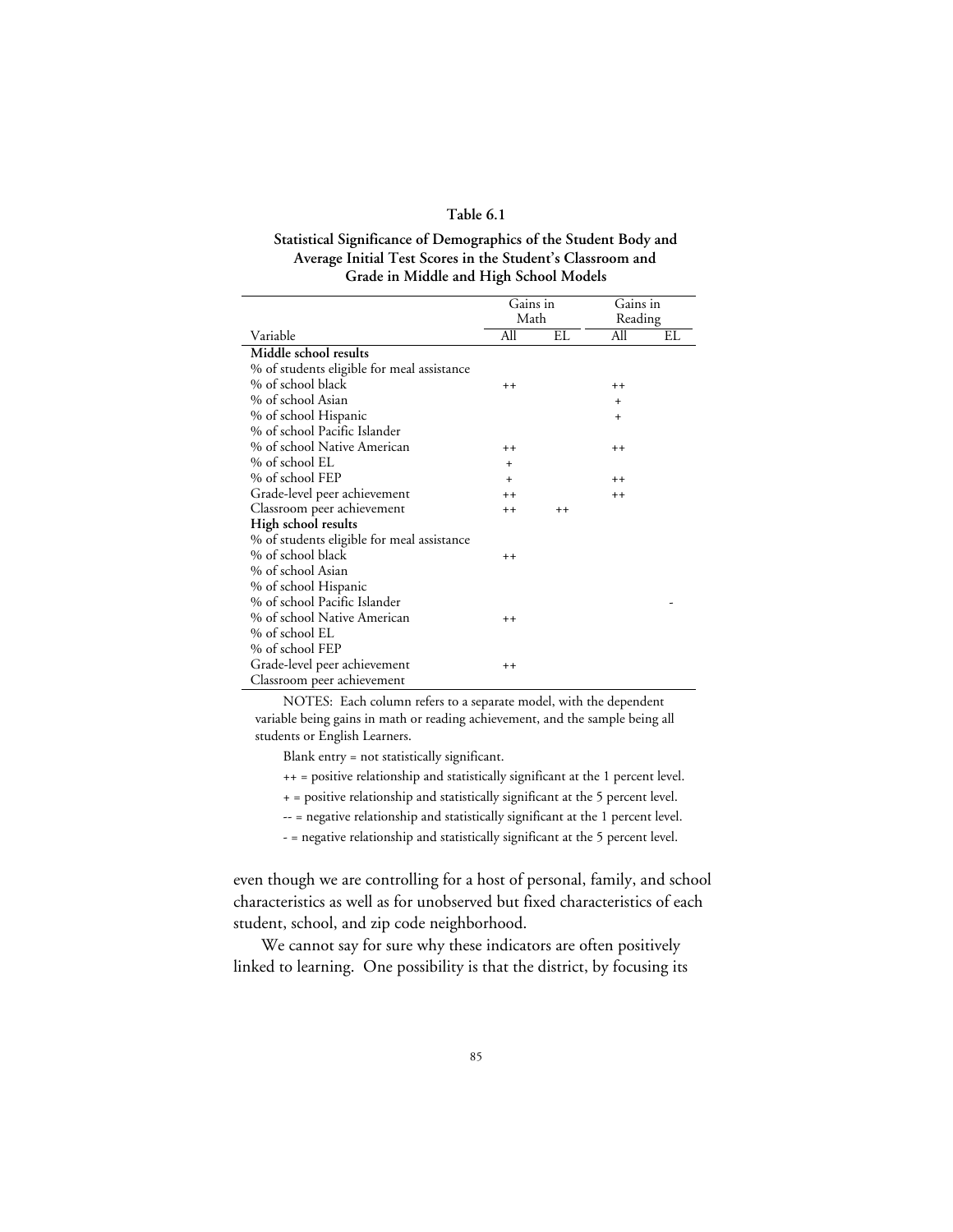policy on low achievers, had already started to reap some benefits by spring 2000. Another possibility is that teachers are able and likely to tailor their teaching styles to students in these groups when the groups, such as low-SES, black, and Hispanic, are large and growing, in a way that is not practical when these students make up a smaller proportion of a class. Clearly, there are many other possibilities.

As we found for elementary schools, in middle schools the peer test scores in the classroom and the student's grade are strongly positively related to the student's own gains in math scores. At the high school level, we find that grade-level peer scores are positively linked to gains in math achievement, but the classroom peer score is not statistically significant. The math peer group results for the EL subsample are slightly weaker in this regard, with classroom but not grade-level peer scores mattering in middle schools and having no statistically significant effects at the high school level.

For reading achievement in middle schools, we found strong evidence that peer scores at the grade level are positively linked to student learning. This contrasts with both the elementary and high school results, where we found no significant effects.

Table 6.2 summarizes the extent to which class size, courses taken, and our measures of teachers' credentials are significantly related to student learning. The class size results are considerably weaker in the higher grade spans than in elementary schools: A significant relationship emerges only for all students' gains in math scores, and the coefficient is perverse, suggesting that larger classes are more effective than smaller classes.

Rose and Betts (2001), using national data, find that students who take more advanced high school courses, especially in math, earn significantly more than average later in life. On a similar note, we examined whether the type and number of math courses taken in middle and high school affect gains in math achievement. To test this hypothesis, we added controls for number of courses taken, and at the high school level, we also added controls for the level of difficulty of the math course taken. The math models at both the middle and high school levels suggest that students who take more math courses during the year improve their math achievement by significantly greater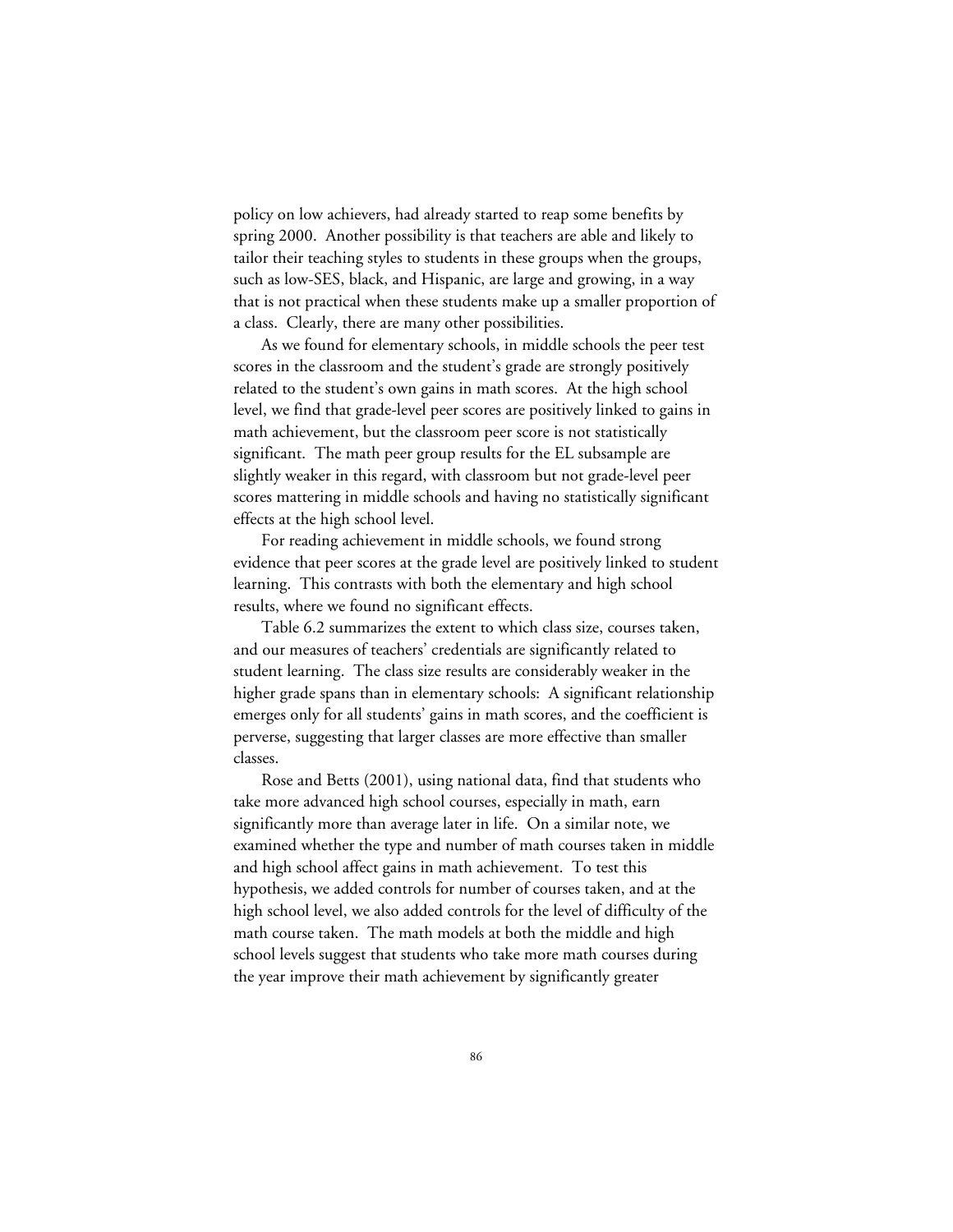#### **Table 6.2**

#### **Statistical Significance of Class Size and Teacher Credentials, Experience, Education Level, and Subject Authorization in Middle and High School Models**

 $\overline{a}$ 

L,

|                                                           | Gains in  |           | Gains in  |           |
|-----------------------------------------------------------|-----------|-----------|-----------|-----------|
|                                                           | Math      |           | Reading   |           |
| Variable                                                  | All       | EL        | All       | EL        |
| Middle school results                                     |           |           |           |           |
| Class size (in math or English)                           | $\ddot{}$ |           |           |           |
| Number of courses is 0 or 1 (in math or English)          |           |           |           |           |
| Number of courses is more than 2 (in math or English)     | $++$      | $\ddot{}$ |           |           |
| Teacher characteristics (in math or English)              |           |           |           |           |
| Intern                                                    |           |           |           |           |
| Emergency credential                                      |           |           |           |           |
| Teachers with full credential and 0–2 years of experience |           |           |           |           |
| Teachers with full credential and 3–5 years of experience |           |           |           |           |
| Teachers with full credential and 6–9 years of experience |           |           |           |           |
| Supplemental subject authorization                        |           | $\ddot{}$ |           |           |
| Board resolution subject authorization                    | $++$      |           |           |           |
| Limited Assignment Emergency subject authorization        |           |           |           |           |
| Any master's degree                                       |           | $\ddot{}$ |           |           |
| Any Ph.D.                                                 |           |           |           |           |
| High school results                                       |           |           |           |           |
| Class size                                                |           |           |           |           |
| Number of courses is 0 or 1 (in math or English)          |           |           |           |           |
| Number of courses is more than 2 (in math or English)     |           |           |           |           |
| Teacher characteristics (in math or English)              |           |           |           |           |
| Intern                                                    |           |           |           |           |
| Emergency credential                                      |           | $++$      |           |           |
| Teachers with full credential and 0–2 years of experience |           |           |           |           |
| Teachers with full credential and 3–5 years of experience |           |           |           |           |
| Teachers with full credential and 6–9 years of experience |           |           |           |           |
| Supplemental subject authorization                        |           |           |           |           |
| Board resolution subject authorization                    |           |           |           |           |
| Limited Assignment Emergency subject authorization        |           |           |           |           |
| Any master's degree                                       |           |           | $^{++}$   | $\ddot{}$ |
| Any Ph.D.                                                 |           |           | $\ddot{}$ |           |

NOTES: Each column refers to a separate model, with the dependent variable being gains in math or reading achievement, and the sample being all students or English Learners.

Blank entry = not statistically significant.

++ = positive relationship and statistically significant at the 1 percent level.

+ = positive relationship and statistically significant at the 5 percent level.

-- = negative relationship and statistically significant at the 1 percent level.

- = negative relationship and statistically significant at the 5 percent level.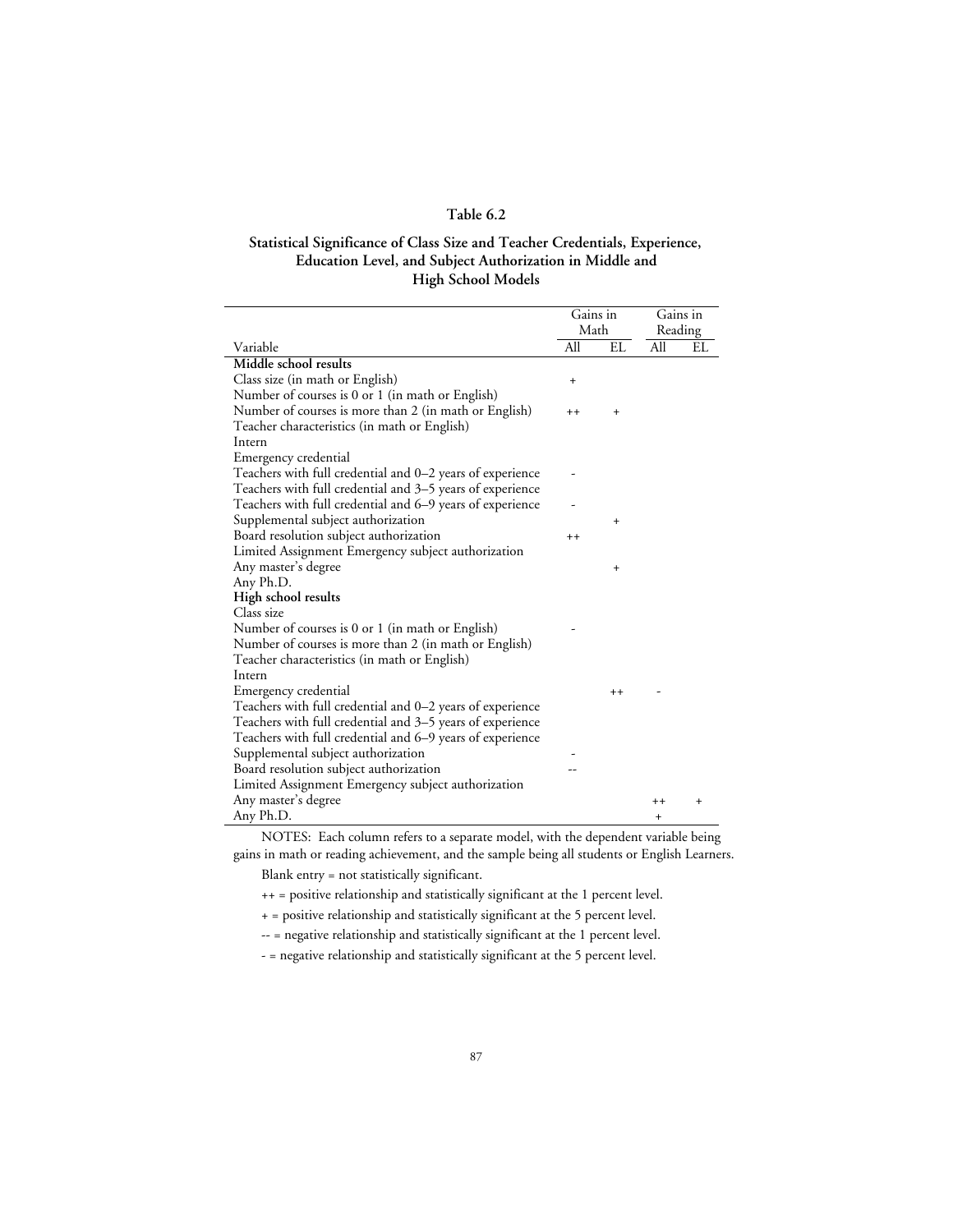amounts than average. However, we did not find evidence that students who took more advanced courses increased their math scores by greater amounts.2

Our measures of teacher experience and credentials in general provide only weak evidence that either is linked to student learning. The most consistent results in this regard are for math achievement among middle school students, where students' test scores rise significantly more slowly when they are taught by teachers with 0–2 or 6–9 years of experience instead of by teachers with ten or more years of experience. In contrast, for middle school reading achievement, and both math and reading achievement at the high school level, teacher experience does not enter significantly.

We found some evidence that teachers' highest degree matters positively for student learning, with a math teacher holding a master's degree entering positively in the middle school math model for EL students. We find similar results for English teachers in the models for the samples of all students and EL students in reading at the high school level. In addition, English teachers with a Ph.D. are associated with larger gains in reading achievement at the high school level.

We found mixed evidence regarding interns and teachers with an emergency credential. These variables did not enter significantly in middle school. Emergency credentials were associated with lower reading gains for the sample of all students in high school. Curiously, teachers with emergency credentials were associated with larger gains in math among EL students in high school.

\_\_\_\_\_\_\_\_\_\_\_\_

 $2$ Indeed, as shown in Web Appendix G, the only significant result was that students taking the second-highest level of math, "midlevel 2," increased their math achievement by *less* than did students who took the least-demanding math classes. This counterintuitive result could have two explanations. First, it seems quite plausible that at the high school level, students who take advanced math improve their math abilities in ways that are not at all well represented by the Stanford 9 test. Second, recall our description above of the peer test score effect as possibly working through a direct effect of one's peers on one's own rate of learning, and an indirect effect mediated through the difficulty of the curriculum that teachers choose. Because we have simultaneously controlled for class and grade-level peer scores as well as the type of course taken, there could be a problem with collinearity.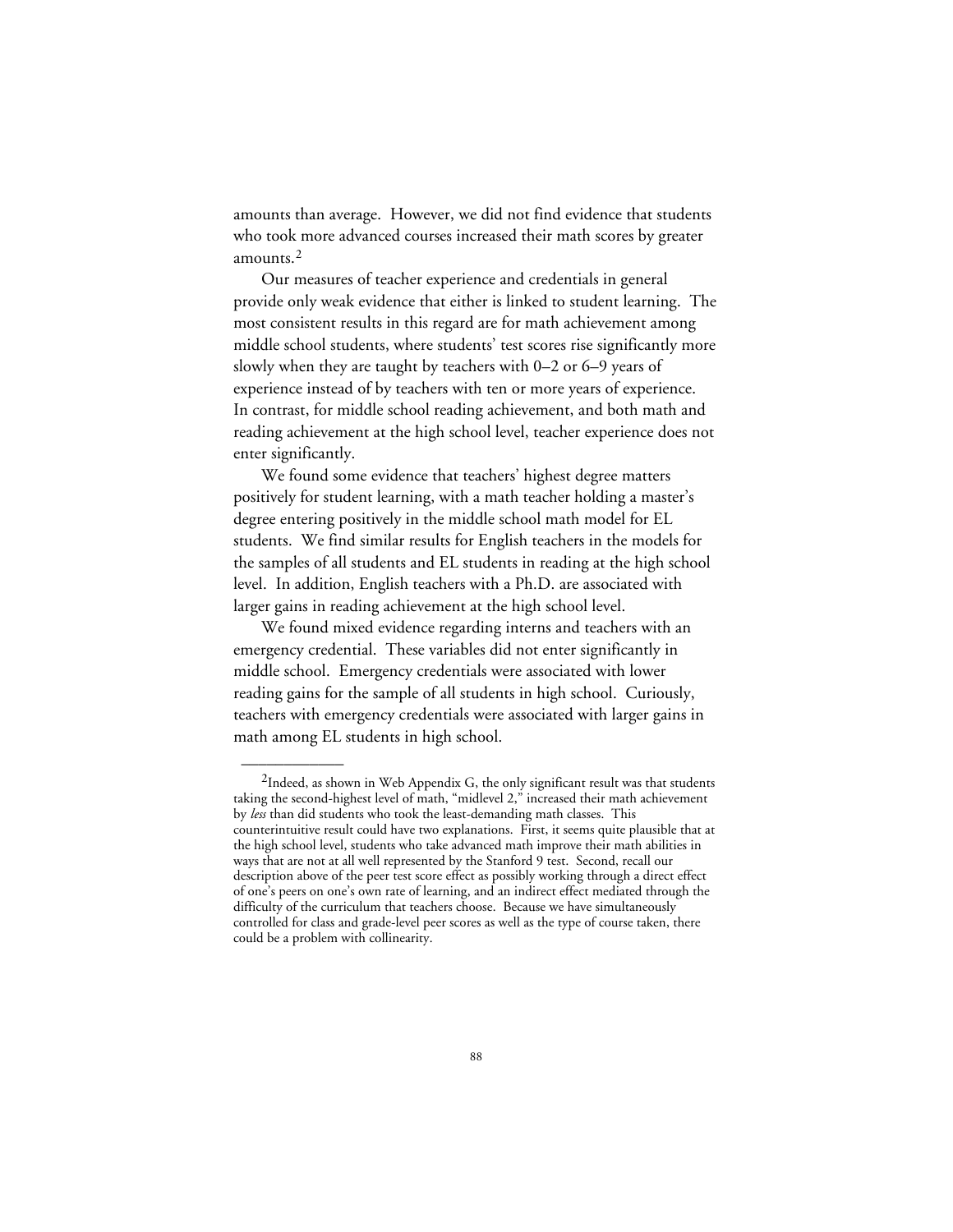What about the teacher characteristics that are unique to the middle and high school models—that is, teachers' subject authorizations? It is important to note that in high school, math achievement appears to grow significantly more slowly if students are taught by a teacher holding a supplementary or board resolution math authorization rather than by a teacher with a full authorization. We did not find any other significant effects for English or math authorization at the high school level. At the middle school level, teachers' subject authorizations in English are not significantly linked to students' gains in reading. For math, we find two cases where a subject authorization matters. It is surprising to see that students' math scores appear to grow significantly more quickly when their math teacher holds a board resolution math authorization than if the teacher holds a full authorization. As surprising, EL students' math score gains tend to be higher when their teacher holds a supplemental authorization instead of a full authorization.

In a sense, these mixed results are good news for the district, in that teachers who hold supplementary, board resolutions, or LAE authorizations are apparently holding their own in terms of improving math and reading achievement, with the major exception of math achievement at the high school level.

Table 6.3 shows results for the various credentials related to assisting EL students. We find that the CLAD, BCLAD, and their equivalents are only occasionally significant in middle and high schools. For EL students, the only case in which one of these credentials becomes significant is for reading gains in high school, where teachers with a CLAD are associated with lower gains in achievement.

Table 6.4 shows results for teachers' majors and minors. As shown, a teachers' major or minor is only rarely a significant predictor of student outcomes. In middle schools, students' math achievement grows more quickly if their teacher has a major or minor in English. One possible explanation for this puzzling result is that such teachers have excellent communication skills that improve their ability to teach a different subject.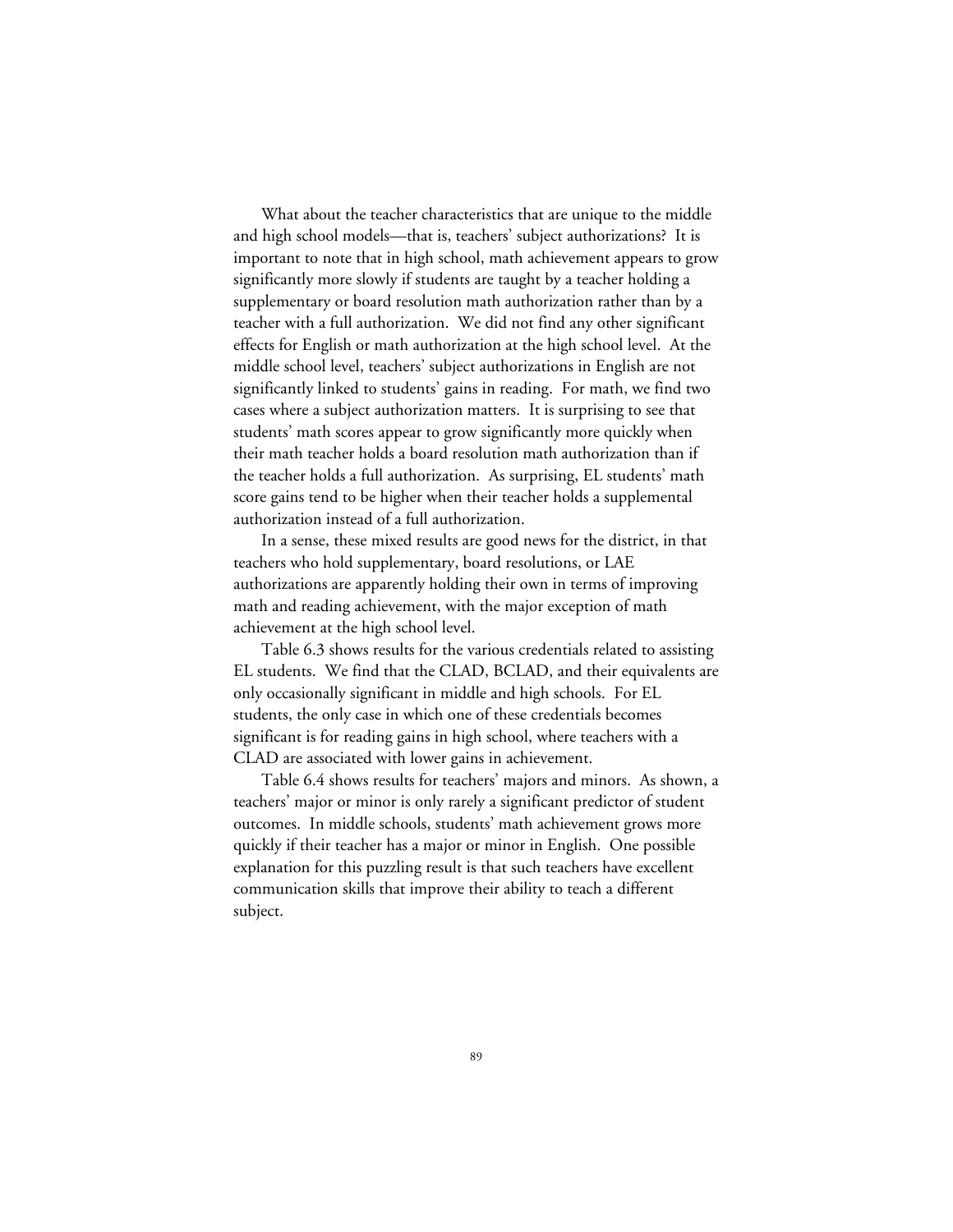#### **Table 6.3**

#### **Statistical Significance of Teacher's CLAD, BCLAD, and Alternative Certifications in Middle and High School Models**

|                                     | Gains in<br>Math |     | Gains in<br>Reading |     |
|-------------------------------------|------------------|-----|---------------------|-----|
|                                     | Non-EL,          |     | Non-EL,             |     |
| Variable                            | Non-FEP          | EL  | Non-FEP             | EL  |
| Middle school results               |                  |     |                     |     |
| CLAD credential                     | $\ddot{}$        |     |                     |     |
| CLAD-equivalent credential          |                  |     |                     |     |
| Spanish BCLAD credential            |                  |     |                     |     |
| Spanish BCLAD-equivalent credential |                  |     |                     |     |
| High school results                 |                  |     |                     |     |
| CLAD credential                     |                  |     |                     |     |
| CLAD-equivalent credential          | $\ddot{}$        |     |                     |     |
| Spanish BCLAD credential            |                  |     |                     |     |
| Spanish BCLAD-equivalent credential | N/A              | N/A | N/A                 | N/A |

NOTES: Each column refers to a separate model, with the dependent variable being gains in math or reading achievement, and the sample being non-EL, non-FEP students and English Learners. Because the sample of all students included interactions between the teacher credentials listed above and indicators for whether the student was EL or FEP, in the second and fourth columns above we are able to report the effect of these credentials on all students who were neither EL nor FEP.

Blank entry = not statistically significant.

++ = positive relationship and statistically significant at the 1 percent level.

+ = positive relationship and statistically significant at the 5 percent level.

-- = negative relationship and statistically significant at the 1 percent level.

- = negative relationship and statistically significant at the 5 percent level.

N/A = the coefficient could not be estimated because no students in the sample had a teacher with a Spanish BCLAD-equivalent credential in one year and a teacher without this credential in another year.

# *The Predicted Effect of Explanatory Variables on Students' Rate of Learning*

Tables 6.5 through 6.8 show the predicted effect of various changes in the explanatory variables that we have found to influence gains in reading or math achievement in a statistically significant way. As in the last chapter, the numbers in these tables report the predicted percentage change in the annual average gain in achievement that results from changing given explanatory variables such as teacher education. For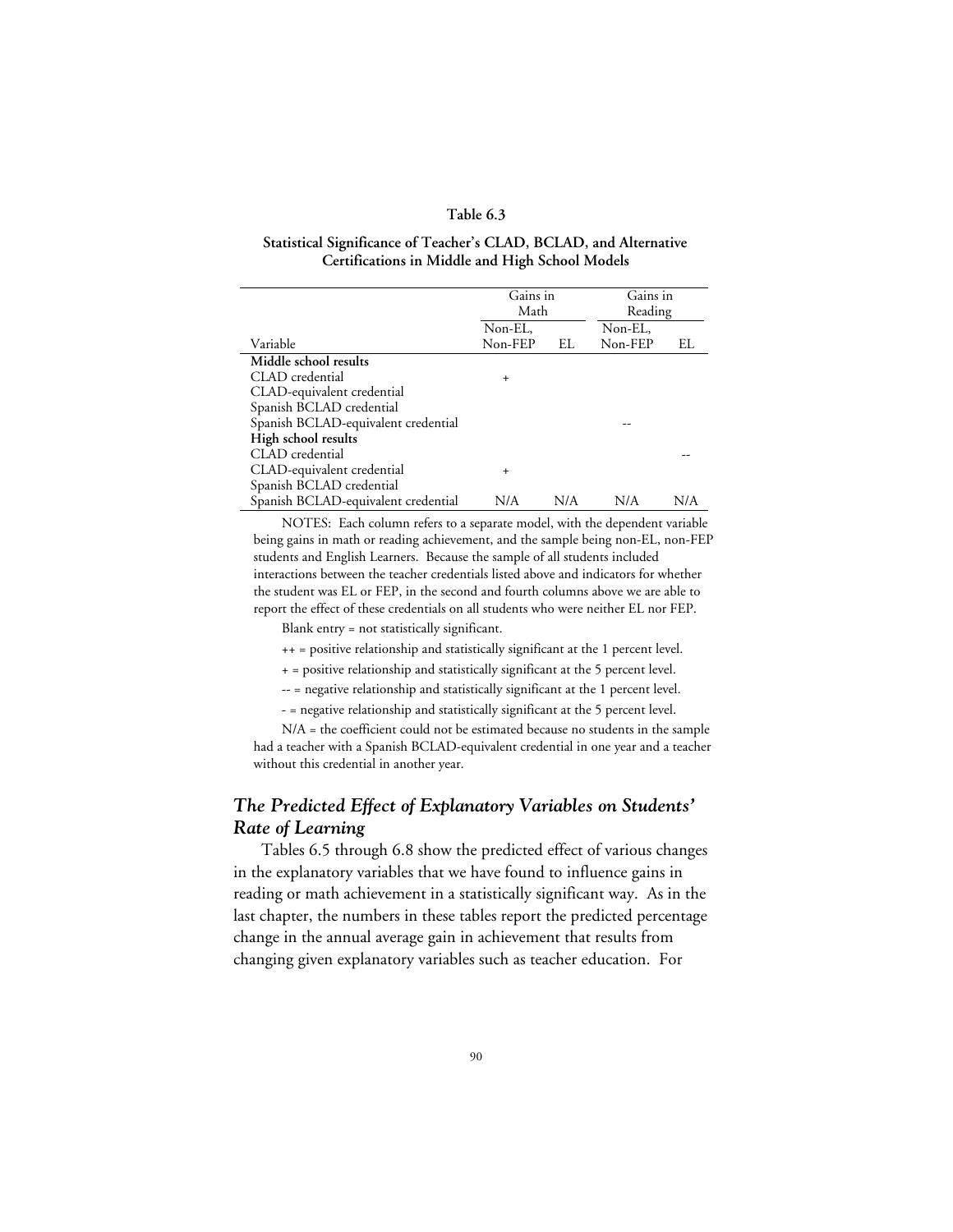#### **Table 6.4**

#### **Statistical Significance of Teacher's College Major and Minor in Middle and High School Models**

|                                                            | Gains in  |    | Gains in |           |
|------------------------------------------------------------|-----------|----|----------|-----------|
|                                                            | Math      |    | Reading  |           |
| Variable                                                   | All       | EL | All      | EL        |
| Middle school results                                      |           |    |          |           |
| Bachelor's degree in subject taught                        |           |    |          | $\ddot{}$ |
| Bachelor's degree in science (biology, chemistry, physics) |           |    |          |           |
| Bachelor's degree in social science                        |           |    |          |           |
| Bachelor's degree in foreign language                      |           |    |          |           |
| Bachelor's degree in English (math courses)/math           |           |    |          |           |
| (English courses)                                          | $++$      |    |          |           |
| Bachelor's degree in other major                           |           |    |          |           |
| Minor in subject taught                                    |           |    |          |           |
| Minor in science (biology, chemistry, physics)             |           |    |          |           |
| Minor in social science                                    |           |    | $++$     |           |
| Minor in foreign language                                  |           |    |          |           |
| Minor in English (math courses)/math (English courses)     | $\ddot{}$ |    |          |           |
| High school results                                        |           |    |          |           |
| Bachelor's degree in subject taught                        |           |    |          |           |
| Bachelor's degree in science (biology, chemistry, physics) |           |    |          |           |
| Bachelor's degree in social science                        |           |    |          |           |
| Bachelor's degree in foreign language                      |           |    |          |           |
| Bachelor's degree in English (math courses)/math           |           |    |          |           |
| (English courses)                                          |           |    |          |           |
| Bachelor's degree in other major                           |           |    |          |           |
| Minor in subject taught                                    |           |    |          |           |
| Minor in science (biology, chemistry, physics)             |           |    |          |           |
| Minor in social science                                    |           |    |          |           |
| Minor in foreign language                                  |           |    |          |           |
| Minor in English (math courses)/math (English courses)     |           |    |          |           |

NOTES: Each column refers to a separate model, with the dependent variable being gains in math or reading achievement, and the sample being all students or English Learners. The omitted college major is education and the omitted minor is education/no minor.

Blank entry = not statistically significant.

++ = positive relationship and statistically significant at the 1 percent level.

+ = positive relationship and statistically significant at the 5 percent level.

-- = negative relationship and statistically significant at the 1 percent level.

- = negative relationship and statistically significant at the 5 percent level.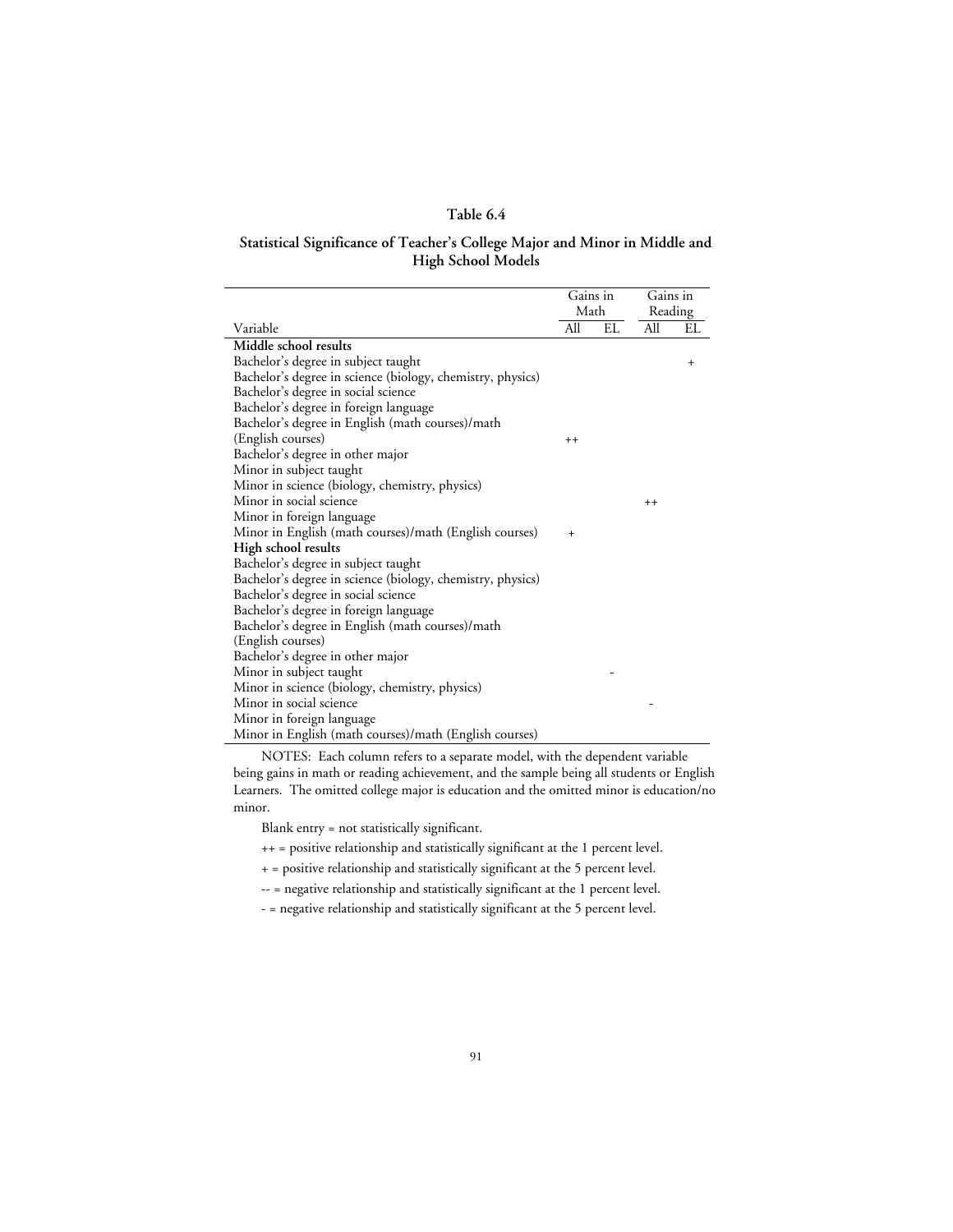|                                                      |                           | All Students                                         |                                           |                       | EL Students |             |
|------------------------------------------------------|---------------------------|------------------------------------------------------|-------------------------------------------|-----------------------|-------------|-------------|
|                                                      |                           |                                                      | % Predicted                               |                       |             | % Predicted |
|                                                      |                           |                                                      | Change in                                 |                       |             | Change in   |
|                                                      | Simulation                | Simulated                                            | Student                                   | Simulation            | Simulated   | Student     |
| Variable                                             | Type                      | Change                                               | Learning                                  | Type                  | Change      | Learning    |
| Student characteristic                               |                           |                                                      |                                           |                       |             |             |
| % of days absent                                     | <u>្</u> រ                |                                                      | $-4.08$                                   | <u>្</u> ក            | 5.56        | $-10.21$    |
| School and peer group characteristics                |                           |                                                      |                                           |                       |             |             |
| % of school Asian                                    |                           |                                                      | 28.32                                     |                       |             |             |
| % of school black                                    |                           |                                                      |                                           |                       |             |             |
| % of school Hispanic                                 |                           |                                                      |                                           |                       |             |             |
| % of school Native American                          |                           |                                                      |                                           |                       |             |             |
| % of school FEP                                      | <u>.</u><br>ਕ.ਕ.ਕ.ਕ.ਕ.ਕ.ਬ | 23.41<br>11.46<br>17.39<br>0.3.72<br>0.3672<br>0.272 | 25.14<br>34.91<br>18.72<br>45.73<br>14.35 | .ਬ.ਬ.ਬ.ਬ              |             |             |
| Grade-level peer achievement                         |                           |                                                      |                                           |                       |             |             |
| Grade-level peer achievement, p25 to p50             |                           |                                                      |                                           | $\circ$ <sup>th</sup> |             |             |
| Grade-level peer achievement, p50 to p75             | $\vec{c}$                 | 0.595                                                | 31.38                                     | $\vec{c}$             |             |             |
| Grade-level peer achievement, median absolute change | $\frac{1}{6}$             | 0.057                                                | 3.01                                      | $\frac{1}{6}$         |             |             |
| Teacher characteristics                              |                           |                                                      |                                           |                       |             |             |
| Spanish BCLAD-equivalent credential                  | nta                       | 100                                                  | $-94.94$                                  | nta                   |             |             |
| Hispanic teacher                                     | nta                       |                                                      |                                           |                       | 100         | $-31.18$    |
| Teacher major/minor subjects                         |                           |                                                      |                                           |                       |             |             |
| B.A. in English                                      | nta                       |                                                      |                                           | nta                   | 100         | 31.66       |
| Minor in social science                              | nta                       | 100                                                  | $-12.46$                                  | nta                   |             |             |
|                                                      |                           |                                                      |                                           |                       |             |             |

Predicted Effect of Stated Changes in Personal, School, Classroom, and Teacher Characteristics on the Rate of Learning in<br>Reading for Middle School Students **Predicted Effect of Stated Changes in Personal, School, Classroom, and Teacher Characteristics on the Rate of Learning in Table 6.5**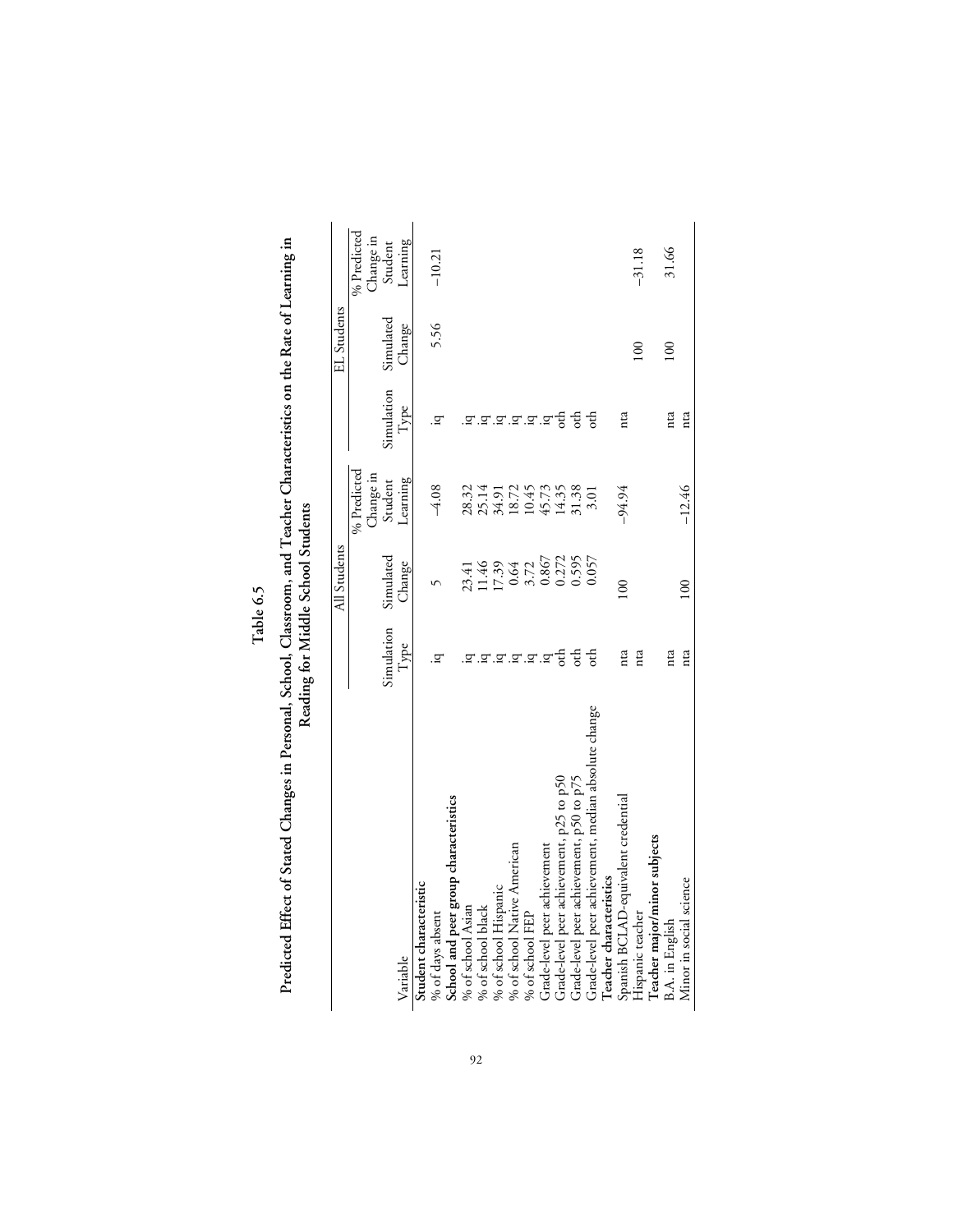# Table 6.5 (continued) **Table 6.5 (continued)**

NOTES: Each column refers to a separate model, with the dependent variable being gains in reading achievement, and the sample being NOTES: Each column refers to a separate model, with the dependent variable being gains in reading achievement, and the sample being all students or English Learners. The omitted college major is education and the omitted minor is education/other minor/no minor. Some predicted percentage gains in student learning are calculated by dividing the predicted gain in the test score by the average one-year gains in all students or English Learners. The omitted college major is education and the omitted minor is education/other minor/no minor. Some predicted percentage gains in student learning are calculated by dividing the predicted gain in the test score by the average one-year gains in equivalent, and BCLAD-equivalent with EL and FEP students. Other variables related to teacher qualifications range from 0-100. The experience; supplemental authorization; board resolution; Limited Assignment Emergency; and interactions of CLAD, BCLAD, CLADexperience; supplemental authorization; board resolution; Limited Assignment Emergency; and interactions of CLAD, BCLAD, CLADequivalent, and BCLAD-equivalent with EL and FEP students. Other variables related to teacher qualifications range from 0–100. The regressors range from 0-1, they are full credential, 0-2 years experience; full credential, 3-5 years experience; full credential, 6-9 years regressors range from 0–1, they are full credential, 0–2 years experience; full credential, 3–5 years experience; full credential, 6–9 years mean scaled scores. These average gains were 13.64 points for the sample of all students and 16.74 for the sample of EL students. mean scaled scores. These average gains were 13.64 points for the sample of all students and 16.74 for the sample of EL students. Blank entry = not statistically significant. Blank entry = not statistically significant.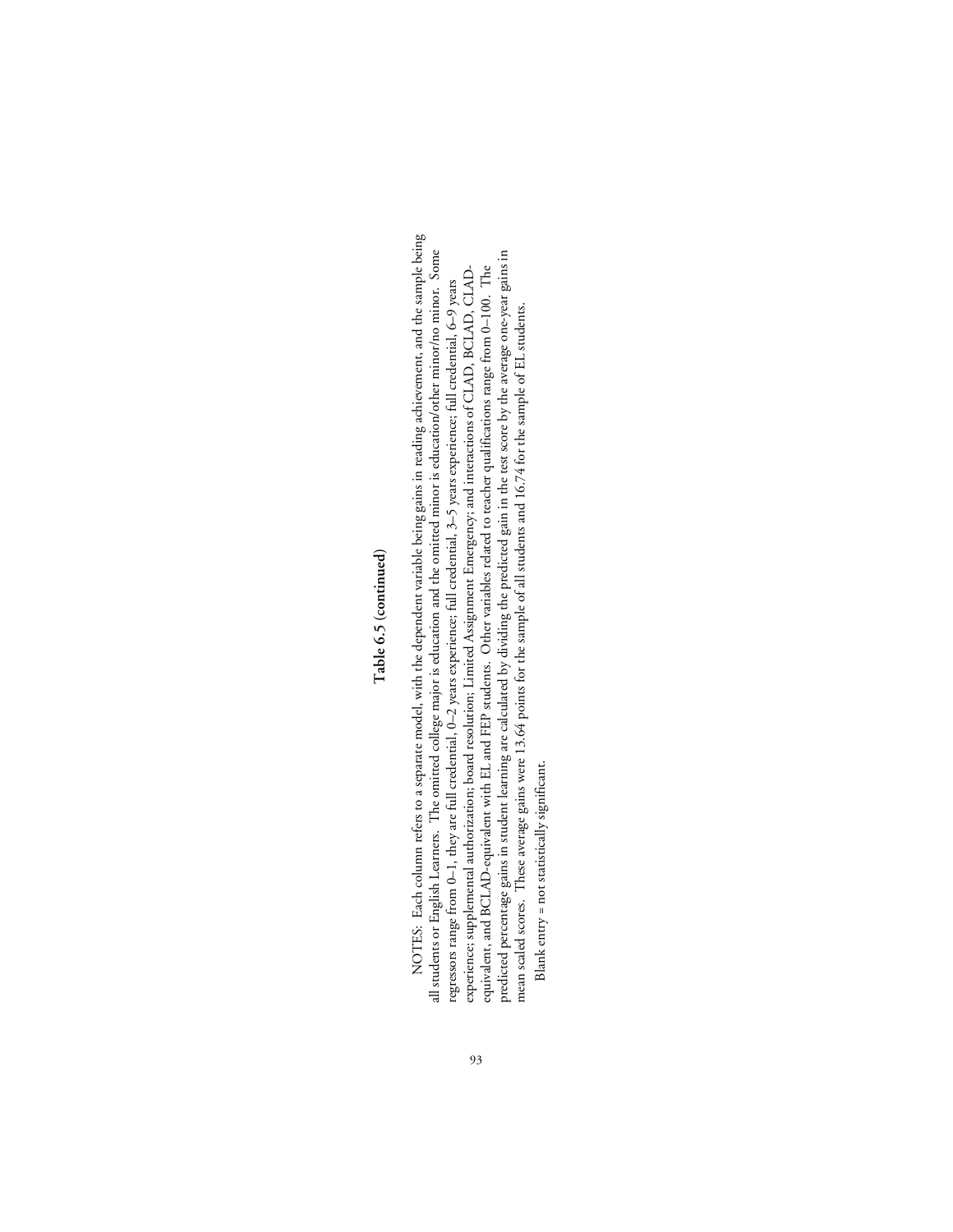| L |
|---|
| ۳ |
|   |
|   |

Predicted Effect of Stated Changes in Personal, School, Classroom, and Teacher Characteristics on the Rate of Learning in<br>Math for Middle School Students **Predicted Effect of Stated Changes in Personal, School, Classroom, and Teacher Characteristics on the Rate of Learning in Math for Middle School Students**

|                                                           |                   | All Students                                                               |                                        |                              | EL Students |             |
|-----------------------------------------------------------|-------------------|----------------------------------------------------------------------------|----------------------------------------|------------------------------|-------------|-------------|
|                                                           |                   |                                                                            |                                        |                              |             |             |
|                                                           |                   |                                                                            | % Predicted                            |                              |             | % Predicted |
|                                                           |                   |                                                                            | Change in                              |                              |             | Change in   |
|                                                           | Simulation        | Simulated                                                                  | Student                                | Simulation                   | Simulated   | Student     |
| Variable                                                  | Type              | Change                                                                     | Learning                               | $\ensuremath{\mathrm{Type}}$ | Change      | Learning    |
| Student characteristic                                    |                   |                                                                            |                                        |                              |             |             |
| % of days absent                                          | Ξ.                |                                                                            | $-5.94$                                | .ਬ                           | 5.56        | $-7.20$     |
| School and peer group characteristics                     |                   |                                                                            |                                        |                              |             |             |
| % of school black                                         |                   |                                                                            | 18.18                                  |                              |             |             |
| % of school Native American                               |                   |                                                                            |                                        |                              |             |             |
| % of school $EL$                                          |                   |                                                                            |                                        |                              |             |             |
| % of school FEP                                           | .g.g.g.g.g.g      | $\begin{array}{c} 11.34 \\ 0.7 \\ 19.66 \\ 4.602 \\ 0.0048 \\ \end{array}$ |                                        | .ੲ.ੲ.ੲ.¤                     |             |             |
| Grade-level peer achievement                              |                   |                                                                            |                                        |                              |             |             |
| Classroom peer achievement                                |                   |                                                                            |                                        |                              | 0.724       | 20.94       |
| Grade-level peer achievement, p25 to p50                  | $\frac{1}{2}$     |                                                                            |                                        | $\frac{1}{2}$                |             |             |
| Classroom peer achievement, p25 to p50                    | 동동동동              | 0.298<br>0.048<br>0.304                                                    |                                        | ъь                           | 0.724       | 20.94       |
| Grade-level peer achievement, p50 to p75                  |                   |                                                                            |                                        | $\frac{1}{2}$                |             |             |
| Classroom peer achievement, p50 to p75                    |                   |                                                                            |                                        | $\overline{a}$               |             | 0.00        |
| Grade-level peer achievement, median absolute change      |                   | 0.094                                                                      | 8.22                                   | $\frac{4}{5}$                |             |             |
| Classroom peer achievement, median absolute change        |                   | 0.392                                                                      | 7.54                                   |                              | 0.4375      | 12.65       |
| Class size and teacher characteristics                    |                   |                                                                            |                                        |                              |             |             |
| Number of math classes taken, >2                          | nta               |                                                                            |                                        | nta                          |             | 18.53       |
| Average math class size                                   | .gr $\frac{1}{2}$ | $-8.5$                                                                     |                                        | .<br>$\rm \dot{q}$ m         |             |             |
| Teachers with full credential and 0-2 years of experience |                   |                                                                            | $30.12$<br>$-7.6$<br>$-7.6$<br>$-8.61$ |                              |             |             |
| Teachers with full credential and 6-9 years of experience | nta               |                                                                            |                                        | nta                          |             |             |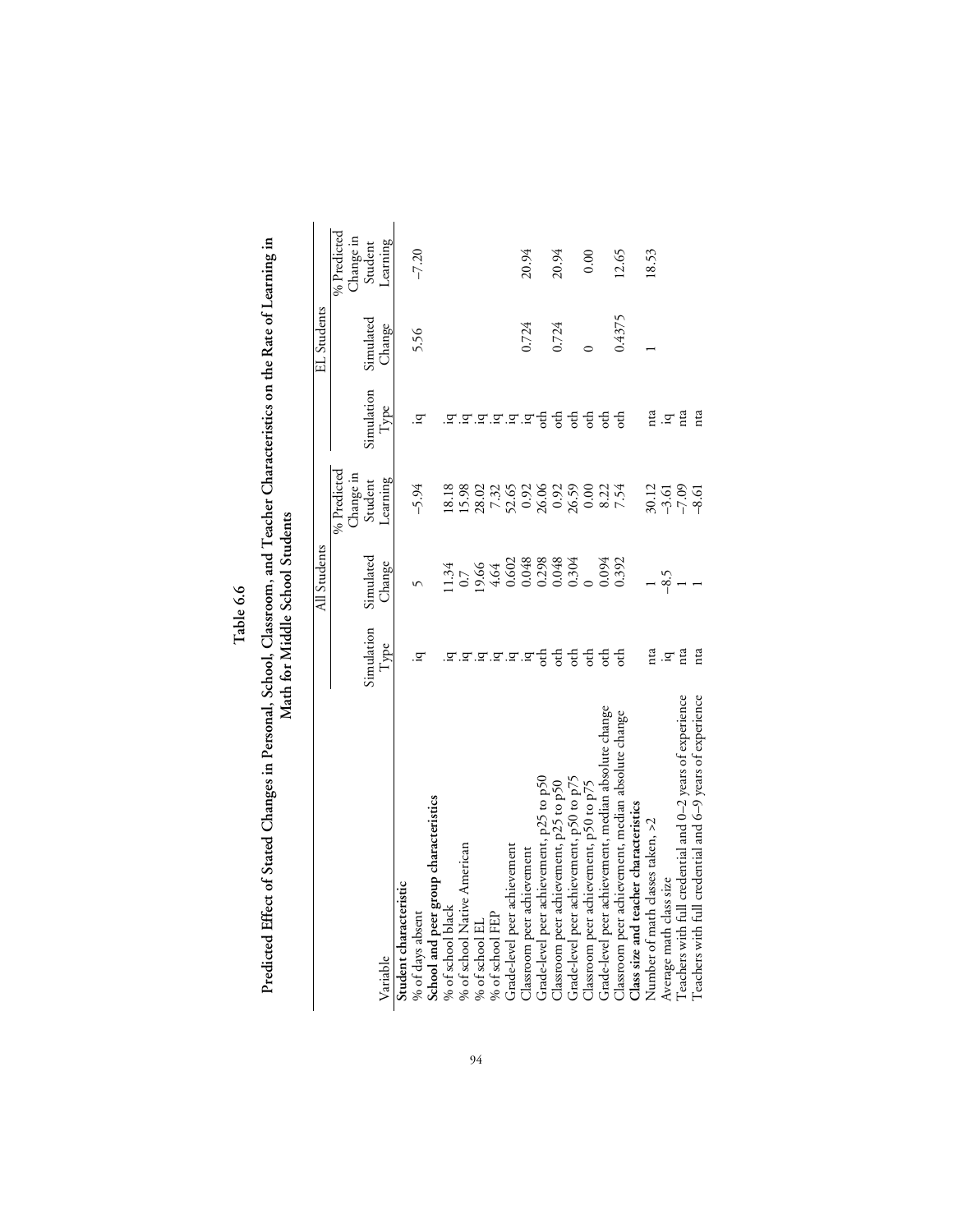| Type<br>Teachers with a supplementary authorization<br>Teachers with a board resolution |                      |                      |      | EL Students          |                                  |
|-----------------------------------------------------------------------------------------|----------------------|----------------------|------|----------------------|----------------------------------|
|                                                                                         |                      | % Predicted          |      |                      | % Predicted                      |
|                                                                                         |                      |                      |      |                      |                                  |
|                                                                                         | Simulation Simulated | Change in<br>Student |      | Simulation Simulated |                                  |
|                                                                                         | Change               | Learning             | Type | Change               | Change in<br>Student<br>Learning |
|                                                                                         |                      | $-0.14$              | nta  |                      | $-11.86$                         |
|                                                                                         |                      | 13.07                | nta  |                      |                                  |
| Master's degree                                                                         |                      |                      | nta  | $\frac{8}{1}$        | 10.99                            |
| nta<br>CLAD credential                                                                  |                      |                      |      |                      |                                  |
| nta<br>Female teacher                                                                   | 8                    | 4.86                 | nta  |                      |                                  |
| nta<br>Asian teacher                                                                    | $\frac{1}{2}$        | 10.48                | nta  |                      |                                  |
| Teacher major/minor subjects                                                            |                      |                      |      |                      |                                  |
| nta<br>B.A. in English                                                                  |                      | 31.86<br>29.64       | nta  |                      |                                  |
| nta<br>Minor in English                                                                 | $\frac{8}{10}$       |                      | nta  |                      |                                  |

Table 6.6 (continued) **Table 6.6 (continued)**

regressors range from 0-1, they are full credential, 0-2 years experience; full credential, 3-5 years experience; full credential, 6-9 years experience; gains in student learning are calculated by dividing the predicted gain in the test score by the average one-year gains in mean scaled scores. These<br>average gains were 11.74 points for the sample of all students and 15.01 regressors range from 0–1, they are full credential, 0–2 years experience; full credential, 3–5 years experience; full credential, 6–9 years experience; gains in student learning are calculated by dividing the predicted gain in the test score by the average one-year gains in mean scaled scores. These NOTES: Each column reters to a separate model, with the dependent variable being gains in math achievement, and the sample being all<br>students or English Learners. The omitted college major is education and the omitted mino NOTES: Each column refers to a separate model, with the dependent variable being gains in math achievement, and the sample being all BCLAD-equivalent with EL and FEP students. Other variables related to teacher qualifications range from 0-100. The predicted percentage BCLAD-equivalent with EL and FEP students. Other variables related to teacher qualifications range from 0–100. The predicted percentage supplemental authorization; board resolution; Limited Assignment Emergency; and interactions of CLAD, BCLAD, CLAD-equivalent, and supplemental authorization; board resolution; Limited Assignment Emergency; and interactions of CLAD, BCLAD, CLAD-equivalent, and students or English Learners. The omitted college major is education and the omitted minor is education/other minor/no minor. Some average gains were 11.74 points for the sample of all students and 15.01 for the sample of EL students.

Blank entry = not statistically significant. Blank entry = not statistically significant.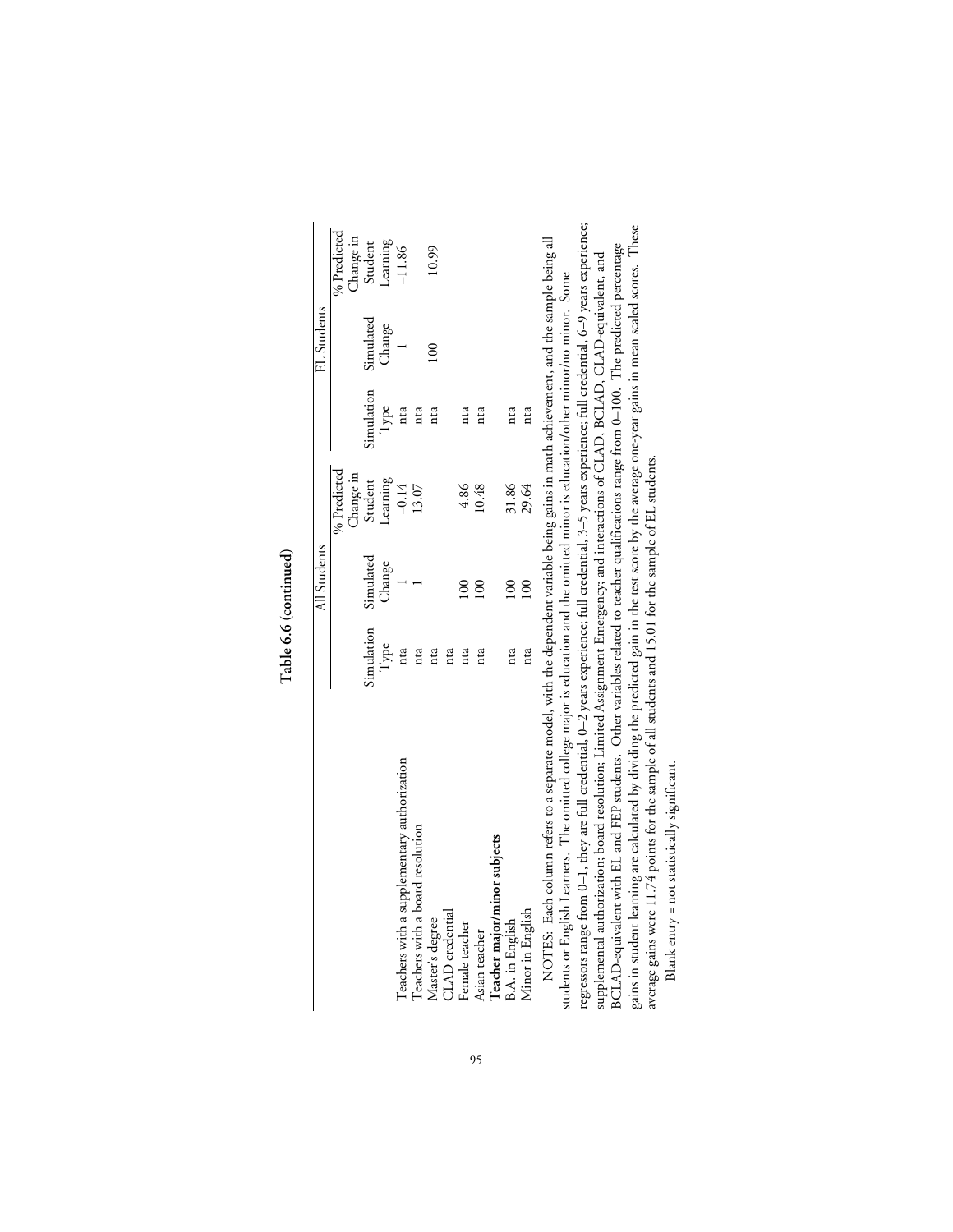| с      |
|--------|
|        |
| ψ<br>▀ |
| ٠      |
|        |
|        |

Predicted Effect of Stated Changes in Personal, School, Classroom, and Teacher Characteristics on the Rate of Learning in **Predicted Effect of Stated Changes in Personal, School, Classroom, and Teacher Characteristics on the Rate of Learning in** Reading for High School Students **Reading for High School Students**

|                                                                                                                                   |                      | All Students   |                |                      | EL Students   |             |
|-----------------------------------------------------------------------------------------------------------------------------------|----------------------|----------------|----------------|----------------------|---------------|-------------|
|                                                                                                                                   |                      |                | % Predicted    |                      |               | % Predicted |
|                                                                                                                                   |                      |                | Change in      |                      |               | Change in   |
|                                                                                                                                   | Simulation Simulated |                | Student        | Simulation Simulated |               | Student     |
| Variable                                                                                                                          | Type                 | Change         | Learning       | Type                 | Change        | Learning    |
| Student characteristic                                                                                                            |                      |                |                |                      |               |             |
| % of days absent                                                                                                                  | Ξ.                   |                |                | .모                   | $\frac{1}{2}$ | $-33.71$    |
| School and peer group characteristic                                                                                              |                      |                |                |                      |               |             |
| % of school Pacific Islander                                                                                                      | ĬΩ                   |                |                | .모                   | 0.55          | $-58.46$    |
| Teacher characteristics                                                                                                           |                      |                |                |                      |               |             |
| Teachers with emergency credential                                                                                                | nta                  | $\approx$      | $-68.15$       | nta                  |               |             |
| Master's degree                                                                                                                   | nta                  | 100            | 20.97<br>75.40 | nta                  | $\approx 0$   | 40.61       |
| Ph.D.                                                                                                                             | nta                  | $\overline{0}$ |                | nta                  |               |             |
| CLAD credential                                                                                                                   | nta                  |                |                | nta                  | $\approx 0$   | $-54.72$    |
| Teacher major/minor subject                                                                                                       |                      |                |                |                      |               |             |
| Minor in social science                                                                                                           | nta                  | 100            | $-26.41$       |                      |               |             |
| NOTES. Each column refere to a cenarge model with the denondent variable being mine in reading adjoinent and the cample being all |                      |                |                |                      |               |             |

 $\frac{1}{\log \text{min}}$ regressors range from 0-1, they are full credential, 0-2 years experience; full credential, 3-5 years experience; full credential, 6-9 years experience; gains in student learning are calculated by dividing the predicted gain in the test score by the average one-year gains in mean scaled scores. These<br>average gains were 4.96 points for the sample of all students and 8.15 fo regressors range from 0–1, they are full credential, 0–2 years experience; full credential, 3–5 years experience; full credential, 6–9 years experience; NOTES: Each column refers to a separate model, with the dependent variable being gains in reading achievement, and the sample being all gains in student learning are calculated by dividing the predicted gain in the test score by the average one-year gains in mean scaled scores. These BCLAD-equivalent with EL and FEP students. Other variables related to teacher qualifications range from 0-100. The predicted percentage BCLAD-equivalent with EL and FEP students. Other variables related to teacher qualifications range from 0–100. The predicted percentage supplemental authorization; board resolution; Limited Assignment Emergency; and interactions of CLAD, BCLAD, CLAD-equivalent, and supplemental authorization; board resolution; Limited Assignment Emergency; and interactions of CLAD, BCLAD, CLAD-equivalent, and NOTES: Each column reters to a separate model, with the dependent variable being gains in reading achievement, and the sample t<br>students or English Learners. The omitted college major is education and the omitted minot is students or English Learners. The omitted college major is education and the omitted minor is education/other minor/no minor. Some average gains were 4.96 points for the sample of all students and 8.15 for the sample of EL students.

Blank entry = not statistically significant. Blank entry = not statistically significant.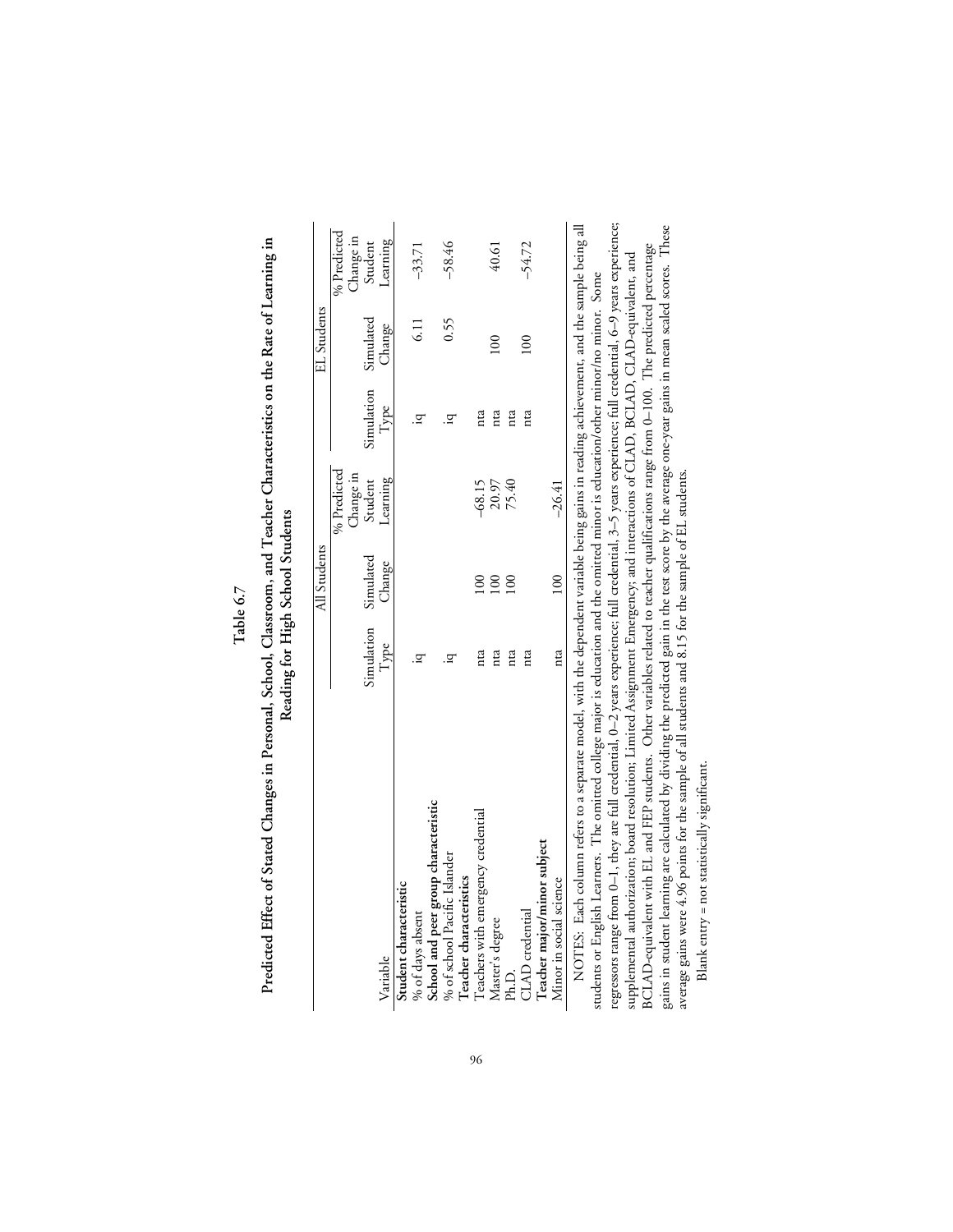instance, a predicted change of 50 percent means that students would on average improve their achievement 50 percent faster if they received the listed change in resources.

We will not go through these tables line by line. However, comparing these tables to the analogous tables in Chapter 5, we find that in some cases the predicted effects of increasing a given variable are much larger in middle and high schools than in elementary schools. Part of this pattern stems from the fact that average test score gains are smaller in the higher grades, so that a predicted increase in learning of, say, 10 points implies a much bigger effect in percentage terms.

As noted above, in middle school, especially for reading, the racial composition of the school is often associated with test score gains. Tables 6.5 and 6.6 show that the size of some of these gains is quite large. For example, an interquartile increase in the percentage of students who are Hispanic in middle schools is 17.4 percent. Table 6.5 shows that this increase is associated with a 34.9 percent increase in the average rate of reading score achievement. These patterns are not nearly as prevalent in elementary and high schools.

The grade-level peer group test score variable, which is quite consistently significant, continues to have large and in some cases far larger predicted effects in middle and high schools than it did in elementary schools. In our most conservative simulations, we calculate the absolute value of the actual changes in peer test scores by individual students between grades and then take the median of these. In this case, we find predicted effects on reading gains of about 3 percent in middle schools, and predicted gains in math achievement growth in middle and high schools of about 8 percent and 4 percent. The predicted effects of an interquartile (25th to 75th percentile) change in classroom and gradelevel peer test scores are substantially higher.

The lone case where the classroom peer group appears to matter in the sample of all students is for math achievement in middle school. Here, the predicted increase in test score growth from changing peer scores by the median of the absolute observed change is about 8 percent. This was the same case in which classroom peers appeared to matter for EL students in middle school math. Again, the predicted effects are quite large. The predicted effect from changing peer scores by the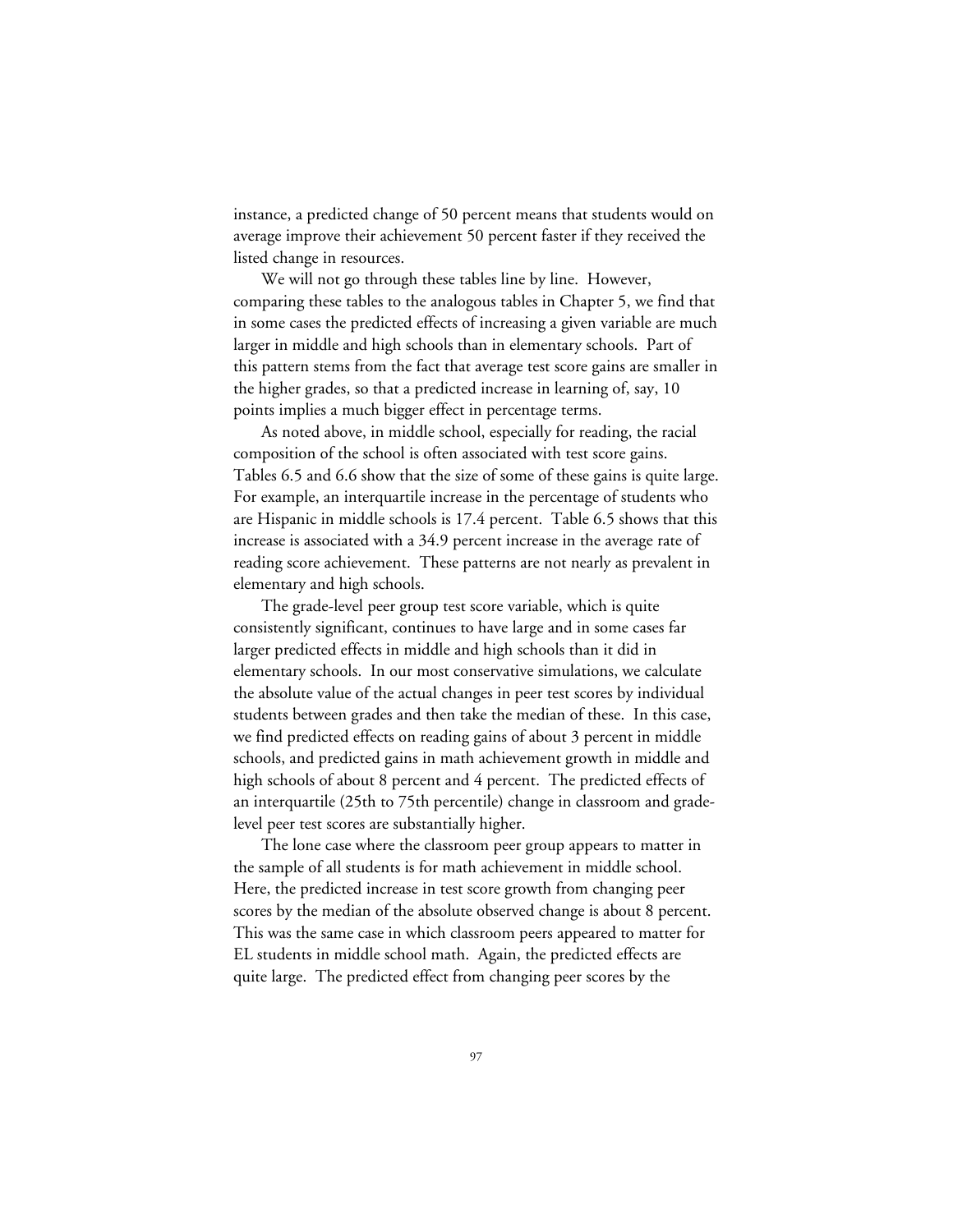|                                                      |               | All Students                    |                                             |                        | EL Students |                          |
|------------------------------------------------------|---------------|---------------------------------|---------------------------------------------|------------------------|-------------|--------------------------|
|                                                      |               |                                 | % Predicted<br>Change in                    |                        |             | % Predicted<br>Change in |
|                                                      | Simulation    | Simulated                       | Student                                     | Simulation             | Simulated   | Student                  |
| Variable                                             | Type          | Change                          | Learning                                    | Type                   | Change      | Learning                 |
| Student characteristic                               |               |                                 |                                             |                        |             |                          |
| % of days absent                                     | ੁ             |                                 | $-6.31$                                     | .ਬ                     |             |                          |
| School and peer group characteristics                |               |                                 |                                             |                        |             |                          |
| % of school black                                    |               | 5.04                            | 38.04                                       |                        |             |                          |
| % of school Native American                          |               |                                 |                                             | . <u>ਕ.'ਕ.'ਕ ਬ</u> ੍ਰਿ |             |                          |
| Grade-level peer achievement                         | .፰.፰          |                                 |                                             |                        |             |                          |
| Grade-level peer achievement, p25 to p50             | $\sin$        | 0.54<br>0.535<br>0.249<br>0.286 | 20.95<br>28.86<br>13.43                     |                        |             |                          |
| Grade-level peer achievement, p50 to p75             | $\vec{e}$     |                                 | 15.43                                       | $\frac{4}{5}$          |             |                          |
| Grade-level peer achievement, median absolute change | $\frac{1}{6}$ | 0.065                           | 3.51                                        |                        |             |                          |
| Teacher characteristics                              |               |                                 |                                             |                        |             |                          |
| Number of math classes taken annually, 0-1           | nta           |                                 | $-19.81$                                    |                        |             |                          |
| Highest annual math level, midmath 2                 | nta           |                                 | $-28.61$                                    |                        |             |                          |
| Teachers with emergency credential                   | nta           |                                 |                                             | nta                    | 100         | 62.54                    |
| Teachers with a supplemental authorization           | nta           |                                 | $-13.49$<br>$-46.55$<br>$13.70$<br>$-22.70$ |                        |             |                          |
| Teachers with a board resolution                     | nta           |                                 |                                             |                        |             |                          |
| CLAD-equivalent credential                           | nta           | 100                             |                                             |                        |             |                          |
| Asian teacher                                        | nta           | 00                              |                                             |                        |             |                          |
| Hispanic teacher                                     | nta           | $\overline{0}$                  | 16.74                                       |                        |             |                          |
| l'eacher major/minor subject                         |               |                                 |                                             |                        |             |                          |
| Minor in math                                        |               |                                 |                                             | nta                    | 100         | 46.48                    |

**Table 6.8**

Predicted Effect of Stated Changes in Personal, School, Classroom, and Teacher Characteristics on the Rate of Learning in<br>Math for High School Students **Predicted Effect of Stated Changes in Personal, School, Classroom, and Teacher Characteristics on the Rate of Learning in Math for High School Students**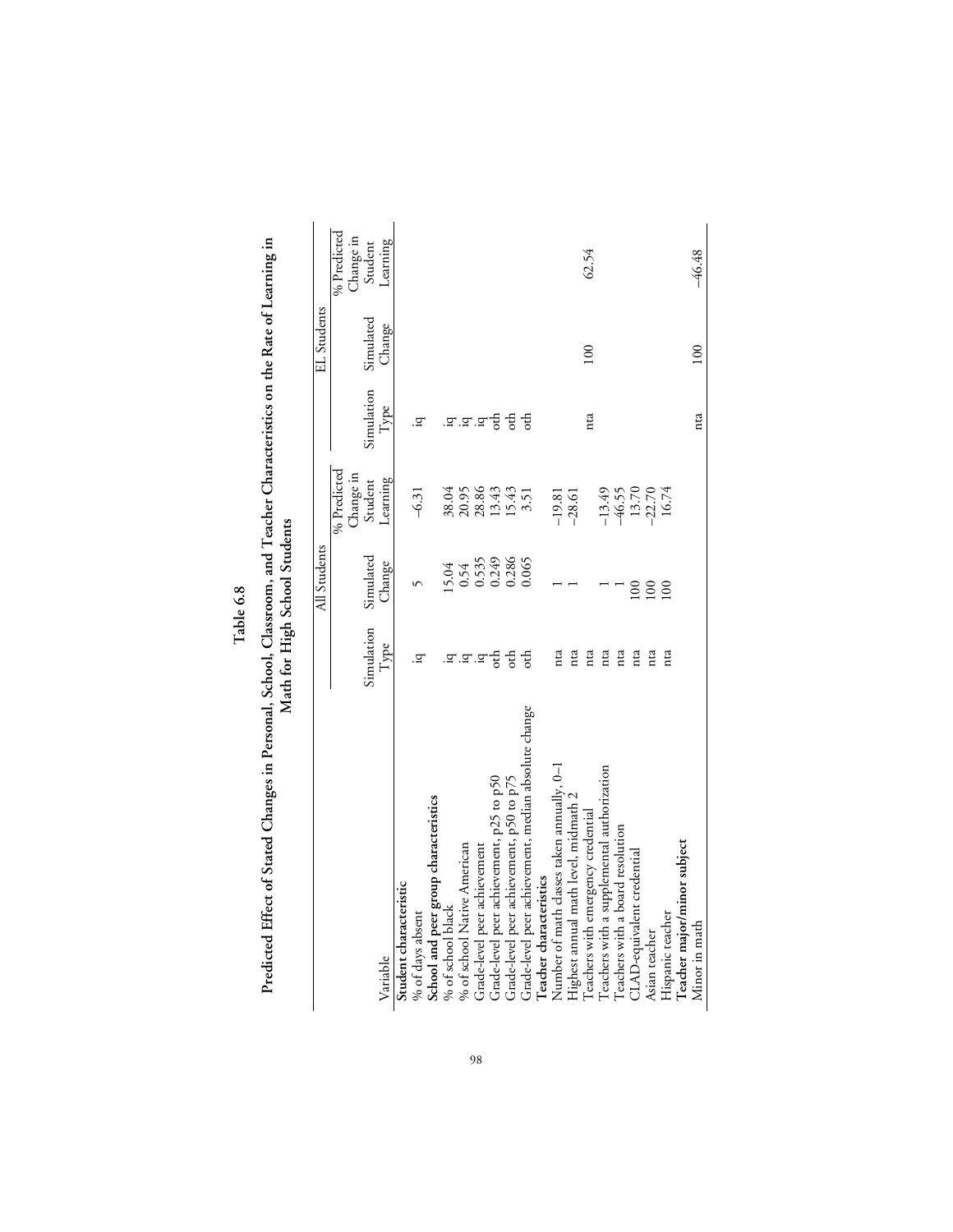# Table 6.8 (continued) **Table 6.8 (continued)**

regressors range from 0-1, they are full credential, 0-2 years experience; full credential, 3-5 years experience; full credential, 6-9 years experience; gains in student learning are calculated by dividing the predicted gain in the test score by the average one-year gains in mean scaled scores. These regressors range from 0–1, they are full credential, 0–2 years experience; full credential, 3–5 years experience; full credential, 6–9 years experience; gains in student learning are calculated by dividing the predicted gain in the test score by the average one-year gains in mean scaled scores. These NOTES: Each column refers to a separate model, with the dependent variable being gains in math achievement, and the sample being all NOTES: Each column refers to a separate model, with the dependent variable being gains in math achievement, and the sample being all BCLAD-equivalent with EL and FEP students. Other variables related to teacher qualifications range from 0-100. The predicted percentage BCLAD-equivalent with EL and FEP students. Other variables related to teacher qualifications range from 0–100. The predicted percentage supplemental authorization; board resolution; Limited Assignment Emergency; and interactions of CLAD, BCLAD, CLAD-equivalent, and supplemental authorization; board resolution; Limited Assignment Emergency; and interactions of CLAD, BCLAD, CLAD-equivalent, and students or English Learners. The omitted college major is education and the omitted minor is education/other minor/no minor. Some students or English Learners. The omitted college major is education and the omitted minor is education/other minor/no minor. Some average gains were 9.56 points for the sample of all students and 11.64 for the sample of EL students. average gains were 9.56 points for the sample of all students and 11.64 for the sample of EL students. Blank entry = not statistically significant. Blank entry = not statistically significant.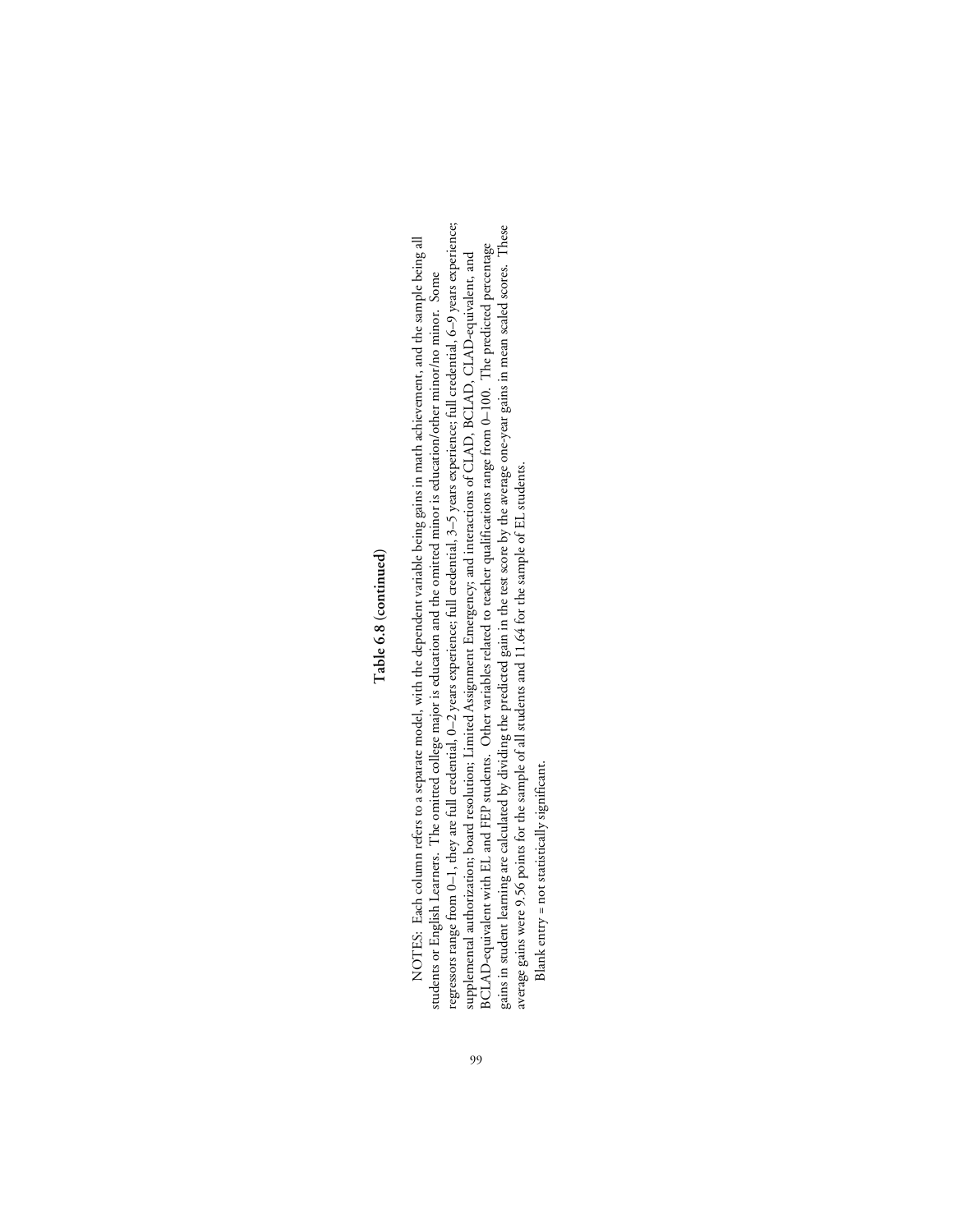median of the absolute observed change is an increase in the average annual gain for EL students of about 13 percent.

For all of these peer group simulations, the predicted effects from changing the student's peer score by an interquartile change are much larger. These sorts of changes are most likely to occur when a student switches schools.

To facilitate comparison of the size of the peer group effects with the predicted effects from changing various other measures, Figures 6.1 through 6.4 show the predicted effect of changing given variables by the interquartile range observed in the data. (For teacher characteristics, the simulation instead changes the teacher from the comparison group of teachers (teachers having a bachelor's degree in education, a full credential, ten or more years of experience, and a full subject authorization in the subject taught) to a teacher with the given credential, experience, or education.)

Figure 6.1 shows for middle schools the effect of interquartile changes in the percentage of days absent and the peer group measures, as well as the predicted effect of changing the number of courses taken (in English for the reading score models and in math for the math score models). Figure 6.2 shows the same comparisons for the high school models. As in Chapter 5, when a bar is missing from a graph, it indicates that the given variable was not a statistically significant determinant of the given test score.

As for elementary students, students in the higher grade spans who are absent about 5 percent of days experience roughly 5 percent lower achievement growth. This is not an example of a "school resource" but provides an easily understandable baseline against which to compare some of the other simulated changes.

Interquartile changes in the peer scores at the student's grade level in his or her school appear to be very strongly related to the student's own rate of achievement gain, with the notable exception of reading gains in high school. The size of these effects, often approximating a 50 percent boost in the annual gain in achievement, is much larger than what we found in elementary schools. At the same time, we found that classroom peer scores were less likely to be significant predictors of student learning in middle and high schools than in elementary schools. As noted above,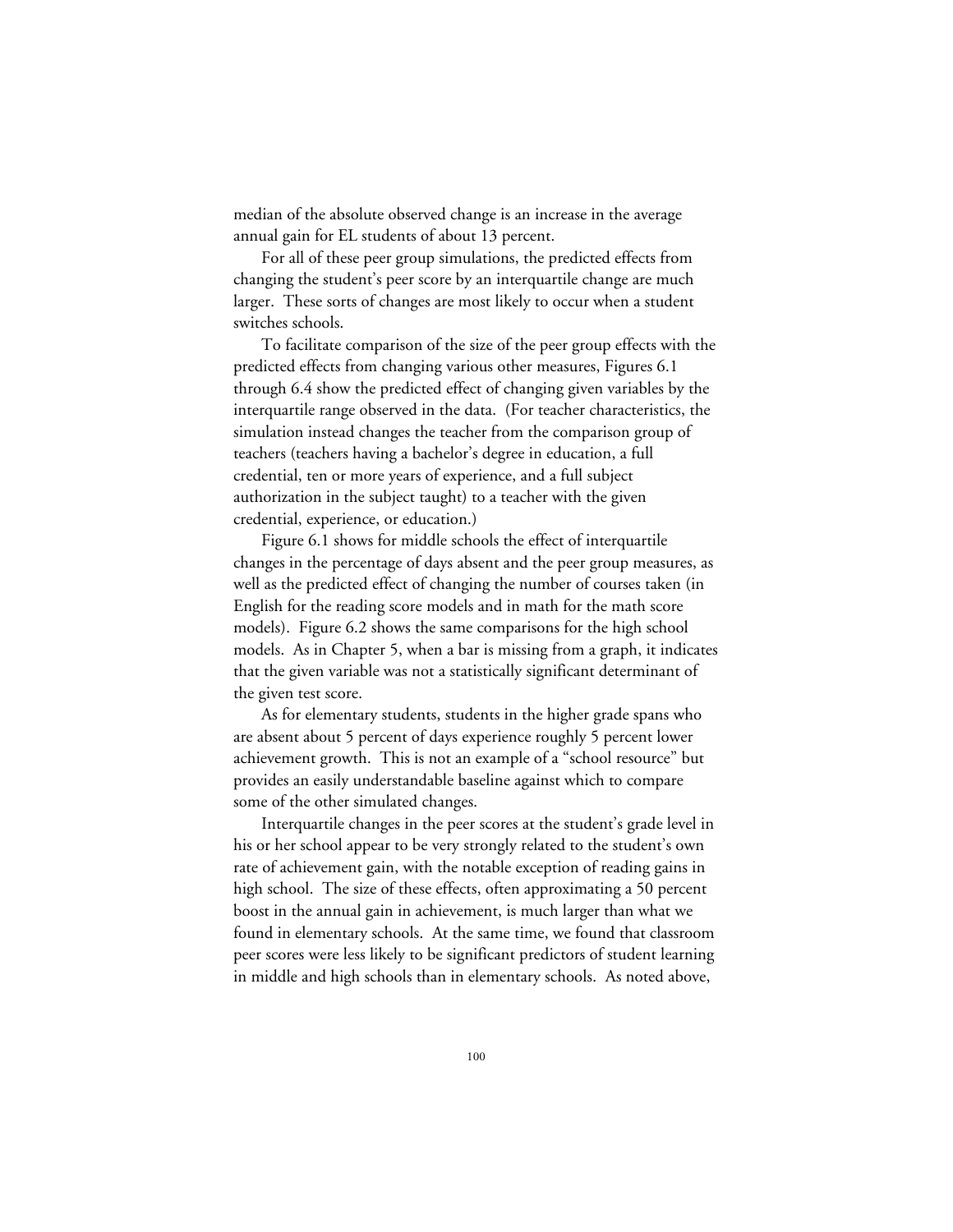

**Figure 6.1—Predicted Percentage Change in the Rate of Learning Among Middle School Students, by Absenteeism, Peer Scores, and Courses Taken**



**Figure 6.2—Predicted Percentage Change in the Rate of Learning Among High School Students, by Absenteeism, Peer Scores, and Courses Taken**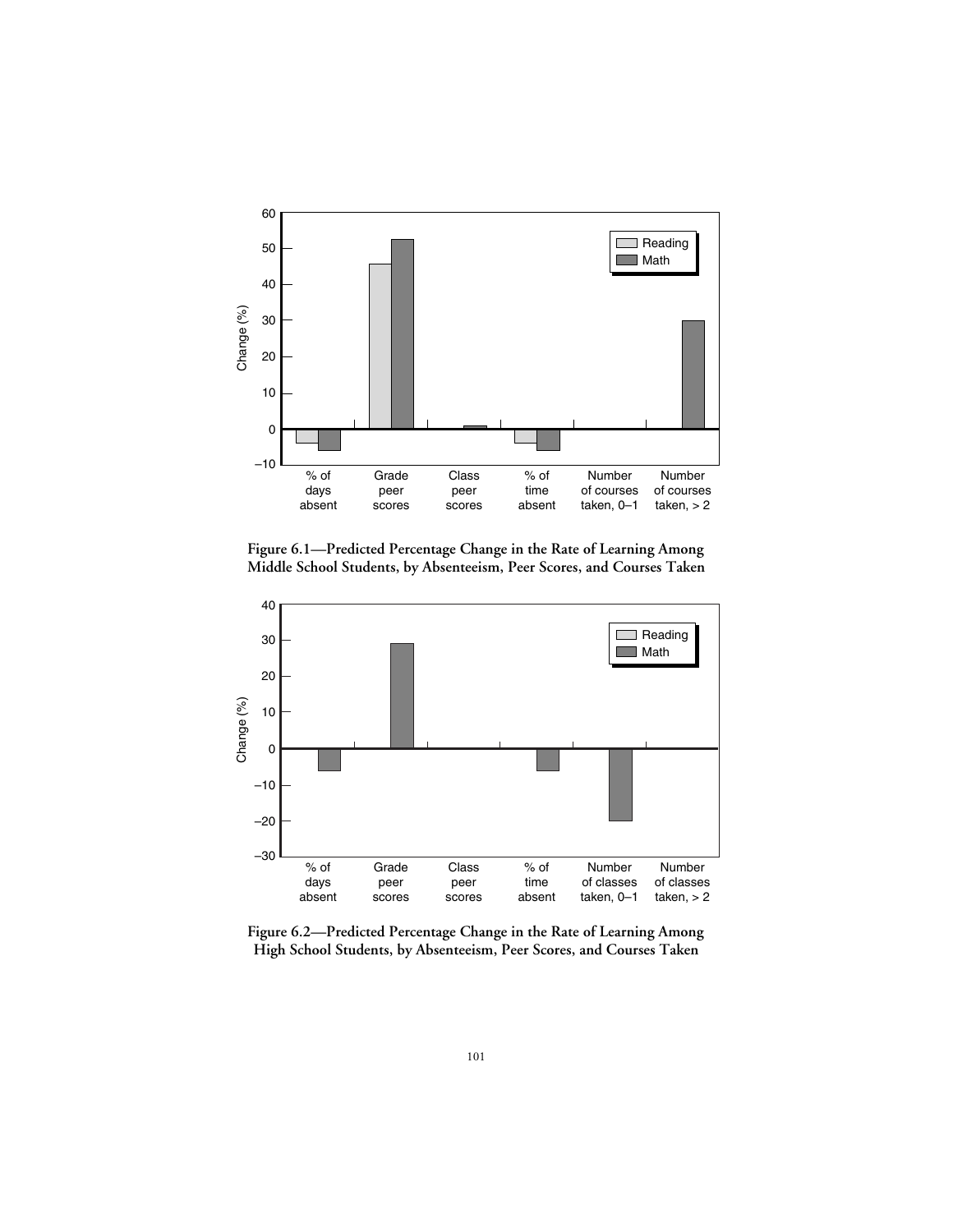one explanation for these patterns could well be that in middle and high school, students typically switch classrooms during the day, changing their peers from one class to the next. Perhaps in this environment, it is less the achievement of peers in the English class that affects a student's improvement in reading ability than it is the average achievement of peers in all of his or her classes in the grade. Similar arguments may apply to math classes and gains in math achievement.

Figures 6.1 and 6.2 also suggest that sizeable variations in the rate of achievement growth in math appear to result from variations in the number of math courses taken. In the figures, our comparison group is students who take exactly two math and English courses. In middle schools, we find that if a student takes two math courses one year and more than two the next, his achievement growth is roughly one-third higher in the second year. Similarly, in high school a student who takes two math courses one year and 0–1 course the next year learns about 20 percent less in the later year.

These figures are also notable in that they exclude class size. In no case did we find significant evidence that smaller classes led to higher gains in either math or reading in middle and high schools.

Figures 6.3 and 6.4 continue the comparison of middle and high school results, showing the predicted effect of changing various measures of teacher qualifications. The graphs show slightly different simulations, because different aspects of teacher qualifications seem to matter in middle and high schools. Figure 6.3 shows that in middle school, students who have teachers with less experience than our comparison group (teachers who hold ten or more years of teaching experience) in two out of three cases have reduced gains in math. On the other hand, teacher subject authorizations, which are optional for middle school teachers, do not appear to matter much for student learning in middle schools. Indeed, the strongest effect we found was that math teachers with a board resolution in math, meaning that they have taken relatively few of the math courses needed for a full math authorization, are associated with much higher gains in student math achievement than are teachers with a full authorization.

We obtain quite different results when we examine high school teachers' qualifications. We find only limited evidence that years of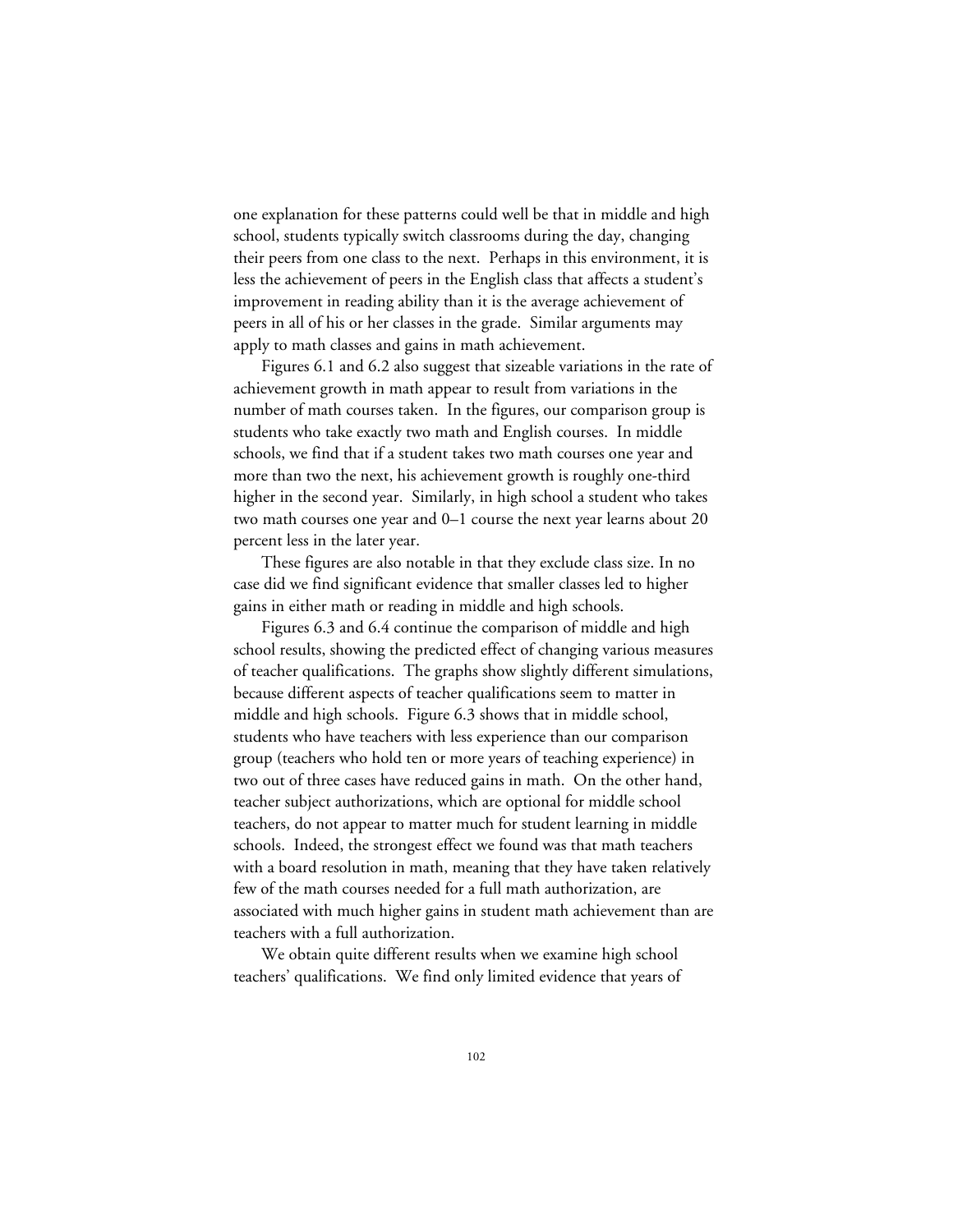

**Figure 6.3—Predicted Percentage Change in the Rate of Learning Among Middle School Students, by Teacher Credentials, Experience, and Authorization**



NOTE: The figure shows the predicted effect of switching from a teacher with a full credential, a full subject authorization, a bachelor's degree, and ten or more years of experience to a teacher with the stated credential or education but who is otherwise identical.

**Figure 6.4—Predicted Percentage Change in the Rate of Learning Among High School Students, by Teacher Credentials, Education, and Authorization**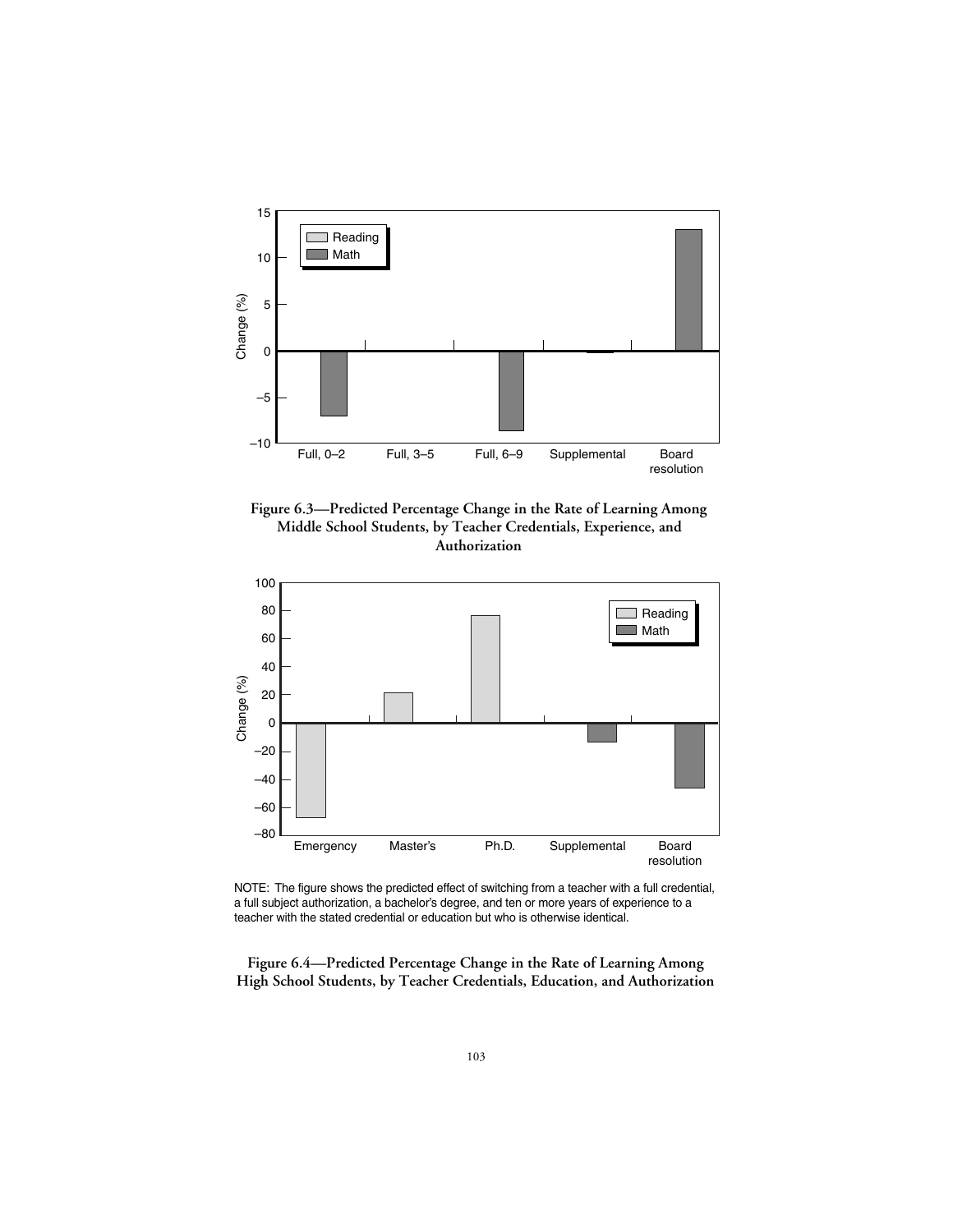experience matter, and we find that education and subject authorizations do matter in important ways. Although years of experience do not enter significantly, the few high school English teachers who hold an emergency credential are associated with rates of reading achievement gain that are almost two-thirds below those of teachers with a full credential. Similarly, English teachers with a master's degree or Ph.D. are associated with increased student rates of improvement in reading on the order of 20 percent and 75 percent, respectively. Turning to math achievement, we find that math teachers who hold a supplementary or board resolution authorization in math are associated with 13 percent and 47 percent slower rates of growth in math achievement for their students than teachers with a full authorization. By any measure, these effects are large. However, they are sporadic in that what matters in one subject does not matter in the other.

#### *Robustness Checks*

We undertook some robustness checks on our test score models for elementary, middle, and high schools. In brief, our checks included the following. First, we removed students who were in charter or atypical schools to make sure that our main conclusions do not derive from some idiosyncrasy of these schools. Very little changed in the sense that coefficients on key variables did not change substantially, no key variable became significant or insignificant in the subsample models, and no coefficient that was statistically significant changed signs. Additionally, we removed controls for students switching schools and the percentage of days absent, in case these variables were endogenous. Again, little changed. We also tried adding a separate dummy for "expected" school switchers to include controls for all students who had changed schools, as a partial check on whether particularly large gains or drops in peer scores were really capturing unobserved differences related to a move between schools. The peer coefficients changed very little.

Finally, and most interesting, we tested for an asymmetry in peer effects. Specifically we asked whether the test-score gain of a student whose peer group improves equals, in absolute terms, the test-score drop of a student whose peer group deteriorates from one year to the next. For both the grade-level and classroom peer effects, we found evidence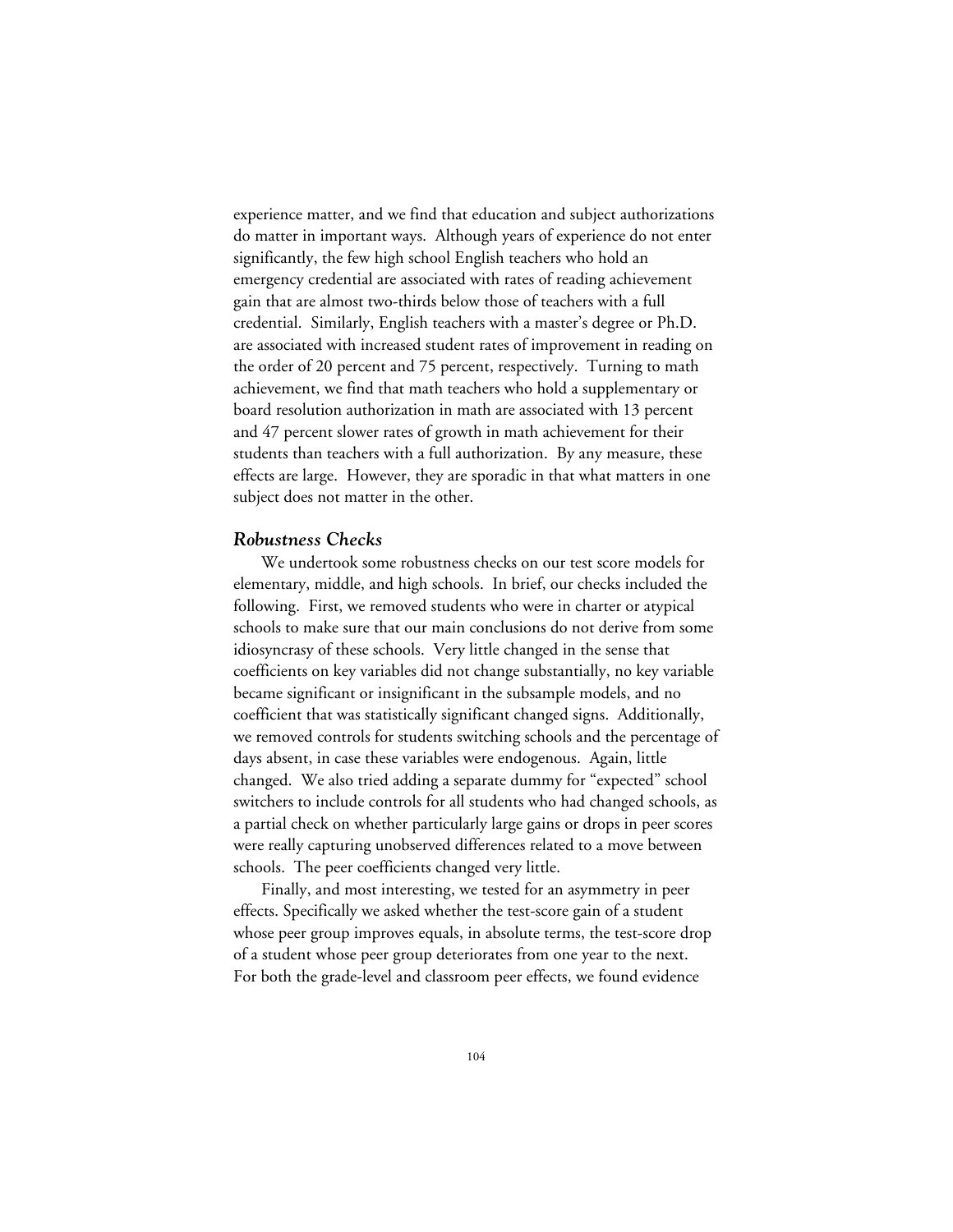that typically suggested that losses were greater than gains. This analysis could have implications for busing and ability grouping, because it suggests that attempts to make all classes look alike by grouping heterogeneous students together may harm high achievers slightly more than it helps low achievers. This analysis is very preliminary, and we intend to follow this up in further research, using alternative measures to test for asymmetric effects.

Finally, we examined the issue of whether our inclusion of fixed effects for zip codes, years, schools, and, especially, students left sufficient variation in the data to identify the effect of measures of class size, teacher characteristics, classes taken, and peer achievement at the class and grade level. There was substantial underlying variation in these variables, and so our judgment was that as long as these fixed effects together could not explain more than 95 percent of the variation in these variables, there would be sufficient variation left to identify effects that were large. In most cases the data easily met this requirement. We found in most cases in each of the three grade spans that the fixed effects could account for about 50–85 percent of the variation in the explanatory variables, with a few exceptions that were higher. The most consistent exception to this rule was the class and grade peer achievement variables. Once we added student fixed effects we found that 86–98 percent of the variation in these explanatory variables was removed. (The two highest cases of 98 percent occurred in the case of the middle and high school reading models, for grade peer achievement.) This makes it all the more remarkable that we find a statistically significant effect of peer achievement in our models.

## **Conclusion**

This chapter has studied the effect of changes in the environment of middle and high school students from one grade to the next on students' rate of improvement in math and reading. We find that class size does not seem to "matter" in these grade spans, and that measures of the number of courses taken, peers' achievement, and teacher qualifications are related sporadically to gains in student achievement. Some of these effects are quite large. The most compelling results appear to be that the initial achievement of students in a given student's grade is positively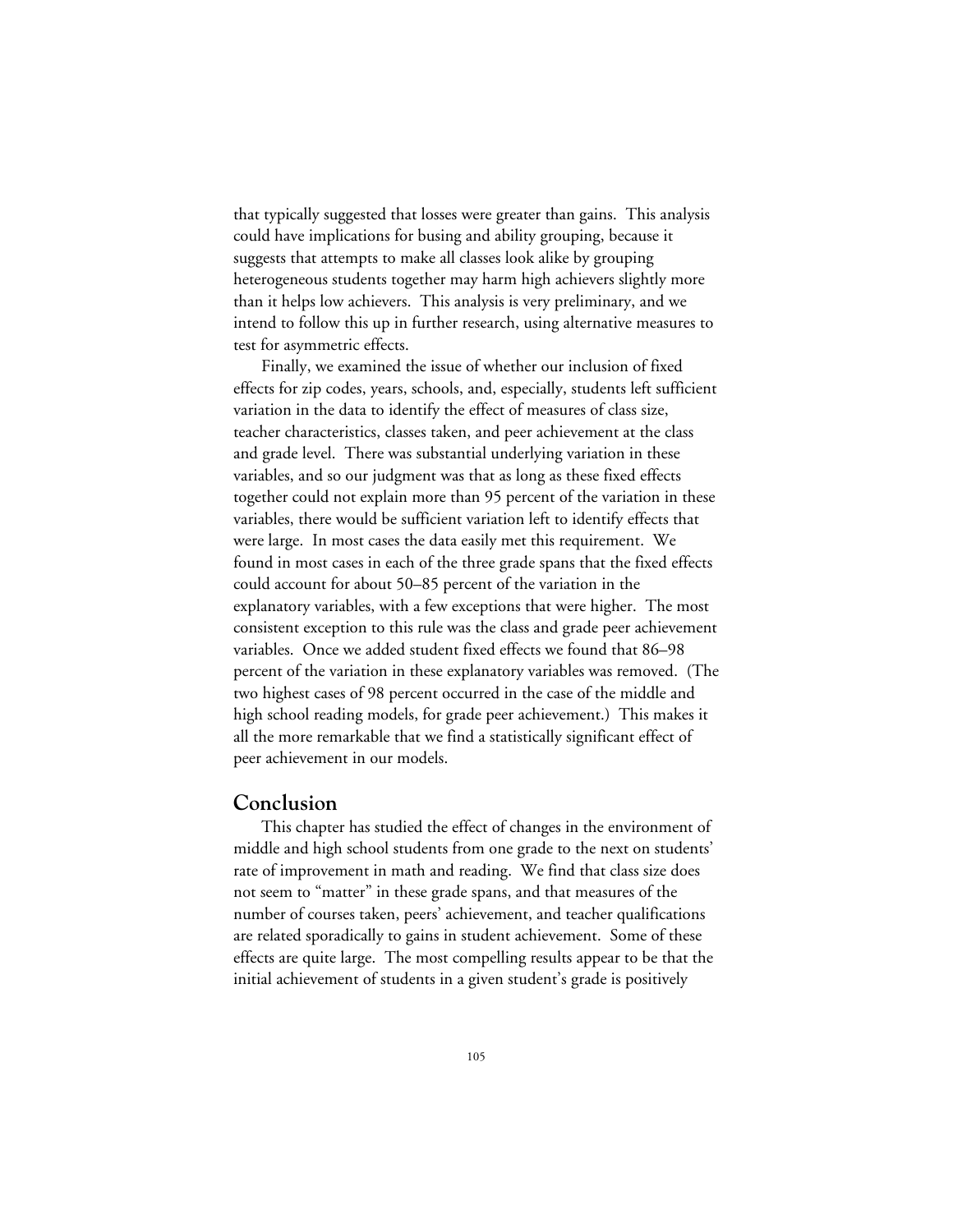related to the student's own subsequent gains in achievement, especially in math.

Similarly, math and English teachers' qualifications in some cases do appear to be related positively to student gains in math and reading, but the results are variable and inconsistent between the two grade spans and between math and reading. This should not be interpreted to mean that teacher qualifications are irrelevant. Indeed, some of the effects that we found were extremely large. To give just one example, high school English teachers with an emergency credential are associated with student achievement gains in reading that are about two-thirds below those associated with teachers with a full credential. However, it would be highly misleading to conclude that teacher credentials, subject authorizations, education, and experience always matter in important ways. This is well illustrated by the finding that high school math teachers with less than a full math authorization appear to produce far smaller gains in math achievement than do those with a full authorization. But we found no such evidence in middle schools and no similar evidence for English teachers in either middle or high schools. This may simply indicate that high school math is one of the few areas in which teachers truly do excel by having successfully completed a rigorous university curriculum in the subject. Less technical types of teaching may not depend as heavily on taking the "right" mix of relevant university courses.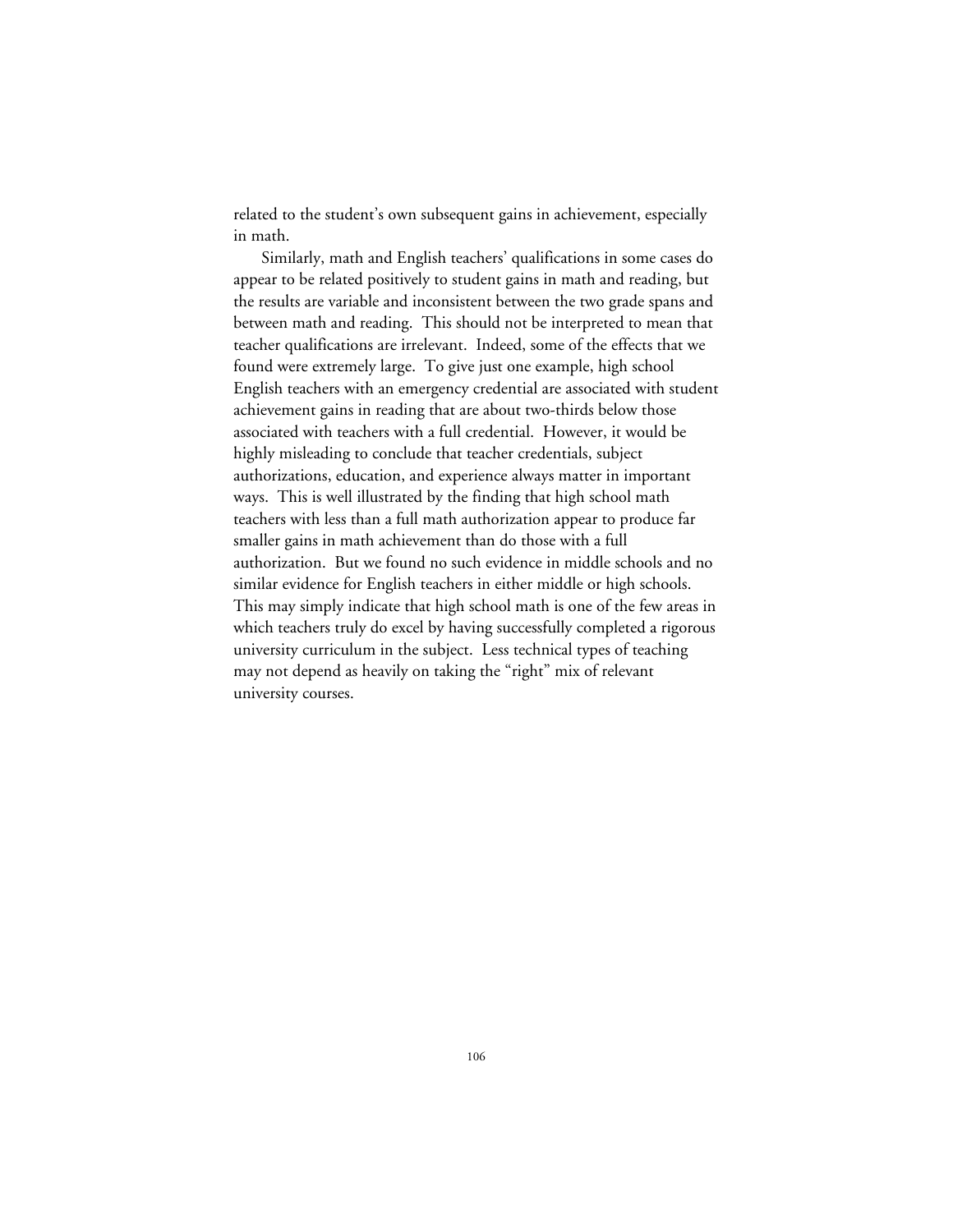# **7. Policy Conclusions**

## **Overview of Central Findings**

This report has examined the link between school resources and student achievement within the context of San Diego Unified School District. Although this research will be of particular interest to readers in San Diego, we believe that it also conveys findings of interest to policymakers, school administrators, and parents throughout California. SDUSD is quite representative of the state as a whole: It enrolls a demographically diverse set of students, taught by teachers who vary considerably in their education, experience, and credentials. In terms of student demography, student test scores, and school resources such as class size and teacher characteristics, SDUSD looks like other major urban districts and also resembles the state as a whole quite closely. As is typical of other districts statewide, SDUSD's distribution of teachers across schools is far from random. Teachers in schools serving economically disadvantaged students are far more likely to lack a full credential, to be in their first few years of teaching, and to lack a master's degree. In part, this inequality probably reflects teachers' own preferences and teacher mobility among schools. All of these patterns in resource allocation and demographic diversity are shared by other large districts around the state.

Given that SDUSD appears to be quite representative of the state as a whole, it is a good testing ground for learning more about the determinants of overall student achievement and inequalities in achievement in the state.

We began this report by citing survey evidence indicating that the California public is deeply concerned about public schooling in California. The public wants to see better schools for all students and also seems prepared to devote additional resources to schools where student achievement is low. In short, the California public desires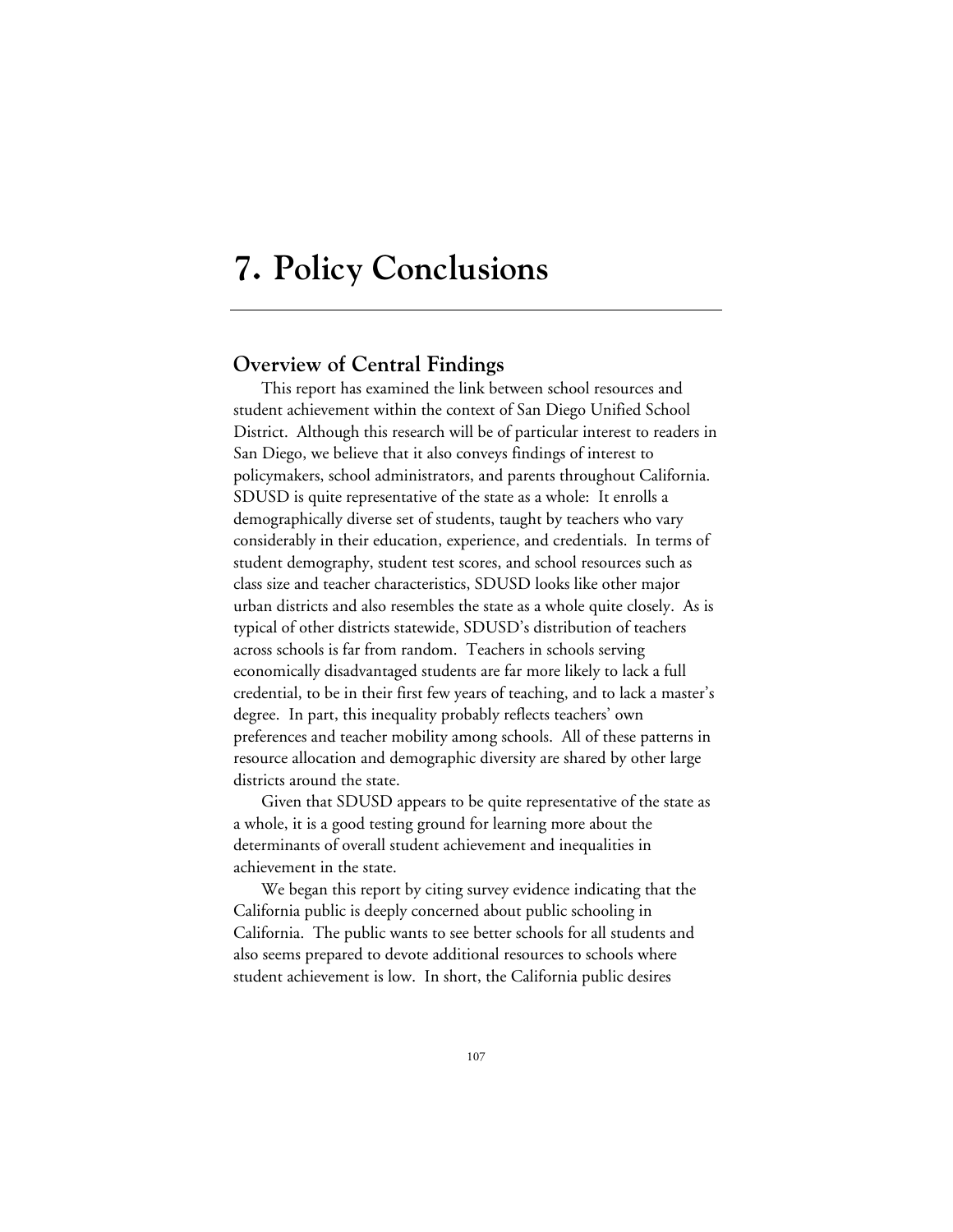greater efficiency *and* greater equity in the state's schools. And so what have we learned on these two counts?

#### *Efficiency*

Our analysis of the test score data suggests, tentatively, that SDUSD schools on average may be increasing their effectiveness. Our evidence of greater efficiency is simply that test scores rose considerably in math and reading between spring 1998 and spring 2000. Of course, some of this must be attributed to the fact that the state test was introduced in spring 1998. Several studies in other states have found that test scores almost always rise in the first few years after the introduction of a new test, as students and teachers become more familiar with the test format and questions.<sup>1</sup> This is particularly an issue with the Stanford 9, because California chose not to alternate among test forms between one year and the next. Still, the point gains are large; and over this period, gains in SDUSD outstripped gains in the state as a whole. We cannot know for certain, but both of these facts lend credence to the notion that the district has experienced some genuine improvement in average student achievement.

#### *Equity*

What has our study revealed about the inequalities in student achievement, the associated trends, and the causes? It is widely known that in California, test scores in schools serving economically disadvantaged students tend to lag far behind national norms. In SDUSD, as elsewhere, the gaps in achievement between EL and non-EL students, between Hispanic and white students, between black and white students, and between students in schools in affluent and disadvantaged areas can only be described as huge. This immediately raises some pivotal questions. Are schools in some sense to be blamed for lagging test scores in schools in disadvantaged areas? In particular, does the lower level of school resources in these schools, especially related to teacher qualifications, contribute to the achievement gap?

\_\_\_\_\_\_\_\_\_\_\_\_

<sup>&</sup>lt;sup>1</sup>See for example Koretz (1996).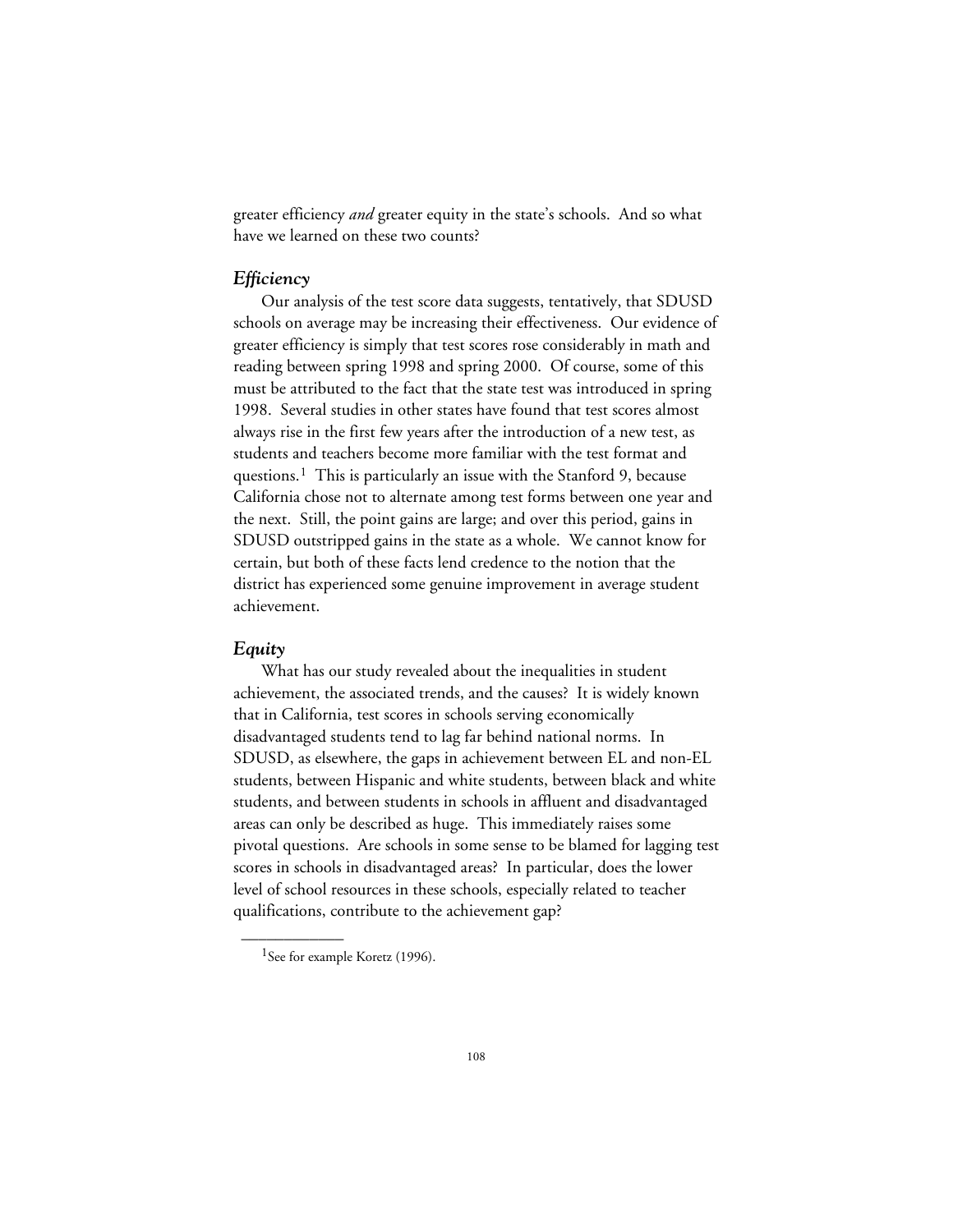Our results suggest some surprising answers. It is certainly true that schools serving disadvantaged students tend to have far lower student achievement. But we found that the achievement gap in reading and math typically is at its *largest* in grade 2—the first grade in which students are tested statewide. In other words, disadvantaged students start their schooling years with levels of achievement that seriously lag behind those of their more advantaged peers. This statement is true regardless of whether we define "disadvantage" in terms of our fairly crude proxy—the percentage of students at the school who are eligible for meal assistance, or instead in terms of race or language disadvantage.

This is an important finding: Inequality in achievement appears to arise well before students are old enough to enter public school. We conclude that it would be simplistic and unfair to hold schools accountable for preexisting variations in achievement. That said, our finding should not be cause for complacency. Although schools should not be blamed for preexisting inequalities in achievement among entering students, perhaps they should be held accountable for improving achievement among all groups of students. So, have the initial gaps in achievement between various groups of students widened or narrowed over time?

We followed individual students over three years of testing, and we found strong evidence of increasing equity within SDUSD. We divided students in several ways—by the percentage of students at their initial school who were eligible for meal assistance and by the students' race and language status. *By any of these criteria, intergroup gaps in achievement declined dramatically over the two-year period, typically with drops in the achievement gap of over 10 percent.* To give just two examples, between spring 1998 and spring 2000 the initial gap in achievement between white and Hispanic students fell by 13.9 percent in reading and 9.7 percent in math, and the gap between students attending the quintiles of schools serving the most and the least economically disadvantaged fell by 15.2 percent and 11.1 percent in reading and math, respectively. The main exception to the rule was the black-white achievement gap, which on average did fall, but by far smaller amounts: 6.7 percent and 0.9 percent in reading and math.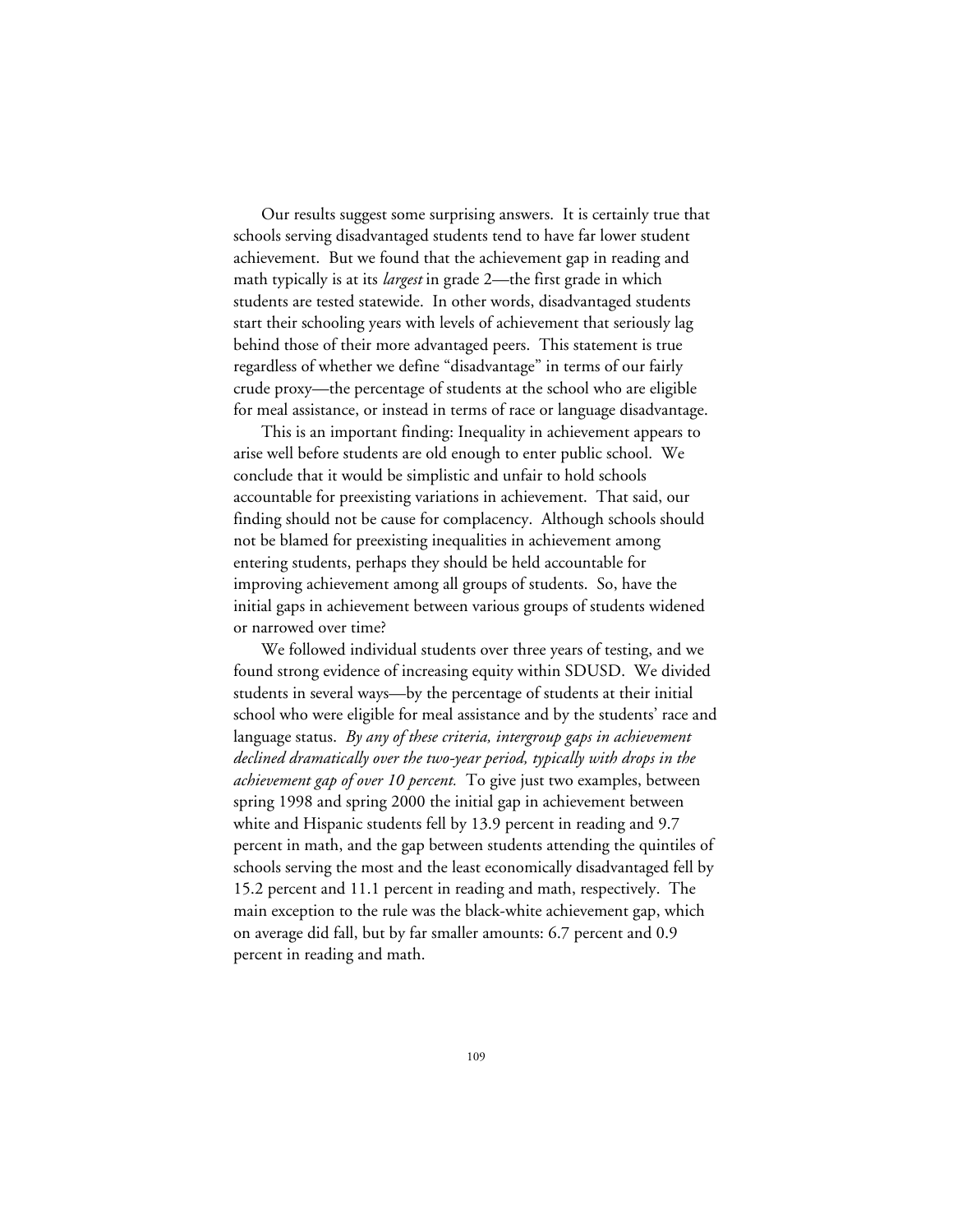The welcome news that minorities, English learners, and those attending schools in less-affluent areas are catching up does raise a further question. One might think that the reason why the achievement gap has narrowed is that additional resources have been devoted to disadvantaged students. Yet our analysis shows that schools serving less-affluent areas have distinctively fewer resources, especially when resources are defined in terms of the qualifications of the teachers. If less-affluent schools have less highly qualified teachers, how could it possibly be that students in these schools have caught up over time?

#### **The Determinants of Student Learning**

To address this paradox, we statistically modeled the determinants of students' gains in reading and math achievement over the three-year period. We took full advantage of the fact that we have repeated observations for individual students and schools. This rich "longitudinal" nature of the data enabled us to control fully for any unobserved but fixed characteristics of the students, their schools, and the characteristics of the environment in the students' home zip codes. To some extent, our findings may be overly conservative because of our extensive set of controls for these unobserved factors. But it increases our confidence that when we find that something matters for student learning, it truly does matter.

Our results are striking not only because of which factors matter for student learning but also because of the factors that apparently do not matter, or matter only sporadically. In short, our findings partially resolve the paradox that the achievement of disadvantaged students has improved the most even though on average these students attend schools with less highly qualified teachers. The resolution comes from the general result that in many cases, teachers who have less education and experience and fewer credentials are not necessarily less-effective teachers than their more qualified counterparts.

Indeed, perhaps the most consistent finding in this research has been that factors apart from teachers themselves appear to influence students' rate of learning. A principal finding that applies across the three grade spans is that an individual student's achievement gains are strongly positively related to the initial achievement level of students in his or her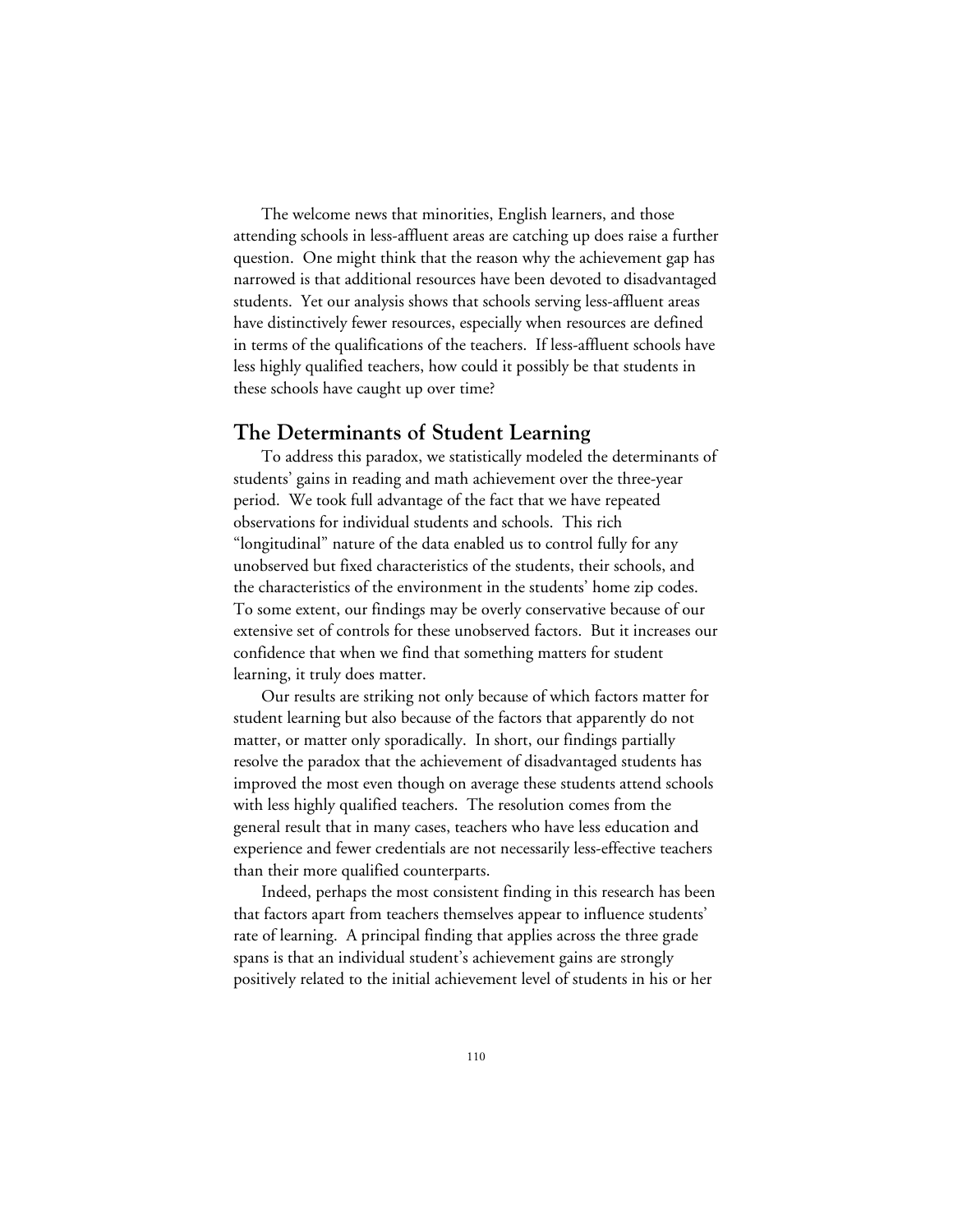grade level and occasionally the achievement level within his or her classroom. One might think that this effect is not causal and merely reflects ability grouping that occurs within schools. But because we control for unobserved ability and motivation of each student, at least to the extent that these remain constant over the three-year time span of this study, this objection seems moot. In effect, we are identifying the grade level and classroom peer test score effect by small variations in each student's peers between grades. Typically, the change in a student's peer group from one year to the next is predicted to change the student's rate of learning by 3 to 8 percent, although in many cases, especially at the classroom level, the effect is not statistically significant. When we instead simulated the effect of more radical changes in classroom peer test scores, the predicted effects were even larger. Such changes could result, for example, from busing of students between neighborhoods. This is a relevant simulation because approximately one in four students in the district participates in one of several forms of school choice program.

In 1996, California implemented an ambitious and expensive program to reduce class size to 20 students in kindergarten through grade 3. We found solid evidence at the elementary school level that smaller classes promote learning in reading but not math. For instance, a reduction of class size from 32 to 20 is predicted to increase elementary students' rate of growth in reading achievement by 6 percent overall and about 12 percent for English Learners. However, at the middle and high school levels, we could not find any evidence that class size mattered for student learning. Although larger samples in future work might overturn this finding, it seems quite plausible that class size matters most during children's earliest school years.

We also examined whether there is a link between students' rate of learning and an exceptionally rich portrait of teacher characteristics. These teacher characteristics include highest degree earned, college major and minor, basic credential level, teaching experience, language certification to teach English Learners, and at the middle and high school levels, subject authorization. To what extent do these qualifications matter? We certainly found some evidence that each of these measures of teacher preparedness can contribute to faster student learning. But it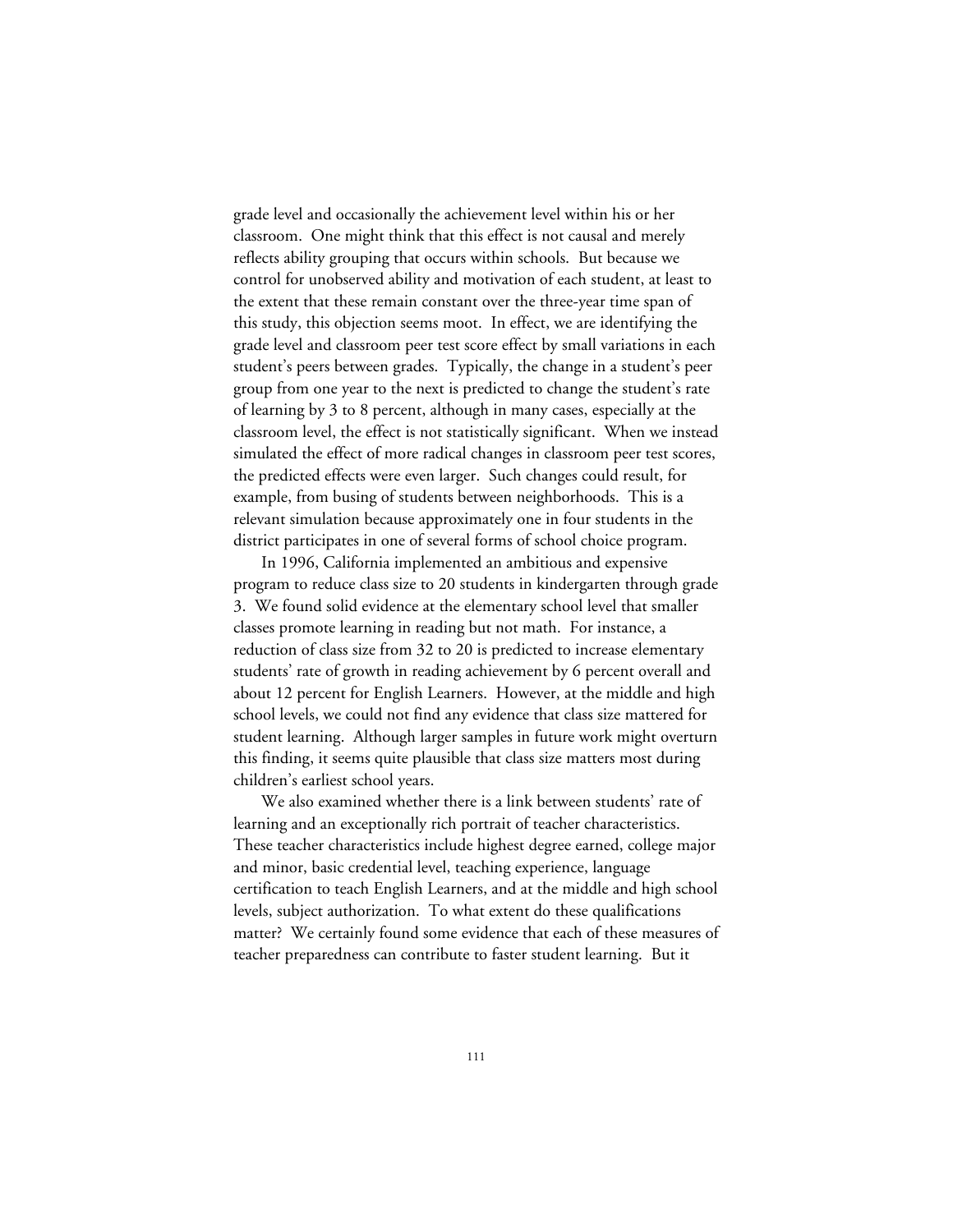would overstate our findings tremendously to claim that these aspects of teacher qualifications *always* matter.

One example of this is the perennial debate over the merits of the teacher credentialing system and the closely related debate about the importance of placing an experienced teacher in every classroom. We found quite contradictory evidence on this question in elementary schools, but in middle and high schools, we did occasionally find that less experienced teachers or teachers with an emergency credential appeared to be relatively less effective than more highly qualified teachers.

This same pattern, in which teacher qualifications matter in some cases but not others, replicates itself in other regards. In some cases, such as high school reading achievement, students seem to learn more quickly if they have a teacher with a master's instead of a bachelor's degree, but the evidence is weaker in middle and elementary schools. Similarly, a teacher who holds a full subject authorization in his or her field of teaching does not appear to do any better in middle school, but in high school we find that math teachers' level of authorization in math is extremely important.

Although complex, these results might be characterized in the following way. C*lass size appears to matter more in lower grades than upper grades, whereas teacher qualifications such as experience, level of education, and subject area knowledge appear to matter more in the upper grades*. There is some intuition supporting both of these conclusions. For instance, a careful reading of Krueger and Whitmore (1999) suggests that the main gains to class size reduction occur in the first year that a student is in a small class. This finding is consonant with the hypothesis that class size matters more in the early grades. Similarly, one can imagine that teachers' knowledge of subject matter, as expressed through his or her level of subject authorization and overall level of education, might matter more in the higher grades as the curriculum becomes more difficult to master.

In cases where teacher qualifications do appear to matter significantly, the size of the effect on student learning can be quite large. For example, in high schools, students whose teacher holds only an emergency credential appear to increase their reading achievement by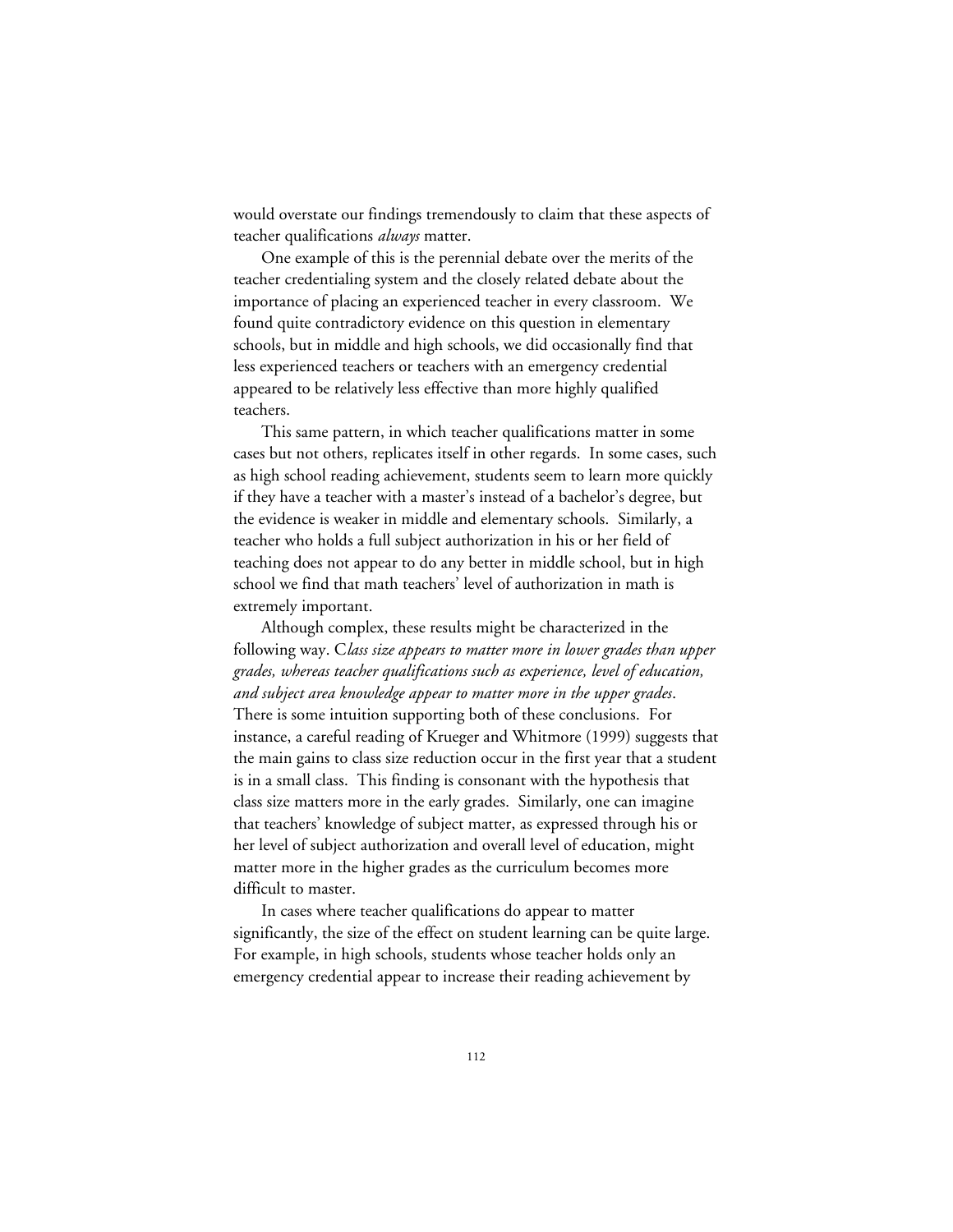only about one-third of the norm in which teachers hold a full credential. Similarly, high school math teachers with a board resolution authorization in math appear to produce gains in math achievement only about half as large as do teachers with full math authorizations. But our reaction to the impressive size of these differences must be tempered by the fact that most often a positive finding in math is not replicated in reading, and by the related fact that the effect of a selected teacher characteristic matters in one grade span but not another.

#### **Policy Implications**

From a policy perspective, what are we to make of these findings? Is the glass half full or half empty? In some respects, administrators should be reassured to learn that a less than fully credentialed teacher sometimes appears to be as effective as a fully credentialed teacher. This reassurance is particularly important at the current time. In spring 2003, SDUSD responded to the dire state budget situation by instituting an early retirement incentive plan for its staff. As a result, approximately one in ten of the district's teachers opted to retire in summer 2003 (Moran, 2003). The result will probably be that in fall 2003, newly hired recruits will replace some of the most experienced teachers in unprecedented numbers. The results in this report cannot be used to predict the effect of such a large shock to the system. Further, it is easy to imagine that the loss of institutional memory created by this mass retirement will reduce the effectiveness of San Diego schools in fall 2003. But a year or two into this new regime, many observers may be pleasantly surprised to find that the relatively inexperienced teachers may be faring better in the classroom than they would have predicted.

Why is it that in many but not all cases less-experienced teachers appear to be equally effective as more experienced teachers? California spends roughly \$100 million a year on the Beginning Teacher Support and Assessment (BTSA) program, which aims to provide assistance to teachers in their first and second years of teaching. It could be that this and related programs successfully integrate inexperienced teachers into the classroom. In addition, SDUSD has adopted a peer coach program to train teachers in the latest instructional techniques, which may be particularly helpful for novice teachers.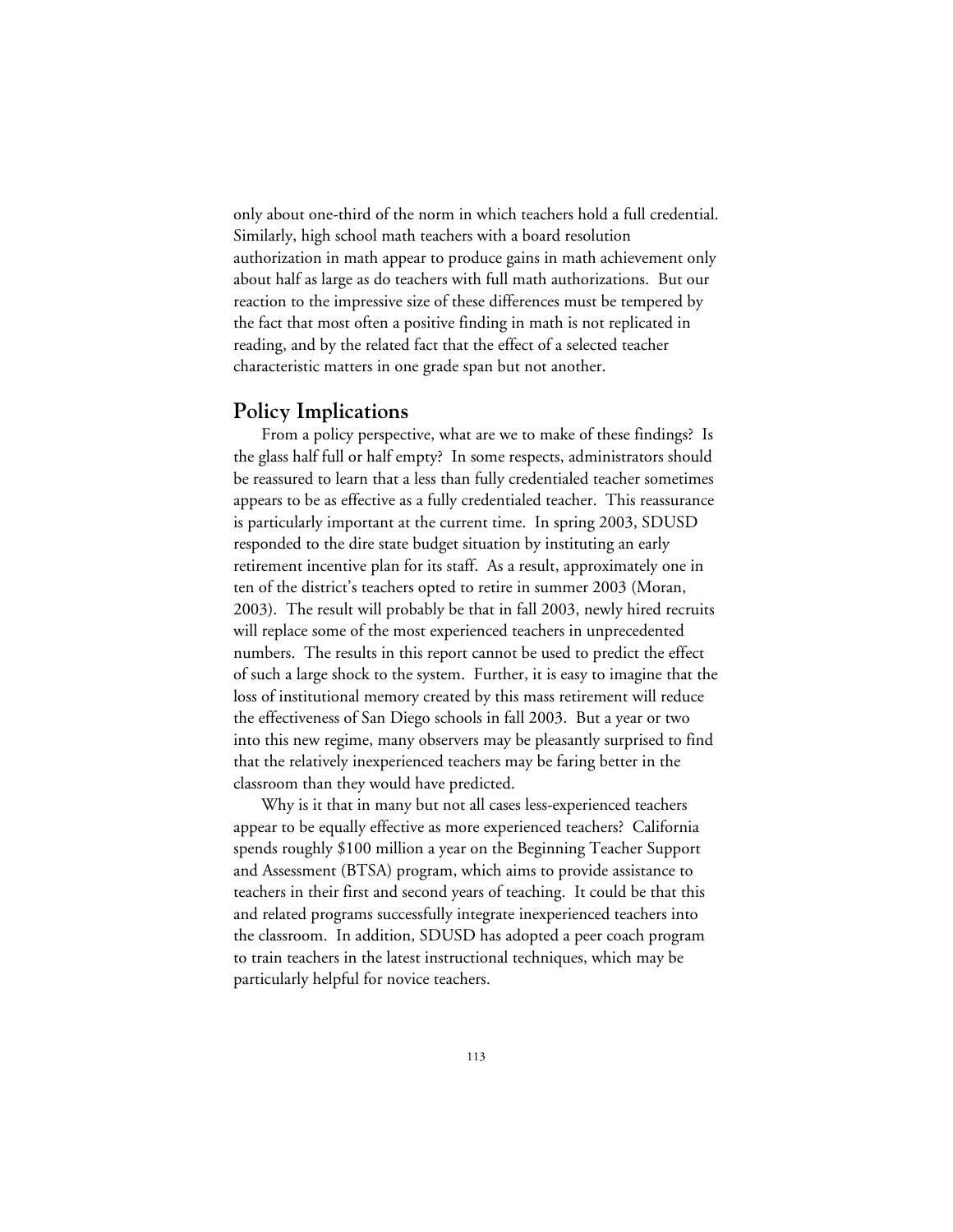Similarly, the news that middle and high school English and math teachers with less than a full subject authorization often are just as effective as fully authorized teachers should come as reassuring news given that it is virtually impossible for a district to ensure that all of its teachers have exactly the right mix of college courses as mandated by the CCTC.

Still, the preponderance of evidence is that teachers who on the surface appear more qualified to teach math or English in some but not all cases are somewhat more effective. This brings us back to the findings of Chapter 3. There, we showed that teachers at schools serving economically disadvantaged students on average are significantly less qualified along a number of dimensions than their counterparts at schools in more affluent areas.

What policy reforms might the district enact to equalize these differences in teacher qualifications between the have and have-not schools? Above, we discussed stipulations in the district's collective bargaining agreement guaranteeing that open teacher positions will go to one of the five qualified teachers with the most district seniority. Betts, Rueben, and Danenberg (2000) report similar first-right-of-transfer clauses in teacher contracts in other large California districts. The observed tendency of teachers to transfer to schools in more affluent areas as they gain more experience can only be compounded by these contract stipulations, which make it automatic that an affluent school must choose from among the most highly experienced teachers on its applicant list. Clearly, it is more than just these contract stipulations that cause the observed inequalities in teacher preparation between affluent and disadvantaged areas. But they certainly exacerbate patterns created by teachers' exhibited preferences. One can imagine a mutual agreement between union and district to relax these stipulations on the grounds that they work against the interests of some of the most needy students in the district. However, such reforms cannot be mandated by administrators alone and may entail what labor economists refer to as a "compensating differential"—in other words, an increase in average salary for more senior teachers, to compensate them for any loss or reduction in firstright-of-transfer privileges.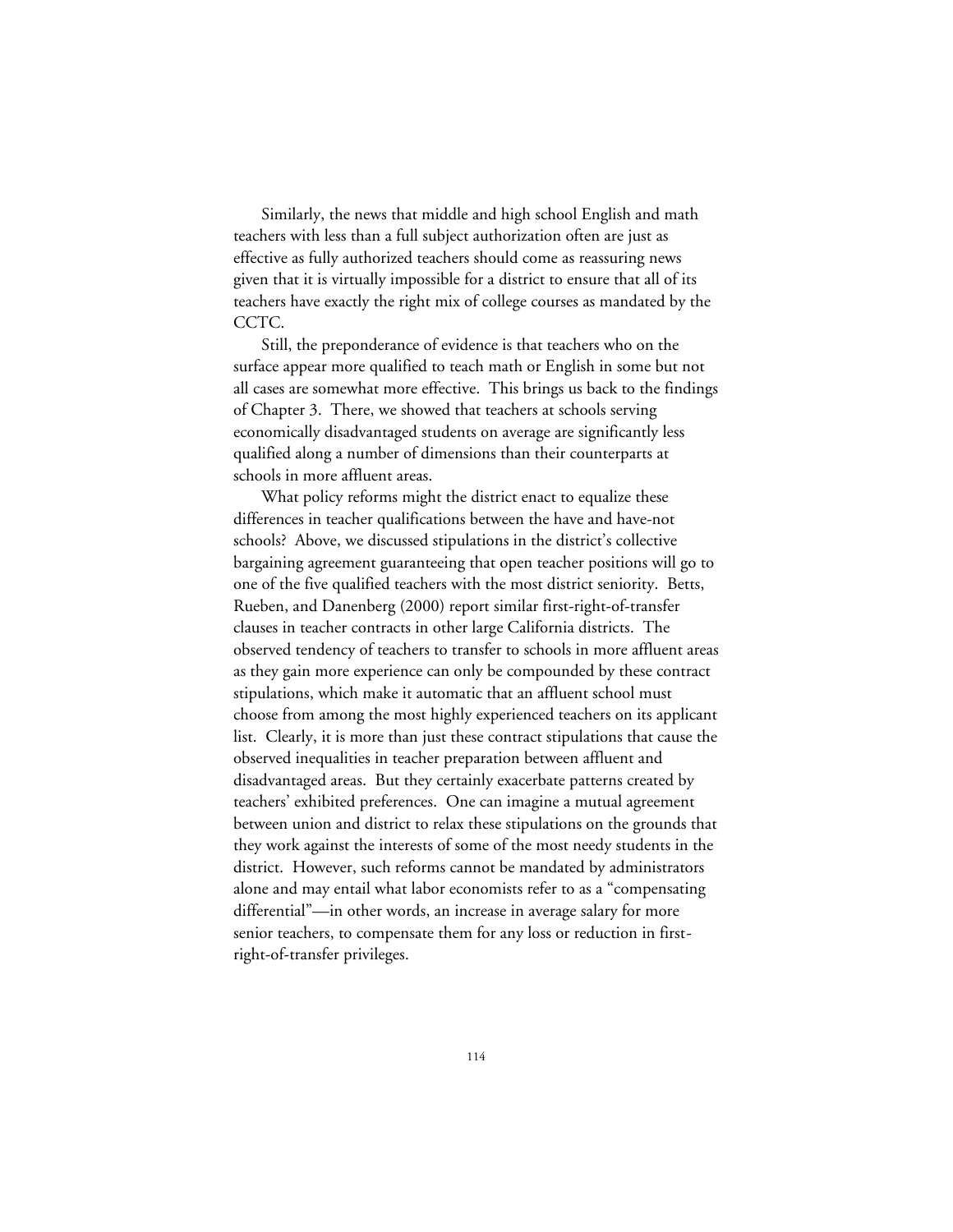A related aspect of teachers' contracts throughout California that militates against equalization of teacher qualifications among schools is the teacher pay schedule. As is true in other districts, teachers' pay rates in San Diego are largely determined by their highest degree and teaching experience. One possibility would be for the district and the teacher's union, the San Diego Education Association, to agree to salary bonuses designed to attract highly qualified and experienced teachers to the schools that are currently lacking them. Obviously, such negotiations are more likely to succeed in a time of budget plenty, so that teachers in some schools would receive bonuses without reducing the pay of teachers at other schools. At the time of this writing, SDUSD's budget is quite tight. However, if in some more prosperous year all parties agree that a high priority is to boost the share of teachers at inner-city schools who are highly qualified, then they should pursue this possibility in a way that would leave no teacher worse off, and many students better off.

Another aspect of this report that bears upon policy is the attempt that we have made to model separately the determinants of learning for all students and the subsample of English learners in the district. In this initial report, with only three years of test-score data, we fear that the relatively small size of the EL sample may have prevented us from discovering all of the ways that class size, classroom and grade-level peer group achievement, curriculum, and teacher preparation influence learning among EL students. This makes it all the more impressive when we find that a given classroom or teacher characteristic appears to influence learning among these students. Perhaps the most powerful finding is that in the elementary grades the effect of changing class size is about twice as strong among EL students as it is in the general student population. At the high school level, we found distinctly mixed messages regarding teacher qualifications and EL students.

Perhaps the most consistent finding in the report is that an individual student's rate of learning appears to be strongly positively influenced by the initial achievement of students in his or her grade level, and with somewhat less consistency that of students in his or her classroom. This finding is obviously of great policy relevance but is very hard to translate into a specific policy prescription. Obviously, ability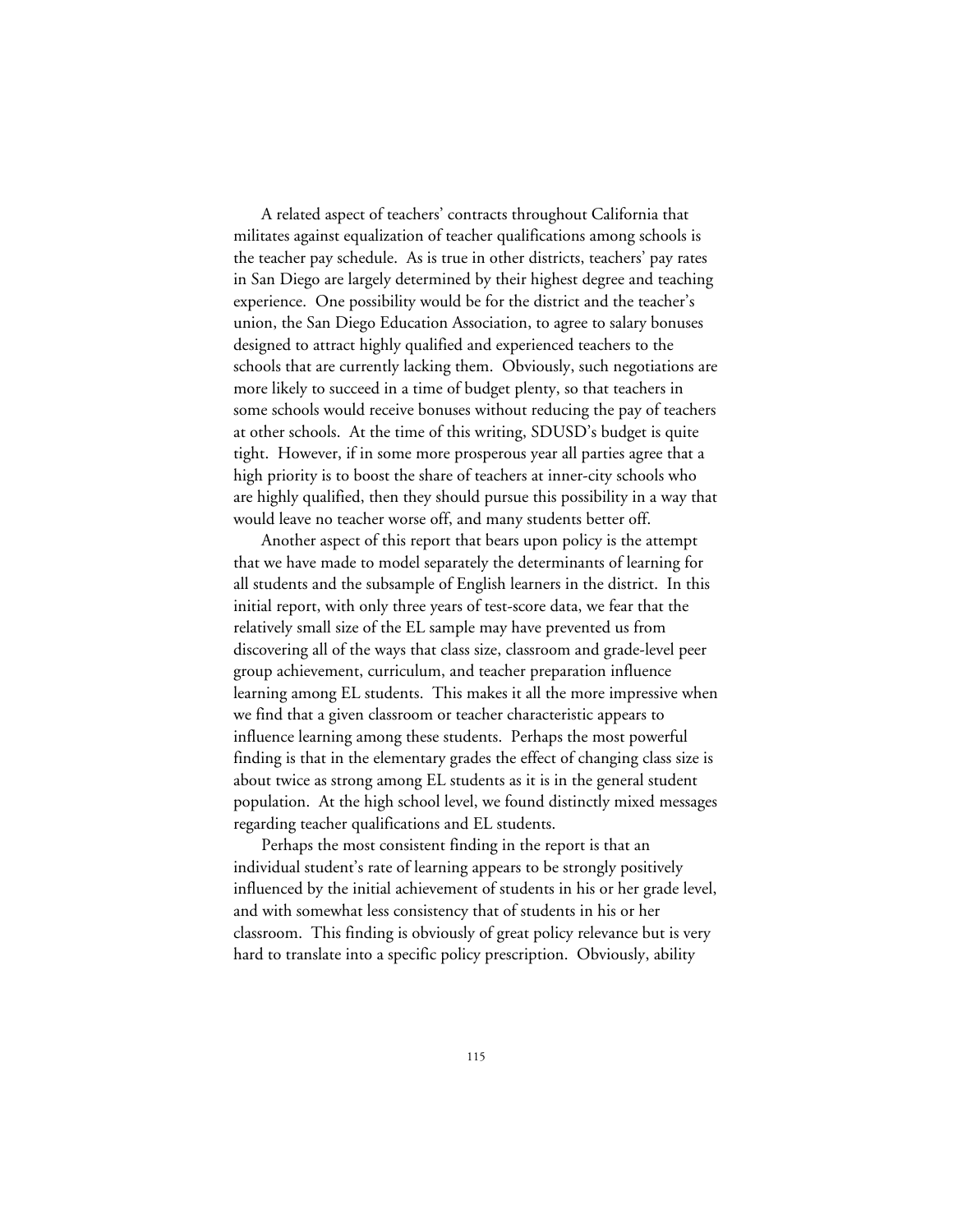grouping within the school will affect each student's peers. Similarly, students who volunteer for busing in the district are likely to alter their peer group in substantial ways. Our research falls far short of providing specific ideas on whether or how either of these practices should evolve over time. Both of these issues are worthy of more detailed study.

It seems fitting to end this report by touching upon SDUSD's Blueprint for Student Success. Implemented in fall 2000, this reform is designed to accelerate the learning of students who lag far behind grade level. The reform has at the same time attracted favorable national attention and generated intense local controversy. Although some elements of the blueprint, such as those related to peer coaching of teachers, were implemented toward the end of our period of study (school years 1997–1998 through 1999–2000), the main parts of the reform were put in place in fall 2000, after the period we study.

Thus, our report cannot speak to the extent to which the blueprint will succeed; but our results do allow us to comment on the general approach taken by the blueprint. First, the initial years of the blueprint have placed greater emphasis on reading improvement than on math improvement. The general notion of starting with reading as a foundation skill before expanding the scope to include math and other subjects garners support from our analysis of test scores in Chapter 2. There, we found that reading achievement in the district lagged behind national norms to a greater extent than did math performance.

More fundamentally, is there a solid empirical basis for the central thesis of the blueprint—that additional resources need to be devoted to students who lag behind? Certainly our analysis has found that in spring 1998 exceedingly large gaps in achievement existed between more- and less-affluent students, between white students and students of other ethnicities, especially Hispanics and blacks, and between English Learners and fluent speakers of English. Over the next two school years, these gaps all narrowed, but troublingly large achievement gaps still exist. These facts argue in favor of devoting additional help in some form to the many students in the district who lag the furthest behind national norms.

The blueprint also calls for intensive teacher training and professional development. As a survey of teachers conducted by the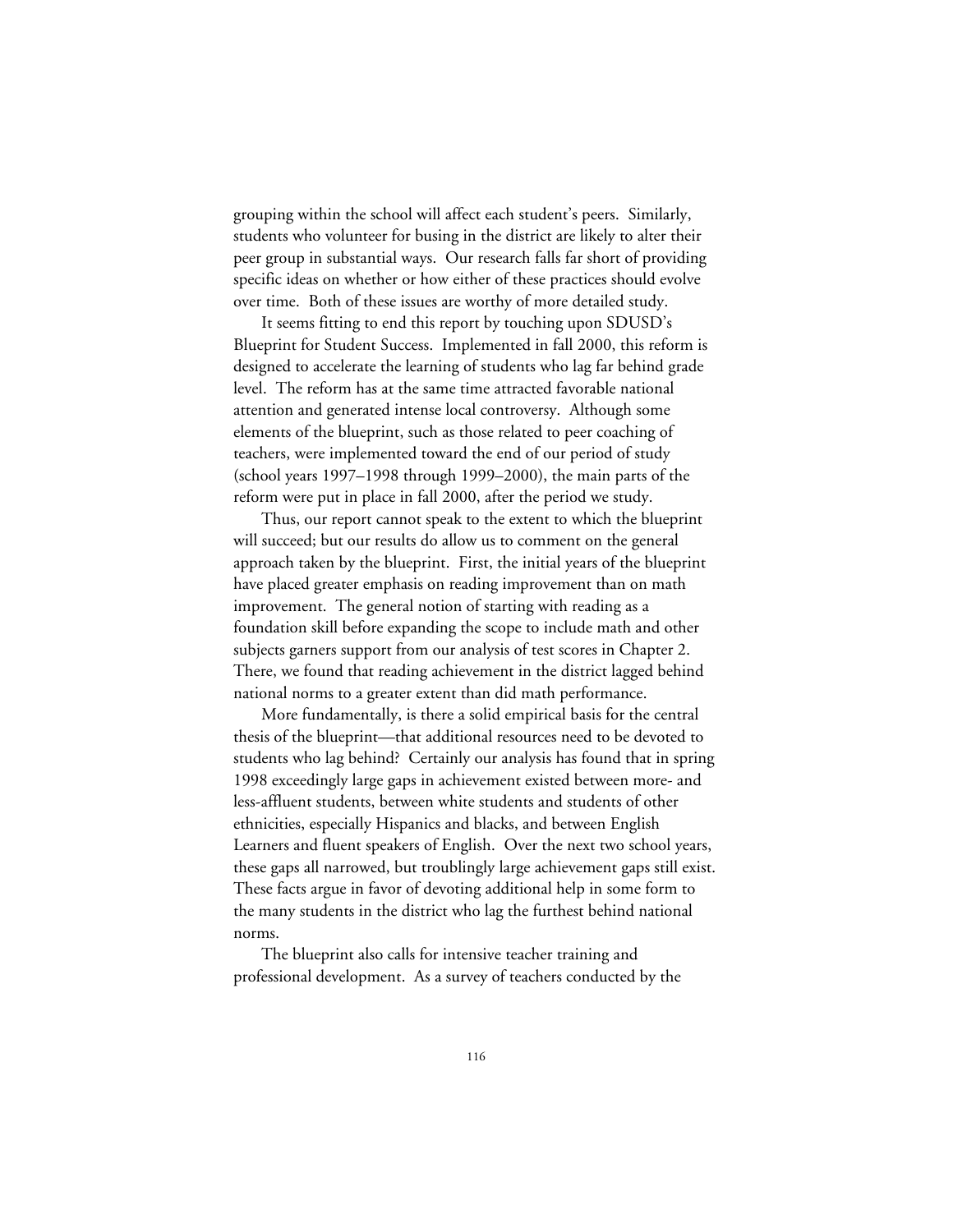American Institutes of Research for the SDUSD School Board has shown, teachers in the district disagree with many aspects of the district's new professional development program. Again, our research cannot provide direct insight on the design of this element of the reform. However, our findings indicate that the traditional measures of teacher qualifications, such as education, credentials, experience, and subject authorizations, are not as strongly or as consistently related to student learning as some might think. The general concept that districts should look "outside the box" for additional ways to help teachers improve their teaching receives strong support from our findings.

A final comment relevant to the reform is simply this. All who are involved in making the public schools more effective and equitable teachers, parents, administrators, and outside parties—must bear in mind that the daunting achievement gaps between students do not appear to be *created* by the schools as they now exist. These gaps, related to income and socioeconomic status more generally, emerge by the time young children reach school age.

One implication is that at the federal and state level, policymakers may want to examine the value of Head Start and similar preschool programs as a way of reducing the achievement gap of disadvantaged students before they begin their formal schooling. Notably, a working group of California's Joint Committee to Develop a Master Plan for Education—Kindergarten Through University, in its final report in early 2002, proposed an expansion of preschool funding to prepare the state's young children better for regular school.2

As for K–12 school systems themselves, in San Diego Unified, at least, schools appear to have been working effectively to reduce inequalities in achievement between 1997–1998 and 1999–2000. We should not use this sign of success as an excuse to ignore the large achievement gaps that remain. But it should give us some perspective. Schools are not a part of the problem; they are part of the solution. The goal of this report, and ensuing reports, has been and will be to shed

\_\_\_\_\_\_\_\_\_\_\_\_

<sup>&</sup>lt;sup>2</sup>See Joint Committee to Develop a Master Plan for Education—Kindergarten Through University (2002).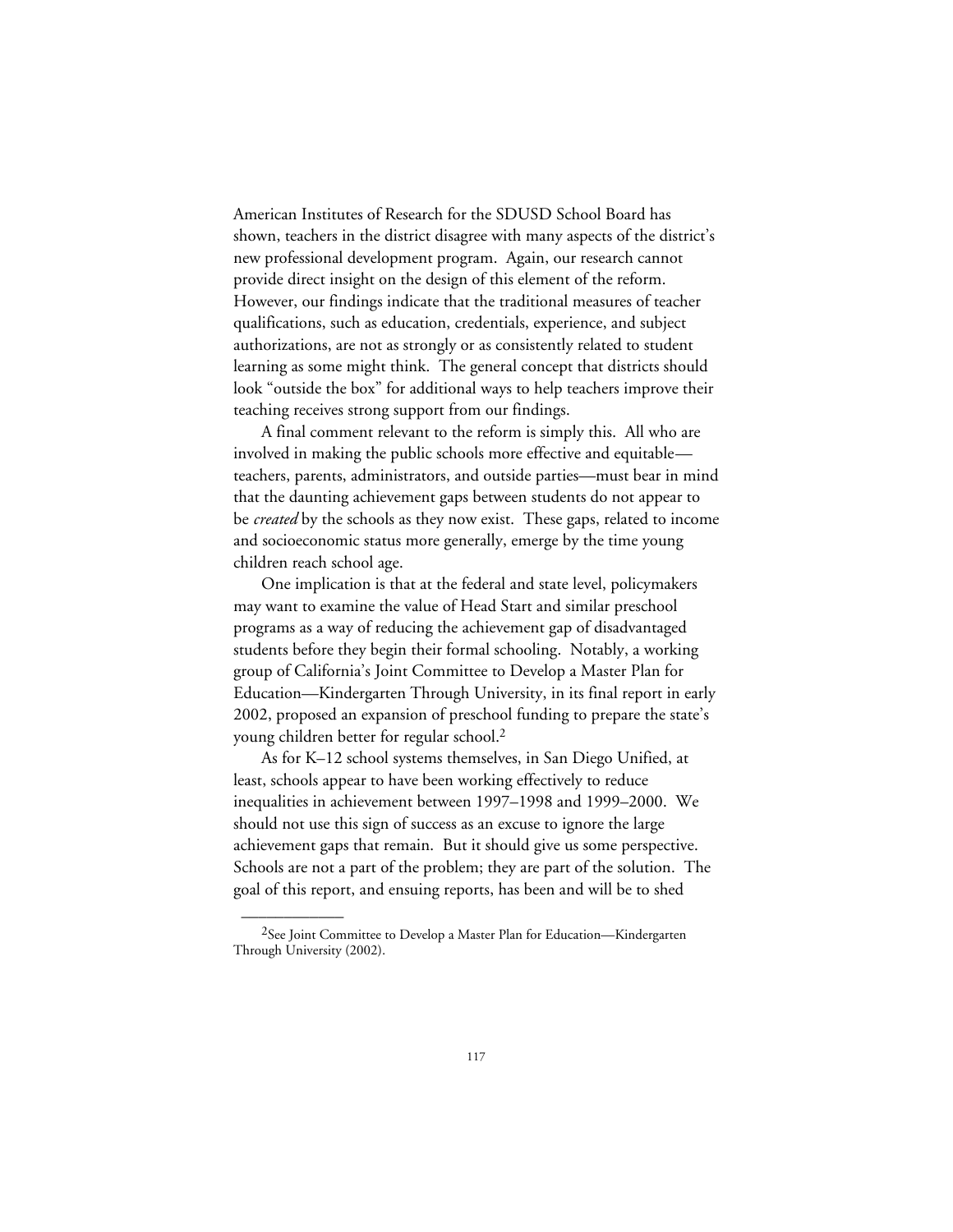some light on the most promising ways to devote limited financial resources to making schools more effective solutions than they already are today.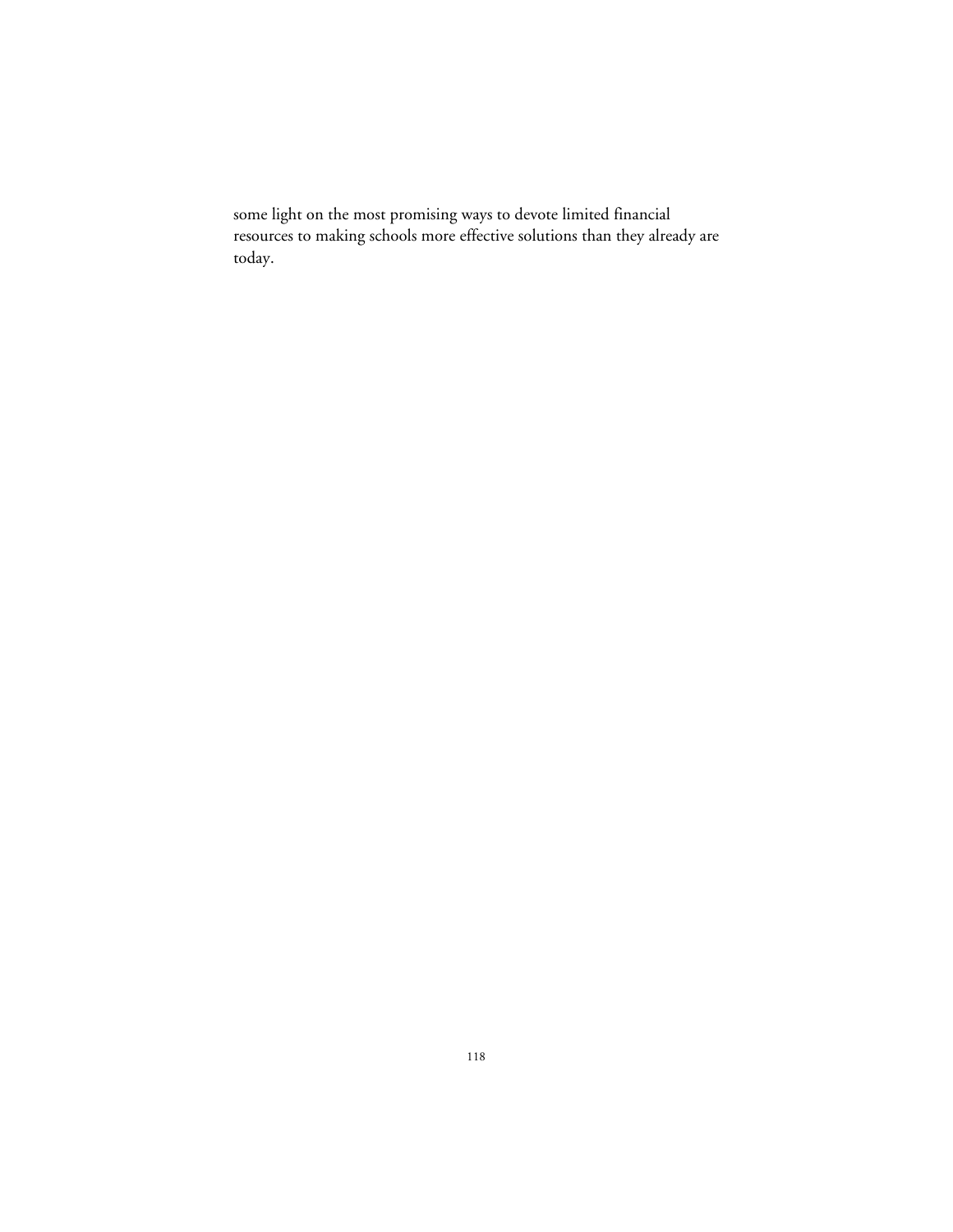## **Appendix A**

# **Methods Used to Take Account of Unobserved Factors Affecting Student Learning**

This appendix provides a nontechnical summary of the advantages of the statistical method used to infer the determinants of student achievement gains.

### **Gains versus Levels of Achievement**

Most of the early research on the determinants of students' test scores in the 1970s and 1980s attempted to explain the *levels* of student achievement in a given grade. But this approach has limitations. It is surely the case that a student's test score in grade 5 reflects not only the quality of instruction he or she received in that grade but also the quality of education he or she received in earlier grades, not to mention learning experiences provided in the home since the student was very young. It is extremely uncommon for researchers to have information describing the classroom experience of students from kindergarten through the current grade. It is even more uncommon for researchers to know much about students' early childhood educational experiences in the home.

It is quite easy to imagine situations where researchers could attempt to "model," or explain, the *level* of a student's test score in a given year as a function of classroom characteristics that year, and arrive at quite incorrect conclusions. Figure A.1 provides a hypothetical example. Suppose two otherwise identical students are placed in different classrooms in each grade from grade 2 through 5. The figure shows the test scores at the end of each grade for the two students. By the end of grade 5, student A has a higher test score. But the quality of his or her classroom environment appears to be markedly worse in grade 5 than it is for student B, whose test score rises much more than does student A's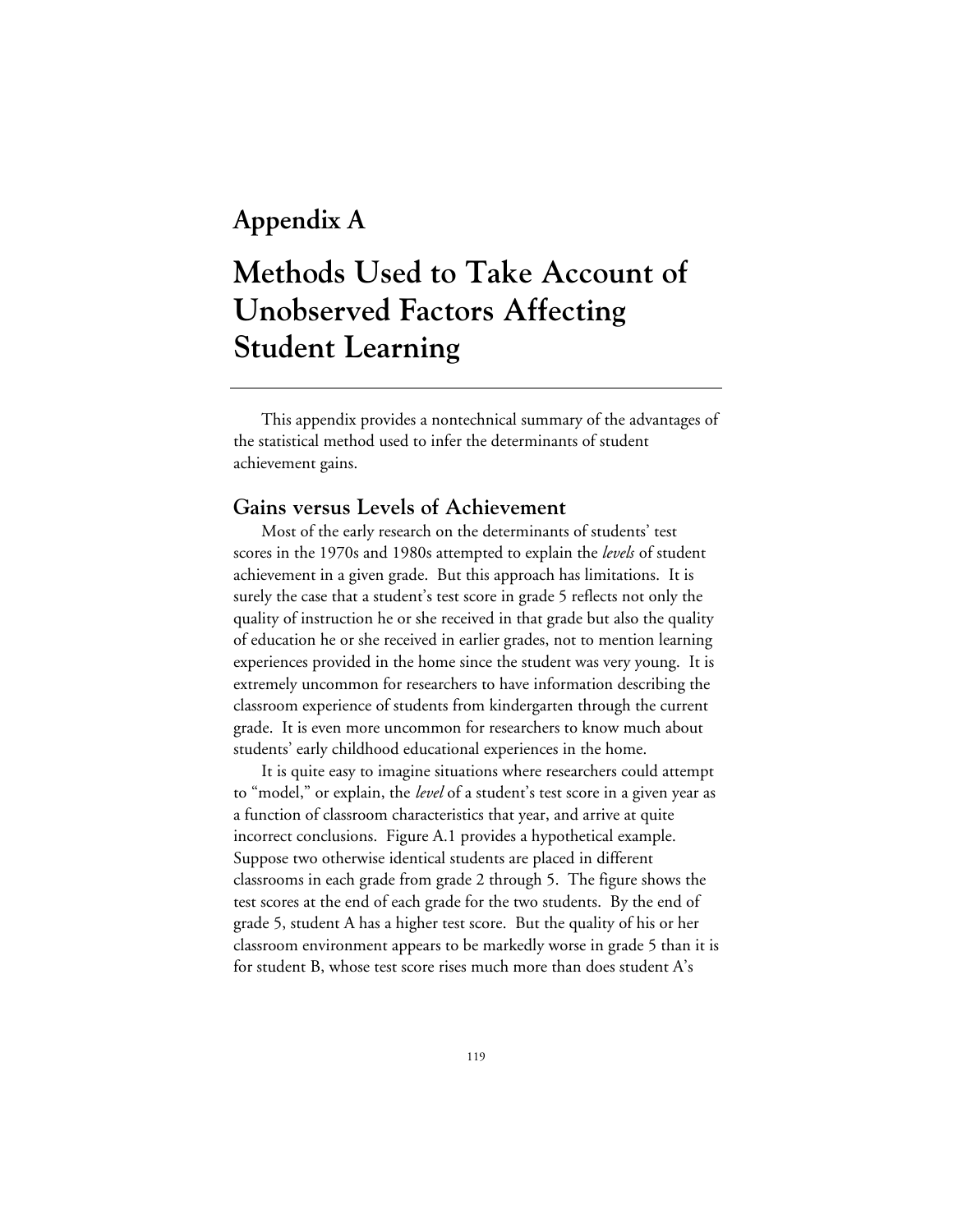

**Figure A.1—Identical Students with Different Quality Classrooms**

score between the end of grade 4 and the end of grade 5. If we naively attempted to explain the grade 5 test scores of these two students on the basis of, for example, class size in grade 5, we would make exactly the wrong inference—that student A had a better grade 5 experience than did student B.

The SDUSD data allow a solution to this problem. Because we have up to three years of test score data for each student, we model the *gain* in student test scores between spring of one grade and spring of the next grade as a function of the classroom characteristics in the latter grade. This comes far closer to allowing us to estimate the causal effect of classroom characteristics on student learning.

We should note that many studies over the past two decades have used a similar "value added*"* approach that estimates the added achievement that results from a student spending an additional year in school. Unfortunately, it is not possible to analyze gains in student achievement at the state level in California, given the state decision not to link student test scores between years. The approach we use here provides a useful check on earlier California research that has modeled levels of student test scores as a function of school resources, such as Betts, Rueben, and Danenberg (2000).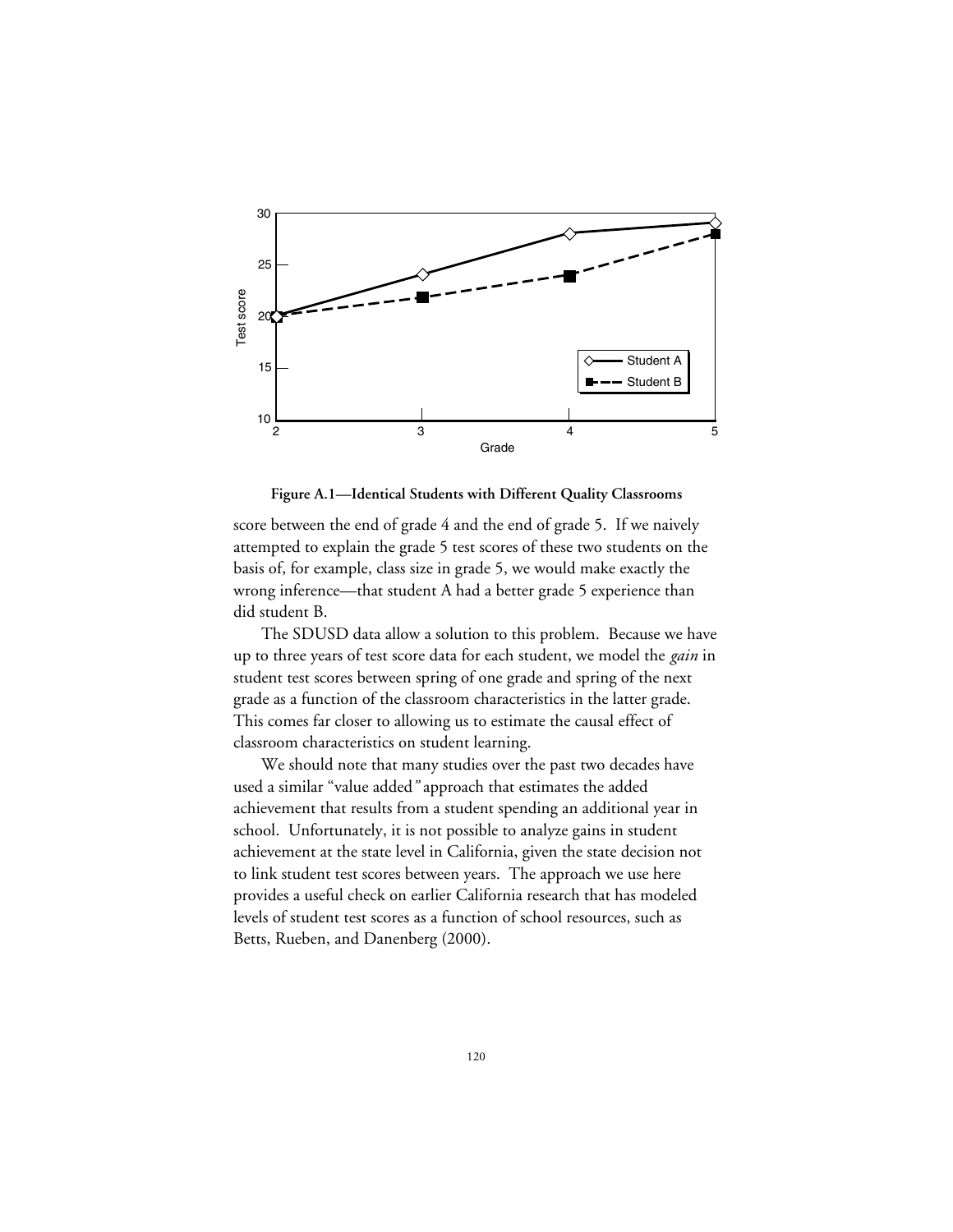### **Taking Account of Unobserved Characteristics of Each School**

No dataset can hope to capture all of the characteristics of a school environment that might influence student learning. Attitudes of students, teachers, and administrators, subtle differences in teaching styles, and so on could lead to some schools consistently outperforming others. The danger of this for our analysis is that without an attempt to take account of these unobserved variations among schools, we may incorrectly attribute some of these gains to variations across schools in some of the characteristics that we do have in our model.

Consider the following hypothetical example. Suppose that for every additional year of experience that a teacher has, a student's gain in test score rises by 1 point. We have data on one year of test score gains for two students at each school. The two solid lines in Figure A.2 show the gains in test scores for the pair of students at each school—at each school, the students with the more experienced teachers learn more quickly than the students with the less-experienced teachers. But as shown in Figure A.2, there are quite big unobserved differences between the schools attended by these four students. For reasons that we do not observe, students at School A, the school with teachers having far less experience, on average improve by a far greater margin in a given year.



**Figure A.2—Hypothetical Example of Incorrect Inferences About the Value of Teacher Experience for Student Learning, Caused by Unobserved Variations in School Quality**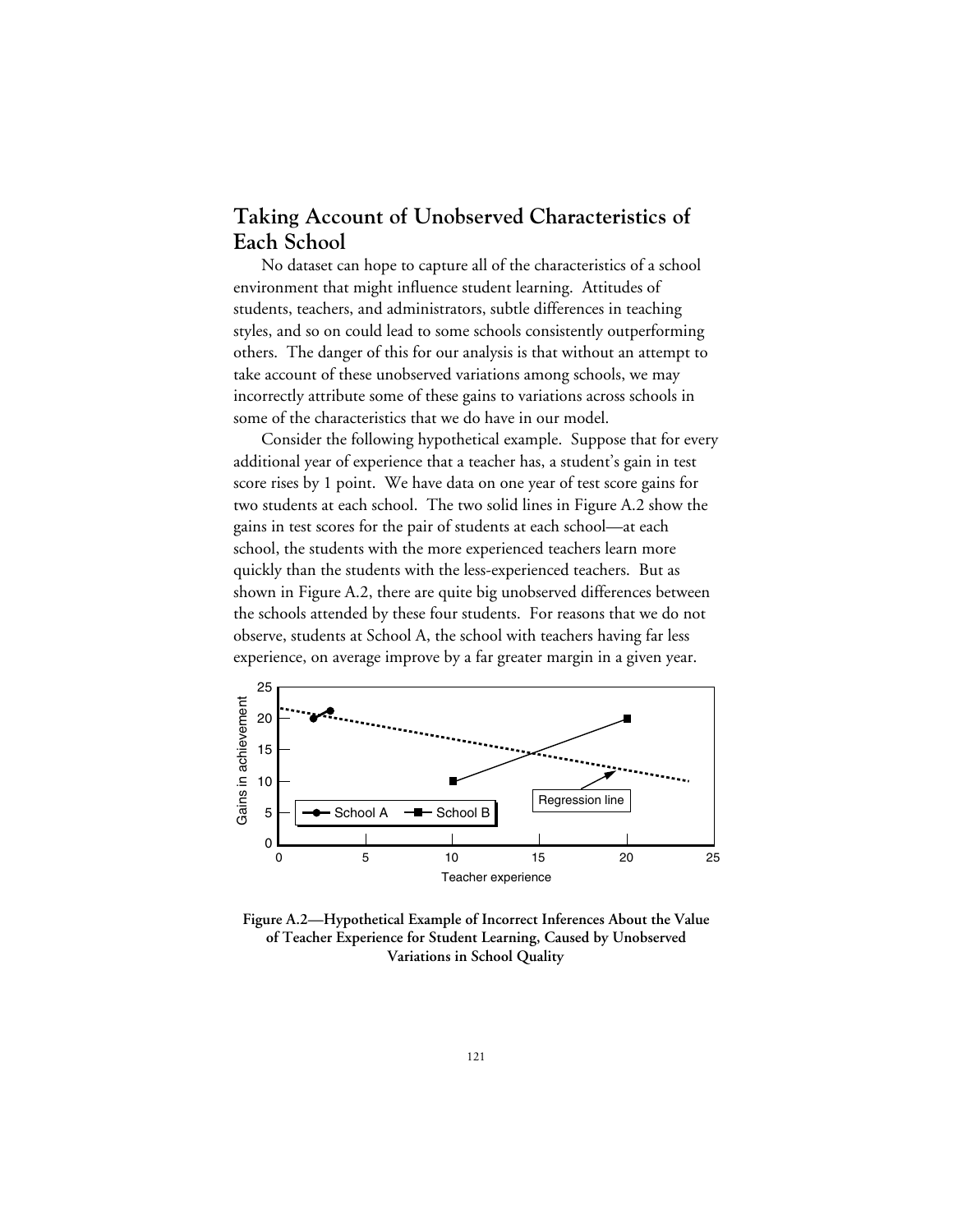If we attempted to fit a regression line to these data, we would incorrectly infer that teachers with greater experience are associated with *lower* gains in student achievement. The regression line is shown by the dotted line in the figure. The position of this regression line is chosen in a certain sense to minimize the "distance" between data points and the line.

To avoid making such incorrect inferences, in all of our models we include dummy variables for every school in the sample. These indicator variables, equal to zero or one, take account of all unobserved aspects of a school's quality that were constant or fixed over the 1998 through 2000 period. It can be shown that inclusion of these fixed effects is equivalent to first calculating the average of each variable for a given school, then subtracting this mean from the value observed for all observations from that school, and then fitting the best line through the adjusted data points. In other words, we remove all of the variations among schools, which leaves only the variation within the school.

Figure A.3 shows what happens after we subtract the school averages from both test score gains and teacher experience for each of the four students who were shown in Figure A.2. The four observations now line up perfectly on a positively sloped line. A linear regression will now accurately calculate that test score gains rise by 1 point with every oneyear increase in teacher experience.



**Figure A.3—Hypothetical Example of Correct Inferences About the Value of Teacher Experience for Student Learning, After Taking Account of Unobserved Differences in School Quality**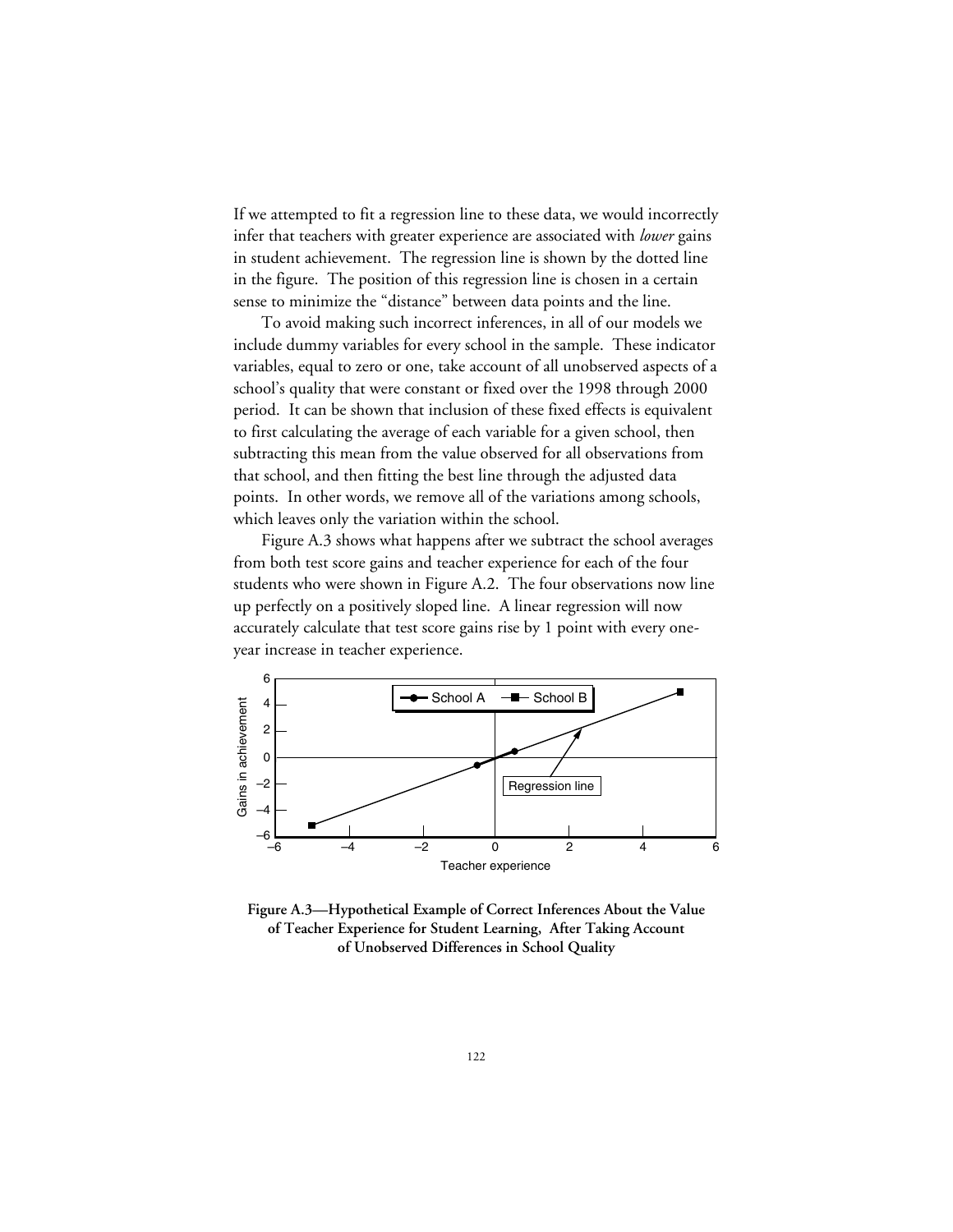All of our regression models will incorporate school fixed effects to remove any unobserved variations across schools that are fixed over time.

### **Taking Account of Unobserved Characteristics of Each Student's Neighborhood**

A serious risk in all analysis of student achievement is that unobserved characteristics of the neighborhood that influence student achievement may be wrongly attributed to the quality of the school attended. For example, it seems quite evident from Chapter 4 that disadvantaged students begin elementary school less prepared than other students. It would be wrong to blame schools for low initial achievement.

We have partly taken account of such issues already by modeling gains in student achievement rather than levels. This will account for most of the large gap in initial achievement in grade 2 between disadvantaged and more-affluent students. It makes sense to remove these gaps as they appear to have more to do with preschool influences perhaps related to family or neighborhood environment than with the schools themselves.

But the risk remains that the gains in student achievement might still be higher in some schools than others because of unobserved variations in neighborhood characteristics that influence gains in achievement. For this reason, all of our models include indicator variables that indicate the zip code in which the student lives.

### **Taking Account of Unobserved Variations in Each Student's Rate of Learning**

Finally, we need to take account of the fact that some students, irrespective of their academic environment, improve their academic achievement more quickly than others, either because of differences in innate ability, motivation, or unobserved characteristics of their home environment. This can lead to serious errors in our attempt to estimate the effect of various school resources on learning if there is a nonzero correlation between students' average rate of learning (or ability) and classroom characteristics.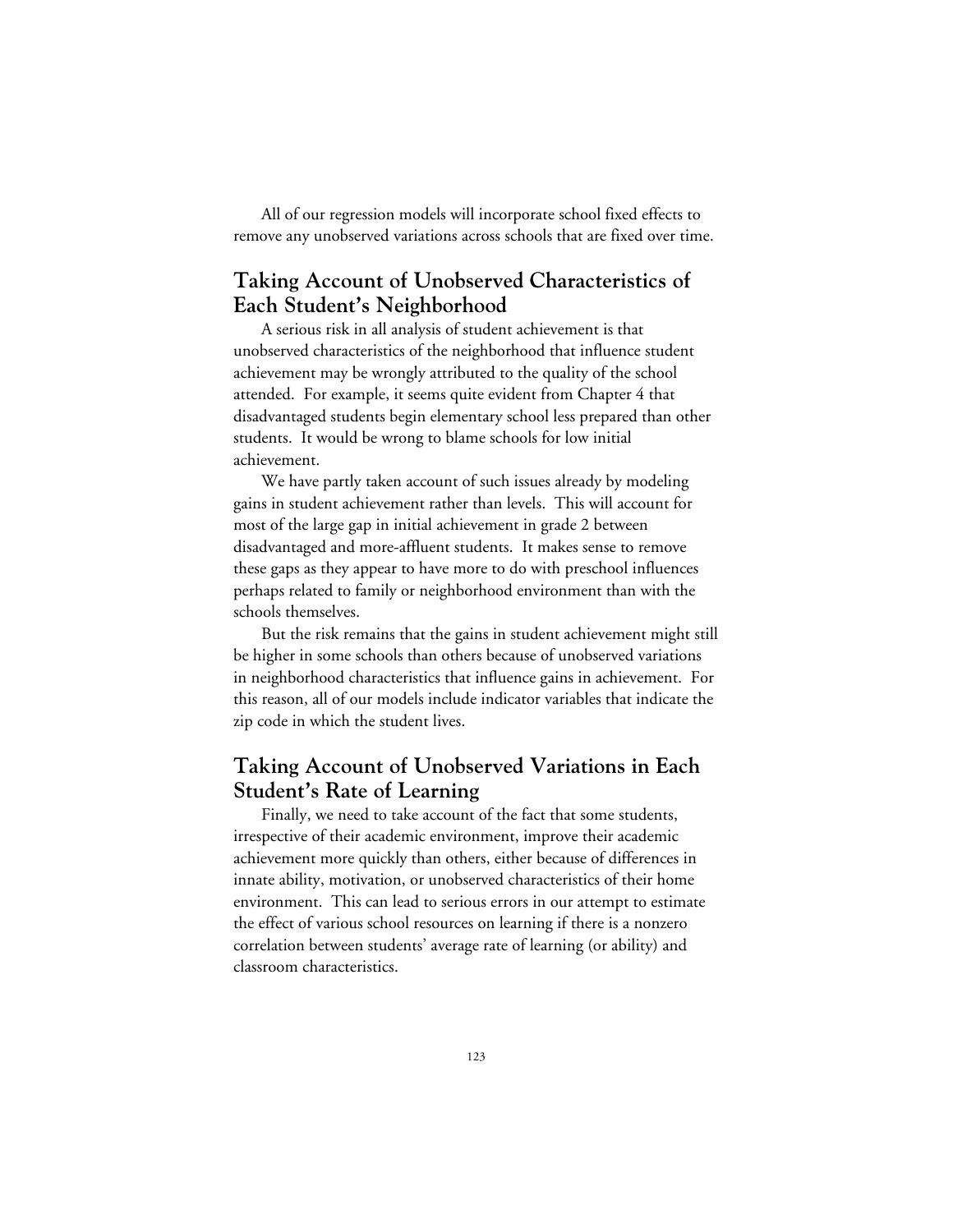Our solution to this problem, again afforded by the unusually rich dataset at hand, is to include fixed effects for each student. The advantages of this approach can be explained in the same way that we explained the need for school fixed effects. For instance, suppose that we have a pair of observations for two students, one of whom habitually learns more quickly but whom, through chance, has less experienced teachers than does the other student. Figure A.4 illustrates this, with the pair of observations for Student A, who naturally learns more quickly, illustrated in the upper left-hand corner of the graph. The dotted line shows that without taking account of the variations in ability between the students, we would incorrectly infer that students learn more slowly when they are placed in a class with a more-experienced teacher. Inclusion of student fixed effects solves the problem by subtracting the mean of each variable for each student, leading to the "correct" regression line, similar to what we showed in Figure A.3 in the explanation of school fixed effects. The use of student fixed effects is likely to be of great importance, given that schools do tend to steer students of a given achievement level toward certain types of classrooms. With the student fixed effects, we get around this problem by instead identifying the effect of school and classroom characteristics on learning by using variations from one year to the next in the environment faced by a student.



**Figure A.4—Hypothetical Example of Incorrect Inferences About the Value of Teacher Experience for Student Learning, Caused by Unobserved Variations in Student Ability**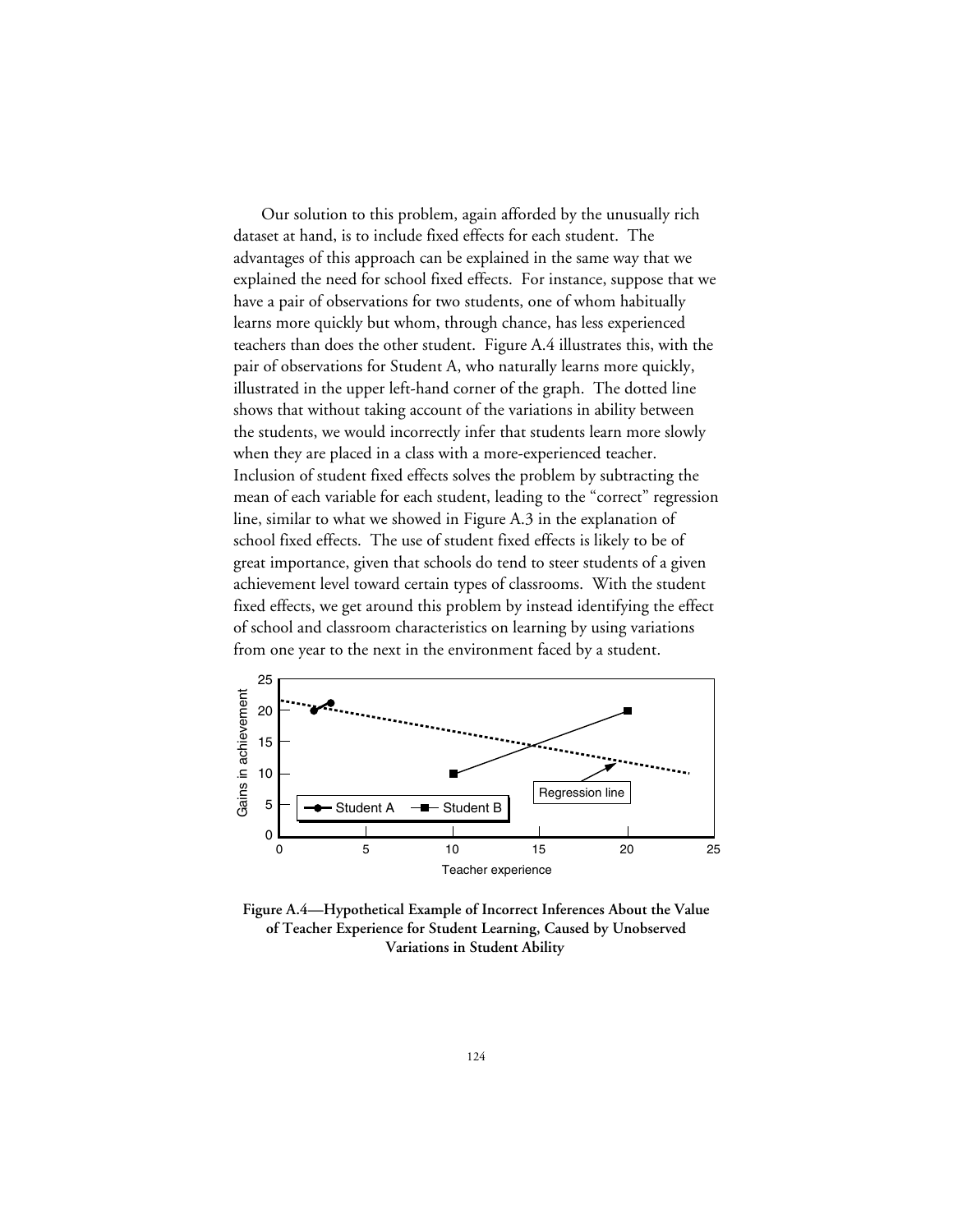### **Conclusion**

Attempts to gauge the relative importance of various school characteristics on student achievement are hardly new. But the fact that we can follow individual students over time while linking them to teacher, classroom, and school characteristics provides us with some opportunities to take account of confounding influences. Specifically, we attempt to explain gains in individual achievement, not levels of achievement, because the latter likely reflect an entire lifetime's influences on each student. In addition we control for unobserved but fixed variations related to students' home zip code, their school, and their own ability. Chapters 5 and 6 focus on models that include fixed effects for home zip codes, schools, and students.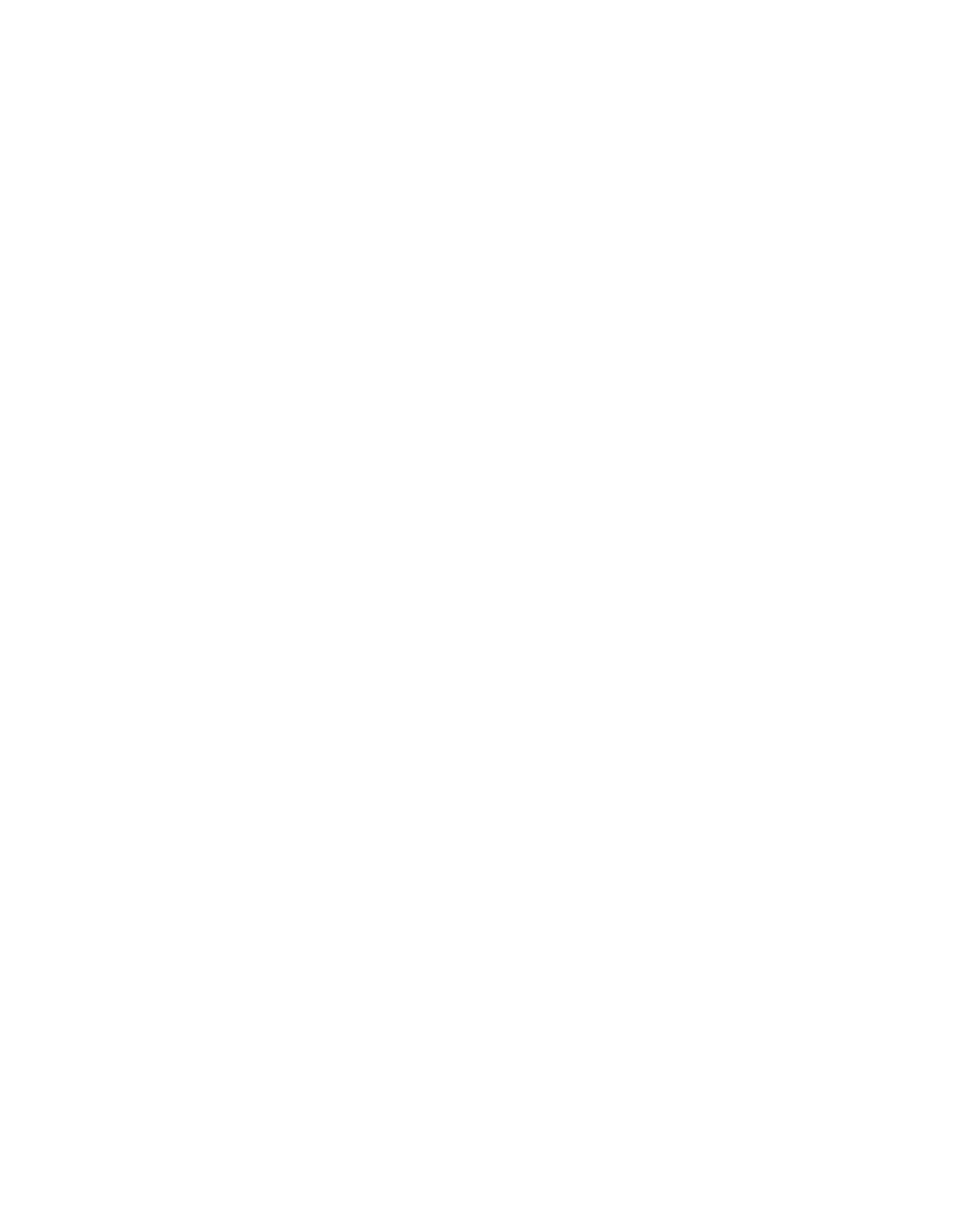### **Appendix B**

# **Details on the Regression Models for Elementary School Students**

As outlined in the text, we model gains in test scores, or  $\Delta$ Score $_{\text{ccyst}}$ for student i in classroom c in grade g in school s in year t as a function of school, family, personal, and classroom characteristics. (Classroom characteristics include teacher characteristics, class size, and classroom peer test scores.) Our regression model is

 $\Delta \text{Score}_{\text{icgst}} = \alpha_s + \beta_{\text{Zipcode}_{\text{it}}} + \gamma_i + \text{Score}_{\text{icgs,t}-1}\omega$ +**FAMILY**<sub>it</sub> E + **PERSONAL**<sub>it</sub> $\Phi$  + **CLASS**<sub>icgst</sub>  $\Gamma$ +**SCHOOL**<sub>ist</sub> $\Lambda$  +  $\varepsilon$ <sub>it</sub>

where the first three variables on the right-hand-side of the equation represent fixed effects for the student's school, home zip code, and the student him or herself.  $Score_{icgs,t-1}$  is the student's prior year score, added as a control for regression to the mean,. Items in bold face indicate vectors of time-varying family, personal, classroom, and school characteristics. The corresponding Greek letters are vectors of coefficients, and  $\varepsilon_{it}$  is an error term.

Chapter 5 outlines the list of right-hand-side variables in the above equation, which we use to "explain" the variation in gains in test scores. Two explanatory variables that deserve further explanation are the average test scores in a student's classroom and in his or her grade at the school. Suppose student i is in a class of n students. Define

### $Score<sub>g,t-1</sub>$

as the average score in grade g in period  $t - 1$  for all students in the district, with  $\sigma_{g,t-1}$  representing the standard deviation across all students in the district of the score in grade g in period  $t - 1$ . Then in period t, we define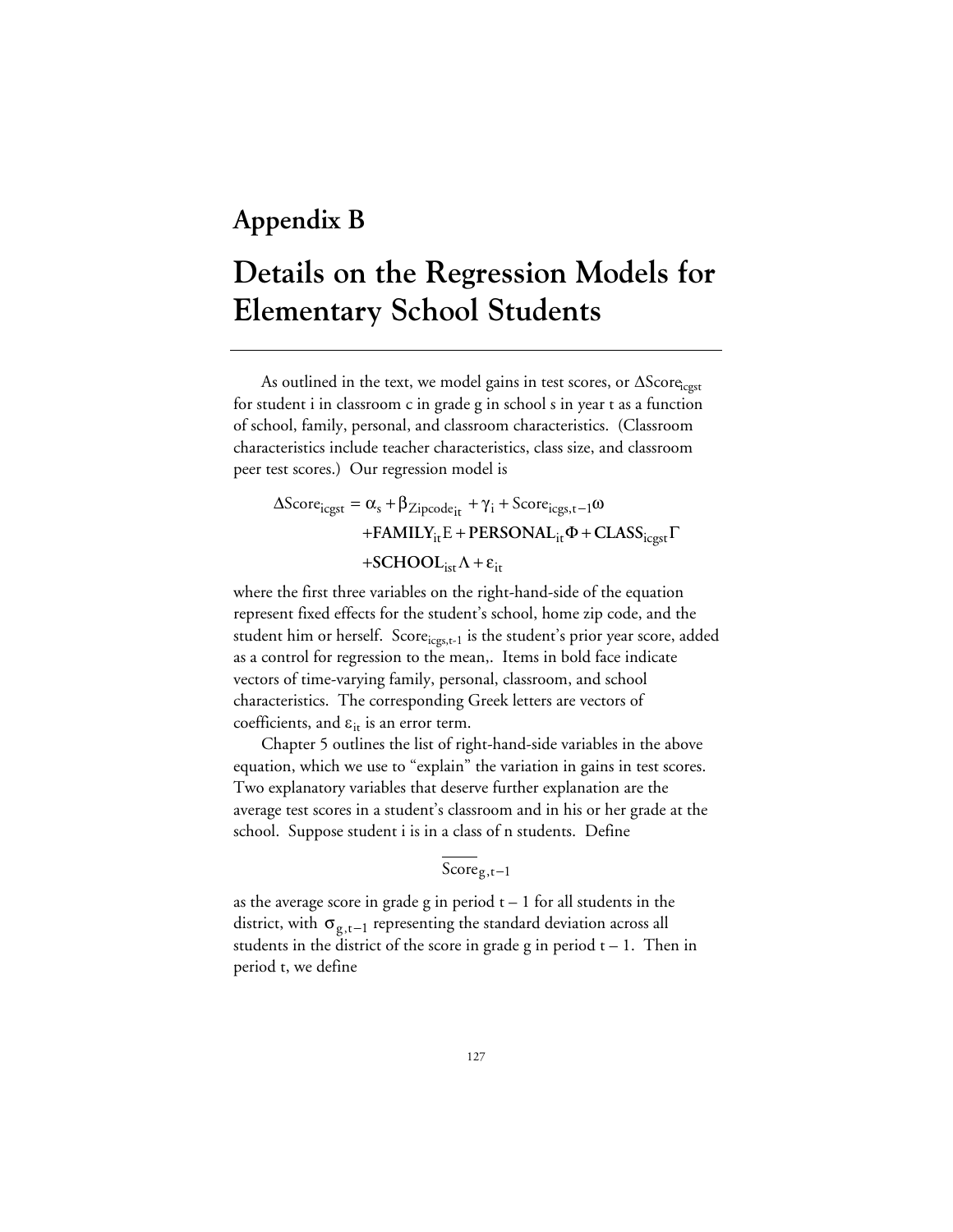$$
\text{Peer}_{\text{icgs,t}} = \frac{\frac{\sum\limits_{j \neq i} \text{Score}_{j,g-1,t-1}}{n-1} - \overline{\text{Score}}_{g-1,t-1}}{\sigma_{g-1,t-1}}
$$

In other words, for student i in class c in grade g in school s in year t, the average classroom peer achievement variable is set to the average test score in the previous year for all of the other  $(n - 1)$  students in the classroom, minus the district average test score last year in the previous grade, and all of this divided by the standard deviation of test scores last year in the previous grade districtwide. So, a value of 1.0 for this variable means that the student's classroom peers this year on average last year scored one standard deviation above the district mean. A value of –2.5 means that the student's classroom peers last year scored 2.5 standard deviations below the district average.

The other measure of a student's peers' achievement is analogous to the above but is defined as the average test scores last year of all the other students who this year are in that student's grade g at school s. Again, we subtract the district average and divide by the district standard deviation to standardize the measure.

Chapters 5 and 6 focus on results from the models that include student fixed effects, but in [Web Appendices F](web_appendix_F.toc.htm) and G we also present results from models that do not include student fixed effects but only the school and home zip code fixed effects. It is important to understand the tradeoffs between these two models. We argued in Appendix A that it is all too easy to obtain biased coefficients in models of test scores because of unobserved characteristics of the student that are correlated with some of the right-hand-side variables. This will bias the regression coefficients. The inclusion of the student fixed effects in the above model removes all unobserved but fixed influences on gains in test scores for the individual students. We believe that these models provide the most reliable estimates of the effect of classroom and other factors on student learning. However, these models "throw out" all of the variation among students in the data and so may be overly conservative. We provide the models without student fixed effects in Web Appendices F and G but limit our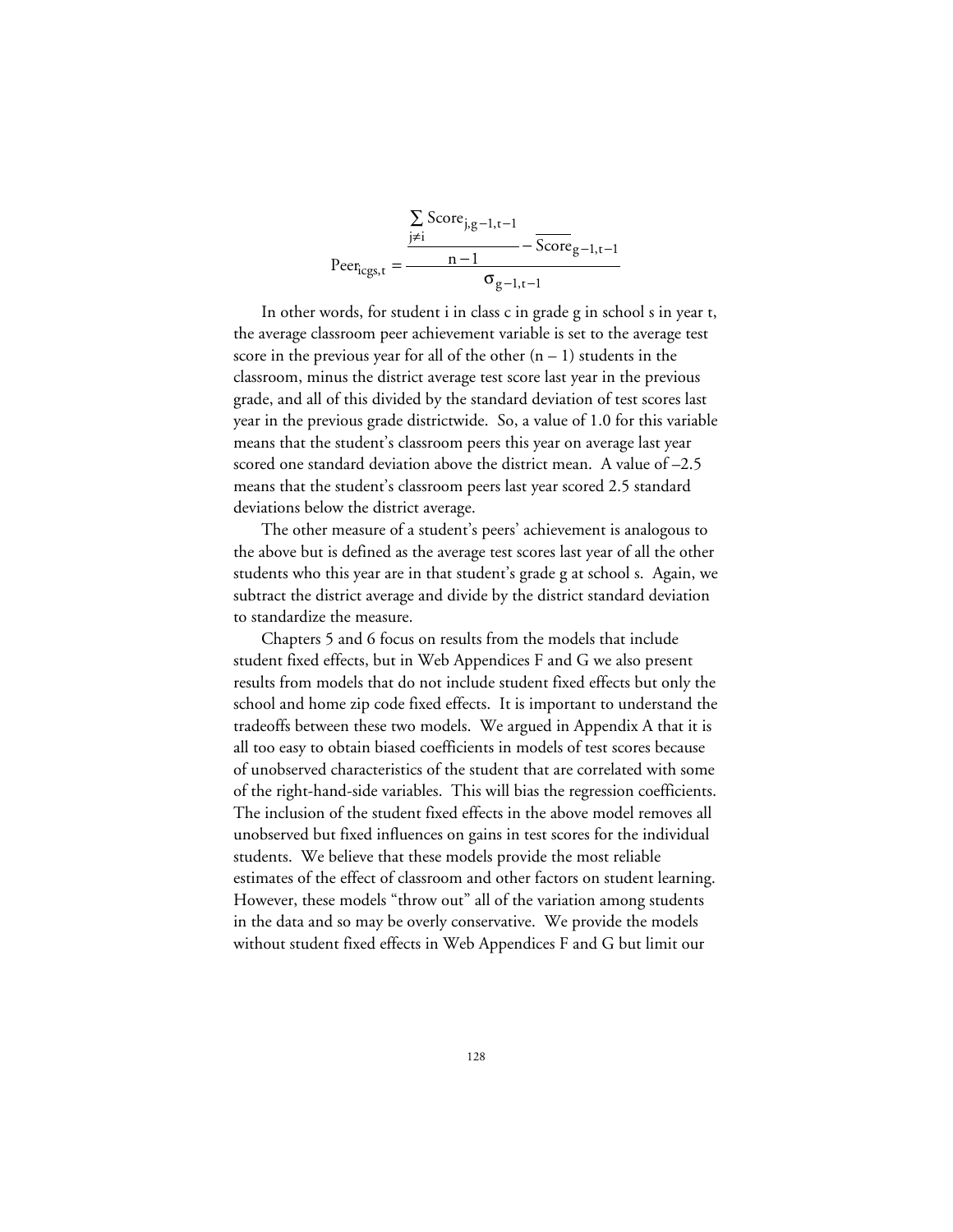references to these results in the main text, because variables that seem to "matter" in these models may only matter because of bias caused by unobserved student heterogeneity.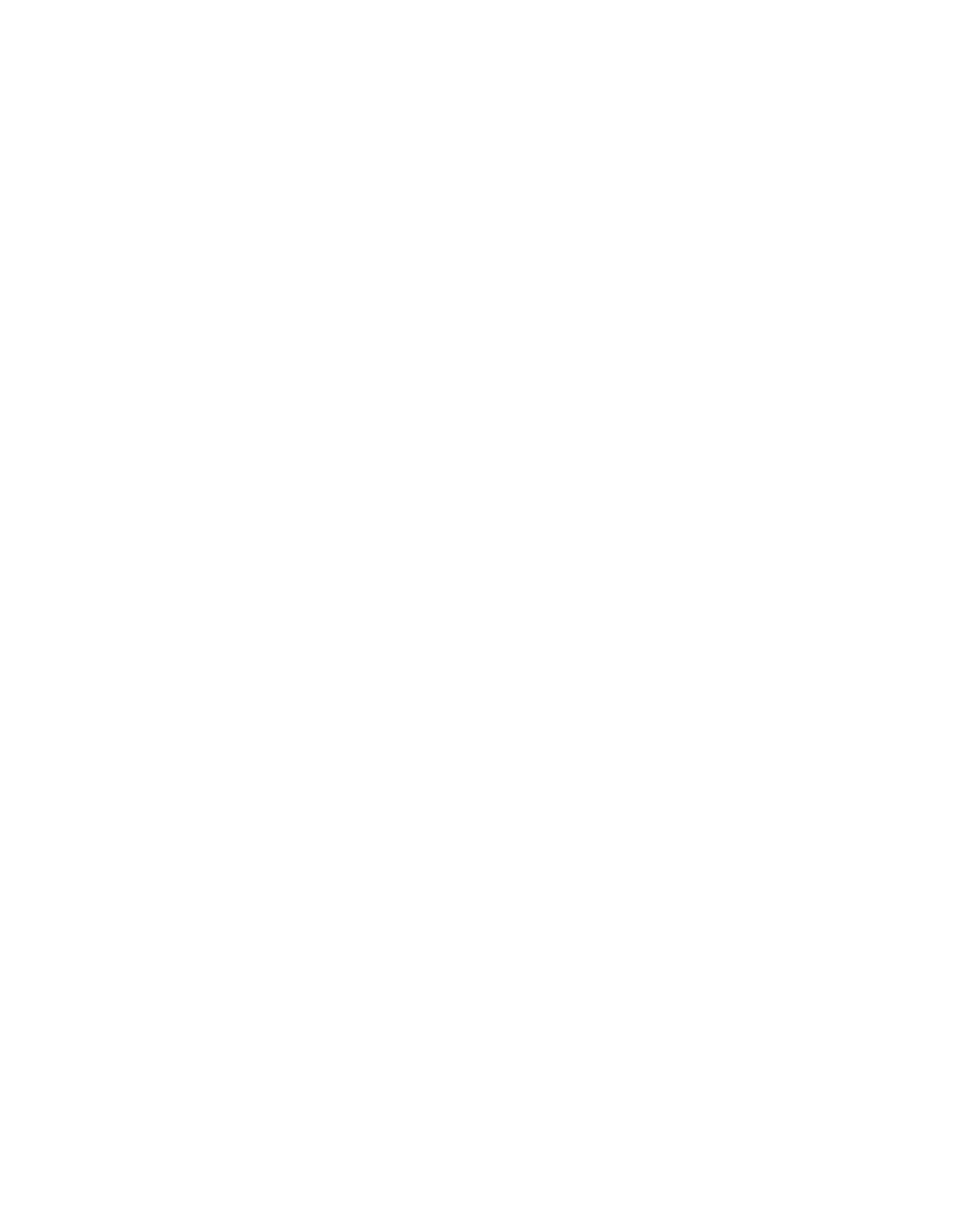# **Bibliography**

- Allred, R. A., "Gender Differences in Spelling Achievement in Grades 1 Through 6," *Journal of Educational Research*, Vol. 83, No. 4, March– April 1990, pp. 187–193.
- Baldassare, Mark, *PPIC Statewide Survey: Californians and Their Government*, Public Policy Institute of California, San Francisco, California, February 2000.
- Baldassare, Mark, *PPIC Statewide Survey: Californians and Their Government*, Public Policy Institute of California, San Francisco, California, October 2002.
- Betts, Julian R., "Does School Quality Matter? Evidence from the National Longitudinal Survey of Youth," *Review of Economics and Statistics,* Vol. 77, 1995, pp. 231–250.
- Betts, Julian R., "Is There a Link Between School Inputs and Earnings? Fresh Scrutiny of an Old Literature," in Gary Burtless, ed., *Does Money Matter? The Effect of School Resources on Student Achievement and Adult Success*, Brookings Institution, Washington, D.C., 1996.
- Betts, Julian R., "The Two-Legged Stool: The Neglected Role of Educational Standards in Improving America's Public Schools," *Economic Policy Review*, Vol. 4, No. 1, 1998, pp. 97–116.
- Betts, Julian R., Kim S. Rueben, and Anne Danenberg, *Equal Resources, Equal Outcomes? The Distribution of School Resources and Student Achievement in California*, Public Policy Institute of California, San Francisco, California, 2000.
- Betts, Julian R., and Anne Danenberg, "Resources and Student Achievement: An Assessment," in Jon Sonstelie and Peter Richardson, eds., *School Finance and California's Master Plan for Education*, Public Policy Institute of California, San Francisco, California, 2001, pp. 47–79.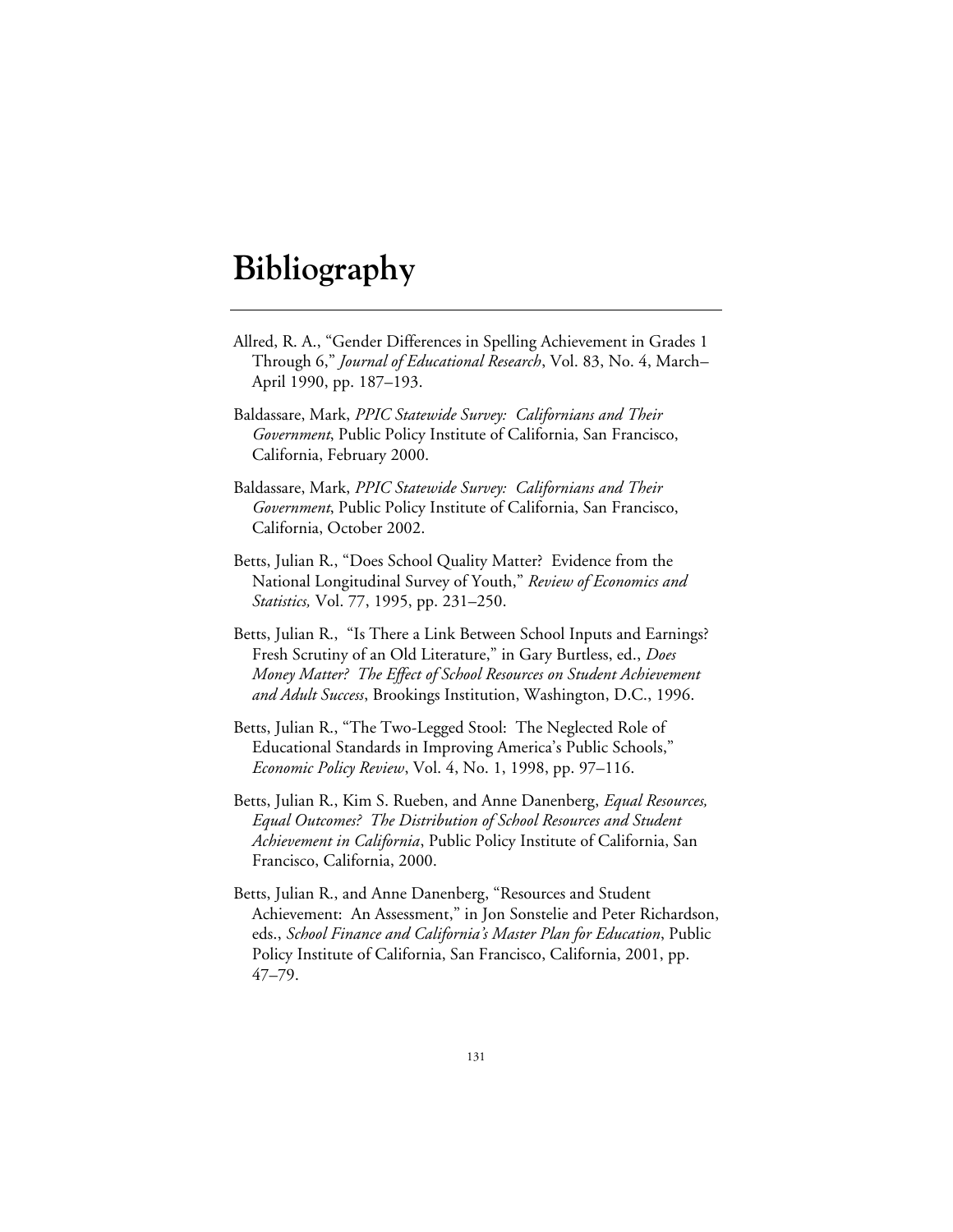- Betts, Julian R., and Anne Danenberg, "School Accountability in California: An Early Evaluation," in Diane Ravitch, ed., *Brookings Papers on Education Policy 2002,* Brookings Institution, Washington, D.C., 2002, pp. 123–197.
- Bohrnstedt, George W., and Brian M. Stecher, eds., *Class Size Reduction in California: Early Evaluation Findings, 1996–1998* (CSR Research Consortium, Year 1 Evaluation Report), American Institutes for Research, Palo Alto, California, 1999.
- Bohrnstedt, George W., and Brian M. Stecher, eds., *Class Size Reduction in California: Findings from 1999–00 and 2000-01,* California Department of Education, Sacramento, California, 2002.
- California Department of Education, *The 1999 Base Year Academic Performance Index (API)*, available at http://www.cde.ca.gov/psaa/ api/base/baseapi.htm, 2000.
- California Center for the Future of Teaching and Learning, *The Status of the Teaching Profession 2000*, California Center for the Future of Teaching and Learning, Santa Cruz, California, 2000.
- Coleman, James S., *Equality of Educational Opportunity*, Government Printing Office, 1966.
- CSR Research Consortium, *Class Size Reduction in California 1996–98: Early Findings Signal Promise and Concerns*, American Institutes for Research, Palo Alto, California, 1999.
- CSR Research Consortium, *Class Size Reduction in California: The 1998–99 Evaluation Findings*, American Institutes for Research, Palo Alto, California, 2000.
- Darling-Hammond, Linda, "Teacher Quality and Student Achievement: A Review of State Policy Evidence," *Education Policy Analysis Archives,* Vol. 8, No. 1, January 2000.
- Goldhaber, Dan, "The Mystery of Good Teaching," *Education Next*, Spring 2002, pp. 50–55.
- Grissmer, David W., ed., Special Issue of *Educational Evaluation and Policy Analysis,* Vol. 20, Issue 2, Summer 1999.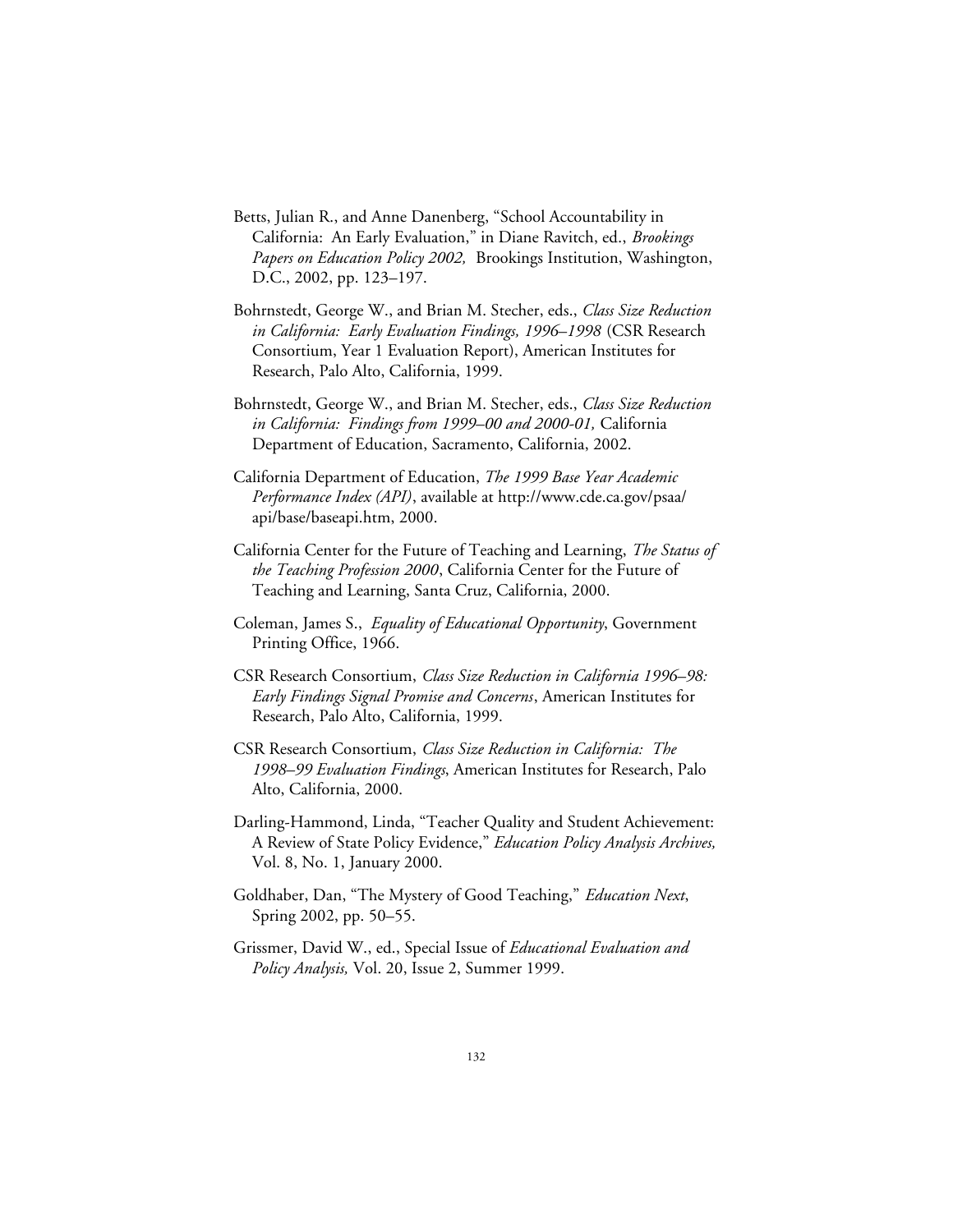- Grissmer, David W., Ann Flanagan, Jennifer Kawata, and Stephanie Williamson, "Improving Student Achievement: What NAEP State Test Scores Tell Us," RAND, Santa Monica, California, 2000.
- Grogger, Jeff, "Does School Quality Explain the Recent Black/White Wage Trend?" *Journal of Labor Economics,* Vol. 14, 1996, pp. 231– 253.
- Grogger, Jeff, and Eric Eide, "Changes in College Skills and the Rise in the College Wage Premium," *Journal of Human Resources,* Vol. 30, Spring 1995, pp. 280–310.
- Hanushek, Eric A., "The Economics of Schooling: Production and Efficiency in Public Schools," *Journal of Economic Literature,* Vol*.* 24, 1986, pp. 1141–1177.
- Hanushek, Eric A., "Money Might Matter Somewhere: A Response to Hedges, Laine and Greenwald," *Educational Researcher,* Vol. 23, 1994, pp. 5–8.
- Hanushek, Eric A., "School Resources and Student Performance," in Gary Burtless, ed., *Does Money Matter? The Effect of School Resources on Student Achievement and Adult Success*, Brookings Institution, Washington, D.C., 1996, pp. 43–73.
- Hanushek, Eric A., "Deconstructing RAND," *Education Matters,* Vol. 1, No.1, January 2001a.
- Hanushek, Eric A., "RAND vs. RAND," *Education Matters,* Vol. 1, No.1, January 2001b.
- Hanushek, Eric A., John F. Kain, Jacob M. Markman, and Steven G. Rivkin, "Does Peer Ability Affect Student Achievement?" National Bureau of Economic Research Working Paper 8502, Cambridge, Massachusetts, 2001.
- Harcourt Brace Educational Measurement, *Stanford Achievement Test Series Spring Norms Book*, Ninth Edition, Harcourt Brace and Company, San Antonio, Texas, 1997.
- Hedges, Larry V., Richard D. Laine, and Rob Greenwald, "Does Money Matter? A Meta-Analysis of Studies of the Effects of Differential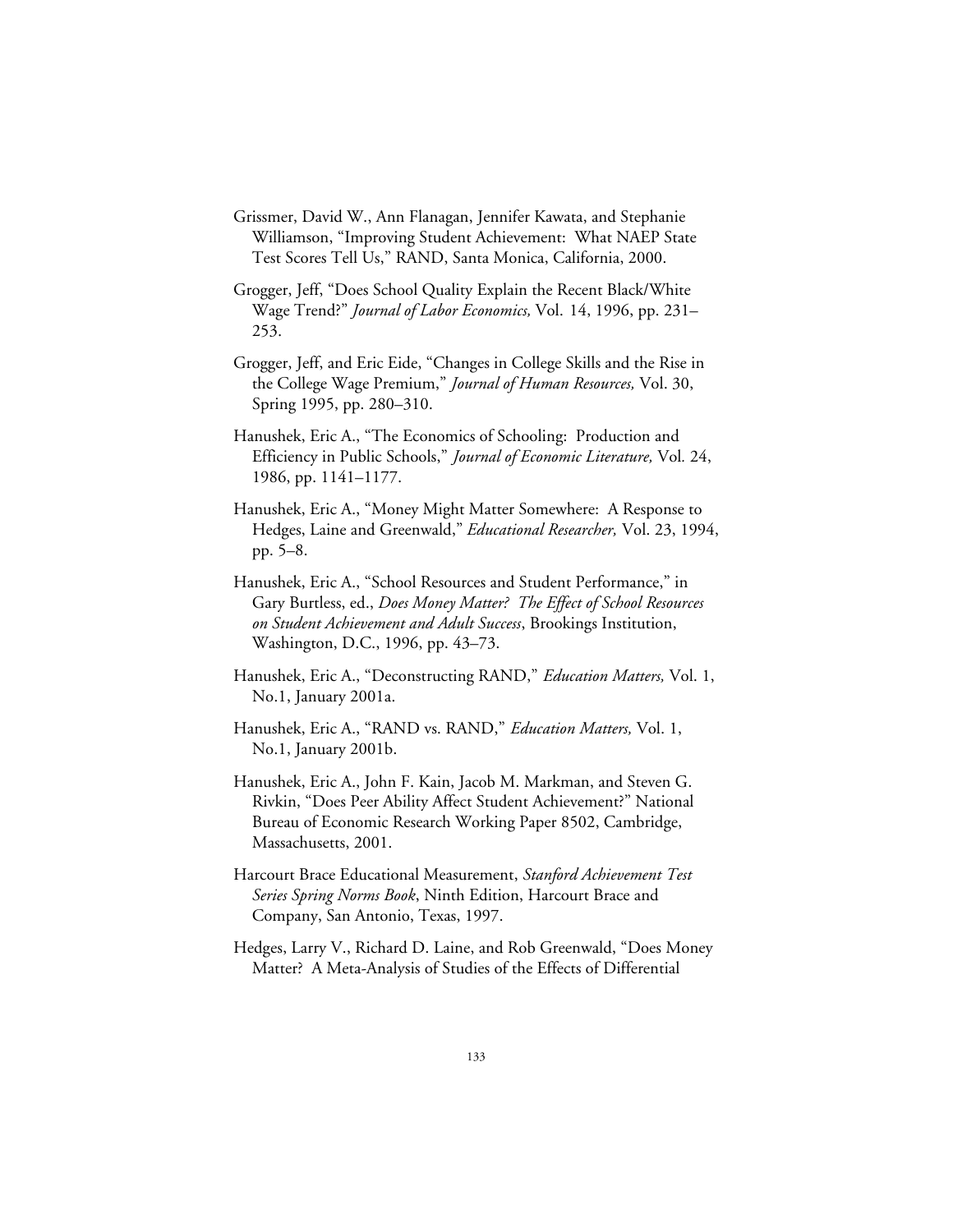School Inputs on Student Outcomes," *Educational Researcher,* Vol. 23, 1994, pp. 5–14.

- Hoxby, Caroline, "Peer Effects in the Classroom: Learning from Gender and Race Variation," National Bureau of Economic Research Working Paper 7867, Cambridge, Massachusetts, 2000.
- Jepsen, Christopher, and Steven Rivkin, *Class Size Reduction, Teacher Quality, and Academic Achievement in California Public Elementary Schools*, Public Policy Institute of California, San Francisco, California, 2002.
- Joint Committee to Develop a Master Plan for Education—Kindergarten Through University, "School Readiness Working Group Final Report," Sacramento, California, 2002.
- Klein, Stephen P., Laura S. Hamilton, Daniel F. McCaffrey, and Brian Stecher, "What Do Test Scores in Texas Tell Us?" RAND, Issue Paper 202, 2000, available at http://www.rand.org/publications/ IP/IP202/.
- Koretz, Daniel, "Using Student Assessments for Educational Accountability," in Eric A. Hanushek and Dale W. Jorgenson, eds., *Improving America's Schools: The Role of Incentives*, National Academy Press, Washington, D.C., 1996.
- Krueger, Alan B., and Diane M. Whitmore, "The Effect of Attending a Small Class in the Early Grades on College Test-Taking and Middle School Test Results: Evidence from Project STAR," Princeton University Industrial Relations Section, Working Paper #427, Princeton, New Jersey, 1999.
- Mehan, Hugh, and Scott Grimes, *Measuring the Achievement Gap in San Diego City Schools*, San Diego Dialogue, San Diego, California, 1999.
- Moran, Chris, "S.D. City Schools Retirement Rate Is 3 Times Normal," *San Diego Union-Tribune*, May 14, 2003, pp. B1 and B4.
- Murnane, Richard J., *Effect of School Resources on the Learning of Inner City Children.* Ballinger, Cambridge, Massachusetts, 1975.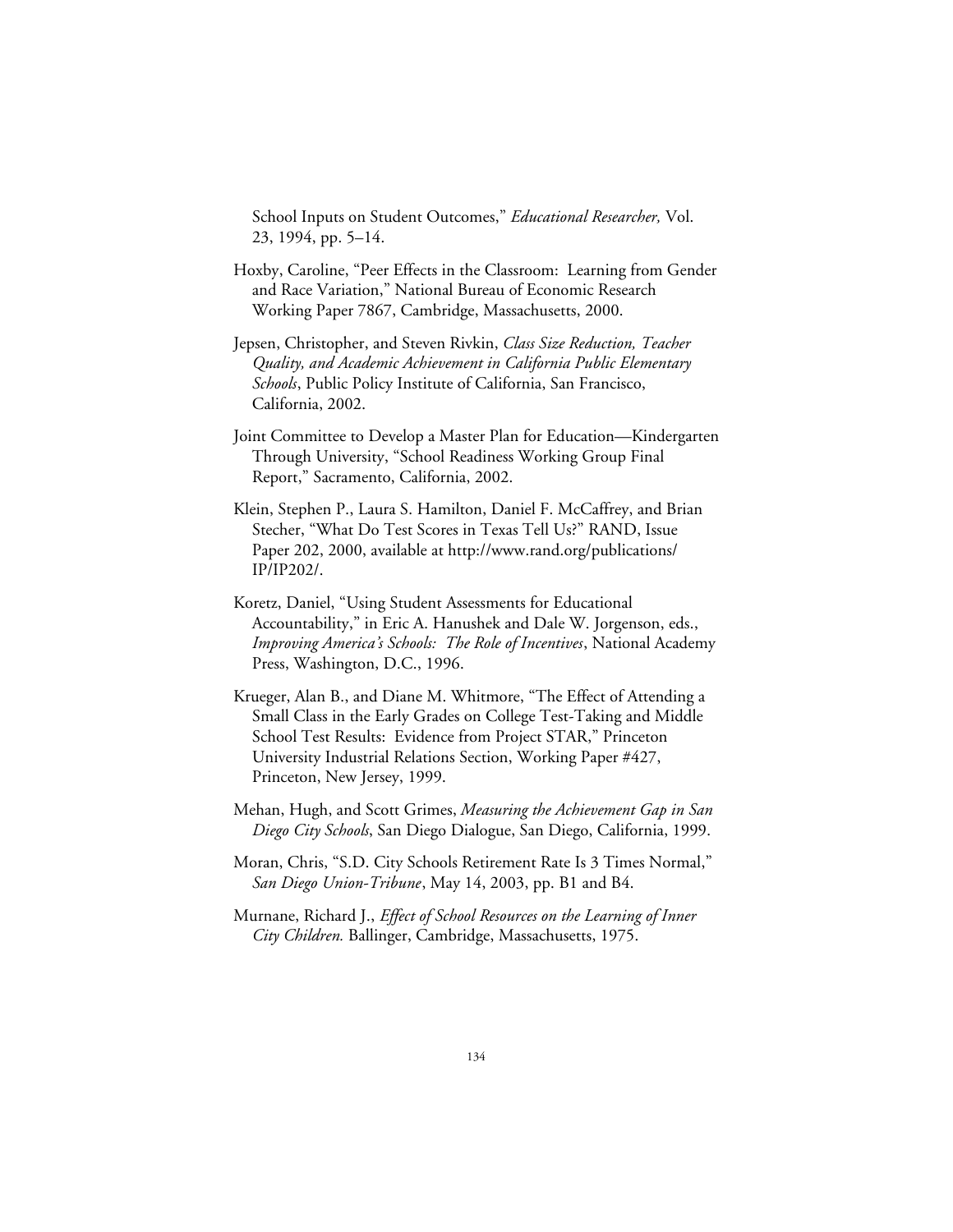- Murnane, Richard J., John B. Willett, and Frank Levy, "The Growing Importance of Cognitive Skills in Wage Determination," *Review of Economics and Statistics,* Vol. 77, May 1995, pp. 251–266.
- Nowell, A., and L. V. Hedges, "Trends in Gender Differences in Academic Achievement from 1960 to 1994: An Analysis of Differences in Mean, Variance, and Extreme Scores," *Sex Roles*, Vol. 39, Nos. 1–2, July 1998, pp. 21–43.
- Rose, Heather, and Julian R. Betts, *Math Matters: The Links between High School Curriculum, College Graduation, and Earnings*, Public Policy Institute of California, San Francisco, California, 2001.
- San Diego Unified School District and San Diego Education Association, "Reformation (Extension) of the Term of the Current Collective Negotiations Contract to July 1, 2000, through June 30, 2003," 2002, available at ww.sdea.net.
- Sonstelie, Jon, Eric Brunner, and Kenneth Ardon, *For Better or Worse? School Finance Reform in California,* Public Policy Institute of California, San Francisco, California, 2000.
- Stecher, Brian M., and George W. Borhnstedt, eds., *Class Size Reduction in California: Findings from 1999–00 and 2000–01*, California Department of Education, Sacramento, California, 2002.
- Stumpf, H., and J. C. Stanley, "Gender-Related Differences on the College Board's Advanced Placement and Achievement Tests, 1982– 1992," *Journal of Educational Psychology*, Vol. 88, No.2, June 1996, pp. 353–364.
- Tafoya, Sonya, "Linguistic Landscape of California Schools," *California Counts*, Vol. 4, No. 3, Public Policy Institute of California, San Francisco, California, February 2000.
- Tully Tapia, Sarah, and Maria Sacchetti, "Testing Suggests Greater Fluency," *Orange County Register*, March 15, 2002.
- Walsh, Kate, "Positive Spin: The Evidence for Traditional Teacher Certification, Reexamined," *Education Next*, Spring 2002, pp. 79–84.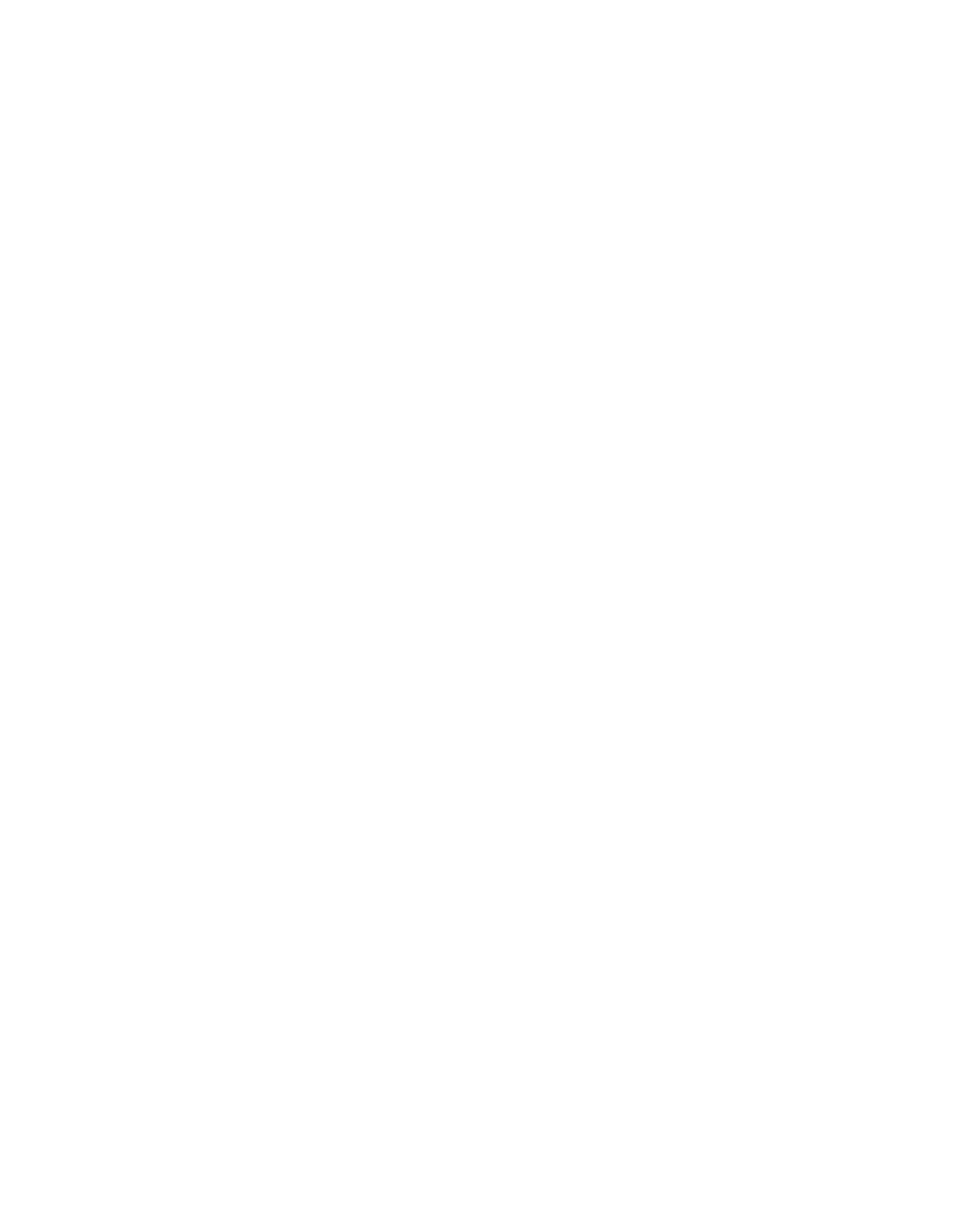# **About the Authors**

#### **JULIAN R. BETTS**

Julian Betts is a senior fellow at the Public Policy Institute of California (PPIC) and a professor of economics at the University of California, San Diego. Much of his research has focused on the economic analysis of public schools. He has written extensively on the link between student outcomes and measures of school spending and the role that standards and expectations play in student achievement. He serves on The National Working Commission on Choice in K–12 Education and is a member of both the national advisory board of the Center for Research on Education Outcomes, Stanford University, and the San Diego Achievement Forum. He holds a Ph.D. in economics from Queen's University, Kingston, Ontario, Canada.

#### **LORIEN A. RICE**

Lorien Rice is a research fellow at PPIC. Her primary areas of interest include poverty, labor economics, education, and the distribution of income and wealth. She is also researching the role of transportation and geographic access in determining individuals' employment and educational outcomes. Before joining PPIC, she was a research and teaching assistant in the Department of Economics at the University of California, San Diego. She holds an M.A. in economics from the University of California, San Diego, and is currently completing work on her Ph.D. in economics at U.C. San Diego.

#### **ANDREW C. ZAU**

Andrew Zau is a research associate at PPIC. His current research focuses on the determinants of student achievement in the San Diego City School District. Before joining PPIC, he was an SAS programmer and research assistant at the Naval Health Research Center in San Diego, where he investigated the health consequences of military service during Operation Desert Shield/Desert Storm. He holds a B.S. in bioengineering from the University of California, San Diego, and a master of public health in epidemiology from San Diego State University.